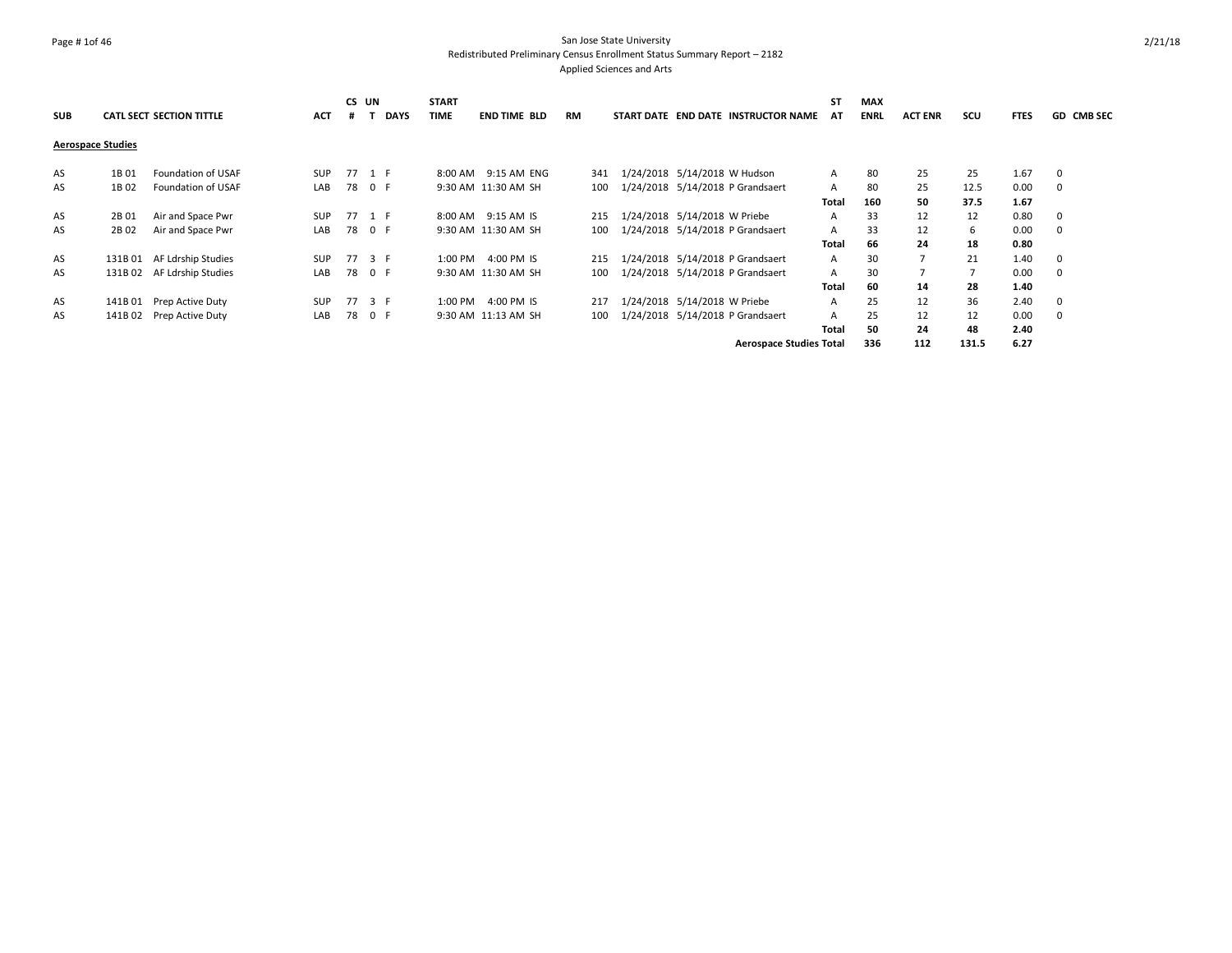## Page # 2of 46 San Jose State University Redistributed Preliminary Census Enrollment Status Summary Report – 2182 Applied Sciences and Arts

| <b>SUB</b> | <b>CATL SECT SECTION TITTLE</b>                  | ACT | CS UN | <b>DAYS</b> | <b>START</b><br><b>TIME</b> | <b>END TIME BLD</b> | RM | START DATE END DATE INSTRUCTOR NAME         | <b>ST</b><br>AT | <b>MAX</b><br><b>ENRL</b> | <b>ACT ENR</b> | SCU      | <b>FTES</b>  | <b>GD CMB SEC</b> |
|------------|--------------------------------------------------|-----|-------|-------------|-----------------------------|---------------------|----|---------------------------------------------|-----------------|---------------------------|----------------|----------|--------------|-------------------|
|            | <b>Applied Sciences &amp; Arts - All College</b> |     |       |             |                             |                     |    |                                             |                 |                           |                |          |              |                   |
| APSC       | 196 01<br>Intro Dsgn Think Com Hlth              | SEM |       | 3           |                             |                     |    |                                             | X.              | $\Omega$                  | $\Omega$       | $\Omega$ |              | 0                 |
| APSC       | 198ITL 80 Internat Exper Sem                     | SEM |       | TBA         |                             |                     |    | 1/24/2018 5/14/2018 D Singamsetti           | Total<br>A      | 0<br>30                   | 0<br>22        | 0<br>22  | 0<br>1.68    | - 13              |
|            |                                                  |     |       |             |                             |                     |    | Applied Sciences & Arts - All College Total | Total           | 30<br>30                  | 22<br>22       | 22<br>22 | 1.68<br>1.68 |                   |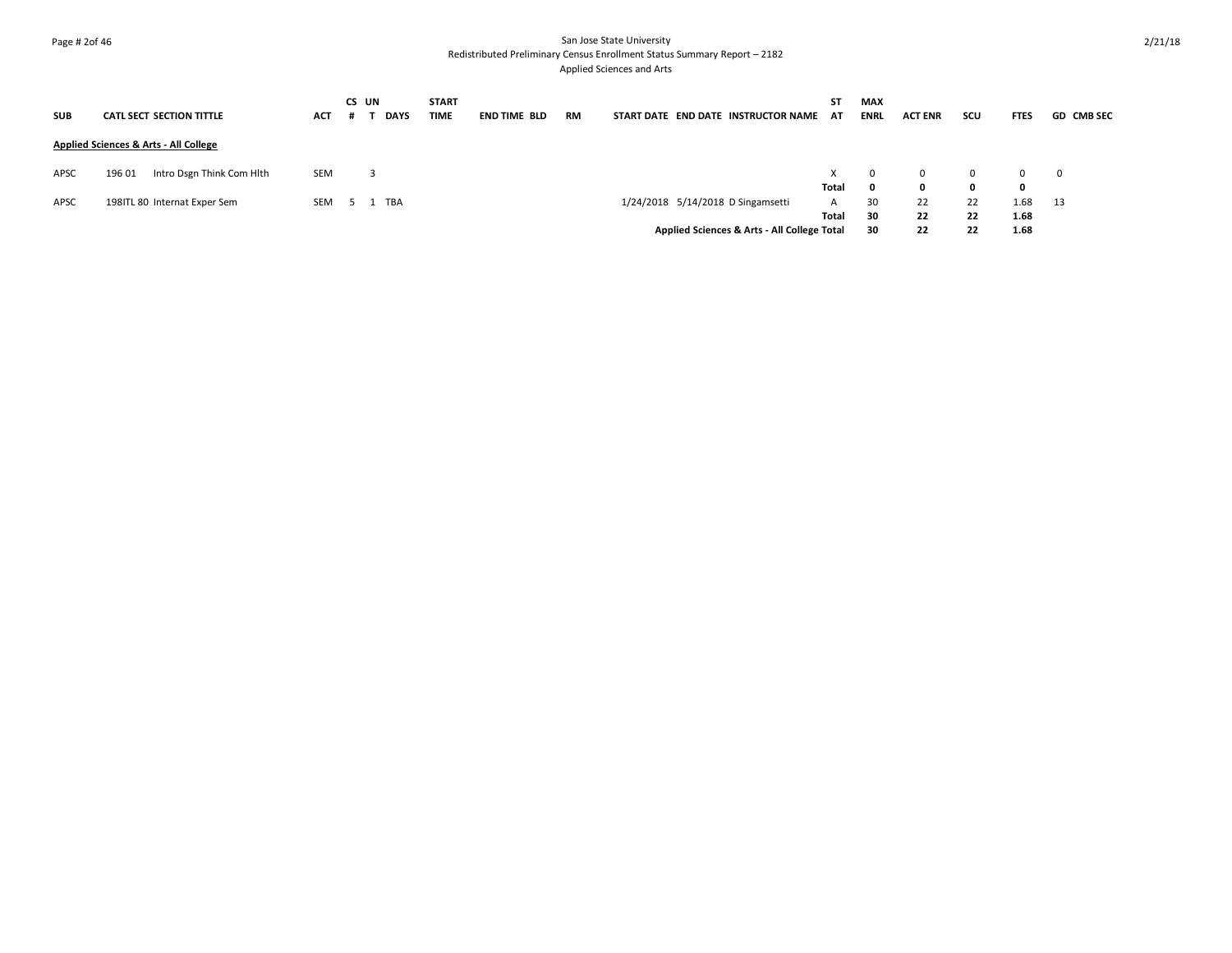## Page # 3of 46 San Jose State University Redistributed Preliminary Census Enrollment Status Summary Report – 2182 Applied Sciences and Arts

|                           |                                 |            | CS UN          |                             | <b>START</b> |                        |            |               |                                    |                               |                                     | SΤ        | <b>MAX</b>  |                |              |             |                |                   |         |
|---------------------------|---------------------------------|------------|----------------|-----------------------------|--------------|------------------------|------------|---------------|------------------------------------|-------------------------------|-------------------------------------|-----------|-------------|----------------|--------------|-------------|----------------|-------------------|---------|
| <b>SUB</b>                | <b>CATL SECT SECTION TITTLE</b> | <b>ACT</b> | #              | T DAYS                      | <b>TIME</b>  | <b>END TIME BLD</b>    |            | <b>RM</b>     |                                    |                               | START DATE END DATE INSTRUCTOR NAME | <b>AT</b> | <b>ENRL</b> | <b>ACT ENR</b> | scu          | <b>FTES</b> |                | <b>GD CMB SEC</b> |         |
| <b>Health Professions</b> |                                 |            |                |                             |              |                        |            |               |                                    |                               |                                     |           |             |                |              |             |                |                   |         |
| <b>HPRF</b>               | 100W 01 Writing Workshop        | SEM        | $\overline{4}$ | 3 MW                        |              | 1:30 PM 2:45 PM SPXC   |            |               | 152 1/24/2018 5/14/2018 M Bondi    |                               |                                     | Α         | 25          | $\Omega$       | $\mathbf{0}$ | 0.00        |                | 0 <sup>o</sup>    | $\ast$  |
| <b>NUFS</b>               | 100W 01 Writing Workshop        | <b>SEM</b> | $\overline{4}$ | $\overline{3}$<br><b>MW</b> | 1:30 PM      | 2:45 PM SPXC           |            | 152           | 1/24/2018 5/14/2018 M Bondi        |                               |                                     | A         | $\mathbf 0$ | $\Omega$       | $\mathbf{0}$ | 0.00        |                | 0 <sub>c</sub>    |         |
| <b>NURS</b>               | 100W 01 Writing Workshop        | <b>SEM</b> | $\overline{4}$ | 3 MW                        |              | 1:30 PM 2:45 PM SPXC   |            | 152           | 1/24/2018 5/14/2018 M Bondi        |                               |                                     | A         | 0           | $\mathbf{0}$   | $\mathbf{0}$ | 0.00        |                | 0 <sup>o</sup>    | $\ast$  |
| OCTH                      | 100W 01 Writing Workshop        | SEM        | $\overline{4}$ | $\mathbf{3}$<br>MW          |              | 1:30 PM 2:45 PM SPXC   |            | 152           | 1/24/2018 5/14/2018 M Bondi        |                               |                                     | A         | 0           | $\mathbf 0$    | $\mathbf 0$  | 0.00        | 0 <sup>o</sup> |                   |         |
| HPRF                      | 100W 02 Writing Workshop        | SEM        | $\overline{4}$ | 3 TR                        |              | 10:30 AM 11:45 AM SPXC |            | 152           | 1/24/2018 5/14/2018 N Williams     |                               |                                     | Α         | 25          | $\mathbf 0$    | $\mathbf 0$  | 0.00        |                | 0 <sup>o</sup>    |         |
| NUFS                      | 100W 02 Writing Workshop        | SEM        | 4              | 3 TR                        |              | 10:30 AM 11:45 AM SPXC |            | 152           | 1/24/2018 5/14/2018 N Williams     |                               |                                     | A         | 0           | $\overline{0}$ | $\mathbf 0$  | 0.00        |                | 0 <sup>o</sup>    | $\ast$  |
| <b>NURS</b>               | 100W 02 Writing Workshop        | SEM        | $\overline{4}$ | 3 TR                        |              | 10:30 AM 11:45 AM SPXC |            | 152           | 1/24/2018 5/14/2018 N Williams     |                               |                                     | A         | 0           | $\mathbf{0}$   | $\mathbf 0$  | 0.00        | 0 <sup>o</sup> |                   |         |
| <b>OCTH</b>               | 100W 02 Writing Workshop        | SEM        | $\overline{4}$ | 3 TR                        |              | 10:30 AM 11:45 AM SPXC |            | 152           | 1/24/2018 5/14/2018 N Williams     |                               |                                     | A         | 0           | $\mathbf{0}$   | $\mathbf{0}$ | 0.00        |                | 0 <sup>o</sup>    | $\ast$  |
| <b>HPRF</b>               | 100W 03 Writing Workshop        | SEM        | $\overline{4}$ | 3 TR                        |              | 1:30 PM 2:45 PM SPXC   |            | 152           | 1/24/2018 5/14/2018 N Williams     |                               |                                     | A         | 25          | $\Omega$       | $\mathbf{0}$ | 0.00        |                | 0 <sup>o</sup>    | $\ast$  |
| <b>NUFS</b>               | 100W 03 Writing Workshop        | <b>SEM</b> | $\overline{4}$ | 3 TR                        |              | 1:30 PM 2:45 PM SPXC   |            | 152           | 1/24/2018 5/14/2018 N Williams     |                               |                                     | А         | 0           | $\Omega$       | $\mathbf{0}$ | 0.00        |                | 0 <sup>o</sup>    |         |
| NURS                      | 100W 03 Writing Workshop        | SEM        | $\overline{4}$ | 3 TR                        |              | 1:30 PM 2:45 PM SPXC   |            | 152           | 1/24/2018 5/14/2018 N Williams     |                               |                                     | A         | 0           | $\mathbf 0$    | $\mathbf 0$  | 0.00        |                | 0 <sub>c</sub>    |         |
| OCTH                      | 100W 03 Writing Workshop        | SEM        | $\overline{4}$ | 3 TR                        |              | 1:30 PM 2:45 PM SPXC   |            | 152           | 1/24/2018 5/14/2018 N Williams     |                               |                                     | A         | $\mathbf 0$ | $\mathbf{0}$   | $\Omega$     | 0.00        |                | 0 <sub>c</sub>    | $\star$ |
| HPRF                      | 100W 04 Writing Workshop        | SEM        | $\overline{4}$ | 3 MW                        |              | 9:00 AM 10:15 AM SPXC  |            | 152           | 1/24/2018 5/14/2018 A Petty        |                               |                                     | Α         | 25          | $\mathbf 0$    | $\mathbf 0$  | 0.00        |                | 0 <sup>o</sup>    |         |
| NUFS                      | 100W 04 Writing Workshop        | SEM        | $\overline{4}$ | 3 MW                        |              | 9:00 AM 10:15 AM SPXC  |            | 152           | 1/24/2018 5/14/2018 A Petty        |                               |                                     | A         | 0           | $\overline{0}$ | $\mathbf{0}$ | 0.00        |                | 0 <sup>o</sup>    | $\ast$  |
| NURS                      | 100W 04 Writing Workshop        | SEM        | $\overline{4}$ | $\overline{3}$<br>MW        |              | 9:00 AM 10:15 AM SPXC  |            | 152           | 1/24/2018 5/14/2018 A Petty        |                               |                                     | A         | $\Omega$    | $\mathbf{0}$   | $\mathbf 0$  | 0.00        |                | 0 <sup>o</sup>    |         |
| <b>OCTH</b>               | 100W 04 Writing Workshop        | <b>SEM</b> | 4              | 3 MW                        |              | 9:00 AM 10:15 AM SPXC  |            | 152           | 1/24/2018 5/14/2018 A Petty        |                               |                                     | A         | 0           | $\mathbf{0}$   | $\mathbf{0}$ | 0.00        |                | 0 <sup>o</sup>    | $\ast$  |
| <b>HPRF</b>               | 100W 05 Writing Workshop        | <b>SEM</b> | $\overline{4}$ | 3<br>M                      |              | 3:00 PM 5:45 PM SPXC   |            | 152           | 1/24/2018 5/14/2018 M Bondi        |                               |                                     | A         | 25          | $\Omega$       | $\mathbf{0}$ | 0.00        |                | 0 <sup>o</sup>    | $\ast$  |
| <b>NUFS</b>               | 100W 05 Writing Workshop        | SEM        | $\overline{4}$ | $3 \, M$                    |              | 3:00 PM 5:45 PM SPXC   |            | 152           | 1/24/2018 5/14/2018 M Bondi        |                               |                                     | A         | $\mathbf 0$ | $\mathbf 0$    | $\mathbf 0$  | 0.00        |                | 0 <sup>o</sup>    |         |
| NURS                      | 100W 05 Writing Workshop        | SEM        | 4              | $3 \, M$                    |              | 3:00 PM 5:45 PM SPXC   |            | 152           | 1/24/2018 5/14/2018 M Bondi        |                               |                                     | A         | 0           | $\overline{0}$ | $\mathbf 0$  | 0.00        |                | 0 <sub>c</sub>    | $\ast$  |
| ОСТН                      | 100W 05 Writing Workshop        | SEM        | $\overline{4}$ | 3 M                         |              | 3:00 PM 5:45 PM SPXC   |            | 152           | 1/24/2018 5/14/2018 M Bondi        |                               |                                     | A         | 0           | $\mathbf{0}$   | $\mathbf 0$  | 0.00        |                | 0 <sup>o</sup>    |         |
| HPRF                      | 100W 06 Writing Workshop        | SEM        |                | 4 3 TR                      |              | 12:00 PM  1:15 PM SPXC |            |               | 152 1/24/2018 5/14/2018 N Williams |                               |                                     | A         | 25          | $\mathbf{0}$   | $\mathbf{0}$ | 0.00        |                | 0 <sup>o</sup>    | $\ast$  |
| <b>NUFS</b>               | 100W 06 Writing Workshop        | SEM        | $\overline{4}$ | 3 TR                        |              | 12:00 PM  1:15 PM SPXC |            | 152           | 1/24/2018 5/14/2018 N Williams     |                               |                                     | A         | $\mathbf 0$ | $\mathbf 0$    | $\mathbf 0$  | 0.00        | 0 <sup>o</sup> |                   | $\ast$  |
| <b>NURS</b>               | 100W 06 Writing Workshop        | <b>SEM</b> | $\overline{4}$ | 3 TR                        |              | 12:00 PM  1:15 PM SPXC |            | 152           | 1/24/2018 5/14/2018 N Williams     |                               |                                     | A         | 0           | $\Omega$       | $\mathbf 0$  | 0.00        |                | 0 <sup>o</sup>    |         |
| ОСТН                      | 100W 06 Writing Workshop        | <b>SEM</b> | 4              | 3 TR                        |              | 12:00 PM  1:15 PM SPXC |            | 152           | 1/24/2018 5/14/2018 N Williams     |                               |                                     | A         | $\mathbf 0$ | $\mathbf{0}$   | $\mathbf{0}$ | 0.00        |                | 0 <sup>o</sup>    |         |
| <b>HPRF</b>               | 100W 07 Writing Workshop        | SEM        | $\overline{4}$ | 3 <sub>T</sub>              |              | 3:00 PM 5:45 PM SPXC   |            | 152           | 1/24/2018 5/14/2018 N Clinch       |                               |                                     | A         | 25          | $\Omega$       | $\mathbf 0$  | 0.00        | 0 <sup>o</sup> |                   | $\ast$  |
| NUFS                      | 100W 07 Writing Workshop        | SEM        |                | 4 3 T                       |              | 3:00 PM 5:45 PM SPXC   |            | 152           | 1/24/2018 5/14/2018 N Clinch       |                               |                                     | A         | 0           | $\mathbf 0$    | $\mathbf 0$  | 0.00        |                | 0 <sup>o</sup>    |         |
| NURS                      | 100W 07 Writing Workshop        | SEM        | 4              | 3 <sub>T</sub>              |              | 3:00 PM 5:45 PM SPXC   |            | 152           | 1/24/2018 5/14/2018 N Clinch       |                               |                                     | A         | 0           | $\overline{0}$ | $\mathbf 0$  | 0.00        |                | 0 <sup>o</sup>    | $\ast$  |
| OCTH                      | 100W 07 Writing Workshop        | SEM        | $\overline{4}$ | 3 <sub>T</sub>              |              | 3:00 PM 5:45 PM SPXC   |            | 152           | 1/24/2018 5/14/2018 N Clinch       |                               |                                     | A         | 0           | $\mathbf{0}$   | $\mathbf 0$  | 0.00        |                | 0 <sup>o</sup>    |         |
| <b>HPRF</b>               | 100W 08 Writing Workshop        | SEM        |                | 4 3 F                       |              | 9:00 AM 11:45 AM SPXC  |            | 152           | 1/24/2018 5/14/2018 S Rivera       |                               |                                     | A         | 25          | $\mathbf{0}$   | $\mathbf{0}$ | 0.00        |                | 0 <sub>c</sub>    | $\ast$  |
| <b>NUFS</b>               | 100W 08 Writing Workshop        | <b>SEM</b> | $\overline{4}$ | 3 F                         |              | 9:00 AM 11:45 AM SPXC  |            | 152           | 1/24/2018 5/14/2018 S Rivera       |                               |                                     | Α         | $\Omega$    | $\Omega$       | $\Omega$     | 0.00        |                | 0 <sup>o</sup>    | $\ast$  |
| NURS                      | 100W 08 Writing Workshop        | SEM        |                | 4 3 F                       |              | 9:00 AM 11:45 AM SPXC  |            | 152           | 1/24/2018 5/14/2018 S Rivera       |                               |                                     | A         | 0           | $\mathbf{0}$   | $\mathbf 0$  | 0.00        |                | 0 <sup>o</sup>    |         |
| ОСТН                      | 100W 08 Writing Workshop        | SEM        | $\overline{4}$ | 3 F                         |              | 9:00 AM 11:45 AM SPXC  |            | 152           | 1/24/2018 5/14/2018 S Rivera       |                               |                                     | Α         | $\mathbf 0$ | $\overline{0}$ | $\mathbf 0$  | 0.00        |                | 0 <sub>c</sub>    | $\ast$  |
| HPRF                      | 100W 09 Writing Workshop        | SEM        | $\overline{4}$ | 3 TBA                       |              |                        | <b>OFF</b> | CAMPUS        | 1/24/2018 5/14/2018 A Petty        |                               |                                     | Α         | 25          | $\mathbf 0$    | $\mathbf 0$  | 0.00        |                | 0 <sup>o</sup>    |         |
| <b>NUFS</b>               | 100W 09 Writing Workshop        | SEM        | $\overline{4}$ | 3 TBA                       |              |                        | <b>OFF</b> | <b>CAMPUS</b> | 1/24/2018 5/14/2018 A Petty        |                               |                                     | A         | 0           | $\Omega$       | $\mathbf{0}$ | 0.00        |                | 0 <sup>o</sup>    | $\ast$  |
| <b>NURS</b>               | 100W 09 Writing Workshop        | SEM        | $\overline{4}$ | 3<br>TBA                    |              |                        | OFF        | CAMPUS        | 1/24/2018 5/14/2018 A Petty        |                               |                                     | A         | $\Omega$    | $\mathbf{0}$   | $\mathbf 0$  | 0.00        |                | 0 <sup>o</sup>    |         |
| OCTH                      | 100W 09 Writing Workshop        | SEM        | $\overline{4}$ | 3 TBA                       |              |                        | OFF        | CAMPUS        | 1/24/2018 5/14/2018 A Petty        |                               |                                     | A         | $\mathbf 0$ | $\mathbf 0$    | $\mathbf 0$  | 0.00        |                | 0 <sup>o</sup>    | $\ast$  |
| HPRF                      | 100W 80 Writing Workshop        | SEM        | $\overline{4}$ | 3 TBA                       |              |                        |            |               |                                    | 1/24/2018 5/14/2018 M Duphily |                                     | A         | 25          | $\mathbf{0}$   | $\mathbf{0}$ | 0.00        |                | 0 <sub>c</sub>    |         |
| <b>NUFS</b>               | 100W 80 Writing Workshop        | SEM        | $\overline{4}$ | 3 TBA                       |              |                        |            |               |                                    | 1/24/2018 5/14/2018 M Duphily |                                     | Α         | $\Omega$    | $\mathbf 0$    | $\mathbf 0$  | 0.00        | 0 <sup>o</sup> |                   |         |
| <b>NURS</b>               | 100W 80 Writing Workshop        | SEM        | $\overline{4}$ | 3 TBA                       |              |                        |            |               |                                    | 1/24/2018 5/14/2018 M Duphily |                                     | A         | 0           | $\mathbf 0$    | $\mathbf 0$  | 0.00        |                | 0 <sup>o</sup>    | $\ast$  |
| ОСТН                      | 100W 80 Writing Workshop        | SEM        | $\overline{4}$ | 3 TBA                       |              |                        |            |               |                                    | 1/24/2018 5/14/2018 M Duphily |                                     | Α         | 0           | $\mathbf 0$    | $\mathbf 0$  | 0.00        | 0 <sup>o</sup> |                   | $\ast$  |
| HPRF                      | 100W 81 Writing Workshop        | SEM        | $\overline{4}$ | 3 TBA                       |              |                        |            |               |                                    | 1/24/2018 5/14/2018 M Duphily |                                     | Α         | 25          | $\Omega$       | $\mathbf 0$  | 0.00        |                | 0 <sup>o</sup>    |         |
| <b>NUFS</b>               | 100W 81 Writing Workshop        | SEM        | 4              | 3 TBA                       |              |                        |            |               |                                    | 1/24/2018 5/14/2018 M Duphily |                                     | A         | 0           | $\mathbf{0}$   | $\mathbf{0}$ | 0.00        |                | 0 <sub>c</sub>    | $\ast$  |
| <b>NURS</b>               | 100W 81 Writing Workshop        | SEM        | $\overline{4}$ | 3<br>TBA                    |              |                        |            |               |                                    | 1/24/2018 5/14/2018 M Duphily |                                     | Α         | 0           | $\Omega$       | $\mathbf{0}$ | 0.00        |                | 0 <sup>o</sup>    | $\ast$  |
| OCTH                      | 100W 81 Writing Workshop        | SEM        | $\overline{4}$ | 3 TBA                       |              |                        |            |               |                                    | 1/24/2018 5/14/2018 M Duphily |                                     | A         | 0           | $\mathbf{0}$   | $\mathbf{0}$ | 0.00        | $0-$           |                   |         |
| <b>HPRF</b>               | 100W 82 Writing Workshop        | <b>SEM</b> |                | 3                           |              |                        |            |               |                                    |                               |                                     | х         | $\Omega$    | $\Omega$       | $\Omega$     | 0           | $\Omega$       |                   |         |
| НS                        | 100W 82 Writing Workshop        | <b>SEM</b> |                | 3                           |              |                        |            |               |                                    |                               |                                     | X         | 0           | 0              | $\mathbf 0$  | $\mathbf 0$ | $\mathbf 0$    |                   |         |
| NUFS                      | 100W 82 Writing Workshop        | SEM        |                | $\overline{3}$              |              |                        |            |               |                                    |                               |                                     | X         | $\Omega$    | $\Omega$       | $\Omega$     | $\mathbf 0$ | 0              |                   |         |
| <b>NURS</b>               | 100W 82 Writing Workshop        | <b>SEM</b> |                | $\overline{3}$              |              |                        |            |               |                                    |                               |                                     | X         | $\Omega$    | $\Omega$       | $\mathbf 0$  | $\mathbf 0$ | $\mathbf 0$    |                   |         |
| ОСТН                      | 100W 82 Writing Workshop        | <b>SEM</b> |                | $\mathbf{a}$                |              |                        |            |               |                                    |                               |                                     | X         | $\Omega$    | $\Omega$       | $\Omega$     | $\Omega$    | $\Omega$       |                   |         |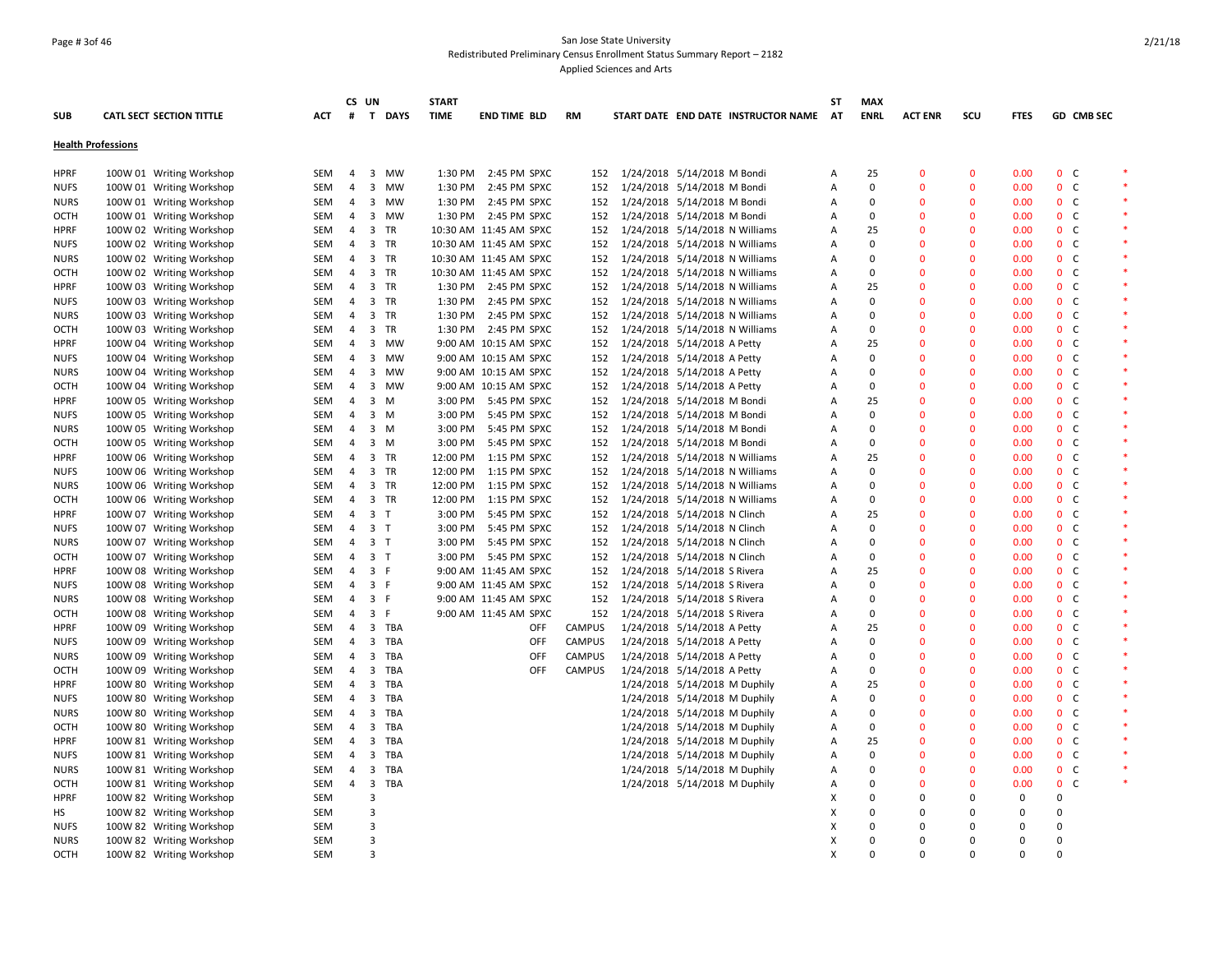## Page # 4of 46 San Jose State University Redistributed Preliminary Census Enrollment Status Summary Report – 2182 Applied Sciences and Arts

|             |        |                                 |            | CS UN          |                             | <b>START</b> |                      |           |                              |                                     | ST           | <b>MAX</b>  |                |              |             |                |            |        |
|-------------|--------|---------------------------------|------------|----------------|-----------------------------|--------------|----------------------|-----------|------------------------------|-------------------------------------|--------------|-------------|----------------|--------------|-------------|----------------|------------|--------|
| <b>SUB</b>  |        | <b>CATL SECT SECTION TITTLE</b> | <b>ACT</b> | #              | <b>DAYS</b><br>$\mathbf{T}$ | <b>TIME</b>  | <b>END TIME BLD</b>  | <b>RM</b> |                              | START DATE END DATE INSTRUCTOR NAME | AT           | <b>ENRL</b> | <b>ACT ENR</b> | scu          | <b>FTES</b> |                | GD CMB SEC |        |
| <b>HPRF</b> |        | 100W 83 Writing Workshop        | <b>SEM</b> |                | 3                           |              |                      |           |                              |                                     | х            | 0           | 0              | 0            | 0           | 0              |            |        |
| нs          |        | 100W 83 Writing Workshop        | SEM        |                | $\overline{3}$              |              |                      |           |                              |                                     | X            | $\Omega$    | $\Omega$       | $\Omega$     | 0           | $\Omega$       |            |        |
| <b>NUFS</b> |        | 100W 83 Writing Workshop        | SEM        |                | $\overline{3}$              |              |                      |           |                              |                                     | X            | $\Omega$    | 0              | $\Omega$     | 0           | 0              |            |        |
| <b>NURS</b> |        | 100W 83 Writing Workshop        | <b>SEM</b> |                | $\overline{3}$              |              |                      |           |                              |                                     | X            | $\Omega$    | $\Omega$       | 0            | 0           | $\Omega$       |            |        |
| ОСТН        |        | 100W 83 Writing Workshop        | SEM        |                | $\overline{3}$              |              |                      |           |                              |                                     | X            | $\Omega$    | $\Omega$       | $\Omega$     | 0           | $\Omega$       |            |        |
| <b>HPRF</b> |        | 100W 84 Writing Workshop        | SEM        |                | 3                           |              |                      |           |                              |                                     | X            | $\Omega$    | $\Omega$       | $\Omega$     | $\Omega$    | 0              |            |        |
| НS          |        | 100W 84 Writing Workshop        | <b>SEM</b> |                | 3                           |              |                      |           |                              |                                     | X            | $\Omega$    | $\Omega$       | $\mathbf 0$  | $\Omega$    | 0              |            |        |
| NUFS        |        | 100W 84 Writing Workshop        | <b>SEM</b> |                | $\overline{3}$              |              |                      |           |                              |                                     | X            | $\Omega$    | $\Omega$       | 0            | 0           | $\Omega$       |            |        |
| NURS        |        | 100W 84 Writing Workshop        | <b>SEM</b> |                | $\overline{3}$              |              |                      |           |                              |                                     | X            | $\Omega$    | $\Omega$       | $\Omega$     | 0           | 0              |            |        |
| ОСТН        |        | 100W 84 Writing Workshop        | <b>SEM</b> |                | 3                           |              |                      |           |                              |                                     | X            | $\Omega$    | $\Omega$       | $\Omega$     | 0           | $\Omega$       |            |        |
|             |        |                                 |            |                |                             |              |                      |           |                              |                                     | <b>Total</b> | 275         | 0              | 0            | 0           |                |            |        |
| <b>HPRF</b> | 134 01 | Comp Alt Health                 | <b>LEC</b> | $\overline{2}$ | $\overline{3}$<br>ா         | 6:00 PM      | 8:45 PM CCB          | 102       | 1/24/2018 5/14/2018 C Haas   |                                     | Α            | 40          | $\Omega$       | $\Omega$     | 0.00        | 0 <sub>c</sub> |            |        |
|             |        |                                 |            |                |                             |              |                      |           |                              |                                     | Total        | 40          | 0              | 0            | 0.00        |                |            |        |
| <b>HPRF</b> | 135 01 | <b>Hith Multiculture</b>        | LEC        | 3              | 3<br>W                      | 3:00 PM      | 5:45 PM HB           | 407       | 1/24/2018 5/14/2018 A Shaw   |                                     | A            | 40          | $\Omega$       | $\Omega$     | 0.00        | 0 <sup>o</sup> |            | $\ast$ |
| <b>NUFS</b> | 135 01 | <b>Hith Multiculture</b>        | <b>LEC</b> | 3              | 3<br>W                      | 3:00 PM      | 5:45 PM HB           | 407       | 1/24/2018 5/14/2018 A Shaw   |                                     | A            | $\Omega$    | $\Omega$       | $\mathbf{0}$ | 0.00        | 0 <sup>o</sup> |            | $\ast$ |
| <b>NURS</b> | 135 01 | <b>Hith Multiculture</b>        | LEC        | 3              | 3<br>W                      | 3:00 PM      | 5:45 PM HB           | 407       | 1/24/2018 5/14/2018 A Shaw   |                                     | A            | $\Omega$    | $\Omega$       | $\Omega$     | 0.00        | 0 <sup>o</sup> |            | $\ast$ |
| OCTH        | 135 01 | <b>Hith Multiculture</b>        | LEC        | 3              | 3<br>w                      | 3:00 PM      | 5:45 PM HB           | 407       | 1/24/2018 5/14/2018 A Shaw   |                                     | Α            | $\Omega$    | $\Omega$       | $\Omega$     | 0.00        | 0 <sup>o</sup> |            |        |
| <b>HPRF</b> | 135 02 | <b>Hith Multiculture</b>        | LEC        | 3              | 3 <sub>T</sub>              | 6:00 PM      | 8:45 PM HB           | 407       | 1/24/2018 5/14/2018 N West   |                                     | Α            | 40          | $\Omega$       | $\Omega$     | 0.00        | 0 <sub>c</sub> |            |        |
| <b>NUFS</b> | 135 02 | <b>Hith Multiculture</b>        | <b>LEC</b> | 3              | 3 <sub>T</sub>              | 6:00 PM      | 8:45 PM HB           | 407       | 1/24/2018 5/14/2018 N West   |                                     | A            | $\Omega$    | $\Omega$       | $\mathbf{0}$ | 0.00        | 0 <sub>c</sub> |            |        |
| <b>NURS</b> | 135 02 | <b>Hith Multiculture</b>        | LEC        | 3              | 3 <sub>T</sub>              | 6:00 PM      | 8:45 PM HB           | 407       | 1/24/2018 5/14/2018 N West   |                                     | A            | $\Omega$    | $\Omega$       | $\mathbf{0}$ | 0.00        | 0 <sup>o</sup> |            |        |
| OCTH        | 135 02 | <b>Hith Multiculture</b>        | LEC        | 3              | 3 <sub>T</sub>              | 6:00 PM      | 8:45 PM HB           | 407       | 1/24/2018 5/14/2018 N West   |                                     | A            | $\Omega$    | $\mathbf{0}$   | $\mathbf{0}$ | 0.00        | 0 <sub>c</sub> |            | $\ast$ |
| <b>HPRF</b> | 135 03 | <b>Hith Multiculture</b>        | <b>LEC</b> | 3              | 3 TR                        | 1:30 PM      | 2:45 PM HB           | 407       | 1/24/2018 5/14/2018 A Shaw   |                                     | A            | 40          | $\Omega$       | 0            | 0.00        | 0 <sup>o</sup> |            | $\ast$ |
| NUFS        | 135 03 | <b>Hith Multiculture</b>        | <b>LEC</b> | 3              | 3 TR                        | 1:30 PM      | 2:45 PM HB           | 407       | 1/24/2018 5/14/2018 A Shaw   |                                     | A            | $\Omega$    | $\mathbf{0}$   | $\mathbf{0}$ | 0.00        | 0 <sup>o</sup> |            | $\ast$ |
| <b>NURS</b> | 135 03 | <b>Hith Multiculture</b>        | LEC        | 3              | 3 TR                        |              | 1:30 PM 2:45 PM HB   | 407       | 1/24/2018 5/14/2018 A Shaw   |                                     | A            | $\Omega$    | $\Omega$       | $\mathbf{0}$ | 0.00        | 0 <sup>o</sup> |            | $\ast$ |
| ОСТН        | 135 03 | <b>Hith Multiculture</b>        | LEC        | 3              | 3 TR                        |              | 1:30 PM 2:45 PM HB   | 407       | 1/24/2018 5/14/2018 A Shaw   |                                     | A            | $\Omega$    | $\mathbf{0}$   | $\Omega$     | 0.00        | 0 <sup>o</sup> |            | $\ast$ |
| <b>HPRF</b> | 135 04 | <b>Hith Multiculture</b>        | LEC        | 3              | TR<br>3                     |              | 10:30 AM 11:45 AM HB | 407       | 1/24/2018 5/14/2018 F Noonis |                                     | A            | 40          | $\Omega$       | $\Omega$     | 0.00        | 0 <sup>o</sup> |            | $\ast$ |
| NUFS        | 135 04 | <b>Hith Multiculture</b>        | LEC        | 3              | 3<br>TR                     |              | 10:30 AM 11:45 AM HB | 407       | 1/24/2018 5/14/2018 F Noonis |                                     | A            | $\Omega$    | $\Omega$       | $\mathbf{0}$ | 0.00        | 0 <sup>o</sup> |            | $\ast$ |
| <b>NURS</b> | 135 04 | <b>Hith Multiculture</b>        | LEC        | 3              | 3<br>TR                     |              | 10:30 AM 11:45 AM HB | 407       | 1/24/2018 5/14/2018 F Noonis |                                     | A            | $\Omega$    | $\Omega$       | $\mathbf{0}$ | 0.00        | 0 <sup>o</sup> |            | $\ast$ |
| OCTH        | 135 04 | <b>Hith Multiculture</b>        | <b>LEC</b> | 3              | 3<br>TR                     |              | 10:30 AM 11:45 AM HB | 407       | 1/24/2018 5/14/2018 F Noonis |                                     | A            | $\Omega$    | $\Omega$       | $\mathbf{0}$ | 0.00        | 0 <sup>o</sup> |            | $\ast$ |
| <b>HPRF</b> | 135 05 | <b>Hith Multiculture</b>        | <b>LEC</b> | 3              | 3<br>MW                     |              | 1:30 PM 2:45 PM SH   | 241       |                              | 1/24/2018 5/14/2018 M McCarthy      | A            | 40          | $\Omega$       | $\Omega$     | 0.00        | 0 <sup>o</sup> |            | $\ast$ |
| NUFS        | 135 05 | <b>Hith Multiculture</b>        | <b>LEC</b> | 3              | 3<br>MW                     | 1:30 PM      | 2:45 PM SH           | 241       |                              | 1/24/2018 5/14/2018 M McCarthy      | Α            | $\Omega$    | $\Omega$       | $\Omega$     | 0.00        | 0 <sub>c</sub> |            | $\ast$ |
| <b>NURS</b> | 135 05 | <b>Hith Multiculture</b>        | LEC        | 3              | 3<br>MW                     | 1:30 PM      | 2:45 PM SH           | 241       |                              | 1/24/2018 5/14/2018 M McCarthy      | Α            | $\Omega$    | $\mathbf{0}$   | 0            | 0.00        | 0 <sub>c</sub> |            | $\ast$ |
| ОСТН        | 135 05 | <b>Hith Multiculture</b>        | LEC        | 3              | 3<br>МW                     | 1:30 PM      | 2:45 PM SH           | 241       |                              | 1/24/2018 5/14/2018 M McCarthy      | A            | $\Omega$    | $\mathbf{0}$   | $\Omega$     | 0.00        | 0 <sub>c</sub> |            |        |
|             |        |                                 |            |                |                             |              |                      |           |                              |                                     | <b>Total</b> | 200         | 0              | 0            | 0.00        |                |            |        |
|             |        |                                 |            |                |                             |              |                      |           |                              | <b>Health Professions Total</b>     |              | 515         | O              | $\Omega$     | 0.00        |                |            |        |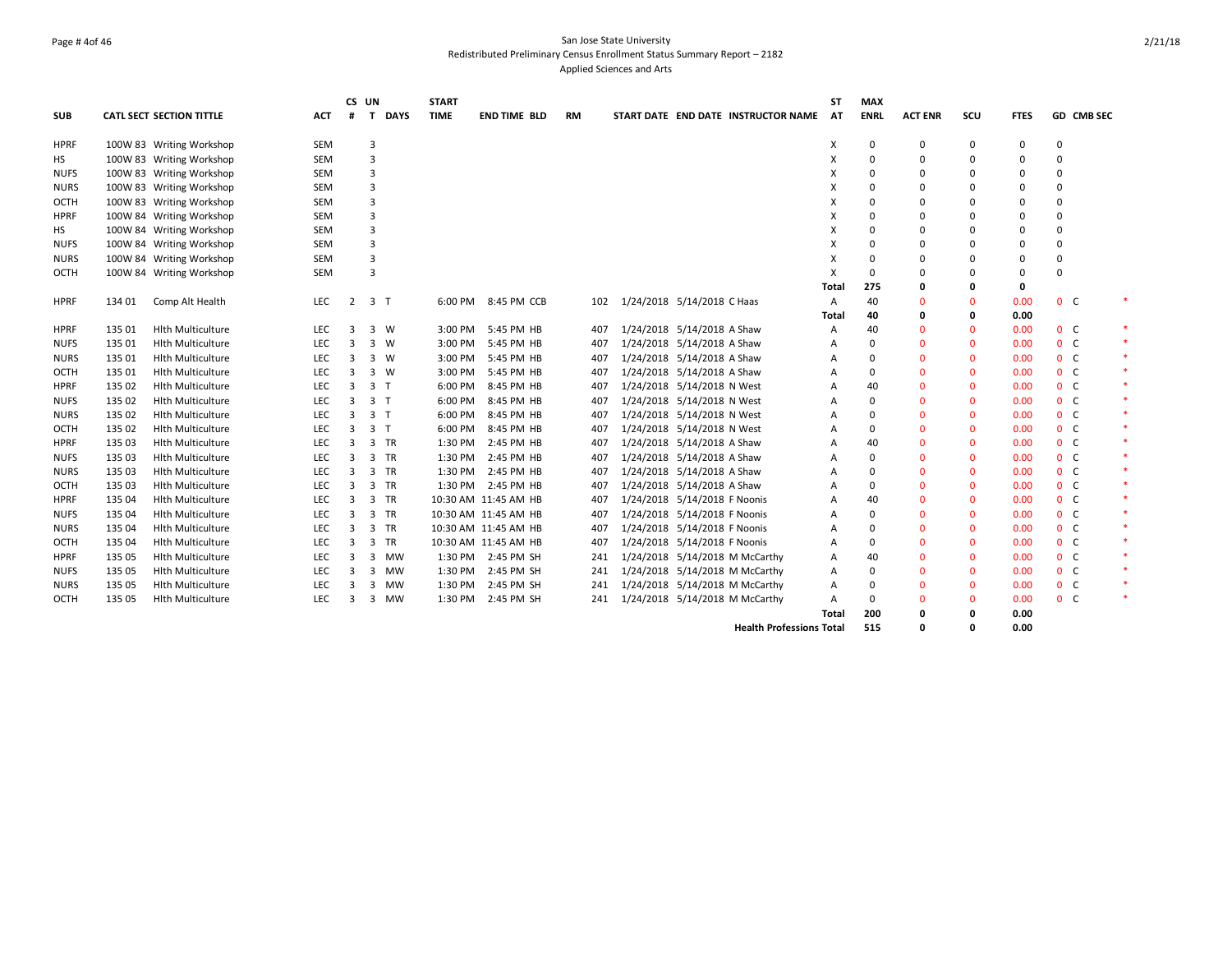## Page # 5of 46 San Jose State University Redistributed Preliminary Census Enrollment Status Summary Report – 2182 Applied Sciences and Arts

|                       |        |                                 |            | CS UN          |                               | <b>START</b> |                        |               |                                |                                 |                                      | ST           | <b>MAX</b>  |                |              |             |                |            |        |
|-----------------------|--------|---------------------------------|------------|----------------|-------------------------------|--------------|------------------------|---------------|--------------------------------|---------------------------------|--------------------------------------|--------------|-------------|----------------|--------------|-------------|----------------|------------|--------|
| <b>SUB</b>            |        | <b>CATL SECT SECTION TITTLE</b> | ACT        |                | # T DAYS                      | <b>TIME</b>  | END TIME BLD           | <b>RM</b>     |                                |                                 | START DATE END DATE INSTRUCTOR NAME  | <b>AT</b>    | <b>ENRL</b> | <b>ACT ENR</b> | scu          | <b>FTES</b> |                | GD CMB SEC |        |
| <b>Health Science</b> |        |                                 |            |                |                               |              |                        |               |                                |                                 |                                      |              |             |                |              |             |                |            |        |
| HS                    | 101    | <b>Understand Health</b>        | <b>LEC</b> | $\overline{2}$ | 3 MW                          |              | 9:00 AM 10:15 AM SH    | 346           |                                |                                 | 1/24/2018 5/14/2018 M McCarthy       | A            | 40          | 29             | 87           | 5.80        | $\mathbf 0$    |            |        |
| HS                    | 102    | <b>Understand Health</b>        | <b>LEC</b> | $\overline{2}$ | 3<br><b>MW</b>                |              | 10:30 AM 11:45 AM SH   | 346           |                                |                                 | 1/24/2018 5/14/2018 M McCarthy       | Α            | 40          | 37             | 111          | 7.40        | 0              |            |        |
| <b>HS</b>             | 103    | Understand Health               | LEC        | $\overline{2}$ | 3 MW                          |              | 12:00 PM 1:15 PM SH    | 346           |                                |                                 | 1/24/2018 5/14/2018 M McCarthy       | Α            | 40          | 39             | 117          | 7.80        | 0              |            |        |
| HS                    | 104    | Understand Health               | <b>LEC</b> | $\overline{2}$ | 3 TR                          |              | 9:00 AM 10:15 AM SH    | 346           | 1/24/2018 5/14/2018 L Mai      |                                 |                                      | A            | 40          | 20             | 60           | 4.00        | 0              |            |        |
| HS                    | 105    | Understand Health               | <b>LEC</b> | $\overline{2}$ | 3 TR                          |              | 10:30 AM 11:45 AM SH   | 346           | 1/24/2018 5/14/2018 L Mai      |                                 |                                      | Α            | 40          | 37             | 111          | 7.40        | 0              |            |        |
| НS                    | 106    | <b>Understand Health</b>        | <b>LEC</b> |                | $\overline{3}$                |              |                        |               |                                |                                 |                                      | х            | $\mathbf 0$ | $\mathbf 0$    | 0            | $\mathbf 0$ | 0              |            |        |
|                       |        |                                 |            |                |                               |              |                        |               |                                |                                 |                                      | <b>Total</b> | 200         | 162            | 486          | 32.4        |                |            |        |
| <b>HS</b>             | 15 01  | Human Life Span                 | LEC        |                | 2 3 TR                        |              | 12:00 PM 1:15 PM SH    | 346           | 1/24/2018 5/14/2018 M Duphily  |                                 |                                      | Α            | 40          | 40             | 120          | 8.00        | 0 <sub>c</sub> |            |        |
| RECL                  | 15 01  | Human Life Span                 | LEC        | $\overline{2}$ | $\overline{\mathbf{3}}$<br>TR |              | 12:00 PM 1:15 PM SH    | 346           |                                | 1/24/2018 5/14/2018 M Duphily   |                                      | A            | $\mathbf 0$ | $\mathbf{0}$   | $\mathbf 0$  | 0.00        | 0 <sub>c</sub> |            | $\ast$ |
| HS                    | 15 02  | Human Life Span                 | <b>LEC</b> | $\overline{2}$ | 3 MW                          |              | 10:30 AM 11:45 AM CL   | 324           |                                |                                 | 1/24/2018 5/14/2018 A Buckner-Capone | Α            | 40          | 41             | 123          | 8.20        | 0 <sup>o</sup> |            | $\ast$ |
| <b>RECL</b>           | 15 02  |                                 | <b>LEC</b> | 2              | 3 MW                          |              | 10:30 AM 11:45 AM CL   | 324           |                                |                                 |                                      |              | 0           | $\mathbf{0}$   | $\mathbf{0}$ | 0.00        | 0 <sub>c</sub> |            | $\ast$ |
| HS                    | 15 03  | Human Life Span                 | LEC        | $\overline{2}$ | $\overline{3}$<br>M           |              | 3:00 PM 5:45 PM SH     | 413           |                                |                                 | 1/24/2018 5/14/2018 A Buckner-Capone | Α<br>Α       | 40          | 36             | 108          | 7.20        | $0-$           |            |        |
|                       | 1503   | Human Life Span                 | <b>LEC</b> | $2^{\circ}$    | 3 M                           |              |                        | 413           |                                |                                 | 1/24/2018 5/14/2018 A Buckner-Capone |              | $\mathbf 0$ | $\mathbf{0}$   | $\mathbf{0}$ | 0.00        | 0 <sup>o</sup> |            | $\ast$ |
| <b>RECL</b>           |        | Human Life Span                 |            |                |                               |              | 3:00 PM 5:45 PM SH     |               |                                |                                 | 1/24/2018 5/14/2018 A Buckner-Capone | Α            |             |                |              |             |                |            |        |
|                       |        |                                 |            |                |                               |              |                        |               |                                |                                 |                                      | Total        | 120         | 117            | 351          | 23.40       |                |            |        |
| <b>HS</b>             | 25 01  | <b>Hith Team Building</b>       | LEC        | $\overline{2}$ | $3 \, M$                      |              | 3:00 PM 5:45 PM CL     | 310           | 1/24/2018 5/14/2018 D McClure  |                                 |                                      | Α            | 40          | 38             | 114          | 7.60        | 0              |            |        |
| HS                    | 25 02  | <b>Hith Team Building</b>       | LEC        | $\overline{2}$ | $3 \quad W$                   |              | 6:00 PM 8:45 PM HB     | 407           |                                | 1/24/2018 5/14/2018 A Shaw      |                                      | A            | 40          | 16             | 48           | 3.20        | $\mathsf 0$    |            |        |
| НS                    | 25 03  | <b>Hith Team Building</b>       | <b>LEC</b> | $\overline{2}$ | 3 W                           |              | 3:00 PM 5:45 PM YUH    | 243           | 1/24/2018 5/14/2018 M Bondi    |                                 |                                      | Α            | 40          | 34             | 102          | 6.80        | 0              |            |        |
| HS                    | 25 04  | <b>Hith Team Building</b>       | <b>LEC</b> | $\overline{2}$ | 3 M                           |              | 9:00 AM 11:45 AM HB    | 407           |                                | 1/24/2018 5/14/2018 D McClure   |                                      | Α            | 40          | 39             | 117          | 7.80        | $\mathbf 0$    |            |        |
|                       |        |                                 |            |                |                               |              |                        |               |                                |                                 |                                      | Total        | 160         | 127            | 381          | 25.40       |                |            |        |
| HS                    | 6701   | Intro Health Stat               | LEC        | 1              | 3<br>TR                       |              | 9:00 AM 10:15 AM MH    | 322           |                                | 1/24/2018 5/14/2018 R Knight    |                                      | Α            | 25          | 25             | 75           | 5.00        | $\Omega$       |            |        |
| <b>HS</b>             | 6702   | Intro Health Stat               | <b>LEC</b> | 1              | 3 TR                          |              | 10:30 AM 11:45 AM MH   | 322           | 1/24/2018 5/14/2018 R Knight   |                                 |                                      | A            | 25          | 25             | 75           | 5.00        | 0              |            |        |
|                       |        |                                 |            |                |                               |              |                        |               |                                |                                 |                                      | Total        | 50          | 50             | 150          | 10.00       |                |            |        |
| HS                    | 74 01  | <b>Healthy Comms</b>            | LEC        |                | 3                             |              |                        |               |                                |                                 |                                      | Χ            | $\mathbf 0$ | $\mathbf 0$    | 0            | 0           | $\mathbf 0$    |            |        |
|                       |        |                                 |            |                |                               |              |                        |               |                                |                                 |                                      | Total        | 0           | $\mathbf 0$    | 0            | 0           |                |            |        |
| HS                    |        | 100W 01 Writing Workshop        | <b>SEM</b> | $\overline{4}$ | 3 MW                          |              | 1:30 PM 2:45 PM SPXC   | 152           | 1/24/2018 5/14/2018 M Bondi    |                                 |                                      | Α            | $\Omega$    | 25             | 75           | 5.00        | $0-$           |            |        |
| HS                    |        | 100W 02 Writing Workshop        | <b>SEM</b> | $\overline{a}$ | $\overline{3}$<br><b>TR</b>   |              | 10:30 AM 11:45 AM SPXC | 152           | 1/24/2018 5/14/2018 N Williams |                                 |                                      | A            | $\Omega$    | 25             | 75           | 5.00        | $0\quad C$     |            | $\ast$ |
| HS                    |        | 100W 03 Writing Workshop        | <b>SEM</b> | 4              | 3 TR                          |              | 1:30 PM 2:45 PM SPXC   | 152           | 1/24/2018 5/14/2018 N Williams |                                 |                                      | A            | $\mathbf 0$ | 25             | 75           | 5.00        | $0-$           |            | $\ast$ |
| НS                    |        | 100W 04 Writing Workshop        | SEM        | 4              | 3 MW                          |              | 9:00 AM 10:15 AM SPXC  | 152           | 1/24/2018 5/14/2018 A Petty    |                                 |                                      | A            | 0           | 25             | 75           | 5.00        | 0 <sup>o</sup> |            | $\ast$ |
| HS                    |        | 100W 05 Writing Workshop        | SEM        | 4              | $3 \, M$                      |              | 3:00 PM 5:45 PM SPXC   | 152           |                                | 1/24/2018 5/14/2018 M Bondi     |                                      | A            | $\mathbf 0$ | 24             | 72           | 4.80        | 0 <sub>c</sub> |            |        |
| HS                    |        | 100W 06 Writing Workshop        | <b>SEM</b> | $\overline{4}$ | 3 TR                          |              | 12:00 PM  1:15 PM SPXC | 152           | 1/24/2018 5/14/2018 N Williams |                                 |                                      | A            | $\Omega$    | 25             | 75           | 5.00        | 0 <sup>o</sup> |            |        |
| HS                    |        | 100W 07 Writing Workshop        | SEM        | $\overline{4}$ | 3 <sub>T</sub>                |              | 3:00 PM 5:45 PM SPXC   | 152           | 1/24/2018 5/14/2018 N Clinch   |                                 |                                      | A            | $\mathbf 0$ | 21             | 63           | 4.25        | $1\quad C$     |            |        |
| НS                    |        | 100W 08 Writing Workshop        | <b>SEM</b> | 4              | 3 F                           |              | 9:00 AM 11:45 AM SPXC  | 152           | 1/24/2018 5/14/2018 S Rivera   |                                 |                                      | A            | $\mathbf 0$ | 23             | 69           | 4.60        | $0\quad C$     |            | $\ast$ |
| HS                    |        | 100W 09 Writing Workshop        | SEM        | 4              | 3 TBA                         |              | <b>OFF</b>             | <b>CAMPUS</b> |                                | 1/24/2018 5/14/2018 A Petty     |                                      | Α            | $\Omega$    | $\overline{7}$ | 21           | 1.40        | 0 <sub>c</sub> |            |        |
| НS                    |        | 100W 80 Writing Workshop        | SEM        | 4              | 3 TBA                         |              |                        |               |                                | 1/24/2018 5/14/2018 M Duphily   |                                      | Α            | $\mathbf 0$ | 25             | 75           | 5.00        | $0\quad C$     |            |        |
| HS                    |        | 100W 81 Writing Workshop        | <b>SEM</b> | $\overline{4}$ | 3 TBA                         |              |                        |               |                                | 1/24/2018 5/14/2018 M Duphily   |                                      | Α            | $\Omega$    | 23             | 69           | 4.60        | 0 <sup>o</sup> |            | $\ast$ |
|                       |        |                                 |            |                |                               |              |                        |               |                                |                                 |                                      | Total        | 0           | 248            | 744          | 49.65       |                |            |        |
| HS                    | 103 01 | <b>Health Policy</b>            | LEC        |                | 3                             |              |                        |               |                                |                                 |                                      | Х            | $\mathbf 0$ | 0              | 0            | 0           | $\mathbf 0$    |            |        |
| HS                    | 103 02 | <b>Health Policy</b>            | <b>LEC</b> | 1              | 3 F                           |              | 9:30 AM 12:15 PM BBC   | 202           | 1/24/2018 5/14/2018 A Shaw     |                                 |                                      | Α            | 100         | 83             | 249          | 16.6        | $\mathbf 0$    |            |        |
|                       |        |                                 |            |                |                               |              |                        |               |                                |                                 |                                      | Total        | 100         | 83             | 249          | 16.6        |                |            |        |
| НS                    | 104 01 | Com Hith Promo                  | <b>LEC</b> | $\overline{2}$ | 3 MW                          | 1:30 PM      | 2:45 PM BBC            | 4             | 1/24/2018 5/14/2018 R Rinck    |                                 |                                      | Α            | 75          | 75             | 225          | 15          | 0              |            |        |
| HS                    | 104 03 | Com Hlth Promo                  | <b>LEC</b> |                | 3                             |              |                        |               |                                |                                 |                                      | X            | $\mathbf 0$ | 0              | 0            | 0           | 0              |            |        |
| HS                    | 104 06 | Com Hith Promo                  | <b>LEC</b> | $\overline{2}$ | 3 MW                          |              | 12:00 PM 1:15 PM BBC   | 102           | 1/24/2018 5/14/2018 R Rinck    |                                 |                                      | Α            | 45          | 45             | 135          | 9.00        | 0              |            |        |
|                       |        |                                 |            |                |                               |              |                        |               |                                |                                 |                                      | Total        | 120         | 120            | 360          | 24.00       |                |            |        |
|                       |        |                                 |            |                |                               |              |                        |               |                                |                                 |                                      |              |             |                |              |             |                |            |        |
| HS                    | 114 01 | Applied ComHealth               | <b>SUP</b> |                | 36 3 TBA                      |              |                        |               |                                | 1/24/2018 5/14/2018 R Rinck     |                                      | Α            | 122         | 120            | 360          | 24          | 0              |            |        |
|                       |        |                                 |            |                |                               |              |                        |               |                                |                                 |                                      | Total        | 122         | 120            | 360          | 24          |                |            |        |
| НS                    | 126 01 | Drugs + Brain & Beh             | <b>LEC</b> | $\overline{2}$ | 3 TR                          | 1:30 PM      | 2:45 PM DMH            | 167           |                                | 1/24/2018 5/14/2018 S Snycerski |                                      | Α            | $\mathbf 0$ | 40             | 120          | 8.00        | 0 <sub>c</sub> |            |        |
|                       |        |                                 |            |                |                               |              |                        |               |                                |                                 |                                      | Total        | 0           | 40             | 120          | 8.00        |                |            | $\ast$ |
| HS                    | 135 01 | <b>Hith Multiculture</b>        | <b>LEC</b> | $\overline{3}$ | 3 W                           |              | 3:00 PM 5:45 PM HB     | 407           |                                | 1/24/2018 5/14/2018 A Shaw      |                                      | Α            | 0           | 40             | 120          | 8.05        | $1\quad C$     |            |        |
| <b>HS</b>             | 135 02 | <b>Hith Multiculture</b>        | LEC        | $\overline{3}$ | 3 <sub>T</sub>                |              | 6:00 PM 8:45 PM HB     | 407           |                                | 1/24/2018 5/14/2018 N West      |                                      | A            | $\Omega$    | 40             | 120          | 8.00        | 0 <sup>o</sup> |            | $\ast$ |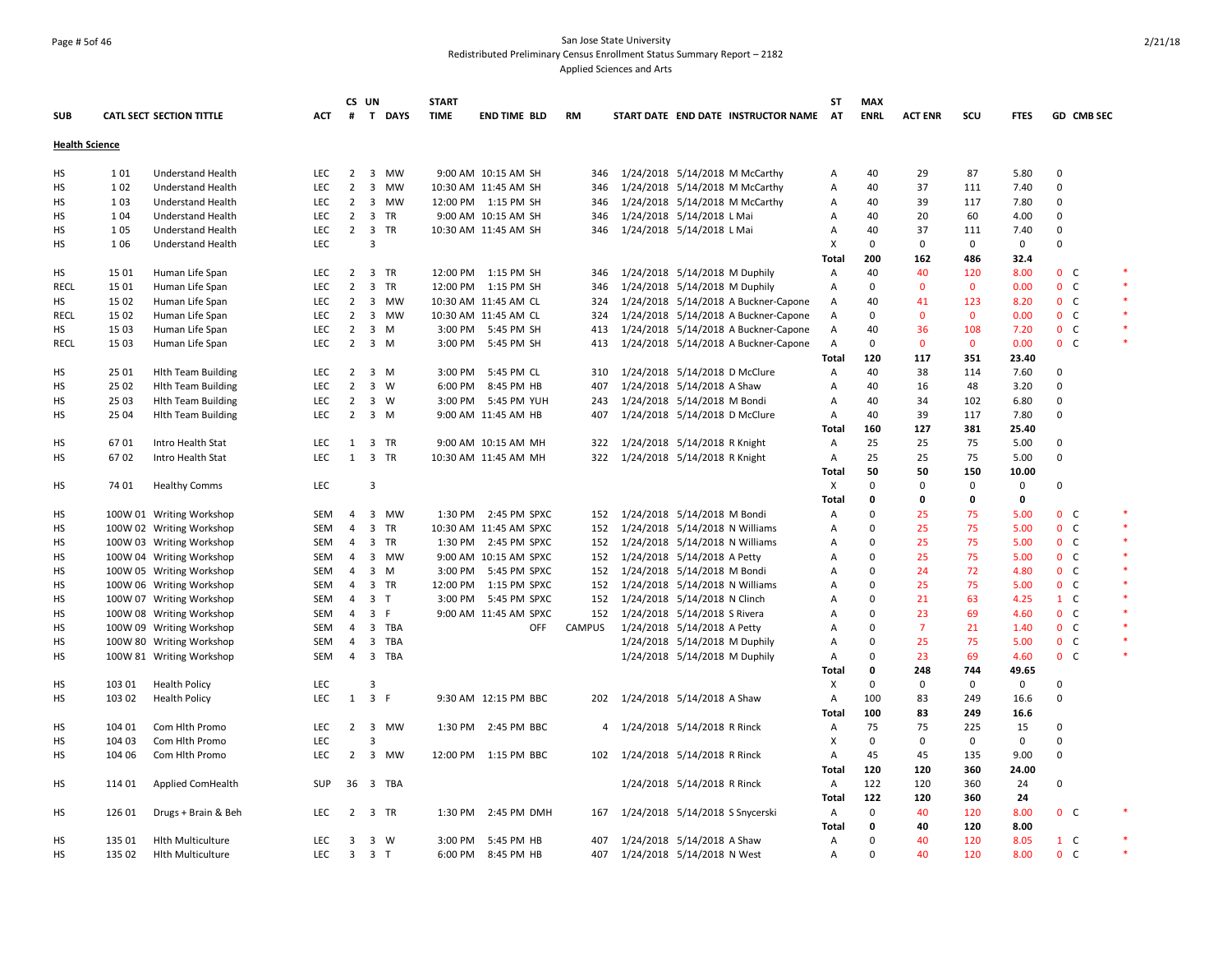## Page # 6of 46 San Jose State University Redistributed Preliminary Census Enrollment Status Summary Report – 2182 Applied Sciences and Arts

|            |        |                                 |            |                | CS UN               | <b>START</b> |         |                      |    |     |                                   |                                      | ST             | <b>MAX</b>  |                |          |             |                |            |  |
|------------|--------|---------------------------------|------------|----------------|---------------------|--------------|---------|----------------------|----|-----|-----------------------------------|--------------------------------------|----------------|-------------|----------------|----------|-------------|----------------|------------|--|
| <b>SUB</b> |        | <b>CATL SECT SECTION TITTLE</b> | ACT        | #              | T DAYS              | <b>TIME</b>  |         | <b>END TIME BLD</b>  | RM |     |                                   | START DATE END DATE INSTRUCTOR NAME  | AT             | <b>ENRL</b> | <b>ACT ENR</b> | scu      | <b>FTES</b> |                | GD CMB SEC |  |
| <b>HS</b>  | 135 03 | <b>Hith Multiculture</b>        | <b>LEC</b> | 3              | 3 TR                |              |         | 1:30 PM 2:45 PM HB   |    | 407 | 1/24/2018 5/14/2018 A Shaw        |                                      | $\overline{A}$ | $\mathbf 0$ | 37             | 111      | 7.45        | $1 \quad C$    |            |  |
| HS         | 135 04 | <b>Hith Multiculture</b>        | LEC        | 3              | 3 TR                |              |         | 10:30 AM 11:45 AM HB |    | 407 | 1/24/2018 5/14/2018 F Noonis      |                                      | Α              | $\mathbf 0$ | 39             | 117      | 7.95        | $3-$           |            |  |
| HS         | 135 05 | <b>Hith Multiculture</b>        | LEC        | $\overline{3}$ | 3 MW                |              |         | 1:30 PM 2:45 PM SH   |    | 241 |                                   | 1/24/2018 5/14/2018 M McCarthy       | Α              | $\Omega$    | 35             | 105      | 7.00        | 0 <sup>o</sup> |            |  |
|            |        |                                 |            |                |                     |              |         |                      |    |     |                                   |                                      | Total          | 0           | 191            | 573      | 38.45       |                |            |  |
| HS         | 15803  | <b>Hlth Comm</b>                | <b>LEC</b> | 1              | 3 R                 |              | 3:00 PM | 4:50 PM BBC          |    | 202 | 1/24/2018 5/14/2018 A Shaw        |                                      | Α              | 75          | 77             | 154      | 15.4        | 0              |            |  |
| HS         | 158 04 | <b>Hlth Comm</b>                | SEM        | 5              | 0 R                 |              | 5:00 PM | 5:50 PM BBC          |    | 202 | 1/24/2018 5/14/2018 A Shaw        |                                      | Α              | 75          | 77             | 77       | $\mathbf 0$ | 0              |            |  |
| HS         | 158 05 | <b>Hlth Comm</b>                | <b>LEC</b> |                | $\mathbf{a}$        |              |         |                      |    |     |                                   |                                      | X              | $\Omega$    | 0              | 0        | $\mathbf 0$ | $\Omega$       |            |  |
| HS         | 158 06 | <b>Hlth Comm</b>                | <b>SEM</b> |                | $\Omega$            |              |         |                      |    |     |                                   |                                      | X              | $\mathsf 0$ | 0              | 0        | $\mathbf 0$ | 0              |            |  |
| HS         | 158 07 | Hlth Comm                       | LEC        | 1              | 3 M                 |              | 3:00 PM | 4:50 PM YUH          |    | 243 | 1/24/2018 5/14/2018 K Roe         |                                      | A              | 45          | 41             | 82       | 8.20        | 0              |            |  |
| HS         | 158 08 | Hlth Comm                       | SEM        | 5              | $0$ M               |              | 5:00 PM | 5:50 PM YUH          |    | 243 | 1/24/2018 5/14/2018 K Roe         |                                      | Α              | 45          | 41             | 41       | 0.00        | $\mathbf 0$    |            |  |
|            |        |                                 |            |                |                     |              |         |                      |    |     |                                   |                                      | Total          | 240         | 236            | 354      | 23.60       |                |            |  |
| HS         | 159 01 | <b>Hith Prgm Planning</b>       | <b>LEC</b> | 1              | 3 MW                | 1:30 PM      |         | 2:20 PM SH           |    | 346 | 1/24/2018 5/14/2018 K Roe         |                                      | Α              | 25          | 25             | 50       | 5.00        | 0              |            |  |
| HS         | 159 02 | <b>Hith Prgm Planning</b>       | SEM        | 5              | 0 MW                |              | 2:30 PM | 2:55 PM SH           |    | 346 | 1/24/2018 5/14/2018 K Roe         |                                      | Α              | 25          | 25             | 25       | 0.00        | 0              |            |  |
| НS         | 159 05 | <b>Hith Prgm Planning</b>       | LEC        | 1              | 3<br>МW             | 1:30 PM      |         | 2:20 PM BBC          |    | 126 |                                   | 1/24/2018 5/14/2018 A Buckner-Capone | Α              | 25          | 25             | 50       | 5.00        | 0              |            |  |
| HS         | 159 06 | <b>Hith Prgm Planning</b>       | SEM        | 5              | 0 MW                |              |         | 2:30 PM 2:55 PM BBC  |    | 126 |                                   | 1/24/2018 5/14/2018 A Buckner-Capone | Α              | 25          | 25             | 25       | 0.00        | 0              |            |  |
| <b>HS</b>  | 159 09 | <b>Hlth Prgm Planning</b>       | <b>LEC</b> | 1              | 3 MW                | 1:30 PM      |         | 2:20 PM MH           |    | 322 | 1/24/2018 5/14/2018 F Noonis      |                                      | Α              | 25          | 24             | 48       | 4.80        | $\mathbf 0$    |            |  |
| HS         | 159 10 | <b>Hith Prgm Planning</b>       | SEM        | 5              | 0 MW                |              | 2:30 PM | 2:55 PM MH           |    | 322 | 1/24/2018 5/14/2018 F Noonis      |                                      | Α              | 25          | 24             | 24       | 0.00        | 0              |            |  |
| HS         | 159 11 | <b>Hith Prgm Planning</b>       | <b>LEC</b> | 1              | 3 MW                |              | 1:30 PM | 2:20 PM DMH          |    | 347 | 1/24/2018 5/14/2018 S Phibbs      |                                      | Α              | 25          | 25             | 50       | 5.00        | 0              |            |  |
| HS         | 159 12 | <b>Hith Prgm Planning</b>       | SEM        | 5              | $0$ MW              |              | 2:30 PM | 2:55 PM DMH          |    | 347 | 1/24/2018 5/14/2018 S Phibbs      |                                      | Α              | 25          | 25             | 25       | 0.00        | 0              |            |  |
|            |        |                                 |            |                |                     |              |         |                      |    |     |                                   |                                      | Total          | 200         | 198            | 297      | 19.80       |                |            |  |
| HS         | 161 01 | Epidemiology                    | LEC        | 1              | $3 \quad W$         |              | 3:00 PM | 4:50 PM BBC          |    | 126 |                                   | 1/24/2018 5/14/2018 M Worthen        | Α              | 25          | 25             | 50       | 5.00        | $\mathbf 0$    |            |  |
| HS         | 161 02 | Epidemiology                    | SEM        | 5              | $0 \quad W$         | 5:00 PM      |         | 5:50 PM BBC          |    | 126 |                                   | 1/24/2018 5/14/2018 M Worthen        | Α              | 25          | 25             | 25       | 0.00        | 0              |            |  |
| HS         | 161 03 | Epidemiology                    | <b>LEC</b> | 1              | 3 W                 |              | 3:00 PM | 4:50 PM MH           |    | 322 | 1/24/2018 5/14/2018 R Bartlett    |                                      | Α              | 25          | 26             | 52       | 5.20        | 0              |            |  |
| HS         | 161 04 | Epidemiology                    | <b>SEM</b> | 5              | $0 \quad W$         |              | 5:00 PM | 5:50 PM MH           |    | 322 | 1/24/2018 5/14/2018 R Bartlett    |                                      | A              | 25          | 26             | 26       | 0.00        | 0              |            |  |
| HS         | 161 05 | Epidemiology                    | <b>LEC</b> | 1              | 3 M                 | 3:00 PM      |         | 4:50 PM MH           |    | 322 |                                   | 1/24/2018 5/14/2018 M Worthen        | Α              | 25          | 25             | 50       | 5.00        | $\mathbf 0$    |            |  |
| HS         | 161 06 | Epidemiology                    | <b>SEM</b> | 5              | $0 \quad M$         |              | 5:00 PM | 5:50 PM MH           |    | 322 |                                   | 1/24/2018 5/14/2018 M Worthen        | A              | 25          | 25             | 25       | 0.00        | $\mathbf 0$    |            |  |
| HS         | 161 07 | Epidemiology                    | LEC        | 1              | 3 M                 | 3:00 PM      |         | 4:50 PM CL           |    | 324 | 1/24/2018 5/14/2018 M Dougan      |                                      | Α              | 25          | 22             | 44       | 4.40        | 0              |            |  |
| HS         | 161 08 | Epidemiology                    | SEM        | 5              | $0 \mathsf{M}$      |              | 5:00 PM | 5:50 PM CL           |    | 324 | 1/24/2018 5/14/2018 M Dougan      |                                      | Α              | 25          | 22             | 22       | 0.00        | 0              |            |  |
| HS         | 161 09 | Epidemiology                    | LEC        | 1              | 3 M                 | 3:00 PM      |         | 4:50 PM HB           |    | 407 | 1/24/2018 5/14/2018 R Shah        |                                      | Α              | 25          | 12             | 24       | 2.40        | $\mathbf 0$    |            |  |
| HS         | 161 10 | Epidemiology                    | SEM        | - 5            | $0 \mathsf{M}$      |              | 5:00 PM | 5:50 PM HB           |    | 407 | 1/24/2018 5/14/2018 R Shah        |                                      | Α              | 25          | 12             | 12       | 0.00        | $\mathbf 0$    |            |  |
| HS         | 161 11 | Epidemiology                    | LEC        | $\mathbf{1}$   | 3 <sub>T</sub>      |              | 3:00 PM | 4:50 PM HB           |    | 407 | 1/24/2018 5/14/2018 D Cao         |                                      | Α              | 25          | 28             | 56       | 5.60        | 0              |            |  |
| HS         | 161 12 | Epidemiology                    | SEM        | 5              | 0 <sub>T</sub>      |              | 5:00 PM | 5:50 PM HB           |    | 407 | 1/24/2018 5/14/2018 D Cao         |                                      | Α              | 25          | 28             | 28       | 0.00        | 0              |            |  |
|            |        |                                 |            |                |                     |              |         |                      |    |     |                                   |                                      | Total          | 300         | 276            | 414      | 27.60       |                |            |  |
| HS         | 162 01 | Health Org & Admin              | <b>LEC</b> |                | 2 3 W               |              |         | 6:00 PM 8:45 PM WSQ  |    | 109 | 1/24/2018 5/14/2018 A Santiago    |                                      | Α              | 125         | 122            | 366      | 24.4        | 0              |            |  |
|            |        |                                 |            |                |                     |              |         |                      |    |     |                                   |                                      | Total          | 125         | 122            | 366      | 24.4        |                |            |  |
| HS         | 165 01 | Hlth Professional               | LEC        | 1              | $3 \, M$            |              |         | 6:00 PM 7:50 PM BBC  |    | 202 | 1/24/2018 5/14/2018 J McCabe      |                                      | Α              | 125         | 113            | 226      | 22.6        | 0              |            |  |
| HS         | 165 02 | <b>Hlth Professional</b>        | <b>SEM</b> | 5              | $0$ M               |              | 8:00 PM | 8:50 PM BBC          |    | 202 | 1/24/2018 5/14/2018 J McCabe      |                                      | Α              | 125         | 113            | 113      | $^{\circ}$  | 0              |            |  |
|            |        |                                 |            |                |                     |              |         |                      |    |     |                                   |                                      | Total          | 250         | 226            | 339      | 22.6        |                |            |  |
| HS         |        | 166A 01 Field Exp Sem           | <b>SEM</b> |                | 5 3 F               |              |         | 9:00 AM 11:45 AM YUH |    | 243 | 1/24/2018 5/14/2018 J Jones       |                                      | Α              | 45          | 35             | 105      | 7.00        | 0              |            |  |
|            |        |                                 |            |                |                     |              |         |                      |    |     |                                   |                                      | Total          | 45          | 35             | 105      | 7.00        |                |            |  |
| HS         |        | 166B 01 Field Exp Hlth Sci      | SUP        |                | 36 3 TBA            |              |         |                      |    |     | 1/24/2018 5/14/2018 J Jones       |                                      | Α              | 45          | 35             | 105      | 7.00        | 0              |            |  |
|            |        |                                 |            |                |                     |              |         |                      |    |     |                                   |                                      | Total          | 45          | 35             | 105      | 7.00        |                |            |  |
| HS         | 16701  | <b>Biostatistics</b>            | <b>LEC</b> | 1              | 3 TR                |              |         | 12:00 PM 1:15 PM BBC |    |     | 4 1/24/2018 5/14/2018 E Houts     |                                      | Α              | 100         | 107            | 214      | 21.4        | 0              |            |  |
| HS         | 16702  | <b>Biostatistics</b>            | SEM        | 5              | 0 <sub>T</sub>      | 1:30 PM      |         | 2:15 PM MH           |    | 321 | 1/24/2018 5/14/2018 E Houts       |                                      | Α              | 25          | 27             | 27       | 0.00        | $\mathbf 0$    |            |  |
| HS         | 16703  | <b>Biostatistics</b>            | <b>SEM</b> | 5              | 0 R                 |              | 2:15 PM | 3:00 PM MH           |    | 321 | 1/24/2018 5/14/2018 E Houts       |                                      | Α              | 25          | 25             | 25       | 0.00        | 0              |            |  |
| HS         | 16704  | <b>Biostatistics</b>            | SEM        | 5              | 0 T                 |              | 2:15 PM | 3:00 PM MH           |    | 321 | 1/24/2018 5/14/2018 E Houts       |                                      | Α              | 25          | 29             | 29       | 0.00        | 0              |            |  |
| HS         | 167 05 | <b>Biostatistics</b>            | SEM        | 5              | 0 R                 |              |         | 1:30 PM 2:15 PM MH   |    | 321 | 1/24/2018 5/14/2018 E Houts       |                                      | Α              | 25          | 26             | 26       | 0.00        | 0              |            |  |
|            |        |                                 |            |                |                     |              |         |                      |    |     |                                   |                                      | Total          | 200         | 214            | 321      | 21.40       |                |            |  |
| HS         | 17101  | Managed Hlth Care               | <b>LEC</b> |                | $2 \quad 3 \quad T$ |              |         | 6:00 PM 8:45 PM YUH  |    |     | 243 1/24/2018 5/14/2018 C Cherney |                                      | Α              | 45          | 49             | 147      | 9.80        | 0              |            |  |
|            |        |                                 |            |                |                     |              |         |                      |    |     |                                   |                                      | <b>Total</b>   | 45          | 49             | 147      | 9.80        |                |            |  |
| HS         | 172 01 | Contemp Env Hith                | LEC        |                | 3                   |              |         |                      |    |     |                                   |                                      | X              | $\Omega$    | $\mathbf 0$    | $\Omega$ | $\mathbf 0$ | $\mathbf 0$    |            |  |
|            |        |                                 |            |                |                     |              |         |                      |    |     |                                   |                                      |                |             |                |          |             |                |            |  |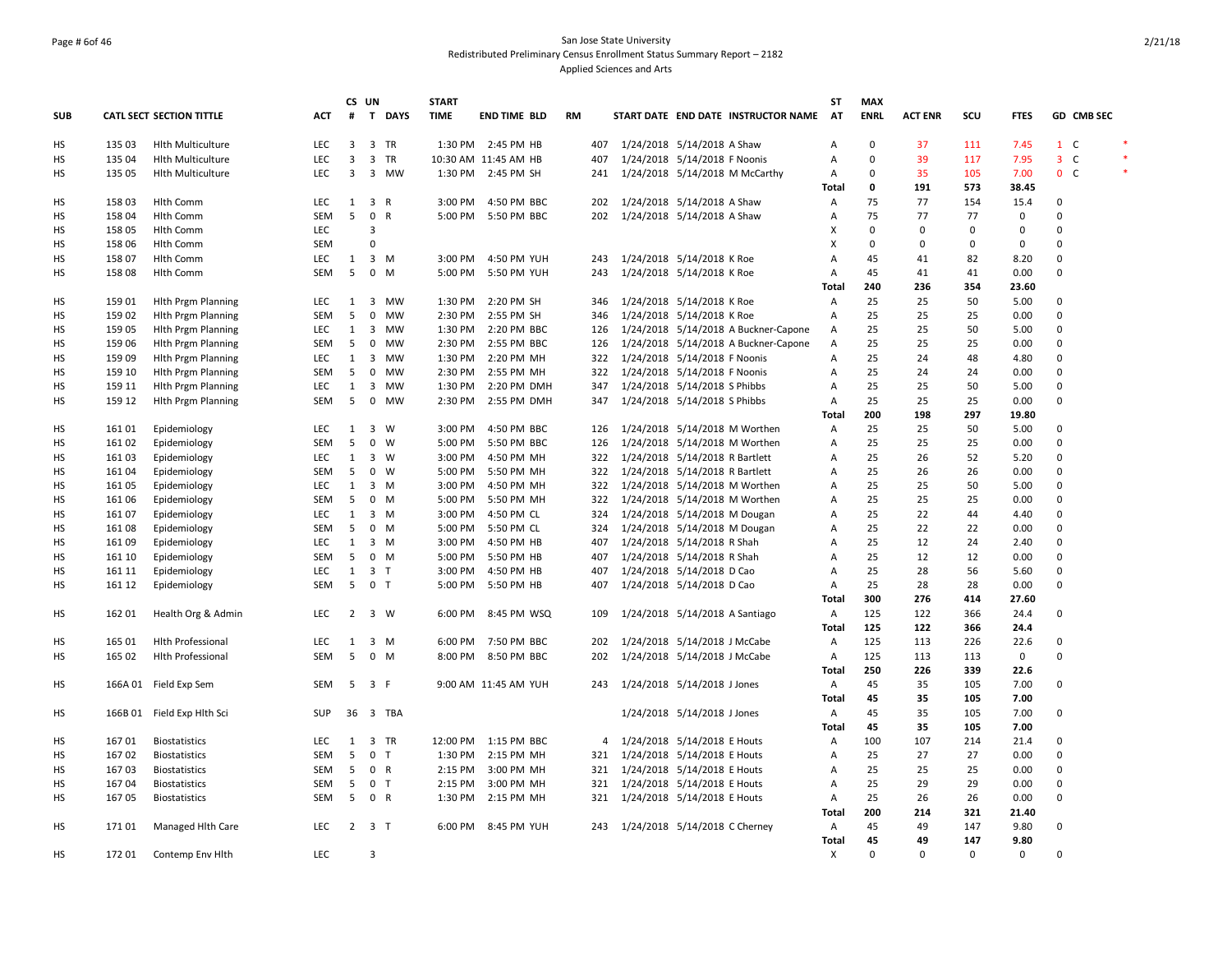## Page # 7of 46 San Jose State University Redistributed Preliminary Census Enrollment Status Summary Report – 2182 Applied Sciences and Arts

|            |        |                          |            |                | CS UN          |          | <b>START</b> |                       |           |     |                     |                                     | ST             | <b>MAX</b>  |                |                |             |            |
|------------|--------|--------------------------|------------|----------------|----------------|----------|--------------|-----------------------|-----------|-----|---------------------|-------------------------------------|----------------|-------------|----------------|----------------|-------------|------------|
| <b>SUB</b> |        | CATL SECT SECTION TITTLE | <b>ACT</b> | #              |                | T DAYS   | <b>TIME</b>  | <b>END TIME BLD</b>   | <b>RM</b> |     |                     | START DATE END DATE INSTRUCTOR NAME | AT             | <b>ENRL</b> | <b>ACT ENR</b> | SCU            | <b>FTES</b> | GD CMB SEC |
| HS         | 172 02 | Contemp Env Hith         | <b>LEC</b> |                | 3              |          |              |                       |           |     |                     |                                     | Χ              | $\mathbf 0$ | 0              | 0              | 0           | $\Omega$   |
| <b>HS</b>  | 17203  | Contemp Env Hith         | <b>LEC</b> | $2^{\circ}$    |                | 3 MW     |              | 10:30 AM 11:45 AM YUH |           |     |                     | 243 1/24/2018 5/14/2018 J Hartle    | $\overline{A}$ | 40          | 40             | 120            | 8.00        | $\Omega$   |
| HS         | 172 04 | Contemp Env Hith         | LEC        | $\overline{2}$ |                | 3 MW     |              | 12:00 PM 1:15 PM SH   |           | 240 |                     | 1/24/2018 5/14/2018 J Hartle        | A              | 40          | 36             | 108            | 7.20        | $\Omega$   |
| <b>HS</b>  | 17205  | Contemp Env Hith         | LEC        |                | $\overline{3}$ |          |              |                       |           |     |                     |                                     | $\mathsf{x}$   | $\Omega$    | 0              | $\mathbf 0$    | $\mathbf 0$ | $\Omega$   |
|            |        |                          |            |                |                |          |              |                       |           |     |                     |                                     | Total          | 80          | 76             | 228            | 15.2        |            |
| <b>HS</b>  | 173 01 | Comp Healthcare Sys      | <b>LEC</b> | 2              |                | 3 R      | 3:00 PM      | 5:45 PM YUH           |           | 243 |                     | 1/24/2018 5/14/2018 M Harvey        | $\overline{A}$ | 45          | 40             | 120            | 8.00        | $\Omega$   |
|            |        |                          |            |                |                |          |              |                       |           |     |                     |                                     | Total          | 45          | 40             | 120            | 8.00        |            |
| HS         | 175 01 | Lgl/Ethcl--HC Adm        | <b>LEC</b> | 2              |                | 3 W      | 6:00 PM      | 8:45 PM YUH           |           | 243 |                     | 1/24/2018 5/14/2018 C Castuciano    | $\overline{A}$ | 45          | 43             | 129            | 8.60        | $\Omega$   |
|            |        |                          |            |                |                |          |              |                       |           |     |                     |                                     | Total          | 45          | 43             | 129            | 8.60        |            |
| HS         | 176 01 | Global Health            | <b>LEC</b> |                | 3              |          |              |                       |           |     |                     |                                     | X              | $\Omega$    | $\Omega$       | 0              | 0           | $\Omega$   |
|            |        |                          |            |                |                |          |              |                       |           |     |                     |                                     | Total          | 0           | 0              | 0              | 0           |            |
| HS         | 18001  | <b>Indiv Studies</b>     | <b>SUP</b> |                |                | 36 1 TBA |              |                       |           |     |                     | 1/24/2018 5/14/2018 E Romero        | $\overline{A}$ | 10          | 6              | 6              | 0.40        | $\Omega$   |
| HS         | 180 02 | <b>Indiv Studies</b>     | <b>SUP</b> |                |                | 36 2 TBA |              |                       |           |     |                     | 1/24/2018 5/14/2018 E Romero        | Α              | 15          | 4              | 8              | 0.53        | 0          |
| HS         | 18003  | <b>Indiv Studies</b>     | <b>SUP</b> |                |                | 36 2 TBA |              |                       |           |     |                     | 1/24/2018 5/14/2018 R Rinck         | A              | 10          | $\mathbf{1}$   | $\overline{2}$ | 0.13        | $\Omega$   |
| HS         | 180 04 | <b>Indiv Studies</b>     | <b>SUP</b> |                |                | 36 2 TBA |              |                       |           |     |                     | 1/24/2018 5/14/2018 M Worthen       | Α              | 15          | $\Omega$       | 0              | 0           | $\Omega$   |
| HS         | 180 05 | <b>Indiv Studies</b>     | <b>SUP</b> |                |                | 36 3 TBA |              |                       |           |     |                     | 1/24/2018 5/14/2018 R Rinck         | A              | 10          | $\overline{7}$ | 21             | 1.40        | $\Omega$   |
| HS         | 180 06 | <b>Indiv Studies</b>     | <b>SUP</b> |                |                | 36 3 TBA |              |                       |           |     |                     | 1/24/2018 5/14/2018 M Worthen       | $\overline{A}$ | 10          | $\overline{2}$ | 6              | 0.40        | $\Omega$   |
| HS         | 180 07 | Indiv Studies            | <b>SUP</b> |                |                | 36 1 TBA |              |                       |           |     |                     | 1/24/2018 5/14/2018 R Rinck         | $\overline{A}$ | 15          | 3              | 3              | 0.20        | $\Omega$   |
| <b>HS</b>  | 18008  | <b>Indiv Studies</b>     | <b>SUP</b> | 36             |                | 4 TBA    |              |                       |           |     | 1/24/2018 5/14/2018 |                                     | A              | $\Omega$    | 0              | 0              | $\mathbf 0$ | $\Omega$   |
| HS         | 180 09 | <b>Indiv Studies</b>     | <b>SUP</b> |                |                | 36 1 TBA |              |                       |           |     |                     | 1/24/2018 5/14/2018 M Worthen       | $\mathsf{A}$   | 15          | 3              | 3              | 0.20        | $\Omega$   |
|            |        |                          |            |                |                |          |              |                       |           |     |                     |                                     | Total          | 100         | 26             | 49             | 3.27        |            |
| HS         | 262 01 | Health Care Org          | LEC        | $\overline{2}$ |                | 2 R      |              | 6:00 PM 8:45 PM MH    |           | 322 |                     | 1/24/2018 5/14/2018 M Harvey        | A              | 30          | 16             | 32             | 2.67        | 16         |
|            |        |                          |            |                |                |          |              |                       |           |     |                     |                                     | Total          | 30          | 16             | 32             | 2.67        |            |
| HS         | 265 01 | Env Health               | LEC        | 1              |                | 3 M      | 6:00 PM      | 8:45 PM MH            |           | 322 |                     | 1/24/2018 5/14/2018 J Hartle        | A              | 30          | 26             | 78             | 6.50        | 26         |
|            |        |                          |            |                |                |          |              |                       |           |     |                     |                                     | Total          | 30          | 26             | 78             | 6.50        |            |
| HS         | 26701  | Cmp Pub Healt Sta        | SEM        | 5              |                | 3 R      | 3:00 PM      | 5:45 PM MH            |           | 322 |                     | 1/24/2018 5/14/2018 M Dougan        | A              | 30          | 17             | 51             | 4.25        | 17         |
|            |        |                          |            |                |                |          |              |                       |           |     |                     |                                     | Total          | 30          | 17             | 51             | 4.25        |            |
| HS         | 269 01 | App Data Analysis        | LEC        | $\overline{2}$ |                | 3 W      |              | 3:00 PM 5:45 PM CL    |           | 238 |                     | 1/24/2018 5/14/2018 E Mamary        | A              | 30          | 27             | 81             | 6.75        | 27         |
|            |        |                          |            |                |                |          |              |                       |           |     |                     |                                     | Total          | 30          | 27             | 81             | 6.75        |            |
| HS         | 272 01 | Hth Prom Plan Eval       | SEM        | 5              |                | 3 W      | 6:00 PM      | 8:45 PM SH            |           | 242 |                     | 1/24/2018 5/14/2018 K Roe           | A              | 30          | 23             | 69             | 5.75        | 23         |
|            |        |                          |            |                |                |          |              |                       |           |     |                     |                                     | Total          | 30          | 23             | 69             | 5.75        |            |
| HS         | 27701  | Multi Com Health Pro     | SEM        | 5              |                | 3 M      | 3:00 PM      | 5:45 PM DH            |           | 243 |                     | 1/24/2018 5/14/2018 M Allen         | A              | 35          | 25             | 75             | 6.25        | 25         |
|            |        |                          |            |                |                |          |              |                       |           |     |                     |                                     | Total          | 35          | 25             | 75             | 6.25        |            |
| <b>HS</b>  |        | 291A 01 Fldwrk Seminar   | <b>SEM</b> | $\overline{4}$ | $1$ T          |          | 6:00 PM      | 8:45 PM CL            |           | 308 |                     | 1/24/2018 5/14/2018 K Roe           | $\overline{A}$ | 30          | 22             | 22             | 1.83        | 22         |
|            |        |                          |            |                |                |          |              |                       |           |     |                     |                                     | Total          | 30          | 22             | 22             | 1.83        |            |
| <b>HS</b>  | 293 01 | Public Health Leadership | <b>LEC</b> | 2              |                | 3 W      | 6:00 PM      | 8:45 PM MH            |           |     |                     | 322 1/24/2018 5/14/2018 M Allen     | $\overline{A}$ | 30          | 27             | 54             | 6.75        | 27         |
|            |        |                          |            |                |                |          |              |                       |           |     |                     |                                     | Total          | 30          | 27             | 54             | 6.75        |            |
| <b>HS</b>  | 298 01 | Spec Study               | <b>SUP</b> |                |                | 25 3 TBA |              |                       |           |     |                     | 1/24/2018 5/14/2018 M Allen         | $\overline{A}$ | 6           | 2              | 6              | 0.50        | 2          |
|            |        |                          |            |                |                |          |              |                       |           |     |                     |                                     | Total          | 6           | $\overline{2}$ | 6              | 0.50        |            |
|            |        |                          |            |                |                |          |              |                       |           |     |                     | <b>Health Science Total</b>         |                | 2843        | 3019           | 7216           | 491.42      |            |
|            |        |                          |            |                |                |          |              |                       |           |     |                     |                                     |                |             |                |                |             |            |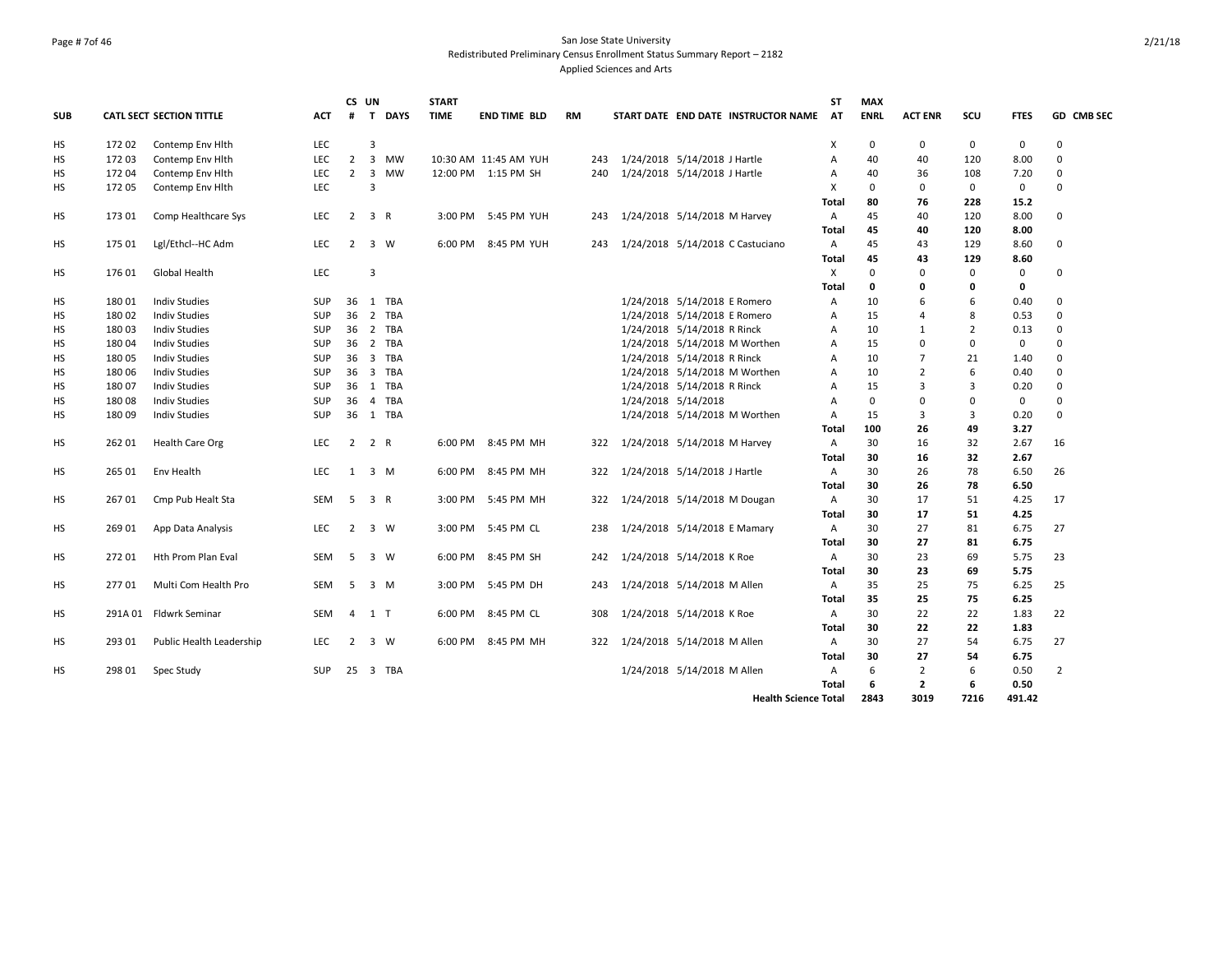## Page # 8of 46 San Jose State University Redistributed Preliminary Census Enrollment Status Summary Report – 2182 Applied Sciences and Arts

| <b>SUB</b>  |        | CATL SECT SECTION TITTLE                         | <b>ACT</b> |                | CS UN<br># T DAYS   | <b>START</b><br><b>TIME</b> | <b>END TIME BLD</b>   | RM |     |                                 |                           | START DATE END DATE INSTRUCTOR NAME | <b>ST</b><br>AT | <b>MAX</b><br><b>ENRL</b> | <b>ACT ENR</b> | scu          | <b>FTES</b> |                | GD CMB SEC |  |
|-------------|--------|--------------------------------------------------|------------|----------------|---------------------|-----------------------------|-----------------------|----|-----|---------------------------------|---------------------------|-------------------------------------|-----------------|---------------------------|----------------|--------------|-------------|----------------|------------|--|
|             |        | <b>Hospitality, Tourism and Event Management</b> |            |                |                     |                             |                       |    |     |                                 |                           |                                     |                 |                           |                |              |             |                |            |  |
| <b>HSPM</b> | 101    | Intro Hospitality                                | <b>LEC</b> | $\overline{2}$ | 3 TR                |                             | 10:30 AM 11:45 AM SH  |    | 120 | 1/24/2018 5/14/2018 T Yen       |                           |                                     | Α               | 60                        | 25             | 75           | 5.00        | 0              |            |  |
| <b>HSPM</b> | 180    | Intro Hospitality                                | LEC        | $\overline{2}$ | 3 TBA               |                             |                       |    |     |                                 | 1/24/2018 5/14/2018 P Wey |                                     | Α               | 50                        | 36             | 108          | 7.20        | 0              |            |  |
|             |        |                                                  |            |                |                     |                             |                       |    |     |                                 |                           |                                     | Total           | 110                       | 61             | 183          | 12.20       |                |            |  |
| <b>HSPM</b> | 11 01  | <b>Restaurant Mgmt</b>                           | <b>LEC</b> | $\overline{2}$ | 3 MW                |                             | 1:30 PM 2:45 PM SH    |    | 120 |                                 |                           | 1/24/2018 5/14/2018 T Thompson      | Α               | 60                        | 35             | 105          | 7.00        | $\Omega$       |            |  |
|             |        |                                                  |            |                |                     |                             |                       |    |     |                                 |                           |                                     | Total           | 60                        | 35             | 105          | 7.00        |                |            |  |
| <b>HSPM</b> | 1280   | Cost Ctrl Hosp                                   | <b>SEM</b> | $\overline{4}$ | 3 TBA               |                             |                       |    |     | 1/24/2018 5/14/2018 J Ha        |                           |                                     | Α               | 50                        | 50             | 150          | 10.00       | 0 <sup>o</sup> |            |  |
| <b>NUFS</b> | 1280   | Cost Ctrl Hosp                                   | SEM        | $\overline{4}$ | 3 TBA               |                             |                       |    |     |                                 | 1/24/2018 5/14/2018 J Ha  |                                     | Α               | $\Omega$                  | $\mathbf{0}$   | $\mathbf{0}$ | 0.00        | 0 <sup>o</sup> |            |  |
|             |        |                                                  |            |                |                     |                             |                       |    |     |                                 |                           |                                     | Total           | 50                        | 50             | 150          | 10.00       |                |            |  |
| <b>HSPM</b> | 65 01  | Seminar in HSPM                                  | <b>LEC</b> |                | 2 1 T               |                             | 3:00 PM 3:50 PM BBC   |    | 324 | 1/24/2018 5/14/2018 J Ha        |                           |                                     | Α               | 60                        | 37             | 37           | 2.47        | 0              |            |  |
|             |        |                                                  |            |                |                     |                             |                       |    |     |                                 |                           |                                     | Total           | 60                        | 37             | 37           | 2.47        |                |            |  |
| <b>HSPM</b> | 97B 01 | Special Events in HRT                            | <b>LEC</b> | 1              | 3 TBA               |                             |                       |    |     |                                 |                           | 1/24/2018 5/14/2018 T Thompson      | Α               | 35                        | 30             | 90           | 6.00        | 0              |            |  |
|             |        |                                                  |            |                |                     |                             |                       |    |     |                                 |                           |                                     | Total           | 35                        | 30             | 90           | 6.00        |                |            |  |
| <b>HSPM</b> |        | 100W 01 Writing Workshop                         | <b>SEM</b> | $\overline{4}$ | 3 MW                |                             | 9:00 AM 10:15 AM BBC  |    | 225 | 1/24/2018 5/14/2018 K Haven     |                           |                                     | Α               | 25                        | 23             | 69           | 4.60        | $\Omega$       |            |  |
| <b>HSPM</b> |        | 100W 80 Writing Workshop                         | SEM        | 4              | 3 TBA               |                             |                       |    |     |                                 |                           | 1/24/2018 5/14/2018 M Modirzadeh    | Α               | 25                        | 25             | 75           | 5.00        | $\Omega$       |            |  |
|             |        |                                                  |            |                |                     |                             |                       |    |     |                                 |                           |                                     | Total           | 50                        | 48             | 144          | 9.60        |                |            |  |
| <b>HSPM</b> | 102 01 | Hotel & Lodging Op                               | LEC        |                | 2 3 TR              |                             | 12:00 PM 1:15 PM SH   |    | 120 |                                 |                           | 1/24/2018 5/14/2018 F Memarzadeh    | Α               | 60                        | 39             | 117          | 7.80        | 0              |            |  |
|             |        |                                                  |            |                |                     |                             |                       |    |     |                                 |                           |                                     | Total           | 60                        | 39             | 117          | 7.80        |                |            |  |
| <b>HSPM</b> | 104 01 | <b>Hospitality Mktg</b>                          | LEC        |                | 2 3 MW              |                             | 9:00 AM 10:15 AM SH   |    | 120 | 1/24/2018 5/14/2018 Y Huang     |                           |                                     | Α               | 50                        | 29             | 87           | 5.80        | 0              |            |  |
|             |        |                                                  |            |                |                     |                             |                       |    |     |                                 |                           |                                     | Total           | 50                        | 29             | 87           | 5.80        |                |            |  |
| <b>HSPM</b> | 105 01 | Finance in HSPM                                  | LEC        | 2              | 3<br>MW             |                             | 10:30 AM 11:45 AM BBC |    | 225 |                                 |                           | 1/24/2018 5/14/2018 F Memarzadeh    | Α               | 40                        | 34             | 102          | 6.80        | $\Omega$       |            |  |
| <b>HSPM</b> | 105 02 | Finance in HSPM                                  | LEC        | $\overline{2}$ | 3 TR                |                             | 1:30 PM 2:45 PM BBC   |    | 225 |                                 |                           | 1/24/2018 5/14/2018 F Memarzadeh    | A               | 40                        | 25             | 75           | 5.00        | 0              |            |  |
|             |        |                                                  |            |                |                     |                             |                       |    |     |                                 |                           |                                     | Total           | 80                        | 59             | 177          | 11.80       |                |            |  |
| <b>HSPM</b> | 107 01 | Legal Hospitality                                | LEC        | $\overline{2}$ | 3 MW                |                             | 10:30 AM 11:45 AM SH  |    | 120 | 1/24/2018 5/14/2018 J Dworak    |                           |                                     | Α               | 60                        | 15             | 45           | 3.00        | 0              |            |  |
|             |        |                                                  |            |                |                     |                             |                       |    |     |                                 |                           |                                     | Total           | 60                        | 15             | 45           | 3.00        |                |            |  |
| <b>HSPM</b> | 108 80 | HSPM Info Sys                                    | <b>LEC</b> | $\overline{2}$ | 3 TBA               |                             |                       |    |     |                                 | 1/24/2018 5/14/2018 P Wey |                                     | Α               | 55                        | 53             | 159          | 10.6        | $\Omega$       |            |  |
|             |        |                                                  |            |                |                     |                             |                       |    |     |                                 |                           |                                     | <b>Total</b>    | 55                        | 53             | 159          | 10.6        |                |            |  |
| <b>HSPM</b> | 121 01 | <b>HSPM Leadership</b>                           | <b>LEC</b> | 2              | 3<br>TR             | 1:30 PM                     | 2:45 PM SH            |    | 120 |                                 |                           | 1/24/2018 5/14/2018 T Thompson      | Α               | 60                        | 40             | 120          | 8.00        | 0              |            |  |
| <b>HSPM</b> | 12102  | <b>HSPM Leadership</b>                           | <b>LEC</b> | $\overline{2}$ | 3 MW                |                             | 12:00 PM 1:15 PM BBC  |    | 225 | 1/24/2018 5/14/2018 M Jones     |                           |                                     | Α               | 40                        | 40             | 120          | 8.00        | 0              |            |  |
|             |        |                                                  |            |                |                     |                             |                       |    |     |                                 |                           |                                     | Total           | 100                       | 80             | 240          | 16.00       |                |            |  |
| <b>HSPM</b> | 130 01 | <b>Hospitality Event</b>                         | <b>LEC</b> | $\overline{2}$ | 3 TR                |                             | 9:00 AM 10:15 AM SH   |    | 120 |                                 |                           | 1/24/2018 5/14/2018 D Cormany       | Α               | 60                        | 59             | 177          | 11.80       | $\Omega$       |            |  |
|             |        |                                                  |            |                |                     |                             |                       |    |     |                                 |                           |                                     | Total           | 60                        | 59             | 177          | 11.80       |                |            |  |
| <b>HSPM</b> | 134 01 | HR Management                                    | <b>LEC</b> | $\overline{2}$ | 3 MW                |                             | 12:00 PM 1:15 PM CCB  |    | 101 |                                 |                           | 1/24/2018 5/14/2018 T Thompson      | Α               | 40                        | 39             | 117          | 7.80        | 0              |            |  |
| <b>HSPM</b> | 134 02 | HR Management                                    | <b>LEC</b> | $\overline{2}$ | 3 TR                |                             | 3:00 PM 4:15 PM BBC   |    | 225 |                                 |                           | 1/24/2018 5/14/2018 T Thompson      | Α               | 40                        | 26             | 78           | 5.20        | $\Omega$       |            |  |
|             |        |                                                  |            |                |                     |                             |                       |    |     |                                 |                           |                                     | Total           | 80                        | 65             | 195          | 13.00       |                |            |  |
| <b>HSPM</b> | 140 01 | Mtg, Conv & Event                                | <b>LEC</b> | 2              | 3 MW                |                             | 10:30 AM 11:45 AM CL  |    | 310 |                                 |                           | 1/24/2018 5/14/2018 D Cormany       | A               | 50                        | 48             | 144          | 9.60        | $\Omega$       |            |  |
|             |        |                                                  |            |                |                     |                             |                       |    |     |                                 |                           |                                     | Total           | 50                        | 48             | 144          | 9.60        |                |            |  |
| <b>HSPM</b> | 14101  | Resort Club Mgmt                                 | <b>LEC</b> |                | $2 \quad 3 \quad T$ |                             | 6:00 PM 8:45 PM BBC   |    | 225 | 1/24/2018 5/14/2018 B Ratcliffe |                           |                                     | A               | 40                        | 32             | 96           | 6.40        | 0              |            |  |
|             |        |                                                  |            |                |                     |                             |                       |    |     |                                 |                           |                                     | Total           | 40                        | 32             | 96           | 6.40        |                |            |  |
| <b>HSPM</b> | 142 01 | <b>Tradeshow Mgnt</b>                            | LEC        |                | 3                   |                             |                       |    |     |                                 |                           |                                     | х               | $\Omega$                  | 0              | 0            | 0           | $\Omega$       |            |  |
| <b>HSPM</b> | 142 02 | <b>Tradeshow Mgnt</b>                            | LEC        | $\overline{2}$ | 3 W                 | 6:00 PM                     | 8:45 PM SH            |    | 120 | 1/24/2018 5/14/2018 A Roberts   |                           |                                     | Α               | 60                        | 24             | 72           | 4.80        | 0              |            |  |
|             |        |                                                  |            |                |                     |                             |                       |    |     |                                 |                           |                                     | Total           | 60                        | 24             | 72           | 4.80        |                |            |  |
| <b>HSPM</b> | 148 01 | Wine Appreciation                                | <b>LEC</b> | 2              | 3 M                 | 3:00 PM                     | 5:45 PM SH            |    | 120 | 1/24/2018 5/14/2018 S Orvis     |                           |                                     | Α               | 55                        | 54             | 162          | 10.8        | 0              |            |  |
| <b>HSPM</b> | 148 02 | Wine Appreciation                                | <b>LEC</b> | $\overline{2}$ | $3 \, M$            | 6:00 PM                     | 8:45 PM SH            |    | 120 | 1/24/2018 5/14/2018 S Orvis     |                           |                                     | Α               | 55                        | 56             | 168          | 11.2        | 0              |            |  |
| <b>HSPM</b> | 148 03 | Wine Appreciation                                | <b>LEC</b> |                | $2 \quad 3 \quad T$ |                             | 3:00 PM 5:45 PM SH    |    | 120 |                                 |                           | 1/24/2018 5/14/2018 A Ocegueda      | $\overline{A}$  | 55                        | 45             | 135          | 9.00        | $\Omega$       |            |  |
|             |        |                                                  |            |                |                     |                             |                       |    |     |                                 |                           |                                     | Total           | 165                       | 155            | 465          | 31.00       |                |            |  |
| <b>HSPM</b> | 149 01 | Beer Appreciation                                | LEC        | $\overline{2}$ | 3<br>$\mathsf{R}$   | 6:00 PM                     | 8:45 PM SH            |    | 120 | 1/24/2018 5/14/2018 J Dworak    |                           |                                     | Α               | 55                        | 59             | 177          | 11.80       | 0              |            |  |
| <b>HSPM</b> | 149 02 | Beer Appreciation                                | <b>LEC</b> | $\overline{2}$ | 3 R                 | 3:00 PM                     | 5:45 PM SH            |    | 120 | 1/24/2018 5/14/2018 J Dworak    |                           |                                     | Α               | 55                        | 62             | 186          | 12.40       | 0              |            |  |
|             |        |                                                  |            |                |                     |                             |                       |    |     |                                 |                           |                                     | Total           | 110                       | 121            | 363          | 24.20       |                |            |  |
| <b>HSPM</b> | 154 01 | <b>Revenue Management</b>                        | <b>LEC</b> |                | 2 3 TR              |                             | 10:30 AM 11:45 AM BBC |    |     | 225 1/24/2018 5/14/2018 Y Huang |                           |                                     | Α               | 40                        | 40             | 120          | 8.00        | $\Omega$       |            |  |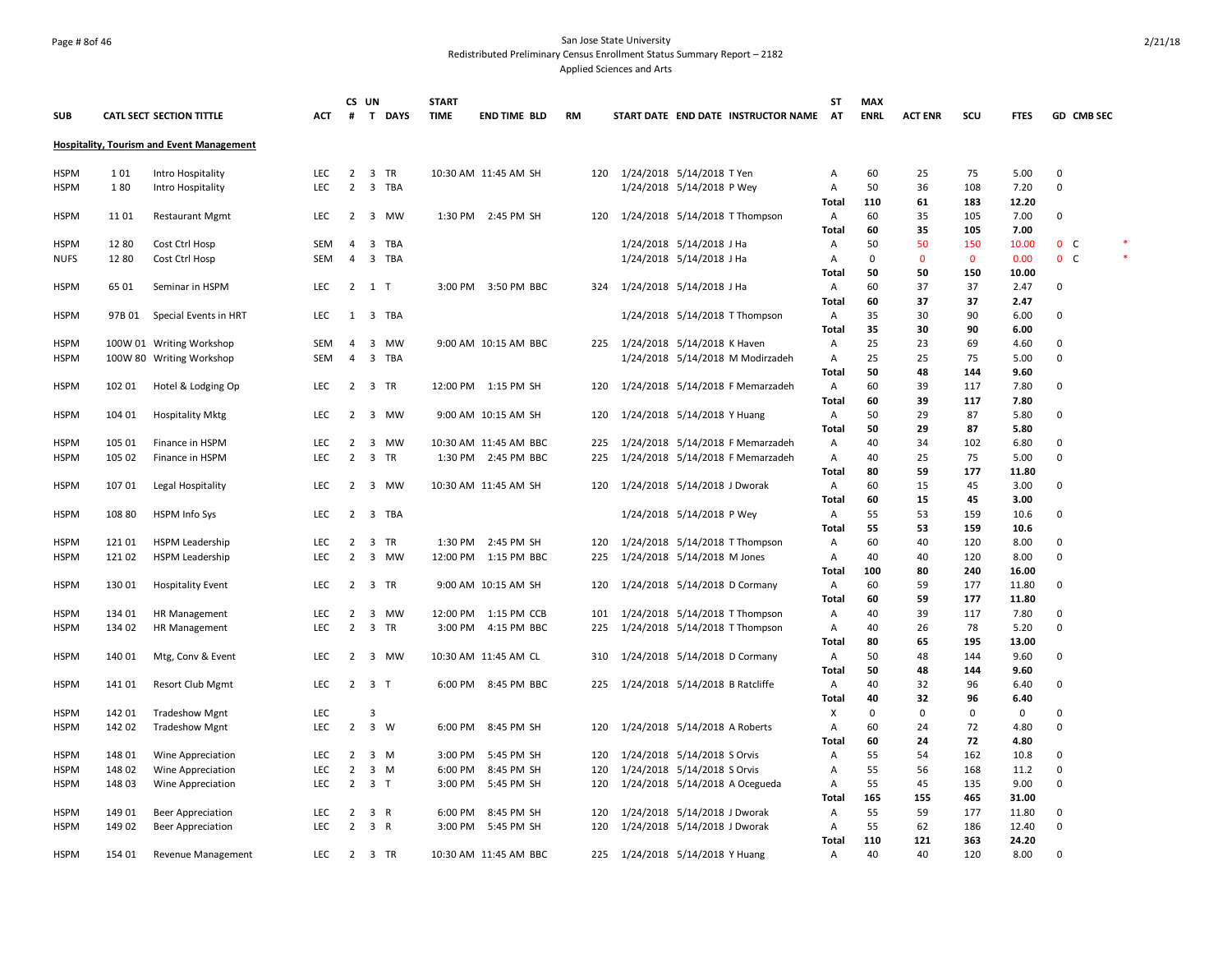## Page # 9of 46 San Jose State University Redistributed Preliminary Census Enrollment Status Summary Report – 2182 Applied Sciences and Arts

|             |        |                                 |            | CS UN          |             | <b>START</b> |                     |           |  |                                                 | <b>ST</b>    | <b>MAX</b>  |                |      |             |                   |
|-------------|--------|---------------------------------|------------|----------------|-------------|--------------|---------------------|-----------|--|-------------------------------------------------|--------------|-------------|----------------|------|-------------|-------------------|
| <b>SUB</b>  |        | <b>CATL SECT SECTION TITTLE</b> | <b>ACT</b> | #              | <b>DAYS</b> | <b>TIME</b>  | <b>END TIME BLD</b> | <b>RM</b> |  | START DATE END DATE INSTRUCTOR NAME             | AT           | <b>ENRL</b> | <b>ACT ENR</b> | scu  | <b>FTES</b> | <b>GD CMB SEC</b> |
|             |        |                                 |            |                |             |              |                     |           |  |                                                 | Total        | 40          | 40             | 120  | 8.00        |                   |
| <b>HSPM</b> | 161 01 | Cruise Op Mgnt                  | <b>LEC</b> | 2              | 3 M         | 3:00 PM      | 5:45 PM BBC         | 106       |  | 1/24/2018 5/14/2018 R Adams                     | A            | 55          | 44             | 132  | 8.80        | 0                 |
|             |        |                                 |            |                |             |              |                     |           |  |                                                 | Total        | 55          | 44             | 132  | 8.80        |                   |
| <b>HSPM</b> | 168 01 | <b>Gaming Management</b>        | <b>LEC</b> | $\mathbf{2}$   | 3 W         |              | 3:00 PM 5:45 PM SH  | 120       |  | 1/24/2018 5/14/2018 D Andre                     | Α            | 40          | 40             | 120  | 8.00        | $\mathbf 0$       |
|             |        |                                 |            |                |             |              |                     |           |  |                                                 | Total        | 40          | 40             | 120  | 8.00        |                   |
| <b>HSPM</b> | 175 01 | Entrepreneurship                | <b>SEM</b> | $\overline{4}$ | 3 MW        | 1:30 PM      | 2:45 PM BBC         | 225       |  | 1/24/2018 5/14/2018 F Memarzadeh                | Α            | 40          | 41             | 123  | 8.20        | 0                 |
|             |        |                                 |            |                |             |              |                     |           |  |                                                 | Total        | 40          | 41             | 123  | 8.20        |                   |
| <b>HSPM</b> | 17701  | <b>HSPM Service Mgnt</b>        | LEC.       | $\mathcal{L}$  | 3 MW        | 12:00 PM     | 1:15 PM SH          | 120       |  | 1/24/2018 5/14/2018 J Ha                        | A            | 35          | 32             | 96   | 6.40        | 0                 |
| HSPM        | 17702  | <b>HSPM Service Mgnt</b>        | <b>LEC</b> | 2              | 3 TR        | 12:00 PM     | 1:15 PM ENG         | 401       |  | 1/24/2018 5/14/2018 J Ha                        | Α            | 35          | 28             | 84   | 5.60        | 0                 |
|             |        |                                 |            |                |             |              |                     |           |  |                                                 | <b>Total</b> | 70          | 60             | 180  | 12.00       |                   |
| <b>HSPM</b> | 18001  | <b>Individual Studies</b>       | <b>SUP</b> | 36             | 3 TBA       |              |                     |           |  | 1/24/2018 5/14/2018 T Yen                       | Α            | 10          | 3              | 9    | 0.60        | $\mathbf 0$       |
|             |        |                                 |            |                |             |              |                     |           |  |                                                 | Total        | 10          | з              | 9    | 0.60        |                   |
| <b>HSPM</b> |        | 191A 01 Intern Level 1          | <b>SUP</b> | 36             | 2 TBA       |              |                     |           |  | 1/24/2018 5/14/2018 J Ha                        | Α            | 50          | 39             | 78   | 5.20        | 0                 |
|             |        |                                 |            |                |             |              |                     |           |  |                                                 | Total        | 50          | 39             | 78   | 5.20        |                   |
| <b>HSPM</b> | 191B01 | Intern Level 2                  | <b>SUP</b> | 36             | 3 TBA       |              |                     |           |  | 1/24/2018 5/14/2018 T Yen                       | A            | 50          | 42             | 126  | 8.40        | - 0               |
|             |        |                                 |            |                |             |              |                     |           |  |                                                 | Total        | 50          | 42             | 126  | 8.40        |                   |
|             |        |                                 |            |                |             |              |                     |           |  | Hospitality, Tourism and Event Management Total |              | 1690        | 1349           | 3934 | 262.27      |                   |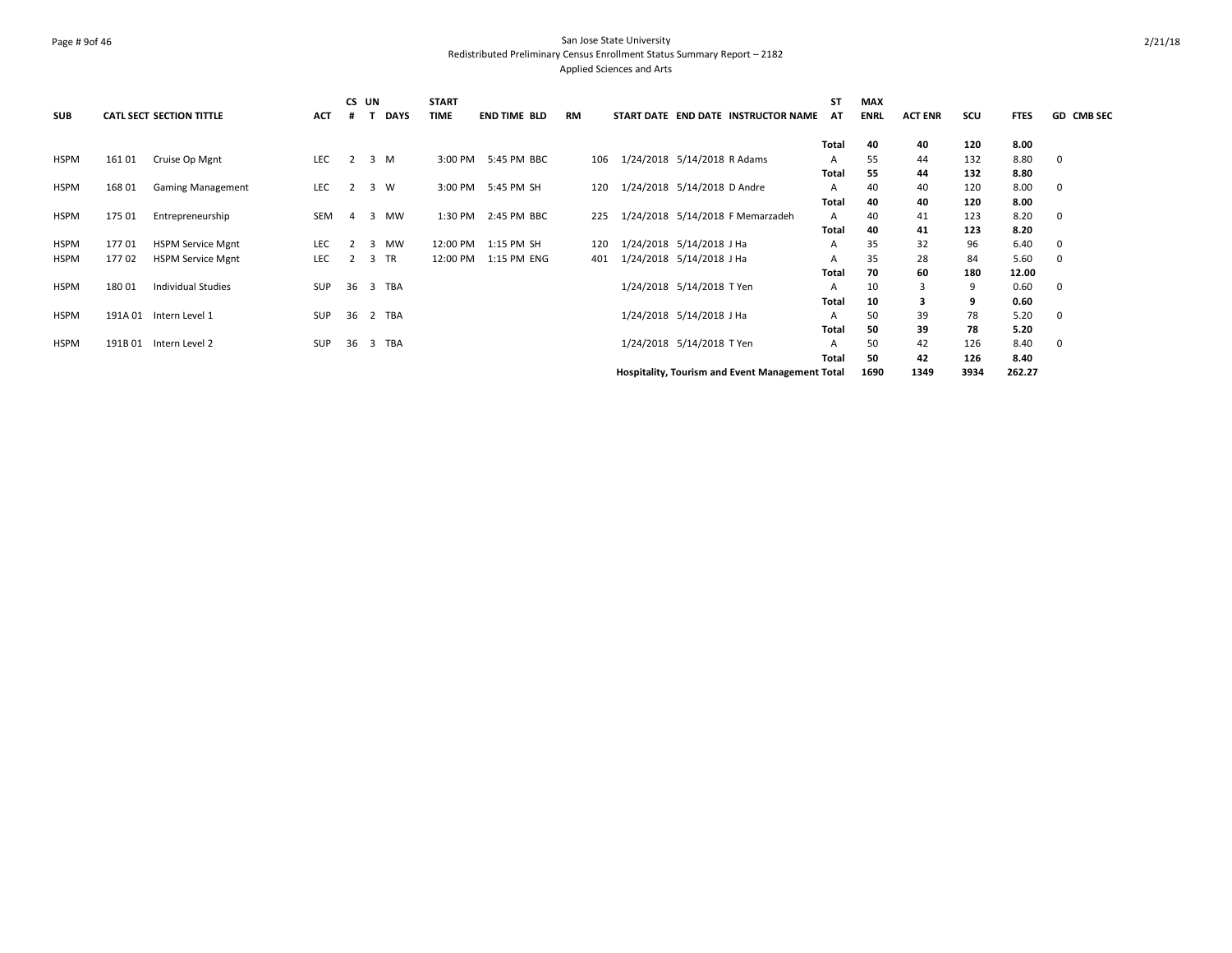## Page # 10of 46 San Jose State University Redistributed Preliminary Census Enrollment Status Summary Report – 2182 Applied Sciences and Arts

|             |        |                                 |            |                | CS UN          |                | <b>START</b> |                       |      |                               |                                |                                     | <b>ST</b>         | <b>MAX</b>  |                |           |              |              |
|-------------|--------|---------------------------------|------------|----------------|----------------|----------------|--------------|-----------------------|------|-------------------------------|--------------------------------|-------------------------------------|-------------------|-------------|----------------|-----------|--------------|--------------|
| <b>SUB</b>  |        | <b>CATL SECT SECTION TITTLE</b> | ACT        | #              |                | T DAYS         | <b>TIME</b>  | <b>END TIME BLD</b>   | RM   |                               |                                | START DATE END DATE INSTRUCTOR NAME | AT                | <b>ENRL</b> | <b>ACT ENR</b> | scu       | <b>FTES</b>  | GD CMB SEC   |
|             |        | Journalism & Mass Communication |            |                |                |                |              |                       |      |                               |                                |                                     |                   |             |                |           |              |              |
| ADV         | 91 01  | Intro Advertising               | <b>LEC</b> | $\overline{2}$ |                | 3 MW           |              | 3:00 PM 4:15 PM YUH   | 124  | 1/24/2018 5/14/2018 D Ocampo  |                                |                                     | Α                 | 150         | 75             | 225       | 15           | 0            |
|             |        |                                 |            |                |                |                |              |                       |      |                               |                                |                                     | <b>Total</b>      | 150         | 75             | 225       | 15           |              |
| ADV         | 116 01 | Spartan Daily Ad Staff          | ACT        |                |                | 20 3 MTWR      | 1:30 PM      | 4:15 PM DBH           | 213  |                               |                                | 1/24/2018 5/14/2018 T Hendrick      | Α<br>Total        | 20<br>20    | 18<br>18       | 54<br>54  | 3.60<br>3.60 | 0            |
| ADV         | 12101  | <b>Consumer Advertising</b>     | <b>LEC</b> | $\overline{2}$ |                | 3 <sub>T</sub> | 6:00 PM      | 8:45 PM DBH           | 133  |                               |                                | 1/24/2018 5/14/2018 S Eckstone      | Α                 | 45          | 42             | 126       | 8.40         | 0            |
|             |        |                                 |            |                |                |                |              |                       |      |                               |                                |                                     | <b>Total</b>      | 45          | 42             | 126       | 8.40         |              |
| ADV         | 122 01 | <b>Bus-to-Bus Advertising</b>   | <b>SEM</b> | $\overline{4}$ |                | 3 MW           | 12:00 PM     | 1:15 PM DBH           | 225  |                               |                                | 1/24/2018 5/14/2018 S Eckstone      | Α                 | 30          | 30             | 90        | 6.05         | $\mathbf{1}$ |
|             |        |                                 |            |                |                |                |              |                       |      |                               |                                |                                     | <b>Total</b>      | 30          | 30             | 90        | 6.05         |              |
| ADV         | 123 01 | Brdcast & New Media Adv         | SEM        | 4              |                | 3 M            | 6:00 PM      | 8:45 PM DBH           | 202  |                               |                                | 1/24/2018 5/14/2018 S Eckstone      | Α                 | 20          | 20             | 60        | 4.00         | 0            |
|             |        |                                 |            |                |                |                |              |                       |      |                               |                                |                                     | <b>Total</b>      | 20          | 20             | 60        | 4.00         |              |
| ADV         | 124 01 | Copywriting                     | <b>SEM</b> | $\overline{4}$ |                | 3 TR           | 1:30 PM      | 2:45 PM DBH           | 117D |                               | 1/24/2018 5/14/2018 J Delacruz |                                     | Α                 | 20          | 20             | 60        | 4.00         | 0            |
|             |        |                                 |            |                |                |                |              |                       |      |                               |                                |                                     | <b>Total</b>      | 20          | 20             | 60        | 4.00         |              |
| ADV         | 125 01 | Ad Layout & Prod                | SEM        | 4              | 3              | MW             | 12:00 PM     | 1:15 PM DBH           | 117D |                               | 1/24/2018 5/14/2018 J Delacruz |                                     | Α                 | 20          | 20             | 60        | 4.00         | 0            |
| ADV         | 125 02 | Ad Layout & Prod                | SEM        | 4              | 3              | MW             | 4:30 PM      | 5:45 PM DBH           | 117D |                               | 1/24/2018 5/14/2018 J Delacruz |                                     | Α                 | 20          | 20             | 60        | 4.00         | 0            |
|             |        |                                 |            |                |                |                |              |                       |      |                               |                                |                                     | Total             | 40          | 40             | 120       | 8.00         |              |
| ADV         | 126 01 | Media Planning & Buying         | <b>SEM</b> | $\overline{4}$ |                | 3 TR           | 4:30 PM      | 5:45 PM DBH           | 202  |                               |                                | 1/24/2018 5/14/2018 T Hendrick      | Α                 | 20          | 15             | 45        | 3.00         | 0            |
|             |        |                                 |            |                |                |                |              |                       |      |                               |                                |                                     | <b>Total</b>      | 20          | 15             | 45        | 3.00         |              |
| ADV         | 128 01 | Integrtd Mktg Comm              | SEM        | $\overline{4}$ |                | 3 MW           |              | 4:30 PM 5:45 PM DBH   | 225  |                               |                                | 1/24/2018 5/14/2018 T Hendrick      | Α                 | 30          | 18             | 54        | 3.60         | 0            |
|             |        |                                 |            |                |                |                |              |                       |      |                               |                                |                                     | <b>Total</b>      | 30          | 18             | 54        | 3.60         |              |
| ADV         | 129 01 | <b>Campaigns Mgmt</b>           | SEM        | 4              |                | 3 TR           |              | 10:30 AM 11:45 AM DBH | 117D |                               | 1/24/2018 5/14/2018 J Delacruz |                                     | Α                 | 30          | 35             | 105       | 7.00         | 0            |
|             |        |                                 |            |                |                |                |              |                       |      |                               |                                |                                     | <b>Total</b>      | 30          | 35             | 105       | 7.00         |              |
| JOUR        | 61 01  | Prnt/Mag and Online Wrtg        | <b>LEC</b> | $\overline{2}$ | 3              | MW             |              | 10:30 AM 11:45 AM DBH | 224  | 1/24/2018 5/14/2018 H Kazem   |                                |                                     | Α                 | 20          | 18             | 54        | 3.60         | 0            |
| <b>JOUR</b> | 6102   | Prnt/Mag and Online Wrtg        | <b>LEC</b> |                | 3              |                |              |                       |      |                               |                                |                                     | X                 | $\Omega$    | $\Omega$       | $\Omega$  | 0            | $\Omega$     |
| JOUR        | 6103   | Prnt/Mag and Online Wrtg        | <b>LEC</b> |                | 3              | <b>TR</b>      |              |                       |      |                               |                                |                                     | X                 | $\Omega$    | $\Omega$       | 0         | 0            | 0<br>0       |
| JOUR        | 61 04  | Prnt/Mag and Online Wrtg        | LEC        | $\overline{2}$ | $\overline{3}$ |                |              | 1:30 PM 2:45 PM DBH   | 224  |                               |                                | 1/24/2018 5/14/2018 J Rodriguez     | А                 | 20          | 20<br>4        | 60        | 4.00         | 0            |
| JOUR        | 61 05  | Prnt/Mag and Online Wrtg        | LEC        | $\overline{2}$ |                | 3 MW           |              | 9:00 AM 10:15 AM DBH  | 222  |                               |                                | 1/24/2018 5/14/2018 D Martinet      | Α<br><b>Total</b> | 20<br>60    | 42             | 12<br>126 | 0.80<br>8.40 |              |
| JOUR        | 95 01  | Digital News Photo              | <b>LEC</b> | 3              |                | 3 MW           |              | 9:00 AM 10:15 AM DBH  | 228  | 1/24/2018 5/14/2018 D Cheers  |                                |                                     | Α                 | 20          | 18             | 54        | 3.60         | 0            |
| JOUR        | 95 02  | Digital News Photo              | <b>LEC</b> | $\overline{3}$ | 3              | <b>MW</b>      |              | 10:30 AM 11:45 AM DBH | 228  | 1/24/2018 5/14/2018 D Cheers  |                                |                                     | Α                 | 20          | 16             | 48        | 3.20         | 0            |
| <b>JOUR</b> | 95 03  | Digital News Photo              | <b>LEC</b> |                | $\overline{3}$ |                |              |                       |      |                               |                                |                                     | X                 | $\Omega$    | $\Omega$       | 0         | 0            | 0            |
|             |        |                                 |            |                |                |                |              |                       |      |                               |                                |                                     | Total             | 40          | 34             | 102       | 6.8          |              |
| JOUR        | 132 01 | <b>Feature Reporting</b>        | <b>LEC</b> |                | $\overline{3}$ |                |              |                       |      |                               |                                |                                     | X                 | $\Omega$    | $\Omega$       | $\Omega$  | 0            | $\Omega$     |
| JOUR        | 132 02 | <b>Feature Reporting</b>        | <b>LEC</b> |                | $\overline{3}$ |                |              |                       |      |                               |                                |                                     | X                 | $\Omega$    | 0              | 0         | $\mathbf 0$  | 0            |
| <b>JOUR</b> | 13203  | <b>Feature Reporting</b>        | <b>LEC</b> | $\overline{4}$ |                | 3 TR           |              | 6:00 PM 7:15 PM DBH   | 224  | 1/24/2018 5/14/2018 R Nichols |                                |                                     | A                 | 20          | 11             | 33        | 2.20         | 0            |
|             |        |                                 |            |                |                |                |              |                       |      |                               |                                |                                     | Total             | 20          | 11             | 33        | 2.20         |              |
| JOUR        | 133 01 | Editing/News Mgmt               | SEM        |                | 3              |                |              |                       |      |                               |                                |                                     | X                 | 0           | $\mathbf 0$    | 0         | 0            | 0            |
| <b>JOUR</b> | 133 02 | Editing/News Mgmt               | SEM        | $\overline{4}$ |                | 3 MW           |              | 10:30 AM 11:45 AM DBH | 222  | 1/24/2018 5/14/2018 R Craig   |                                |                                     | Α                 | 20          | 20             | 60        | 4.00         | 0            |
|             |        |                                 |            |                |                |                |              |                       |      |                               |                                |                                     | <b>Total</b>      | 20          | 20             | 60        | 4.00         |              |
| JOUR        | 135 01 | Rep/Editing & Mgmt              | ACT        | 20             |                | 1 MTWR         | 1:30 PM      | 2:45 PM DBH           | 209  | 1/24/2018 5/14/2018 R Craig   |                                |                                     | Α                 | 15          | 15             | 15        | 1.00         | $\Omega$     |
| JOUR        | 135 02 | Rep/Editing & Mgmt              | <b>ACT</b> | 20             |                | 2 MTWR         | 3:00 PM      | 4:15 PM DBH           | 209  | 1/24/2018 5/14/2018 R Craig   |                                |                                     | Α                 | 15          | 10             | 10        | 1.33         | 0            |
| <b>JOUR</b> | 135 03 | Rep/Editing & Mgmt              | <b>ACT</b> | 20             |                | 1 MTWR         | 1:30 PM      | 2:45 PM DBH           | 209  | 1/24/2018 5/14/2018 R Craig   |                                |                                     | Α                 | 15          | 6              | 6         | 0.40         | 0            |
| JOUR        | 135 04 | Rep/Editing & Mgmt              | ACT        | 20             |                | 2 MTWR         | 3:00 PM      | 4:15 PM DBH           | 209  | 1/24/2018 5/14/2018 R Craig   |                                |                                     | Α                 | 15          | 10             | 10        | 1.33         | 0            |
|             |        |                                 |            |                |                |                |              |                       |      |                               |                                |                                     | Total             | 60          | 41             | 41        | 4.07         |              |
| JOUR        | 136 01 | Newspaper and Mag Design        | <b>LEC</b> | $\overline{2}$ |                | 3 TR           |              | 4:30 PM 5:45 PM DBH   | 226  | 1/24/2018 5/14/2018 T Korani  |                                |                                     | Α                 | 20          | 16             | 48        | 3.20         | 0            |
|             |        |                                 |            |                |                |                |              |                       |      |                               |                                |                                     | <b>Total</b>      | 20          | 16             | 48        | 3.20         |              |
| <b>JOUR</b> | 13701  | Reviewing the Arts              | <b>SEM</b> | 5              |                | 3 TR           |              | 10:30 AM 11:45 AM DBH | 213  | 1/24/2018 5/14/2018 S Fosdick |                                |                                     | Α                 | 20          | 5              | 15        | $\mathbf{1}$ | 0            |
|             |        |                                 |            |                |                |                |              |                       |      |                               |                                |                                     | Total             | 20          | 5              | 15        | $\mathbf{1}$ |              |
| JOUR        | 138 01 | Sports Journalism               | ACT        | 20             |                | 3 MW           |              | 4:30 PM 5:45 PM DBH   | 209  | 1/24/2018 5/14/2018 D Nichols |                                |                                     | Α                 | 30          | 19             | 57        | 3.80         | 0            |
|             |        |                                 |            |                |                |                |              |                       |      |                               |                                |                                     | <b>Total</b>      | 30          | 19             | 57        | 3.80         |              |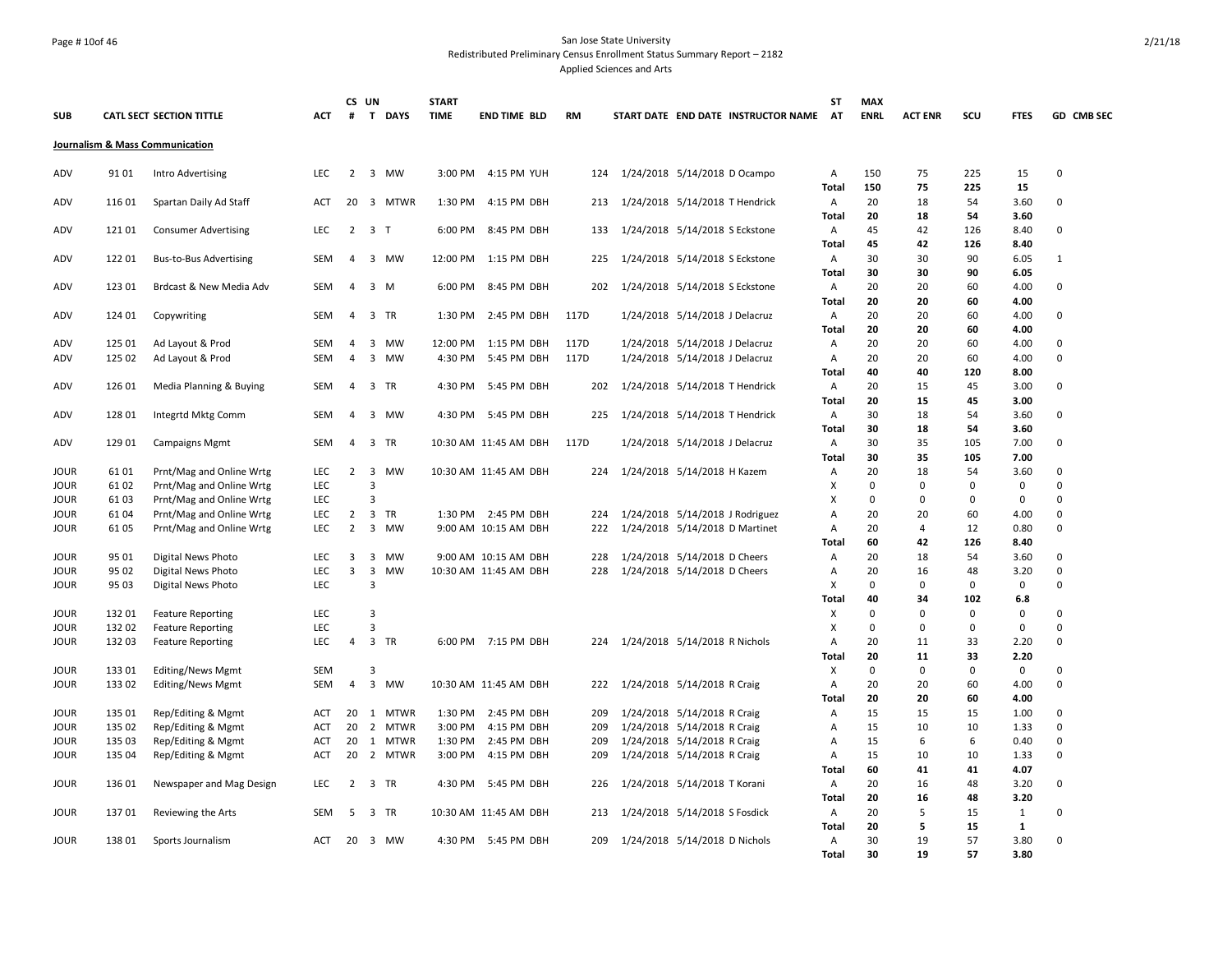## Page # 11of 46 San Jose State University Redistributed Preliminary Census Enrollment Status Summary Report – 2182 Applied Sciences and Arts

|             |                  |                                             |                   |                | CS UN                   |        | <b>START</b> |                       |           |     |                         |                                     | <b>ST</b>    | <b>MAX</b>     |                   |                |                     |              |
|-------------|------------------|---------------------------------------------|-------------------|----------------|-------------------------|--------|--------------|-----------------------|-----------|-----|-------------------------|-------------------------------------|--------------|----------------|-------------------|----------------|---------------------|--------------|
| <b>SUB</b>  |                  | <b>CATL SECT SECTION TITTLE</b>             | <b>ACT</b>        | #              |                         | T DAYS | <b>TIME</b>  | <b>END TIME BLD</b>   | <b>RM</b> |     |                         | START DATE END DATE INSTRUCTOR NAME | AT           | <b>ENRL</b>    | <b>ACT ENR</b>    | scu            | <b>FTES</b>         | GD CMB SEC   |
| <b>JOUR</b> | 165 01           | <b>TV News Staff</b>                        | ACT               | 20             |                         | 1 F    |              | 8:00 AM 10:30 AM DBH  |           |     | 141 1/24/2018 5/14/2018 |                                     | A            | 20             | $\Omega$          | 0              | 0                   | $\Omega$     |
| <b>JOUR</b> | 165 02           | <b>TV News Staff</b>                        | ACT               | 20             |                         | 2 F    |              | 8:00 AM 10:30 AM DBH  |           | 141 | 1/24/2018 5/14/2018     |                                     | Α            | 20             | $\Omega$          | 0              | 0                   | 0            |
| <b>JOUR</b> | 165 03           | <b>TV News Staff</b>                        | ACT               | 20 3 F         |                         |        |              | 8:00 AM 10:30 AM DBH  |           | 141 | 1/24/2018 5/14/2018     |                                     | Α            | 20             | 19                | 19             | 3.80                | $\Omega$     |
| <b>JOUR</b> | 166 01           | Converged Newsroom                          | <b>LEC</b>        | $\overline{4}$ |                         | 3 MTWR | 1:30 PM      | 2:45 PM DBH           |           | 209 |                         | 1/24/2018 5/14/2018 S Fosdick       | Total<br>Α   | 60<br>20       | 19<br>12          | 19<br>24       | 3.80<br>2.40        | $\Omega$     |
| <b>JOUR</b> | 166 02           | Converged Newsroom                          | <b>ACT</b>        | 12             |                         | 0 MTWR | 3:00 PM      | 4:15 PM DBH           |           | 209 |                         | 1/24/2018 5/14/2018 S Fosdick       | A            | 20             | 12                | 12             | 0.00                | 0            |
|             |                  |                                             |                   |                |                         |        |              |                       |           |     |                         |                                     | <b>Total</b> | 40             | 24                | 36             | 2.40                |              |
| JOUR        | 16701            | TV News Magazine                            | ACT               |                | 3                       |        |              |                       |           |     |                         |                                     | X            | $\mathbf 0$    | $\Omega$          | 0              | $\mathbf 0$         | 0            |
|             |                  |                                             |                   |                |                         |        |              |                       |           |     |                         |                                     | <b>Total</b> | 0              | 0                 | 0              | 0                   |              |
| <b>MCOM</b> | 63 01            | New Media                                   | <b>LEC</b>        | $\overline{2}$ |                         | 3 TR   |              | 9:00 AM 10:15 AM DBH  |           |     |                         | 228 1/24/2018 5/14/2018 D Nichols   | Α            | 20             | 20                | 60             | 4.00                | $\Omega$     |
| <b>MCOM</b> | 63 02            | New Media                                   | <b>LEC</b>        | $\overline{2}$ | $\overline{\mathbf{3}}$ | TR     | 3:00 PM      | 4:15 PM DBH           |           | 228 |                         | 1/24/2018 5/14/2018 P Young         | Α            | 20             | 20                | 60             | 4.00                | 0            |
| <b>MCOM</b> | 63 03            | New Media                                   | <b>LEC</b>        | $\overline{2}$ |                         | 3 MW   | 3:00 PM      | 4:15 PM DBH           |           | 228 |                         | 1/24/2018 5/14/2018 D Nichols       | А            | 20             | 20                | 60             | 4.00                | $\Omega$     |
| <b>MCOM</b> | 63 04            | New Media                                   | <b>LEC</b>        | $\overline{2}$ |                         | 3 TR   |              | 12:00 PM 1:15 PM DBH  |           | 228 |                         | 1/24/2018 5/14/2018 D Cheers        | А            | 20             | 19                | 57             | 3.80                | 0            |
| <b>MCOM</b> | 63 05            | New Media                                   | <b>LEC</b>        |                | 3                       |        |              |                       |           |     |                         |                                     | X            | $\Omega$       | $\Omega$          | $\Omega$       | 0                   | $\Omega$     |
| <b>MCOM</b> | 63 06            | New Media                                   | LEC               |                | 3                       |        |              |                       |           |     |                         |                                     | X            | $\Omega$       | $\Omega$          | $\Omega$       | $\mathbf 0$         | $\Omega$     |
| <b>MCOM</b> | 63 07            | New Media                                   | LEC               |                | $\overline{\mathbf{3}}$ |        |              |                       |           |     |                         |                                     | X            | $\Omega$       | $\Omega$          | $\Omega$       | 0                   | 0            |
| <b>MCOM</b> | 6308             | New Media                                   | <b>LEC</b>        |                | 3                       |        |              |                       |           |     |                         |                                     | X            | $\Omega$       | $\Omega$          | $\Omega$       | 0                   | $\Omega$     |
| <b>MCOM</b> | 63 09            | New Media                                   | <b>LEC</b>        |                | 3                       |        |              |                       |           |     |                         |                                     | Χ            | 0              | $\Omega$          | 0              | 0                   | $\Omega$     |
|             |                  |                                             |                   |                |                         |        |              |                       |           |     |                         |                                     | <b>Total</b> | 80             | 79                | 237            | 15.8                |              |
| <b>MCOM</b> | 70 01            | Vis Comm Mod Media                          | <b>LEC</b>        | 3              |                         | 3 MW   |              | 9:00 AM 10:15 AM DBH  |           | 133 |                         | 1/24/2018 5/14/2018 D Nichols       | Α            | 70             | 37                | 111            | 7.40                | 0            |
| <b>MCOM</b> | 70 02            | Vis Comm Mod Media                          | <b>LEC</b>        | $\overline{3}$ |                         | 3 MW   |              | 10:30 AM 11:45 AM DBH |           | 133 |                         | 1/24/2018 5/14/2018 D Martinet      | A            | 70             | 51                | 153            | 10.20               | 0            |
|             |                  |                                             |                   |                |                         |        |              |                       |           |     |                         |                                     | <b>Total</b> | 140            | 88                | 264            | 17.60               |              |
| <b>MCOM</b> | 72 01            | Mcom & Society                              | <b>LEC</b>        | $\overline{2}$ |                         | 3 TR   |              | 12:00 PM 1:15 PM CL   |           | 243 |                         | 1/24/2018 5/14/2018 N Garud Patkar  | Α            | 24             | 18                | 54             | 3.60                | $\Omega$     |
| <b>MCOM</b> | 7202             | Mcom & Society                              | LEC               | $\overline{2}$ |                         | 3 MW   |              | 12:00 PM 1:15 PM DBH  |           | 133 |                         | 1/24/2018 5/14/2018 D Nichols       | А            | 70             | 33                | 99             | 6.60                | 0            |
| <b>MCOM</b> | 72 03            | Mcom & Society                              | <b>LEC</b>        | $\overline{2}$ |                         | 3 TR   |              | 10:30 AM 11:45 AM DBH |           | 133 |                         | 1/24/2018 5/14/2018 R Craig         | Α            | 70             | 26                | 78             | 5.20                | $\Omega$     |
|             |                  |                                             |                   |                |                         |        |              |                       |           |     |                         |                                     | <b>Total</b> | 164            | 77                | 231            | 15.40               |              |
| <b>MCOM</b> |                  | 100W 01 Wrtg Wkhp in Comm                   | <b>SEM</b>        |                | 3                       |        |              |                       |           |     |                         |                                     | Χ            | 0              | $\Omega$          | $\Omega$       | 0                   | $\Omega$     |
| <b>MCOM</b> |                  | 100W 02 Wrtg Wkhp in Comm                   | <b>SEM</b>        |                | $\overline{3}$          |        |              |                       |           |     |                         |                                     | X            | $\Omega$       | $\Omega$          | $\mathbf 0$    | $\mathbf 0$         | $\Omega$     |
| <b>MCOM</b> |                  | 100W 03 Wrtg Wkhp in Comm                   | SEM               | 4              |                         | 3 TR   |              | 4:30 PM 5:45 PM DBH   |           | 224 |                         | 1/24/2018 5/14/2018 R Nichols       | А            | 20             | 20                | 60             | 4.00                | $\Omega$     |
| <b>MCOM</b> |                  | 100W 04 Wrtg Wkhp in Comm                   | <b>SEM</b>        | $\overline{4}$ |                         | 3 F    |              | 9:30 AM 12:15 PM DBH  |           | 224 |                         | 1/24/2018 5/14/2018 R Nichols       | Α            | 20             | 12                | 36             | 2.40                | 0            |
| <b>MCOM</b> |                  | 100W 05 Wrtg Wkhp in Comm                   | SEM               |                | 3                       |        |              |                       |           |     |                         |                                     | X            | 0              | $\mathbf 0$       | $\mathbf 0$    | 0                   | 0            |
| <b>MCOM</b> |                  | 100W 06 Wrtg Wkhp in Comm                   | <b>SEM</b>        | $\overline{4}$ |                         | 3 MW   | 4:30 PM      | 5:45 PM DBH           |           | 222 |                         | 1/24/2018 5/14/2018 R Nichols       | A            | 20             | 19                | 57             | 3.80                | $\Omega$     |
| <b>MCOM</b> |                  | 100W 07 Wrtg Wkhp in Comm                   | SEM               | 4              |                         | 3 F    |              | 12:30 PM 3:15 PM DBH  |           | 224 |                         | 1/24/2018 5/14/2018 R Nichols       | А            | 20             | 10                | 30             | 2.00                | 0            |
|             |                  |                                             |                   |                |                         |        |              |                       |           |     |                         |                                     | <b>Total</b> | 80             | 61                | 183            | 12.20               |              |
| <b>MCOM</b> | 101 01           | Media Law & Ethics                          | <b>LEC</b>        | 3              |                         | 3 TR   |              | 10:30 AM 11:45 AM DBH |           | 225 |                         | 1/24/2018 5/14/2018 L Sokoloff      | Α            | 30             | 29                | 87             | 5.80                | 0            |
| <b>MCOM</b> | 101 02           | Media Law & Ethics                          | <b>LEC</b>        | 3              |                         | 3 TR   |              | 1:30 PM 2:45 PM DBH   |           | 225 |                         | 1/24/2018 5/14/2018 L Sokoloff      | A            | 30             | 30                | 90             | 6.00                | 0            |
|             |                  |                                             |                   |                |                         |        |              |                       |           |     |                         |                                     | <b>Total</b> | 60             | 59                | 177            | 11.80               |              |
| <b>MCOM</b> | 104 01           | Mass Comm Research                          | SEM               | $\overline{4}$ |                         | 3 TR   |              | 10:30 AM 11:45 AM DBH |           | 228 |                         | 1/24/2018 5/14/2018 P Young         | А            | 21             | 21                | 63             | 4.20                | 0            |
| <b>MCOM</b> | 104 02           | Mass Comm Research                          | SEM               | $\overline{4}$ |                         | 3 TR   |              | 12:00 PM 1:15 PM DBH  |           | 222 |                         | 1/24/2018 5/14/2018 Z Li            | А            | 18             | 19                | 57             | 3.80                | 0            |
| <b>MCOM</b> | 104 03           | Mass Comm Research                          | SEM               | $\overline{4}$ |                         | 3 TR   |              | 9:00 AM 10:15 AM DBH  |           | 222 |                         | 1/24/2018 5/14/2018 P Young         | Α            | 21             | 21                | 63             | 4.20                | 0            |
|             |                  |                                             |                   |                |                         |        |              |                       |           |     |                         |                                     | <b>Total</b> | 60             | 61                | 183            | 12.20               |              |
| <b>MCOM</b> | 105 01           | Diversty & Media                            | <b>LEC</b>        | 2              |                         | 3 MW   | 1:30 PM      | 2:45 PM DBH           |           | 133 |                         | 1/24/2018 5/14/2018 R Rucker        | Α            | 70             | 26                | 78             | 5.25                | $\mathbf{1}$ |
|             |                  |                                             |                   |                | 3                       |        |              |                       |           |     |                         |                                     | <b>Total</b> | 70<br>0        | 26<br>$\mathbf 0$ | 78             | 5.25<br>$\mathbf 0$ |              |
| <b>MCOM</b> | 106 01<br>106 02 | Global Mass Comm<br><b>Global Mass Comm</b> | LEC<br><b>LEC</b> | $\overline{2}$ |                         | 3 TR   | 3:00 PM      | 4:15 PM DBH           |           | 133 |                         | 1/24/2018 5/14/2018 N Garud Patkar  | X<br>А       | 40             | 28                | 0<br>84        | 5.60                | 0<br>0       |
| <b>MCOM</b> |                  |                                             |                   |                |                         |        |              |                       |           |     |                         |                                     |              |                |                   |                |                     |              |
|             |                  |                                             |                   |                |                         |        |              |                       |           |     |                         |                                     | <b>Total</b> | 40             | 28<br>8           | 84             | 5.60                |              |
| <b>MCOM</b> | 107 01           | <b>Audio Podcasting</b>                     | ACT               | 20             |                         | 3 W    |              | 3:00 PM 5:45 PM DBH   |           |     |                         | 224 1/24/2018 5/14/2018 H Kazem     | Α            | 20             | 8                 | 24             | 1.60                | 0            |
|             |                  |                                             |                   |                |                         |        |              |                       |           |     |                         |                                     | Total        | 20<br>$\Omega$ | $\Omega$          | 24<br>$\Omega$ | 1.60                |              |
| <b>MCOM</b> | 108 01           | Virtual Worlds                              | <b>LEC</b>        |                | 3<br>3                  |        |              |                       |           |     |                         |                                     | x<br>X       | $\Omega$       | $\Omega$          | $\Omega$       | 0<br>$\Omega$       | 0<br>0       |
| <b>MCOM</b> | 108 02           | Virtual Worlds                              | <b>LEC</b>        |                |                         |        |              |                       |           |     |                         |                                     | <b>Total</b> | <sup>0</sup>   | $\Omega$          | $\Omega$       | $\mathbf{0}$        |              |
|             |                  |                                             |                   |                |                         |        |              |                       |           |     |                         |                                     |              |                |                   |                |                     |              |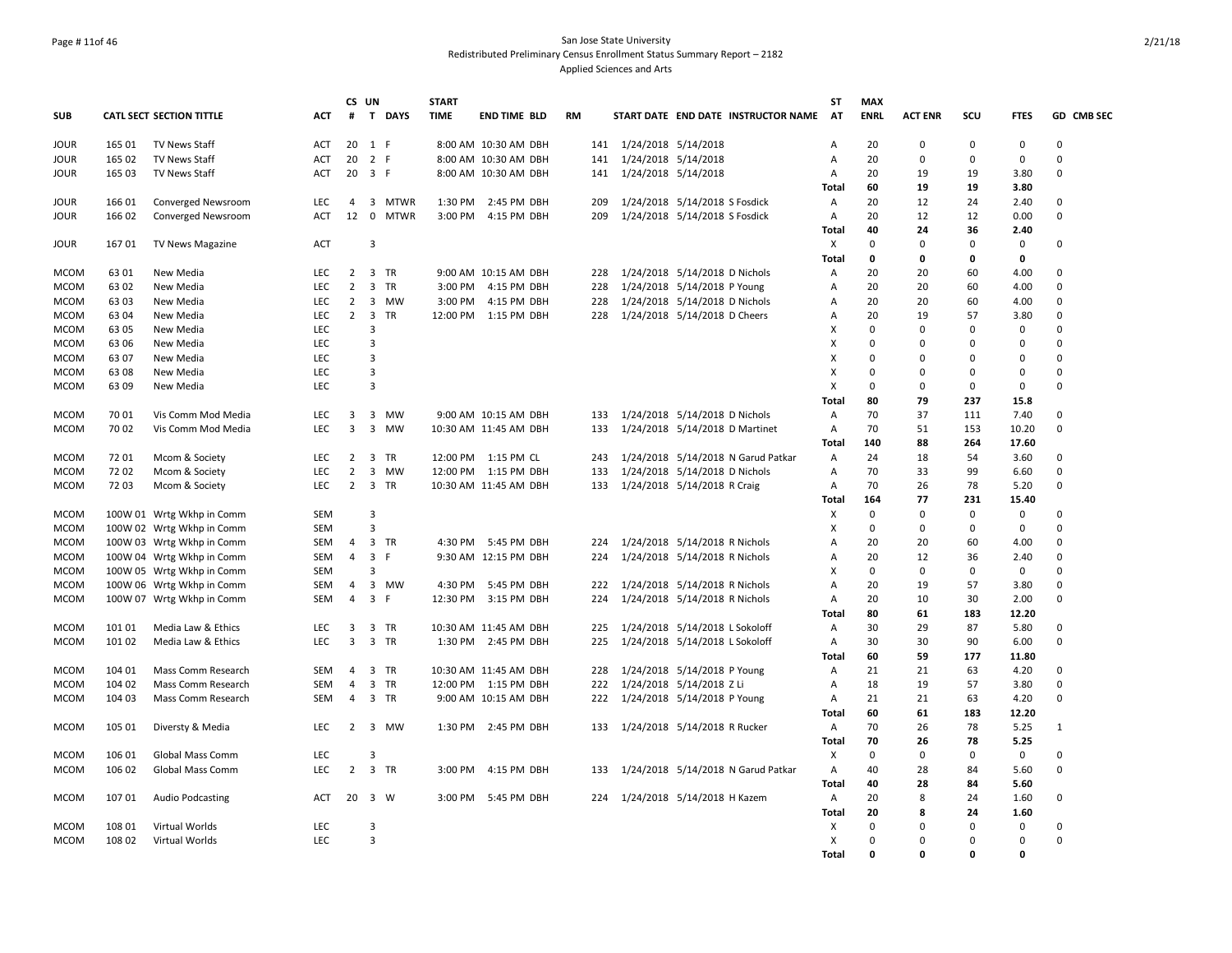## Page # 12of 46 San Jose State University Redistributed Preliminary Census Enrollment Status Summary Report – 2182 Applied Sciences and Arts

|             |         |                                 |            |                         | CS UN            |             | <b>START</b> |                      |           |                                       | ST             | <b>MAX</b>  |                |          |             |                |
|-------------|---------|---------------------------------|------------|-------------------------|------------------|-------------|--------------|----------------------|-----------|---------------------------------------|----------------|-------------|----------------|----------|-------------|----------------|
| <b>SUB</b>  |         | <b>CATL SECT SECTION TITTLE</b> | <b>ACT</b> | #                       |                  | T DAYS      | <b>TIME</b>  | <b>END TIME BLD</b>  | <b>RM</b> | START DATE END DATE INSTRUCTOR NAME   | AT             | <b>ENRL</b> | <b>ACT ENR</b> | SCU      | <b>FTES</b> | GD CMB SEC     |
| <b>MCOM</b> | 111 01  | Internship                      | SEM        | 6                       |                  | 3 TBA       |              |                      |           | 1/24/2018 5/14/2018 R Rucker          | A              | 50          | 30             | 90       | 6.00        | $\Omega$       |
|             |         |                                 |            |                         |                  |             |              |                      |           |                                       | <b>Total</b>   | 50          | 30             | 90       | 6.00        |                |
| <b>MCOM</b> | 139 01  | Specialized Wrtg                | SEM        |                         | 3                |             |              |                      |           |                                       | X              | $\mathbf 0$ | $\Omega$       | 0        | 0           | 0              |
| <b>MCOM</b> | 139 02  | Specialized Wrtg                | <b>SEM</b> |                         | 3                |             |              |                      |           |                                       | X              | $\Omega$    | $\Omega$       | 0        | 0           | $\Omega$       |
|             |         |                                 |            |                         |                  |             |              |                      |           |                                       | Total          | 0           | 0              | 0        | 0           |                |
| <b>MCOM</b> | 163 01  | Adv Media tech                  | LEC        | $\overline{\mathbf{3}}$ |                  | 3 TR        |              | 4:30 PM 5:45 PM DBH  |           | 228 1/24/2018 5/14/2018 P Young       | A              | 20          | 18             | 54       | 3.60        | $\Omega$       |
|             |         |                                 |            |                         |                  |             |              |                      |           |                                       | Total          | 20          | 18             | 54       | 3.60        |                |
| <b>MCOM</b> | 170 01  | StrtgcSocialMedia&BusCom        | <b>LEC</b> | 1                       | 3 W              |             | 6:00 PM      | 8:45 PM DBH          | 133       | 1/24/2018 5/14/2018 M Brito           | A              | 50          | 9              | 27       | 1.80        | $\Omega$       |
|             |         |                                 |            |                         |                  |             |              |                      |           |                                       | Total          | 50          | 9              | 27       | 1.80        |                |
| <b>MCOM</b> | 180 01  | Global Leadership               | <b>SUP</b> | 36                      |                  | 1 TBA       |              |                      |           | 1/24/2018 5/14/2018 P West            | Α              | 30          | 22             | 22       | 1.47        | 0              |
| <b>MCOM</b> | 180 02  | Global Leadership               | <b>SUP</b> | 36                      |                  | 2 TBA       |              |                      |           | 1/24/2018 5/14/2018 P West            | $\overline{A}$ | 20          | 2              | 4        | 0.27        | 0              |
| <b>MCOM</b> | 18003   | Global Leadership               | SUP        | 36                      |                  | 3 TBA       |              |                      |           | 1/24/2018 5/14/2018 P West            | Α              | 30          | 13             | 39       | 2.70        | $\overline{2}$ |
|             |         |                                 |            |                         |                  |             |              |                      |           |                                       | <b>Total</b>   | 80          | 37             | 65       | 4.43        |                |
| <b>MCOM</b> | 199B 01 | Ad & PR Agency II               | LAB        | 15                      |                  | 3 MTWR      |              | 3:00 PM 4:15 PM DBH  | 117D      | 1/24/2018 5/14/2018 C Disalvo         | A              | 30          | 31             | 93       | 6.20        | $\Omega$       |
|             |         |                                 |            |                         |                  |             |              |                      |           |                                       | Total          | 30          | 31             | 93       | 6.20        |                |
| <b>MCOM</b> | 215 01  | <b>Media Visionaries</b>        | <b>SEM</b> | 5                       | 3 M              |             | 6:00 PM      | 8:45 PM DBH          | 117D      | 1/24/2018 5/14/2018 R Rucker          | A              | 20          | 6              | 18       | 1.50        | 6              |
|             |         |                                 |            |                         |                  |             |              |                      |           |                                       | Total          | 20          | 6              | 18       | 1.50        |                |
| <b>MCOM</b> | 270 01  | Comm Law & Policy               | SEM        | 5                       | 3 W              |             | 6:00 PM      | 8:45 PM DBH          | 225       | 1/24/2018 5/14/2018 H Kazem           | A              | 20          | 10             | 30       | 2.50        | 10             |
|             |         |                                 |            |                         |                  |             |              |                      |           |                                       | Total          | 20          | 10             | 30       | 2.50        |                |
| <b>MCOM</b> | 284 01  | Project Man                     | SEM        | - 5                     | 3 R              |             |              | 6:00 PM 8:45 PM DBH  | 222       | 1/24/2018 5/14/2018 T Korani          | A              | 20          | $\overline{7}$ | 21       | 1.70        | 6              |
|             |         |                                 |            |                         |                  |             |              |                      |           |                                       | <b>Total</b>   | 20          | $\overline{7}$ | 21       | 1.70        |                |
| <b>MCOM</b> | 295 01  | Mass Comm Research              | SEM        | 5                       | 3 <sub>1</sub>   |             |              | 6:00 PM 8:45 PM DBH  | 225       | 1/24/2018 5/14/2018 Z Li              | A              | 20          | 6              | 18       | 1.50        | 6              |
|             |         |                                 |            |                         |                  |             |              |                      |           |                                       | Total          | 20          | 6              | 18       | 1.50        |                |
| <b>MCOM</b> | 298 01  | SP Studies M C                  | <b>SUP</b> | 25                      |                  | 3 TBA       |              |                      |           | 1/24/2018 5/14/2018 M Cabot           | Α              | 20          | 9              | 27       | 2.25        | 9              |
| <b>MCOM</b> | 298 02  | SP Studies M C                  | SUP        |                         |                  | 25 6 TBA    |              |                      |           | 1/24/2018 5/14/2018 M Cabot           | A              | 20          | $\mathbf{1}$   | 6        | 0.50        | $\mathbf{1}$   |
|             |         |                                 |            |                         |                  |             |              |                      |           |                                       | Total          | 40          | 10             | 33       | 2.75        |                |
| <b>MCOM</b> | 299 01  | <b>Mass Comm Thesis</b>         | <b>SUP</b> |                         | 3                |             |              |                      |           |                                       | X              | $\mathbf 0$ | 0              | 0        | 0           | 0              |
| <b>MCOM</b> | 299 02  | <b>Mass Comm Thesis</b>         | <b>SUP</b> |                         | $\boldsymbol{6}$ |             |              |                      |           |                                       | X              | $\mathbf 0$ | $\Omega$       | 0        | 0           | $\mathbf 0$    |
|             |         |                                 |            |                         |                  |             |              |                      |           |                                       | Total          | 0           | 0              | 0        | 0           |                |
| PR          | 99 01   | Contempory PR                   | SEM        | $\overline{4}$          |                  | 3 TR        |              | 9:00 AM 10:15 AM DBH |           | 133 1/24/2018 5/14/2018 M Cabot       | A              | 75          | 33             | 99       | 6.60        | 0              |
|             |         |                                 |            |                         |                  |             |              |                      |           |                                       | Total          | 75          | 33             | 99       | 6.60        |                |
| PR          | 190 01  | Media Writing                   | <b>SEM</b> |                         | 3                |             |              |                      |           |                                       | X              | $\Omega$    | O              | $\Omega$ | 0           | $\Omega$       |
| PR          | 190 02  | <b>Media Writing</b>            | <b>SEM</b> |                         | 3                |             |              |                      |           |                                       | X              | $\Omega$    | $\Omega$       | $\Omega$ | 0           | $\Omega$       |
| PR          | 190 03  | <b>Media Writing</b>            | SEM        | 4                       |                  | 3 MW        | 1:30 PM      | 2:45 PM DBH          | 222       | 1/24/2018 5/14/2018 C Disalvo         | Α              | 20          | 20             | 60       | 4.00        | $\Omega$       |
| PR          | 190 04  | Media Writing                   | <b>SEM</b> | $\overline{4}$          |                  | $3 \quad W$ | 6:00 PM      | 8:45 PM DBH          | 222       | 1/24/2018 5/14/2018 A Lutzky          | $\overline{A}$ | 25          | 6              | 18       | 1.20        | $\Omega$       |
|             |         |                                 |            |                         |                  |             |              |                      |           |                                       | Total          | 45          | 26             | 78       | 5.20        |                |
| PR          | 191 01  | <b>Strategic Writing</b>        | SEM        | $\overline{4}$          |                  | 3 TR        | 1:30 PM      | 2:45 PM DBH          | 222       | 1/24/2018 5/14/2018 M Cabot           | Α              | 20          | 21             | 63       | 4.20        | $\Omega$       |
| PR          | 191 02  | <b>Strategic Writing</b>        | <b>SEM</b> | $\overline{4}$          |                  | 3 TR        | 4:30 PM      | 5:45 PM DBH          |           | 222 1/24/2018 5/14/2018 D DeRosa      | A              | 20          | 10             | 30       | 2.00        | $\Omega$       |
|             |         |                                 |            |                         |                  |             |              |                      |           |                                       | Total          | 40          | 31             | 93       | 6.20        |                |
| PR          | 192 01  | <b>Case Studies</b>             | <b>SEM</b> | $\overline{4}$          |                  | 3 MW        | 1:30 PM      | 2:45 PM DBH          | 117D      | 1/24/2018 5/14/2018 R Siegel          | A              | 20          | 20             | 60       | 4.00        | 0              |
| PR          | 192 02  | Case Studies                    | <b>SEM</b> | $\overline{4}$          |                  | 3 TR        | 3:00 PM      | 4:15 PM DBH          | 224       | 1/24/2018 5/14/2018 D DeRosa          | $\mathsf{A}$   | 20          | 16             | 48       | 3.20        | $\Omega$       |
|             |         |                                 |            |                         |                  |             |              |                      |           |                                       | <b>Total</b>   | 40          | 36             | 108      | 7.20        |                |
| PR          | 199 01  | Campaign Mgmt                   | <b>SEM</b> | 5                       |                  | 3 MW        |              | 4:30 PM 5:45 PM DBH  | 133       | 1/24/2018 5/14/2018 C Disalvo         | $\overline{A}$ | 35          | 19             | 57       | 3.80        | $\Omega$       |
|             |         |                                 |            |                         |                  |             |              |                      |           |                                       | Total          | 35          | 19             | 57       | 3.80        |                |
|             |         |                                 |            |                         |                  |             |              |                      |           | Journalism & Mass Communication Total |                | 2074        | 1340           | 3821     | 260.75      |                |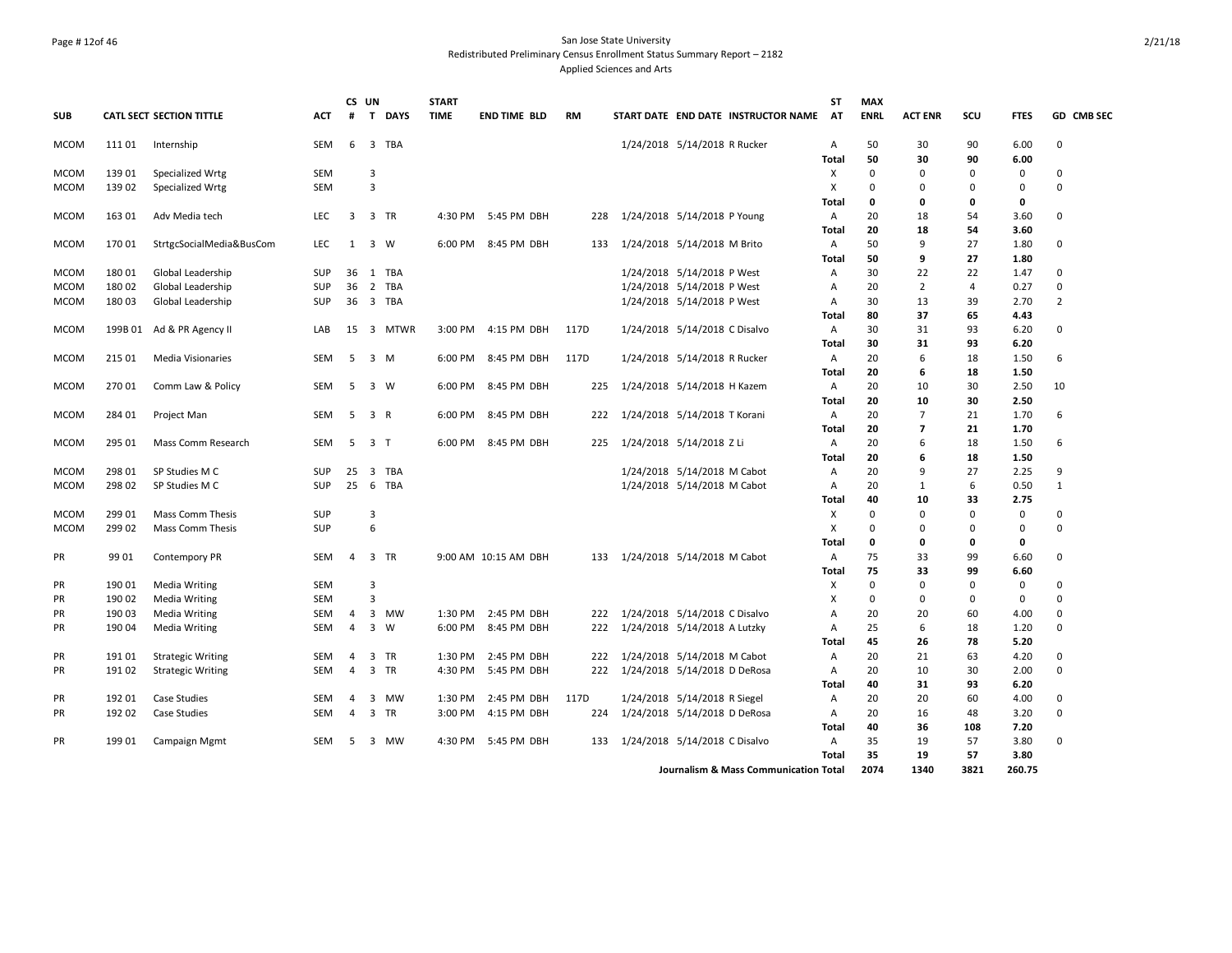## Page # 13of 46 San Jose State University Redistributed Preliminary Census Enrollment Status Summary Report – 2182 Applied Sciences and Arts

|                        |        |                                 |            | CS UN          |                         |             | <b>START</b> |                      |           |                                |                                     | <b>ST</b>      | <b>MAX</b>  |                |             |             |            |
|------------------------|--------|---------------------------------|------------|----------------|-------------------------|-------------|--------------|----------------------|-----------|--------------------------------|-------------------------------------|----------------|-------------|----------------|-------------|-------------|------------|
| <b>SUB</b>             |        | <b>CATL SECT SECTION TITTLE</b> | <b>ACT</b> | #              |                         | T DAYS      | <b>TIME</b>  | <b>END TIME BLD</b>  | <b>RM</b> |                                | START DATE END DATE INSTRUCTOR NAME | <b>AT</b>      | <b>ENRL</b> | <b>ACT ENR</b> | SCU         | <b>FTES</b> | GD CMB SEC |
| <b>Justice Studies</b> |        |                                 |            |                |                         |             |              |                      |           |                                |                                     |                |             |                |             |             |            |
| FS                     | 1101   | Survey For Sci                  | <b>LEC</b> | $\overline{2}$ |                         | 3 TR        |              | 4:30 PM 5:45 PM HB   | 207       | 1/24/2018 5/14/2018 S Bolton   |                                     | $\mathsf{A}$   | 56          | 22             | 66          | 4.40        | 0          |
| FS                     | 1102   | Survey For Sci                  | LEC        |                | 3                       |             |              |                      |           |                                |                                     | x              | $\pmb{0}$   | $\pmb{0}$      | $\mathbf 0$ | $\mathbf 0$ | $\Omega$   |
| FS                     | 1180   | Survey For Sci                  | LEC        | $\overline{2}$ |                         | 3 TBA       |              |                      |           | 1/24/2018 5/14/2018 M Juno     |                                     | А              | 65          | 51             | 153         | 10.20       | 0          |
|                        |        |                                 |            |                |                         |             |              |                      |           |                                |                                     | Total          | 121         | 73             | 219         | 14.60       |            |
| FS                     | 160 01 | Spec Topics FS                  | <b>SEM</b> |                | 3                       |             |              |                      |           |                                |                                     | Χ              | $\Omega$    | 0              | $\mathbf 0$ | $\mathbf 0$ | 0          |
| FS                     | 160 80 | Spec Topics FS                  | SEM        | 5              | $\overline{\mathbf{3}}$ | TBA         |              |                      |           | 1/24/2018 5/14/2018 S Lee      |                                     | Α              | 45          | 20             | 20          | 4.00        | $\Omega$   |
|                        |        |                                 |            |                |                         |             |              |                      |           |                                |                                     | Total          | 45          | 20             | 20          | 4.00        |            |
| FS                     | 16101  | Crime Scene Invest              | <b>LEC</b> | $\overline{2}$ |                         | $3 \, M$    |              | 9:00 AM 11:30 AM HB  | 207       | 1/24/2018 5/14/2018 M Juno     |                                     | Α              | 40          | 27             | 54          | 5.40        | $\Omega$   |
| FS                     | 16102  | Crime Scene Invest              | LAB        | 16             | $0 \quad W$             |             |              | 9:00 AM 11:30 AM HB  | 207       | 1/24/2018 5/14/2018 M Juno     |                                     | Α              | 40          | 27             | 27          | 0.00        | 0          |
|                        |        |                                 |            |                |                         |             |              |                      |           |                                |                                     | <b>Total</b>   | 80          | 54             | 81          | 5.40        |            |
| FS                     | 162 01 | <b>FS Applications</b>          | SEM        | 4              | 3 <sub>T</sub>          |             |              | 9:00 AM 11:30 AM HB  | 207       | 1/24/2018 5/14/2018 S Bolton   |                                     | A              | 40          | 39             | 78          | 7.80        | 0          |
| FS                     | 162 02 | <b>FS Applications</b>          | <b>ACT</b> | $\overline{7}$ | 0 R                     |             |              | 9:00 AM 11:30 AM HB  | 207       | 1/24/2018 5/14/2018 S Bolton   |                                     | Α              | 40          | 39             | 39          | 0.00        | $\Omega$   |
| FS                     | 162 03 | <b>FS Applications</b>          | SEM        | $\overline{4}$ |                         | $3 \, M$    | 1:30 PM      | 4:00 PM HB           | 207       | 1/24/2018 5/14/2018 E Kwong    |                                     | Α              | 40          | 5              | 10          | 1           | 0          |
| FS                     | 162 04 | <b>FS Applications</b>          | <b>ACT</b> | $\overline{7}$ |                         | $0 \quad W$ | 1:30 PM      | 4:00 PM HB           | 207       | 1/24/2018 5/14/2018 E Kwong    |                                     | Α              | 40          | 5              | 5           | $\Omega$    | $\Omega$   |
|                        |        |                                 |            |                |                         |             |              |                      |           |                                |                                     | Total          | 160         | 88             | 132         | 8.8         |            |
| FS                     | 16701  | Forensic Mol Biol               | <b>LEC</b> | $\overline{2}$ |                         | $0 \quad M$ | 6:00 PM      | 8:30 PM HB           | 207       | 1/24/2018 5/14/2018 J Garrido  |                                     | Α              | 40          | 10             | 40          | 0.00        | $\Omega$   |
| FS                     | 16702  | Forensic Mol Biol               | LAB        | 16             | 5 <sub>T</sub>          |             | 6:00 PM      | 8:30 PM HB           | 207       | 1/24/2018 5/14/2018 J Garrido  |                                     | $\overline{A}$ | 40          | 10             | 10          | 3.33        | 0          |
|                        |        |                                 |            |                |                         |             |              |                      |           |                                |                                     | <b>Total</b>   | 80          | 20             | 50          | 3.33        |            |
| FS                     | 169 01 | FS Senior Seminar               | SEM        | 5              |                         | 3 MW        | 1:30 PM      | 2:45 PM ENG          | 301       | 1/24/2018 5/14/2018 M Juno     |                                     | A              | 27          | 27             | 81          | 5.40        | 0          |
|                        |        |                                 |            |                |                         |             |              |                      |           |                                |                                     | <b>Total</b>   | 27          | 27             | 81          | 5.40        |            |
| JS                     | 10 01  | Intro Just Stud                 | <b>LEC</b> | 1              |                         | 3 MW        |              | 10:30 AM 11:45 AM MH | 520       | 1/24/2018 5/14/2018 J Randle   |                                     | A              | 65          | 44             | 132         | 8.80        | 0          |
| JS                     | 10 02  | Intro Just Stud                 | <b>LEC</b> |                | 3                       |             |              |                      |           |                                |                                     | Х              | $\mathbf 0$ | 0              | $\mathbf 0$ | $\mathbf 0$ | $\Omega$   |
| JS                     | 1080   | Intro Just Stud                 | LEC        | 1              |                         | 3 TBA       |              |                      |           | 1/24/2018 5/14/2018 J Randle   |                                     | A              | 20          | 20             | 60          | 4.00        | $\Omega$   |
|                        |        |                                 |            |                |                         |             |              |                      |           |                                |                                     | <b>Total</b>   | 85          | 64             | 192         | 12.80       |            |
| JS.                    | 1201   | Intro to Leg Studies            | LEC        | $\overline{2}$ |                         | 3 MW        |              | 9:00 AM 10:15 AM MH  | 520       | 1/24/2018 5/14/2018 J Randle   |                                     | Α              | 65          | 18             | 54          | 3.60        | 0          |
| JS                     | 1202   | Intro to Leg Studies            | <b>LEC</b> | $\overline{2}$ |                         | 3 TR        |              | 3:00 PM 4:15 PM SH   | 315       | 1/24/2018 5/14/2018 J Halushka |                                     | Α              | 65          | 13             | 39          | 2.60        | 0          |
|                        |        |                                 |            |                |                         |             |              |                      |           |                                |                                     | <b>Total</b>   | 130         | 31             | 93          | 6.20        |            |
| JS                     | 15 80  | Intro Stat Justice              | LEC        | $\overline{2}$ |                         | 3 TBA       |              |                      |           | 1/24/2018 5/14/2018 M Vallerga |                                     | Α              | 35          | 34             | 102         | 6.80        | $\Omega$   |
|                        |        |                                 |            |                |                         |             |              |                      |           |                                |                                     | <b>Total</b>   | 35          | 34             | 102         | 6.80        |            |
| JS.                    | 25 01  | Intro HR & Justice              | <b>LEC</b> | $\overline{2}$ | 3                       | MW          |              | 12:00 PM 1:15 PM MH  | 520       | 1/24/2018 5/14/2018 E Tejada   |                                     | Α              | 65          | 63             | 189         | 12.60       | $\Omega$   |
| JS                     | 25 02  | Intro HR & Justice              | LEC        | $\overline{2}$ | 3                       | TR          |              | 9:00 AM 10:15 AM MH  | 520       | 1/24/2018 5/14/2018 E Tejada   |                                     | Α              | 65          | 47             | 141         | 9.40        | 0          |
| JS                     | 25 03  | Intro HR & Justice              | LEC        | $\overline{2}$ | 3                       | TBA         |              |                      |           | 1/24/2018 5/14/2018 H Kazem    |                                     | Α              | 65          | 28             | 84          | 5.60        | 0          |
| JS                     | 25 99  | Intro HR & Justice              | <b>LEC</b> |                | 3                       |             |              |                      |           |                                |                                     | X              | $\mathbf 0$ | 0              | $\mathbf 0$ | $\mathbf 0$ | $\Omega$   |
|                        |        |                                 |            |                |                         |             |              |                      |           |                                |                                     | <b>Total</b>   | 195         | 138            | 414         | 27.6        |            |
| JS                     |        | 100W 01 Writing Workshop        | SEM        |                | 3                       |             |              |                      |           |                                |                                     | X              | $\mathbf 0$ | $\mathbf 0$    | $\mathbf 0$ | $\mathbf 0$ | $\Omega$   |
| JS                     |        | 100W 02 Writing Workshop        | SEM        | 4              |                         | 3 MW        |              | 12:00 PM 1:15 PM MH  | 322       | 1/24/2018 5/14/2018 G Zamora   |                                     | Α              | 27          | 25             | 75          | 5.00        | $\Omega$   |
| JS                     |        | 100W 03 Writing Workshop        | <b>SEM</b> | $\overline{4}$ | $\overline{3}$          | <b>TR</b>   |              | 12:00 PM 1:15 PM MH  | 520       | 1/24/2018 5/14/2018 H Peterson |                                     | Α              | 54          | 53             | 159         | 10.6        | $\Omega$   |
| JS                     |        | 100W 04 Writing Workshop        | <b>SEM</b> |                | 3                       |             |              |                      |           |                                |                                     | X              | $\Omega$    | $\mathbf 0$    | $\mathbf 0$ | $\mathbf 0$ | 0          |
| JS                     |        | 100W 80 Writing Workshop        | SEM        | $\overline{4}$ |                         | 3 TBA       |              |                      |           | 1/24/2018 5/14/2018 M Vallerga |                                     | Α              | 27          | 26             | 78          | 5.20        | 0          |
|                        |        |                                 |            |                |                         |             |              |                      |           |                                |                                     | Total          | 108         | 104            | 312         | 20.80       |            |
| JS                     | 101 01 | <b>Critical Issues</b>          | <b>LEC</b> |                | 3                       |             |              |                      |           |                                |                                     | х              | 0           | 0              | 0           | 0           | $\Omega$   |
| JS                     | 101 03 | Critical Issues                 | LEC        | $\mathbf{1}$   |                         | 3 TR        |              | 4:30 PM 5:45 PM MH   | 324       | 1/24/2018 5/14/2018 D Kameda   |                                     | Α              | 50          | 41             | 123         | 8.20        | $\Omega$   |
| JS                     | 101 80 | Critical Issues                 | LEC        | $\mathbf{1}$   | 3                       | <b>TBA</b>  |              |                      |           | 1/24/2018 5/14/2018 S Kil      |                                     | Α              | 65          | 20             | 60          | 4.00        | $\Omega$   |
|                        |        |                                 |            |                |                         |             |              |                      |           |                                |                                     | Total          | 115         | 61             | 183         | 12.20       |            |
| JS                     | 102 01 | Police and Society              | LEC        | $\overline{2}$ |                         | 3 MW        | 1:30 PM      | 2:45 PM MH           | 523       | 1/24/2018 5/14/2018 G Woods    |                                     | Α              | 65          | 52             | 156         | 10.40       | 0          |
| JS                     | 102 02 | Police and Society              | <b>LEC</b> | $\overline{2}$ | 3                       | R           | 5:30 PM      | 8:15 PM WSQ          | 109       | 1/24/2018 5/14/2018 E Sills    |                                     | $\overline{A}$ | 65          | 20             | 60          | 4.00        | $\Omega$   |
| JS                     | 102 80 | Police and Society              | LEC        | $2^{\circ}$    |                         | 3 TBA       |              |                      |           | 1/24/2018 5/14/2018 D Sargent  |                                     | Α              | 65          | 60             | 180         | 12.00       | 0          |
|                        |        |                                 |            |                |                         |             |              |                      |           |                                |                                     | Total          | 195         | 132            | 396         | 26.40       |            |
| JS                     | 103 01 | Courts and Society              | <b>LEC</b> |                | 3                       |             |              |                      |           |                                |                                     | X              | $\Omega$    | $\Omega$       | $\Omega$    | $\Omega$    | $\Omega$   |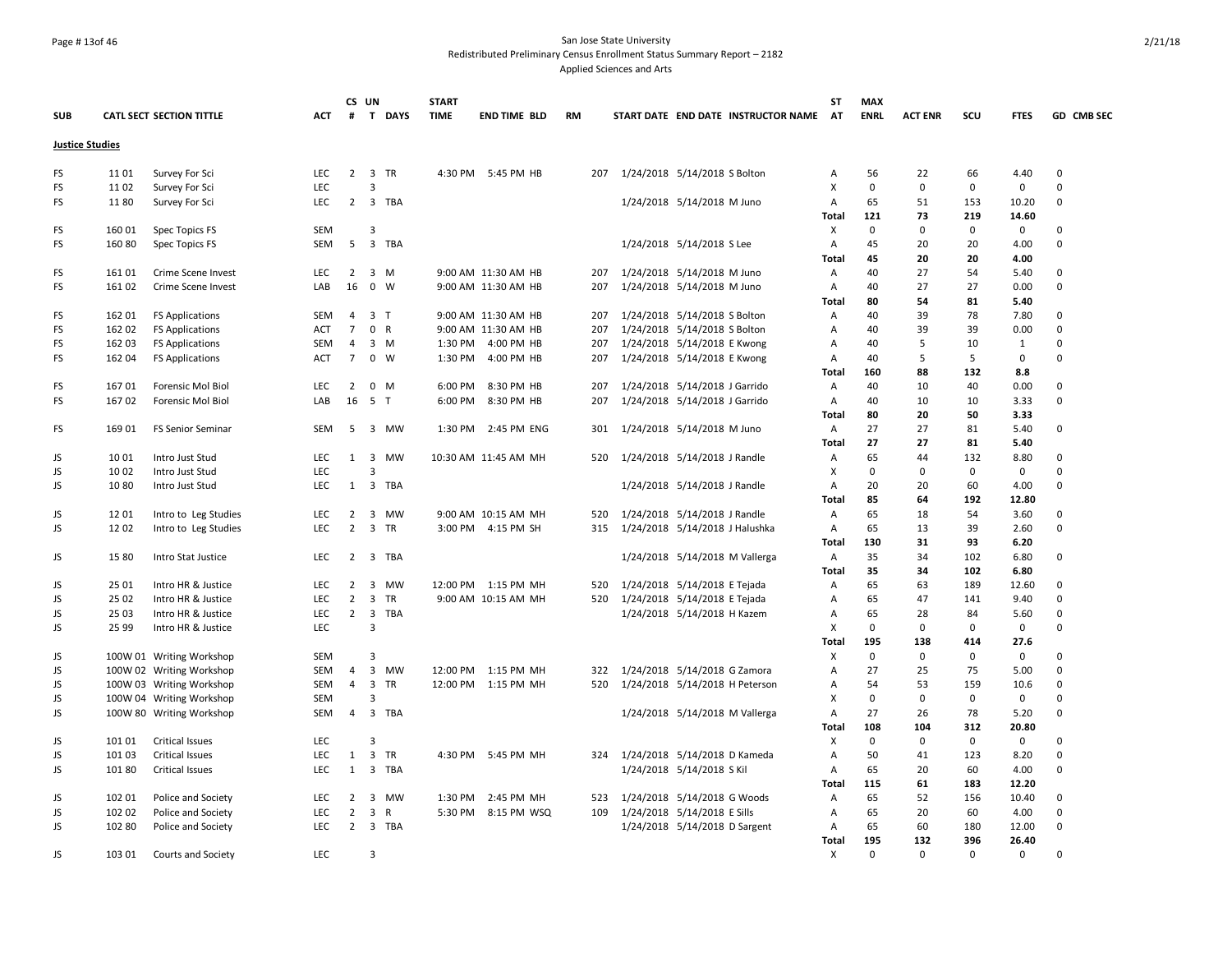## Page # 14of 46 San Jose State University Redistributed Preliminary Census Enrollment Status Summary Report – 2182 Applied Sciences and Arts

|            |        |                                 |            |                | CS UN                   |        | <b>START</b> |                       |           |     |                     |                                      | ST           | <b>MAX</b>  |                |             |             |             |
|------------|--------|---------------------------------|------------|----------------|-------------------------|--------|--------------|-----------------------|-----------|-----|---------------------|--------------------------------------|--------------|-------------|----------------|-------------|-------------|-------------|
| <b>SUB</b> |        | <b>CATL SECT SECTION TITTLE</b> | <b>ACT</b> | #              |                         | T DAYS | <b>TIME</b>  | <b>END TIME BLD</b>   | <b>RM</b> |     |                     | START DATE END DATE INSTRUCTOR NAME  | AT           | <b>ENRL</b> | <b>ACT ENR</b> | scu         | <b>FTES</b> | GD CMB SEC  |
| JS         | 103 02 | Courts and Society              | <b>LEC</b> | $\overline{2}$ | 3 TR                    |        |              | 12:00 PM 1:15 PM MH   |           |     |                     | 523 1/24/2018 5/14/2018 M Stevenson  | Α            | 65          | 24             | 72          | 4.80        | $\mathbf 0$ |
| JS         | 103 80 | Courts and Society              | <b>LEC</b> | 2              |                         | 3 TBA  |              |                       |           |     |                     | 1/24/2018 5/14/2018 H Peterson       | Α            | 65          | 59             | 177         | 11.80       | $\mathbf 0$ |
|            |        |                                 |            |                |                         |        |              |                       |           |     |                     |                                      | <b>Total</b> | 130         | 83             | 249         | 16.60       |             |
| JS         | 104 01 | Penal Pol & Inst                | <b>LEC</b> | $\overline{2}$ |                         | 3 MW   |              | 3:00 PM 4:15 PM MH    |           |     |                     | 520 1/24/2018 5/14/2018 A De Giorgi  | Α            | 65          | 29             | 87          | 5.80        | 0           |
| JS         | 104 80 | Penal Pol & Inst                | <b>LEC</b> | $\overline{2}$ |                         | 3 TBA  |              |                       |           |     |                     | 1/24/2018 5/14/2018 D Kameda         | Α            | 65          | 52             | 156         | 10.40       | 0           |
|            |        |                                 |            |                |                         |        |              |                       |           |     |                     |                                      | <b>Total</b> | 130         | 81             | 243         | 16.20       |             |
| JS         | 107 01 | Justice Mgmt                    | <b>LEC</b> | $\overline{2}$ |                         | 3 MW   |              | 1:30 PM 2:45 PM MH    |           |     |                     | 520 1/24/2018 5/14/2018 N Birthelmer | Α            | 65          | 31             | 93          | 6.20        | 0           |
| JS         | 10780  | Justice Mgmt                    | <b>LEC</b> | $\overline{2}$ | $\overline{3}$          | TBA    |              |                       |           |     |                     | 1/24/2018 5/14/2018 S Rivera         | Α            | 65          | 66             | 198         | 13.20       | 0           |
|            |        |                                 |            |                |                         |        |              |                       |           |     |                     |                                      | <b>Total</b> | 130         | 97             | 291         | 19.40       |             |
| JS         | 114 02 | Research Methods                | <b>LEC</b> | $\overline{2}$ |                         | 3 MW   |              | 4:30 PM 5:45 PM CCB   |           |     |                     | 101 1/24/2018 5/14/2018 S Ghatak     | Α            | 35          | 38             | 114         | 7.60        | $\mathbf 0$ |
| JS         | 114 04 | <b>Research Methods</b>         | LEC        | $\overline{2}$ | 3 TR                    |        |              | 3:00 PM 4:15 PM CL    |           | 310 |                     | 1/24/2018 5/14/2018 C Hebert         | Α            | 40          | 24             | 72          | 4.80        | $\mathbf 0$ |
| JS         | 114 05 | <b>Research Methods</b>         | <b>LEC</b> | $\overline{2}$ |                         | 3 MW   |              | 10:30 AM 11:45 AM BBC |           | 205 |                     | 1/24/2018 5/14/2018 B Westlake       | Α            | 35          | 32             | 96          | 6.40        | 0           |
| JS         | 114 06 | <b>Research Methods</b>         | <b>LEC</b> |                | $\overline{3}$          |        |              |                       |           |     |                     |                                      | X            | $\mathbf 0$ | 0              | 0           | 0           | 0           |
| JS         | 114 80 | <b>Research Methods</b>         | <b>LEC</b> | $\overline{2}$ |                         | 3 TBA  |              |                       |           |     |                     | 1/24/2018 5/14/2018 M Schlegel       | Α            | 35          | 31             | 93          | 6.20        | $\mathbf 0$ |
|            |        |                                 |            |                |                         |        |              |                       |           |     |                     |                                      | <b>Total</b> | 145         | 125            | 375         | 25.00       |             |
| JS         | 11701  | QuaL Resrch Mds                 | <b>LEC</b> | $\overline{2}$ |                         | 3 MW   |              | 3:00 PM 4:15 PM CL    |           | 302 |                     | 1/24/2018 5/14/2018 E Adams          | Α            | 35          | 10             | 30          | 2.00        | 0           |
|            |        |                                 |            |                |                         |        |              |                       |           |     |                     |                                      | <b>Total</b> | 35          | 10             | 30          | 2.00        |             |
| JS         | 121 01 | Media and Justice               | <b>LEC</b> | $\overline{2}$ | 3 W                     |        |              | 6:00 PM 8:45 PM MH    |           | 520 |                     | 1/24/2018 5/14/2018 K Lynch          | Α            | 65          | 22             | 66          | 4.40        | 0           |
|            |        |                                 |            |                |                         |        |              |                       |           |     |                     |                                      | Total        | 65          | 22             | 66          | 4.40        |             |
| JS         | 123 01 | Terrorism & Security            | <b>LEC</b> |                | 3                       |        |              |                       |           |     |                     |                                      | X            | $\mathbf 0$ | $\mathbf 0$    | $\mathbf 0$ | 0           | 0           |
| JS         | 123 02 | Terrorism & Security            | <b>LEC</b> | $\overline{2}$ | 3 TR                    |        |              | 3:00 PM 4:15 PM BBC   |           | 204 |                     | 1/24/2018 5/14/2018 S Ghatak         | Α            | 65          | 20             | 60          | 4.00        | 0           |
|            |        |                                 |            |                |                         |        |              |                       |           |     |                     |                                      | Total        | 65          | 20             | 60          | 4.00        |             |
| JS         | 127 01 | Imm and Justice                 | LEC        |                | 3                       |        |              |                       |           |     |                     |                                      | X            | 0           | $\mathbf 0$    | $\mathbf 0$ | 0           | $\mathbf 0$ |
|            |        |                                 |            |                |                         |        |              |                       |           |     |                     |                                      | Total        | 0           | 0              | 0           | 0           |             |
| JS         | 128 01 | Punishment, Cult and Society    | <b>LEC</b> | $\overline{2}$ |                         | 3 MW   |              | 10:30 AM 11:45 AM MH  |           |     |                     | 523 1/24/2018 5/14/2018 A De Giorgi  | Α            | 65          | 32             | 96          | 6.40        | $\mathbf 0$ |
|            |        |                                 |            |                |                         |        |              |                       |           |     |                     |                                      | <b>Total</b> | 65          | 32             | 96          | 6.40        |             |
| JS         | 129 01 | Intl Crime & Dev                | <b>LEC</b> |                | 3                       |        |              |                       |           |     |                     |                                      | X            | $\mathbf 0$ | $\Omega$       | $\Omega$    | 0           | $\mathbf 0$ |
|            |        |                                 |            |                |                         |        |              |                       |           |     |                     |                                      | <b>Total</b> | 0           | 0              | 0           | 0           |             |
| JS         | 130 01 | Sex & Justice                   | LEC        |                | 3                       |        |              |                       |           |     |                     |                                      | X            | 0           | 0              | 0           | 0           | $\mathbf 0$ |
| JS         | 130 02 | Sex & Justice                   | <b>LEC</b> | $\overline{2}$ | 3 TR                    |        |              | 6:00 PM 7:15 PM MH    |           | 323 |                     | 1/24/2018 5/14/2018 E Kinney         | Α            | 35          | 14             | 42          | 2.80        | $\Omega$    |
|            |        |                                 |            |                |                         |        |              |                       |           |     |                     |                                      | Total        | 35          | 14             | 42          | 2.80        |             |
| JS         | 131 01 | Intervntn/Mediatn               | <b>LEC</b> | $\overline{2}$ | 3 TR                    |        | 7:30 AM      | 8:45 AM MH            |           | 523 |                     | 1/24/2018 5/14/2018 V Montelongo     | Α            | 65          | 15             | 45          | 3.00        | $\mathbf 0$ |
|            |        |                                 |            |                |                         |        |              |                       |           |     |                     |                                      | Total        | 65          | 15             | 45          | 3.00        |             |
| JS         | 132 01 | Race Gender Inequality & Law    | LEC        | $\overline{2}$ |                         | 3 MW   |              | 1:30 PM 2:45 PM HB    | 106       |     |                     | 1/24/2018 5/14/2018 J DiSalvo        | Α            | 44          | 45             | 135         | 9.00        | $\mathbf 0$ |
| JS         | 132 80 | Race Gender Inequality & Law    | <b>LEC</b> | $\overline{2}$ |                         | 3 TBA  |              |                       |           |     |                     | 1/24/2018 5/14/2018 A Colbert        | Α            | 88          | 83             | 249         | 16.6        | 0           |
|            |        |                                 |            |                |                         |        |              |                       |           |     |                     |                                      | Total        | 132         | 128            | 384         | 25.6        |             |
| JS         | 136 01 | Famly & Comm Violence           | <b>LEC</b> | 2              | $\overline{\mathbf{3}}$ | TBA    |              |                       |           |     | 1/24/2018 5/14/2018 |                                      | Α            | 44          | 21             | 63          | 4.20        | 0           |
| JS         | 136 80 | Famly & Comm Violence           | <b>LEC</b> | $\overline{2}$ |                         | 3 TBA  |              |                       |           |     |                     | 1/24/2018 5/14/2018 M Lowell         | Α            | 44          | 41             | 123         | 8.20        | $\mathbf 0$ |
|            |        |                                 |            |                |                         |        |              |                       |           |     |                     |                                      | <b>Total</b> | 88          | 62             | 186         | 12.40       |             |
| JS         | 13780  | Collaborative Response          | <b>LEC</b> |                | $2 \quad 3$             |        |              |                       |           |     | 1/24/2018 5/14/2018 |                                      | X            | $\mathbf 0$ | 0              | 0           | 0           | 0           |
| JS         | 13782  | Collaborative Response          | LEC.       |                | $\overline{3}$          |        |              |                       |           |     |                     |                                      | X            | 0           | $\Omega$       | 0           | $\Omega$    | $\Omega$    |
|            |        |                                 |            |                |                         |        |              |                       |           |     |                     |                                      | <b>Total</b> | 0           | 0              | 0           | 0           |             |
| JS         | 140 01 | <b>RCP</b>                      | <b>LEC</b> | $\overline{2}$ | 3 TR                    |        |              | 3:00 PM 4:15 PM MH    |           | 523 |                     | 1/24/2018 5/14/2018 M Stevenson      | Α            | 20          | 21             | 63          | 4.20        | 0           |
|            |        |                                 |            |                |                         |        |              |                       |           |     |                     |                                      | Total        | 20          | 21             | 63          | 4.20        |             |
| JS         | 141 01 | <b>RCP Representation</b>       | <b>SUP</b> |                | 36 3 TR                 |        | 4:30 PM      | 5:45 PM MH            |           | 523 |                     | 1/24/2018 5/14/2018 M Stevenson      | Α            | 10          | 10             | 30          | 2.00        | $\mathbf 0$ |
|            |        |                                 |            |                |                         |        |              |                       |           |     |                     |                                      | <b>Total</b> | 10          | 10             | 30          | 2.00        |             |
| JS         | 142 01 | <b>RCP ASCI</b>                 | <b>SUP</b> |                | 3                       |        |              |                       |           |     |                     |                                      | X            | 0           | 0              | 0           | 0           | $\mathbf 0$ |
| JS         | 142 02 | <b>RCP ASCI</b>                 | SUP        | 36             |                         | 3 TBA  |              |                       |           |     |                     |                                      | Α            | 15          | 10             | 30          | 2.00        | 0           |
|            |        |                                 |            |                |                         |        |              |                       |           |     |                     | 1/24/2018 5/14/2018 N Jolly          |              | 15          | 10             | 30          | 2.00        |             |
|            | 143 01 | Evidence & Proced               | <b>LEC</b> | 2              | 3 TR                    |        |              | 1:30 PM 2:45 PM MH    |           |     |                     |                                      | Total<br>A   | 65          | 62             | 186         | 12.40       | 0           |
| JS         |        |                                 |            |                |                         |        |              |                       |           |     |                     | 520 1/24/2018 5/14/2018 H Peterson   |              | 65          | 62             | 186         | 12.40       |             |
|            |        |                                 |            |                |                         |        |              |                       |           |     |                     |                                      | Total        |             |                |             |             |             |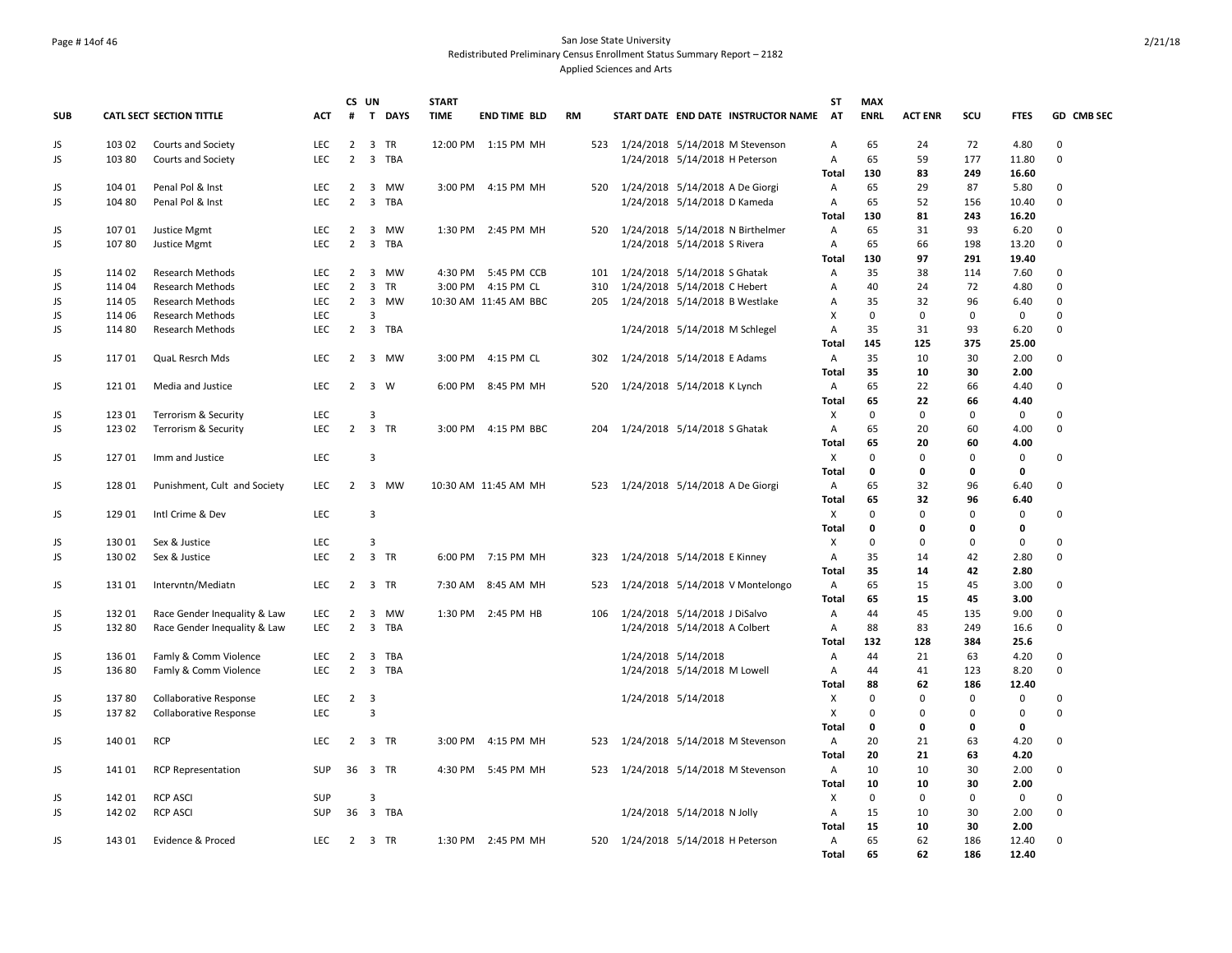## Page # 15of 46 San Jose State University Redistributed Preliminary Census Enrollment Status Summary Report – 2182 Applied Sciences and Arts

|            |        |                             |            |                | CS UN               |          | <b>START</b> |                      |           |     |                                      | ST             | <b>MAX</b>     |                |             |             |                |
|------------|--------|-----------------------------|------------|----------------|---------------------|----------|--------------|----------------------|-----------|-----|--------------------------------------|----------------|----------------|----------------|-------------|-------------|----------------|
| <b>SUB</b> |        | CATL SECT SECTION TITTLE    | <b>ACT</b> | #              |                     | T DAYS   | <b>TIME</b>  | <b>END TIME BLD</b>  | <b>RM</b> |     | START DATE END DATE INSTRUCTOR NAME  | AT             | <b>ENRL</b>    | <b>ACT ENR</b> | scu         | <b>FTES</b> | GD CMB SEC     |
| JS         | 144 01 | Criminal Law                | <b>LEC</b> | $\overline{2}$ | 3 TR                |          |              | 10:30 AM 11:45 AM MH |           |     | 520 1/24/2018 5/14/2018 H Peterson   | A              | 65             | 50             | 150         | 10.00       | 0              |
|            |        |                             |            |                |                     |          |              |                      |           |     |                                      | <b>Total</b>   | 65             | 50             | 150         | 10.00       |                |
| JS         | 15101  | Crim Theory                 | <b>LEC</b> | $\overline{2}$ |                     | 3 MW     |              | 3:00 PM 4:15 PM MH   |           | 523 | 1/24/2018 5/14/2018 C Vera Sanchez   | Α              | 65             | 62             | 186         | 12.40       | $\Omega$       |
| JS         | 15102  | Crim Theory                 | <b>LEC</b> | 2              |                     | 3 TR     |              | 7:30 AM 8:45 AM MH   |           | 520 | 1/24/2018 5/14/2018 D Kameda         | Α              | 65             | 55             | 165         | 11.00       | 0              |
| JS         | 15103  | Crim Theory                 | <b>LEC</b> |                | $2 \quad 3 \quad R$ |          |              | 4:30 PM 7:15 PM MH   |           | 520 | 1/24/2018 5/14/2018 Y Baba           | Α              | 45             | 14             | 42          | 2.80        | 0              |
|            |        |                             |            |                |                     |          |              |                      |           |     |                                      | <b>Total</b>   | 175            | 131            | 393         | 26.20       |                |
| JS         | 152 01 | Juv Delinquency             | <b>LEC</b> | $\overline{2}$ |                     | 3 MW     |              | 4:30 PM 5:45 PM MH   |           | 520 | 1/24/2018 5/14/2018 S Rivera         | $\overline{A}$ | 65             | 37             | 111         | 7.40        | $\Omega$       |
| JS.        | 152 02 | Juv Delinquency             | LEC        | $\overline{2}$ |                     | 3 TR     |              | 9:00 AM 10:15 AM MH  |           | 523 | 1/24/2018 5/14/2018 C Hebert         | A              | 65             | 17             | 51          | 3.40        | 0              |
| JS         | 152 03 | Juv Delinquency             | <b>LEC</b> | $\overline{2}$ |                     | 3 TR     |              | 10:30 AM 11:45 AM MH |           |     | 523 1/24/2018 5/14/2018 C Hebert     | Α              | 65             | 23             | 69          | 4.60        | $\Omega$       |
| JS         | 152 80 | Juv Delinquency             | <b>LEC</b> |                |                     | 2 3 TBA  |              |                      |           |     | 1/24/2018 5/14/2018 S Rivera         | Α              | 65             | 61             | 183         | 12.2        | $\Omega$       |
|            |        |                             |            |                |                     |          |              |                      |           |     |                                      | <b>Total</b>   | 260            | 138            | 414         | 27.6        |                |
| JS         | 153 01 | Crime/Life course           | <b>LEC</b> |                | $\overline{3}$      |          |              |                      |           |     |                                      | X              | 0              | 0              | 0           | 0           | 0              |
|            |        |                             |            |                |                     |          |              |                      |           |     |                                      | <b>Total</b>   | 0              | 0              | 0           | $\mathbf 0$ |                |
| JS         | 155 01 | Victimology                 | <b>LEC</b> |                | 3                   |          |              |                      |           |     |                                      | Х              | $\Omega$       | $\Omega$       | $\Omega$    | 0           | 0              |
| JS         | 155 02 | Victimology                 | <b>LEC</b> | $\overline{2}$ |                     | 3 TR     |              | 3:00 PM 4:15 PM SH   |           |     | 242 1/24/2018 5/14/2018 N Birthelmer | Α              | 40             | 24             | 72          | 4.80        | $\mathbf 0$    |
| JS         | 155 03 | Victimology                 | <b>LEC</b> |                | 3                   |          |              |                      |           |     |                                      | X              | $\Omega$       | $\Omega$       | $\mathbf 0$ | 0           | 0              |
|            |        |                             |            |                |                     |          |              |                      |           |     |                                      | <b>Total</b>   | 40             | 24             | 72          | 4.8         |                |
| JS         | 156 01 | Gngs, Crim & Just           | <b>LEC</b> | $\overline{2}$ |                     | 3 MW     |              | 12:00 PM 1:15 PM SH  |           | 313 | 1/24/2018 5/14/2018 G Woods          | Α              | 40             | 40             | 120         | 8.00        | 0              |
|            |        |                             |            |                |                     |          |              |                      |           |     |                                      | Total          | 40             | 40             | 120         | 8.00        |                |
| JS         | 158 80 | <b>Prison Community</b>     | <b>LEC</b> | $\overline{2}$ |                     | 3 TBA    |              |                      |           |     | 1/24/2018 5/14/2018 M Schlegel       | Α              | 65             | 59             | 177         | 11.80       | 0              |
|            |        |                             |            |                |                     |          |              |                      |           |     |                                      | <b>Total</b>   | 65             | 59             | 177         | 11.80       |                |
| JS         | 16180  | Intro Cybercrime            | <b>LEC</b> | $\mathbf{1}$   |                     | 3 TBA    |              |                      |           |     | 1/24/2018 5/14/2018 B Westlake       | Α              | 65             | 42             | 126         | 8.55        | $\overline{3}$ |
|            |        |                             |            |                |                     |          |              |                      |           |     |                                      | <b>Total</b>   | 65             | 42             | 126         | 8.55        |                |
| JS         | 17102  | HR and Justice              | <b>LEC</b> | $\overline{2}$ |                     | 3 TR     |              | 12:00 PM 1:15 PM CL  |           |     | 310 1/24/2018 5/14/2018 E Tejada     | Α              | 44             | 43             | 129         | 8.60        | $\Omega$       |
| JS.        | 17103  | HR and Justice              | <b>LEC</b> | $\overline{2}$ |                     | 3 TR     |              | 3:00 PM 4:15 PM DMH  |           | 161 | 1/24/2018 5/14/2018 E Kinney         | Α              | 44             | 27             | 81          | 5.40        | $\mathbf 0$    |
| JS         | 17180  | HR and Justice              | <b>LEC</b> | $\overline{2}$ |                     | 3 TBA    |              |                      |           |     | 1/24/2018 5/14/2018 R Abusaad        | Α              | 44             | 43             | 129         | 8.60        | $\mathsf 0$    |
| JS         | 17181  | HR and Justice              | <b>LEC</b> | $\overline{2}$ |                     | 3 TBA    |              |                      |           |     | 1/24/2018 5/14/2018 L Buckingham     | Α              | 44             | 44             | 132         | 8.80        | 0              |
|            |        |                             |            |                |                     |          |              |                      |           |     |                                      | <b>Total</b>   | 176            | 157            | 471         | 31.40       |                |
| JS         | 172 01 | Human Trafficking           | <b>LEC</b> |                | 3                   |          |              |                      |           |     |                                      | X              | 0              | $\Omega$       | 0           | 0           | 0              |
|            |        |                             |            |                |                     |          |              |                      |           |     |                                      | <b>Total</b>   | 0              | O              | 0           | 0           |                |
| JS         | 173 01 | <b>Borders and Conflict</b> | <b>LEC</b> |                | 3                   |          |              |                      |           |     |                                      | X              | $\Omega$       | $\Omega$       | $\Omega$    | 0           | 0              |
|            |        |                             |            |                |                     |          |              |                      |           |     |                                      | Total          | 0              | 0              | 0           | $\mathbf 0$ |                |
| JS         | 179 01 | HR Pract and Sem            | <b>LEC</b> | $\overline{2}$ |                     | 3 TR     |              | 4:30 PM 5:45 PM DBH  |           |     | 225 1/24/2018 5/14/2018 E Kinney     | Α              | 27             | 23             | 69          | 4.60        | 0              |
|            |        |                             |            |                |                     |          |              |                      |           |     |                                      | Total          | 27             | 23             | 69          | 4.60        |                |
| JS         | 18001  | <b>Indiv Studies</b>        | <b>SUP</b> | 36             | 1                   | TBA      |              |                      |           |     | 1/24/2018 5/14/2018 J Lee            | $\overline{A}$ | $\overline{2}$ | 3              | 3           | 0.20        | $\Omega$       |
| JS         | 18003  | <b>Indiv Studies</b>        | <b>SUP</b> | 36             |                     | 3 TBA    |              |                      |           |     | 1/24/2018 5/14/2018 J Lee            | A              | $\overline{2}$ | 6              | 18          | 1.20        | $\Omega$       |
| JS         | 180 04 | <b>Indiv Studies</b>        | <b>SUP</b> |                |                     | 36 3 TBA |              |                      |           |     | 1/24/2018 5/14/2018 M Juno           | Α              | 2              | 14             | 42          | 2.80        | $\mathbf 0$    |
|            |        |                             |            |                |                     |          |              |                      |           |     |                                      | Total          | 6              | 23             | 63          | 4.20        |                |
| JS         | 18101  | Internship in JS            | <b>SUP</b> |                |                     | 36 3 TBA |              |                      |           |     | 1/24/2018 5/14/2018 E Adams          | Α              | 10             | 9              | 27          | 1.80        | 0              |
| JS         | 18102  | Internship in JS            | <b>SUP</b> | 36             |                     | 3 TBA    |              |                      |           |     | 1/24/2018 5/14/2018 Y Baba           | Α              | 10             | 11             | 33          | 2.20        | $\Omega$       |
| JS         | 18103  | Internship in JS            | <b>SUP</b> |                |                     | 36 3 TBA |              |                      |           |     | 1/24/2018 5/14/2018 S Bolton         | A              | 10             | 10             | 30          | 2.00        | $\mathbf 0$    |
| JS         | 18104  | Internship in JS            | <b>SUP</b> |                |                     | 36 3 TBA |              |                      |           |     | 1/24/2018 5/14/2018 A De Giorgi      | Α              | 10             | 11             | 33          | 2.20        | $\Omega$       |
| JS         | 18105  | Internship in JS            | <b>SUP</b> |                |                     | 36 3 TBA |              |                      |           |     | 1/24/2018 5/14/2018 S Ghatak         | Α              | 10             | 10             | 30          | 2.00        | $\Omega$       |
| JS.        | 18106  | Internship in JS            | <b>SUP</b> | 36             |                     | 3 TBA    |              |                      |           |     | 1/24/2018 5/14/2018 J Halushka       | Α              | 10             | 13             | 39          | 2.60        | $\Omega$       |
| JS         | 18107  | Internship in JS            | <b>SUP</b> |                |                     | 36 3 TBA |              |                      |           |     | 1/24/2018 5/14/2018 C Hebert         | Α              | 10             | 11             | 33          | 2.20        | $\Omega$       |
| JS.        | 18108  | Internship in JS            | SUP        |                |                     | 36 3 TBA |              |                      |           |     | 1/24/2018 5/14/2018 S Kil            | A              | 10             | $\overline{7}$ | 21          | 1.40        | 0              |
| JS         | 18109  | Internship in JS            | <b>SUP</b> |                |                     | 36 3 TBA |              |                      |           |     | 1/24/2018 5/14/2018 E Kinney         | Α              | 10             | 10             | 30          | 2.00        | $\Omega$       |
| JS.        | 181 10 | Internship in JS            | <b>SUP</b> |                | 3                   |          |              |                      |           |     |                                      | X              | $\Omega$       | $\Omega$       | 0           | 0           | $\Omega$       |
| JS.        | 181 11 | Internship in JS            | <b>SUP</b> |                |                     | 36 3 TBA |              |                      |           |     | 1/24/2018 5/14/2018 Y Yuan           | A              | 10             | 9              | 27          | 1.80        | $\Omega$       |
| JS.        | 181 12 | Internship in JS            | <b>SUP</b> | 36             |                     | 6 TBA    |              |                      |           |     | 1/24/2018 5/14/2018 E Adams          | Α              | $\overline{2}$ | $\mathbf{1}$   | 6           | 0.40        | $\Omega$       |
| JS         | 181 13 | Internship in JS            | <b>SUP</b> |                |                     | 36 6 TBA |              |                      |           |     | 1/24/2018 5/14/2018 S Kil            | A              | 5              | $\mathbf{1}$   | 6           | 0.40        | $\Omega$       |
|            |        |                             |            |                |                     |          |              |                      |           |     |                                      |                |                |                |             |             |                |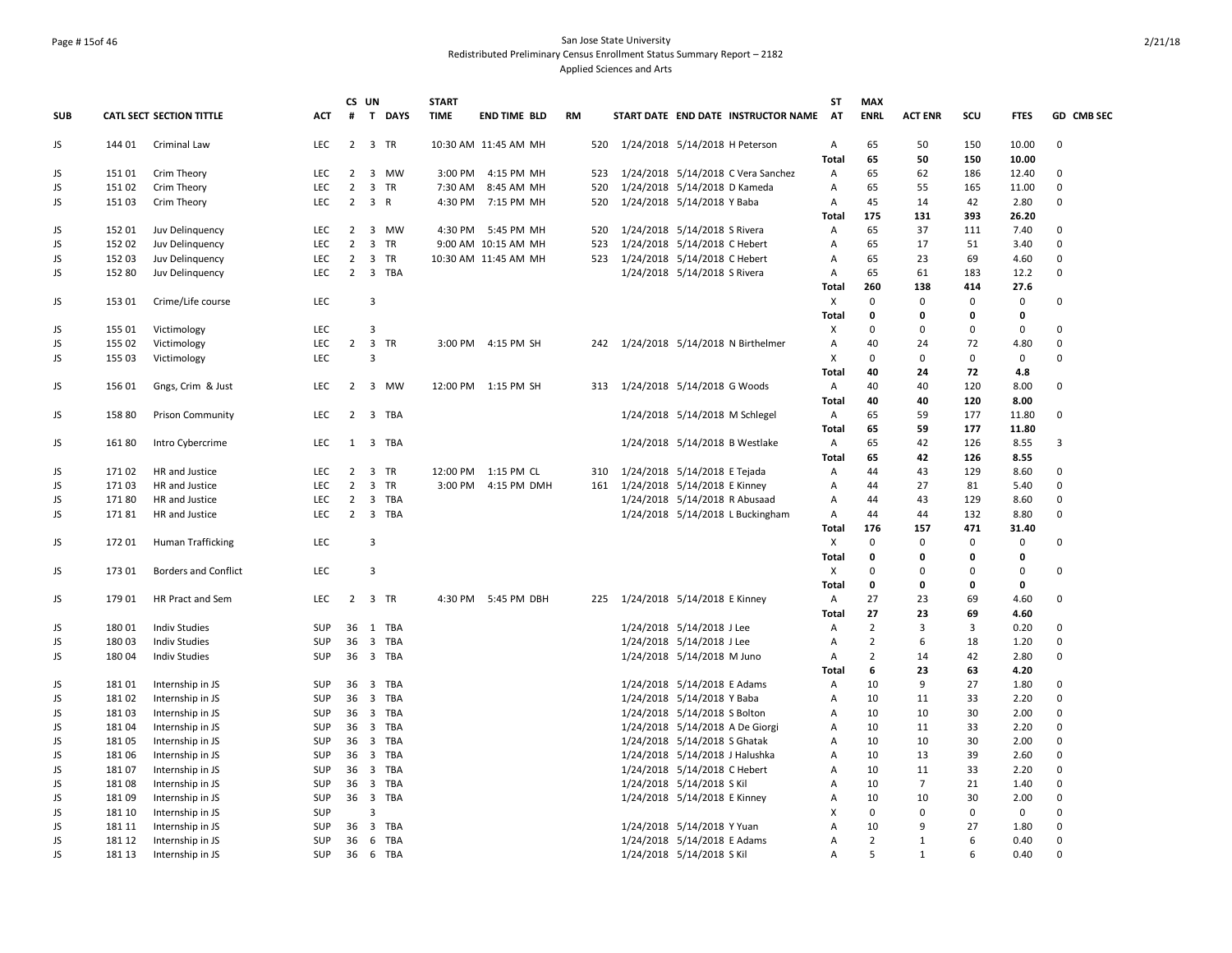## Page # 16of 46 San Jose State University Redistributed Preliminary Census Enrollment Status Summary Report – 2182 Applied Sciences and Arts

|            |        |                                 |            |    | CS UN          |          | <b>START</b> |                      |     |                                     | <b>ST</b>      | <b>MAX</b>     |                |          |             |                |
|------------|--------|---------------------------------|------------|----|----------------|----------|--------------|----------------------|-----|-------------------------------------|----------------|----------------|----------------|----------|-------------|----------------|
| <b>SUB</b> |        | <b>CATL SECT SECTION TITTLE</b> | <b>ACT</b> | #  |                | T DAYS   | <b>TIME</b>  | <b>END TIME BLD</b>  | RM  | START DATE END DATE INSTRUCTOR NAME | AT             | <b>ENRL</b>    | <b>ACT ENR</b> | scu      | <b>FTES</b> | GD CMB SEC     |
|            |        |                                 |            |    |                |          |              |                      |     |                                     | Total          | 107            | 103            | 315      | 21.00       |                |
| JS         | 184 01 | <b>Directed Reading</b>         | <b>SUP</b> |    | $\mathbf{1}$   |          |              |                      |     |                                     | Χ              | $\mathbf 0$    | 0              | 0        | $\mathbf 0$ | $\Omega$       |
| JS         | 184 02 | <b>Directed Reading</b>         | <b>SUP</b> | 36 |                | 3 TBA    |              |                      |     | 1/24/2018 5/14/2018 E Adams         | A              | $\overline{2}$ | $\overline{2}$ | 6        | 0.40        | $\Omega$       |
| JS         | 184 03 | <b>Directed Reading</b>         | <b>SUP</b> |    | 36 3 TBA       |          |              |                      |     | 1/24/2018 5/14/2018 C Hebert        | Α              | $\overline{2}$ | 1              | 3        | 0.20        | $\Omega$       |
|            |        |                                 |            |    |                |          |              |                      |     |                                     | Total          | 4              | 3              | 9        | 0.60        |                |
| JS         | 185 05 | <b>Special Topics</b>           | <b>LEC</b> | 3  | 3 W            |          |              | 3:00 PM 5:45 PM CL   | 306 | 1/24/2018 5/14/2018 S Martinek      | $\mathsf{A}$   | 25             | 9              | 27       | 1.80        | $\mathbf 0$    |
|            |        |                                 |            |    |                |          |              |                      |     |                                     | Total          | 25             | 9              | 27       | 1.80        |                |
| JS         | 18901  | Sen Sem Cont Prob               | SEM        | -5 | $\overline{3}$ | MW       |              | 3:00 PM 4:15 PM IS   | 215 | 1/24/2018 5/14/2018 G Woods         | $\mathsf{A}$   | 27             | 28             | 84       | 5.60        | $\mathbf 0$    |
| JS         | 18902  | Sen Sem Cont Prob               | <b>SEM</b> | 5  |                | 3 TR     |              | 9:00 AM 10:15 AM DBH | 225 | 1/24/2018 5/14/2018 J Halushka      | A              | 27             | 29             | 87       | 5.80        | $\mathbf 0$    |
| JS         | 18903  | Sen Sem Cont Prob               | SEM        | 5  | 3 TR           |          |              | 1:30 PM 2:45 PM MH   | 322 | 1/24/2018 5/14/2018 D Kameda        | A              | 27             | 23             | 69       | 4.60        | $\Omega$       |
| JS         | 189 04 | Sen Sem Cont Prob               | <b>SEM</b> |    | 3              |          |              |                      |     |                                     | X              | 0              | 0              | 0        | 0           | $\Omega$       |
| JS         | 189 05 | Sen Sem Cont Prob               | SEM        | 5  |                | 3 TR     | 3:00 PM      | 4:15 PM MH           | 526 | 1/24/2018 5/14/2018 S Kil           | A              | 27             | 19             | 57       | 3.80        | $\Omega$       |
| JS         | 18907  | Sen Sem Cont Prob               | <b>SEM</b> | 5  | 3 W            |          |              | 4:30 PM 7:15 PM DH   | 243 | 1/24/2018 5/14/2018 A De Giorgi     | A              | 27             | 31             | 93       | 6.20        | $\Omega$       |
|            |        |                                 |            |    |                |          |              |                      |     |                                     | Total          | 135            | 130            | 390      | 26.00       |                |
| JS         | 203 01 | Sem Stats Just                  | <b>SEM</b> | 5  | 3 M            |          |              | 4:30 PM 7:15 PM MH   | 526 | 1/24/2018 5/14/2018 Y Yuan          | $\overline{A}$ | 15             | 6              | 18       | 1.50        | 6              |
|            |        |                                 |            |    |                |          |              |                      |     |                                     | Total          | 15             | 6              | 18       | 1.50        |                |
| JS         | 209 01 | Sem Pol & Soc Control           | <b>SEM</b> | 6  | 3 W            |          |              | 4:30 PM 7:15 PM MH   | 526 | 1/24/2018 5/14/2018 C Vera Sanchez  | $\mathsf{A}$   | 15             | 4              | 12       | 1.00        | 4              |
|            |        |                                 |            |    |                |          |              |                      |     |                                     | Total          | 15             |                | 12       | 1.00        |                |
| JS         | 211 01 | Hist-Issues-Jus                 | SEM        | 5  | 3 <sub>1</sub> |          |              | 4:30 PM 7:15 PM MH   | 526 | 1/24/2018 5/14/2018 S Kil           | Α              | 20             |                | 21       | 1.75        | $\overline{7}$ |
|            |        |                                 |            |    |                |          |              |                      |     |                                     | <b>Total</b>   | 20             | 7              | 21       | 1.75        |                |
| JS         | 212 01 | Lcl & Glb Hum Rght              | SEM        |    | 3              |          |              |                      |     |                                     | Χ              | $\mathbf 0$    | $\Omega$       | 0        | 0           | $\mathbf 0$    |
|            |        |                                 |            |    |                |          |              |                      |     |                                     | Total          | 0              | 0              | 0        | 0           |                |
| JS         | 21801  | Imm, Law, Just                  | <b>SEM</b> |    | 3              |          |              |                      |     |                                     | X              | $\Omega$       | $\Omega$       | 0        | 0           | $\mathbf 0$    |
|            |        |                                 |            |    |                |          |              |                      |     |                                     | Total          | 0              | 0              | 0        | 0           |                |
| JS         | 28101  | Justice Practicum               | <b>SUP</b> |    |                | 25 3 TBA |              |                      |     | 1/24/2018 5/14/2018 C Vera Sanchez  | A              | 6              | 0              | 0        | 0           | $\mathbf 0$    |
| JS         | 28102  | Justice Practicum               | <b>SUP</b> |    | 3              |          |              |                      |     |                                     | $\times$       | $\Omega$       | ŋ              | $\Omega$ | 0           | $\Omega$       |
|            |        |                                 |            |    |                |          |              |                      |     |                                     | Total          | 6              | 0              | 0        | 0           |                |
| JS         | 297 01 | Prgm Eval Proj                  | <b>SUP</b> | 25 |                | 3 TBA    |              |                      |     | 1/24/2018 5/14/2018 C Vera Sanchez  | $\overline{A}$ | 6              | 5              | 15       | 1.25        | 5              |
|            |        |                                 |            |    |                |          |              |                      |     |                                     | Total          | 6              | 5              | 15       | 1.25        |                |
| JS         | 298 01 | Special Study                   | <b>SUP</b> |    | 25 3 TBA       |          |              |                      |     | 1/24/2018 5/14/2018 C Vera Sanchez  | $\overline{A}$ | 6              | 4              | 12       | 1.00        | $\overline{4}$ |
|            |        |                                 |            |    |                |          |              |                      |     |                                     | <b>Total</b>   | 6              |                | 12       | 1.00        |                |
| JS         | 299 01 | <b>Masters Thesis</b>           | <b>SUP</b> | 25 |                | 3 TBA    |              |                      |     | 1/24/2018 5/14/2018 C Vera Sanchez  | A              | 6              | 1              | 3        | 0.25        | 1              |
| JS         | 299 02 | <b>Masters Thesis</b>           | <b>SUP</b> |    | 25 6 TBA       |          |              |                      |     | 1/24/2018 5/14/2018 C Vera Sanchez  | $\overline{A}$ | 6              | $\Omega$       | 0        | 0           | $\Omega$       |
|            |        |                                 |            |    |                |          |              |                      |     |                                     | Total          | 12             | $\mathbf{1}$   | 3        | 0.25        |                |
|            |        |                                 |            |    |                |          |              |                      |     | <b>Justice Studies Total</b>        |                | 3841           | 2597           | 7528     | 506.0333    |                |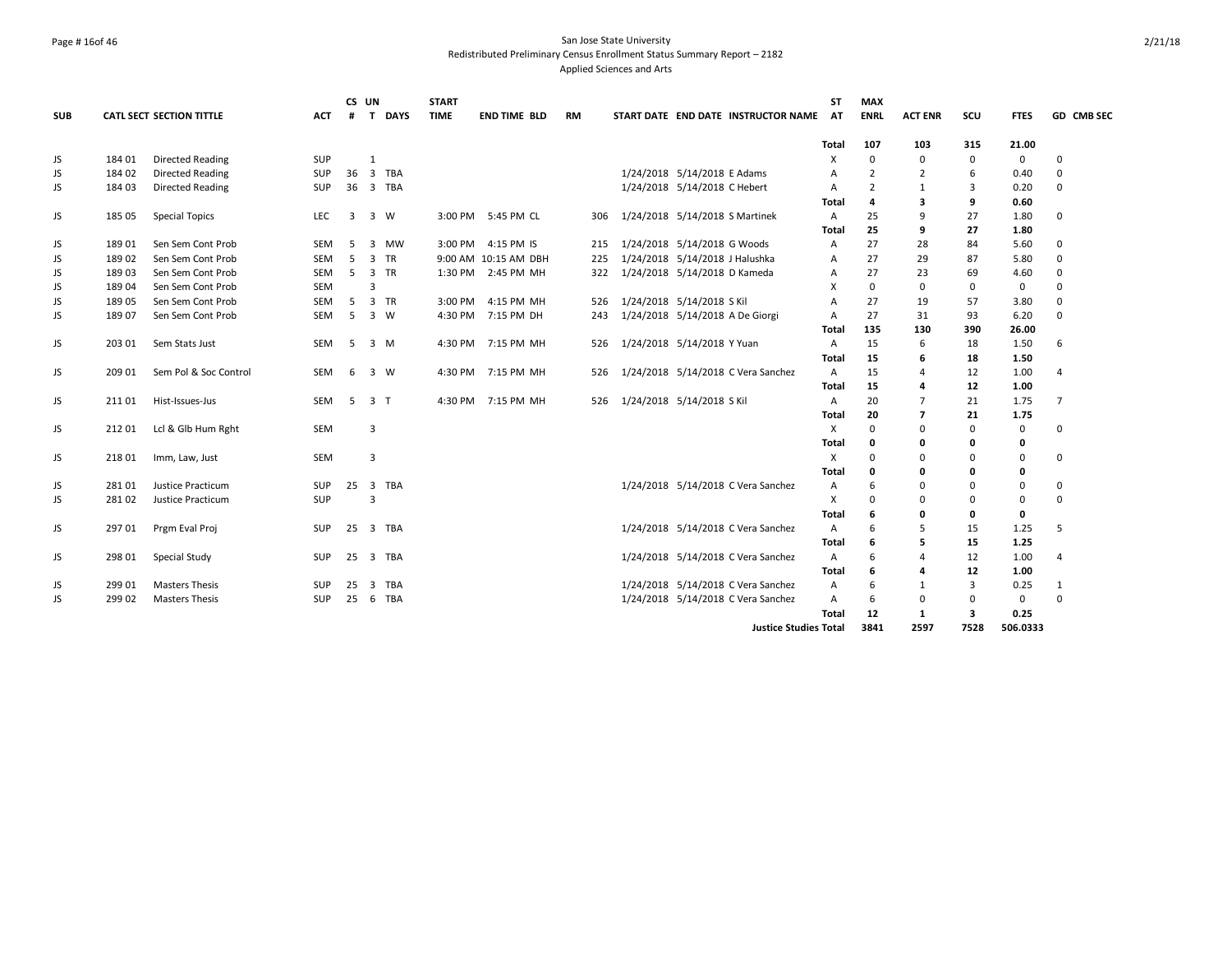## Page # 17of 46 San Jose State University Redistributed Preliminary Census Enrollment Status Summary Report – 2182 Applied Sciences and Arts

|                    |                |                                         |                   |                | CS UN        |         | <b>START</b> |                                                |            |                                                          | <b>ST</b>           | <b>MAX</b>  |                      |                      |              |             |
|--------------------|----------------|-----------------------------------------|-------------------|----------------|--------------|---------|--------------|------------------------------------------------|------------|----------------------------------------------------------|---------------------|-------------|----------------------|----------------------|--------------|-------------|
| SUB                |                | <b>CATL SECT SECTION TITTLE</b>         | ACT               | #              |              | T DAYS  | <b>TIME</b>  | <b>END TIME BLD</b>                            | RM         | START DATE END DATE INSTRUCTOR NAME                      | <b>AT</b>           | <b>ENRL</b> | <b>ACT ENR</b>       | scu                  | <b>FTES</b>  | GD CMB SEC  |
| <b>Kinesiology</b> |                |                                         |                   |                |              |         |              |                                                |            |                                                          |                     |             |                      |                      |              |             |
| KIN                | 101            | <b>Adapted Phys Activities</b>          | ACT               |                | 11 1 TR      |         |              | 10:30 AM 11:20 AM YUH                          | 126        | 1/24/2018 5/14/2018 E Siebert                            | Α                   | 10          | $\overline{7}$       | $\overline{7}$       | 0.47         | 0           |
|                    |                |                                         |                   |                |              | 11 1 MW |              |                                                |            |                                                          | <b>Total</b>        | 10<br>25    | $\overline{7}$<br>24 | $\overline{7}$<br>24 | 0.47         | $\Omega$    |
| KIN<br><b>KIN</b>  | 2A 01<br>2A 02 | Begin Swimming<br><b>Begin Swimming</b> | ACT<br><b>ACT</b> |                | 11 1 TR      |         |              | 9:30 AM 10:20 AM SPXE<br>9:30 AM 10:20 AM SPXE | 180<br>180 | 1/24/2018 5/14/2018 C May<br>1/24/2018 5/14/2018 K Bruga | Α<br>$\overline{A}$ | 25          | 21                   | 21                   | 1.60<br>1.40 | $\Omega$    |
| KIN                | 2A 03          | <b>Begin Swimming</b>                   | <b>ACT</b>        |                | $\mathbf{1}$ |         |              |                                                |            |                                                          | X                   | $\mathbf 0$ | $\mathbf 0$          | $\mathbf 0$          | 0            | $\Omega$    |
| KIN                | 2A 04          | <b>Begin Swimming</b>                   | ACT               |                |              | 11 1 MW |              | 11:30 AM 12:20 PM SPXE                         | 180        | 1/24/2018 5/14/2018 C May                                | A                   | 25          | 22                   | 22                   | 1.47         | $\Omega$    |
| KIN                | 2A 05          | Begin Swimming                          | ACT               |                |              | 11 1 MW |              | 8:30 AM 9:20 AM SPXE                           | 180        | 1/24/2018 5/14/2018 C May                                | A                   | 25          | 15                   | 15                   | 1.00         | $\Omega$    |
| KIN                | 2A 06          |                                         | ACT               |                | 11 1 TR      |         |              | 11:30 AM 12:20 PM SPXE                         | 180        | 1/24/2018 5/14/2018 C May                                | Α                   | 25          | 26                   | 26                   | 1.73         | $\Omega$    |
| <b>KIN</b>         | 2A 07          | Begin Swimming<br>Begin Swimming        | ACT               |                | 11 1 TR      |         |              | 10:30 AM 11:20 AM SPXE                         | 180        | 1/24/2018 5/14/2018 K Bruga                              | Α                   | 25          | 21                   | 21                   | 1.40         | $\Omega$    |
| <b>KIN</b>         | 2A 08          | <b>Begin Swimming</b>                   | <b>ACT</b>        |                |              | 11 1 MW |              | 7:30 AM 8:20 AM SPXE                           | 180        | 1/24/2018 5/14/2018 K Thompson                           | $\overline{A}$      | 25          | 24                   | 24                   | 1.60         | $\Omega$    |
| KIN                | 2A 09          | <b>Begin Swimming</b>                   | <b>ACT</b>        |                | 11 1 TR      |         |              | 7:30 AM 8:20 AM SPXE                           | 180        | 1/24/2018 5/14/2018 K Thompson                           | A                   | 25          | 18                   | 18                   | 1.20         | $\mathbf 0$ |
| KIN                | 2A 10          | Begin Swimming                          | ACT               |                | 11 1 TR      |         |              | 8:30 AM 9:20 AM SPXE                           | 180        | 1/24/2018 5/14/2018 C May                                | Α                   | 25          | 10                   | 10                   | 0.67         | $\Omega$    |
|                    |                |                                         |                   |                |              |         |              |                                                |            |                                                          | Total               | 225         | 181                  | 181                  | 12.07        |             |
| KIN                | 2B 01          | Inter Swimming                          | ACT               |                |              | 11 1 MW |              | 10:30 AM 11:20 AM SPXE                         | 180        | 1/24/2018 5/14/2018 C May                                | Α                   | 15          | 19                   | 19                   | 1.27         | $\Omega$    |
|                    |                |                                         |                   |                |              |         |              |                                                |            |                                                          | <b>Total</b>        | 15          | 19                   | 19                   | 1.27         |             |
| KIN                | 2C 01          | Adv Swim                                | ACT               |                |              | 11 1 MW |              | 10:30 AM 11:20 AM SPXE                         | 180        | 1/24/2018 5/14/2018 C May                                | Α                   | 10          | 10                   | 10                   | 0.67         | $\Omega$    |
|                    |                |                                         |                   |                |              |         |              |                                                |            |                                                          | <b>Total</b>        | 10          | 10                   | 10                   | 0.67         |             |
| KIN                | 801            | Scuba Diving                            | <b>LEC</b>        | $\overline{2}$ |              | 2 W     |              | 6:00 PM 8:30 PM SPXE                           | 163        | 1/24/2018 5/14/2018 F Barry                              | Α                   | 25          | 27                   | 27                   | 3.60         | 0           |
| <b>KIN</b>         | 802            | Scuba Diving                            | LAB               | 16             |              | 0 TBA   |              | <b>SPXE</b>                                    | 180        | 1/24/2018 5/14/2018 F Barry                              | Α                   | 25          | 27                   | 27                   | 0.00         | 0           |
| <b>KIN</b>         | 803            | Scuba Diving                            | LEC               | $\overline{2}$ | 2 R          |         | 6:00 PM      | 8:30 PM SPXE                                   | 163        | 1/24/2018 5/14/2018 F Barry                              | A                   | 25          | 30                   | 30                   | 4.00         | $\Omega$    |
| KIN                | 804            |                                         | LAB               | 16             |              | 0 TBA   |              | SPXE                                           | 180        |                                                          | A                   | 25          | 30                   | 30                   | 0.00         | $\Omega$    |
|                    |                | Scuba Diving                            |                   |                |              |         |              |                                                |            | 1/24/2018 5/14/2018 F Barry                              | Total               | 100         | 114                  | 114                  | 7.60         |             |
| KIN                | 10A 01         | Beg Kayaking                            | ACT               |                | 11 1 F       |         |              | 12:30 PM 3:30 PM SPXE                          | 180        | 1/24/2018 5/14/2018 S Reekie                             | Α                   | 15          | 12                   | 12                   | 0.80         | $\Omega$    |
|                    |                |                                         |                   |                |              |         |              |                                                |            |                                                          | Total               | 15          | 12                   | 12                   | 0.80         |             |
| KIN                | 11A 01         | <b>Begin Rowing</b>                     | <b>ACT</b>        |                | 11 1 TR      |         |              | 9:00 AM 10:30 AM SPXE                          | 180        | 1/24/2018 5/14/2018 S Reekie                             | $\overline{A}$      | 15          | 5                    | 5                    | 0.333333     | $\Omega$    |
|                    |                |                                         |                   |                |              |         |              |                                                |            |                                                          | Total               | 15          | 5                    | 5                    | 0.333333     |             |
| KIN                | 13A 01         | Begin Rugby                             | ACT               |                | 11 1 M       |         |              | 9:30 AM 11:20 AM YUH                           | 106        | 1/24/2018 5/14/2018 J Fonda                              | Α                   | 35          | 17                   | 17                   | 1.13         | 0           |
|                    |                |                                         |                   |                |              |         |              |                                                |            |                                                          | Total               | 35          | 17                   | 17                   | 1.13         |             |
| KIN                | 14A 03         | Begin Volleyball                        | <b>ACT</b>        |                | 11 1 TR      |         |              | 10:30 AM 11:20 AM SPXC                         | 107A       | 1/24/2018 5/14/2018 O Crespo                             | Α                   | 40          | 41                   | 41                   | 2.73         | $\Omega$    |
| <b>KIN</b>         | 14A 04         | Begin Volleyball                        | <b>ACT</b>        |                | 11 1 TR      |         |              | 11:30 AM 12:20 PM SPXC                         | 107A       | 1/24/2018 5/14/2018 O Crespo                             | $\overline{A}$      | 40          | 41                   | 41                   | 2.73         | $\Omega$    |
| KIN                | 14A 05         | Begin Volleyball                        | <b>ACT</b>        |                |              | 11 1 MW |              | 11:30 AM 12:20 PM SPXC                         | 107A       | 1/24/2018 5/14/2018 O Crespo                             | A                   | 40          | 40                   | 40                   | 2.67         | $\Omega$    |
| KIN                | 14A 06         | Begin Volleyball                        | ACT               |                |              | 11 1 MW |              | 1:30 PM 2:20 PM SPXC                           | 107A       | 1/24/2018 5/14/2018 O Crespo                             | A                   | 40          | 41                   | 41                   | 2.73         | $\mathbf 0$ |
| KIN                | 14A 07         | Begin Volleyball                        | ACT               |                | 11 1 TR      |         |              | 12:30 PM 1:20 PM SPXC                          | 107A       | 1/24/2018 5/14/2018 M Watson                             | Α                   | 40          | 40                   | 40                   | 2.67         | $\Omega$    |
|                    |                |                                         |                   |                |              |         |              |                                                |            |                                                          | <b>Total</b>        | 200         | 203                  | 203                  | 13.53        |             |
| KIN                | 14B 01         | Inter Volleyball                        | ACT               |                |              | 11 1 MW |              | 10:30 AM 11:20 AM SPXC                         | 107A       | 1/24/2018 5/14/2018 R Montgomery                         | Α                   | 40          | 40                   | 40                   | 2.67         | $\Omega$    |
| <b>KIN</b>         | 14B 02         | Inter Volleyball                        | <b>ACT</b>        |                |              | 11 1 MW |              | 12:30 PM 1:20 PM SPXC                          | 107A       | 1/24/2018 5/14/2018 O Crespo                             | A                   | 40          | 38                   | 38                   | 2.53         | $\Omega$    |
| KIN                | 14B03          | Inter Volleyball                        | <b>ACT</b>        |                | $\mathbf{1}$ |         |              |                                                |            |                                                          | X                   | $\mathbf 0$ | 0                    | $\mathbf 0$          | $\mathbf 0$  | $\mathbf 0$ |
| KIN                | 14B 04         | Inter Volleyball                        | ACT               |                | 11 1 F       |         |              | 10:30 AM 12:20 PM SPXC                         | 107A       | 1/24/2018 5/14/2018 M Watson                             | Α                   | 40          | 42                   | 42                   | 2.80         | $\Omega$    |
|                    |                |                                         |                   |                |              |         |              |                                                |            |                                                          | Total               | 120         | 120                  | 120                  | 8.00         |             |
| KIN                | 14C 01         | Adv Volleyball                          | ACT               |                |              | 11 1 MW |              | 2:30 PM 3:20 PM SPXC 107A                      |            | 1/24/2018 5/14/2018 O Crespo                             | Α                   | 40          | 40                   | 40                   | 2.67         | 0           |
|                    |                |                                         |                   |                |              |         |              |                                                |            |                                                          | <b>Total</b>        | 40          | 40                   | 40                   | 2.67         |             |
| KIN                | 15A 01         | Beg Basketball                          | ACT               |                |              | 11 1 MW |              | 8:30 AM 9:20 AM YUH                            | 106        | 1/24/2018 5/14/2018 S Butler                             | Α                   | 24          | 22                   | 22                   | 1.47         | 0           |
| KIN                | 15A 02         | Beg Basketball                          | ACT               |                | 11 1 TR      |         |              | 10:30 AM 11:20 AM YUH                          | 106        | 1/24/2018 5/14/2018 S Butler                             | Α                   | 24          | 25                   | 25                   | 1.67         | $\mathbf 0$ |
| KIN                | 15A 03         | Beg Basketball                          | ACT               |                | 11 1 TR      |         |              | 8:30 AM 9:20 AM YUH                            | 106        | 1/24/2018 5/14/2018 H Pai                                | Α                   | 24          | 24                   | 24                   | 1.60         | 0           |
| <b>KIN</b>         | 15A 04         | <b>Beg Basketball</b>                   | ACT               |                | 11 1 TR      |         |              | 9:30 AM 10:20 AM YUH                           | 106        | 1/24/2018 5/14/2018 H Pai                                | Α                   | 24          | 24                   | 24                   | 1.60         | $\Omega$    |
| KIN                | 15A 05         | <b>Beg Basketball</b>                   | ACT               |                |              | 11 1 MW |              | 10:30 AM 11:20 AM YUH                          | 106        | 1/24/2018 5/14/2018 H Stadnikia                          | $\overline{A}$      | 24          | 28                   | 28                   | 1.87         | $\Omega$    |
|                    |                |                                         |                   |                |              |         |              |                                                |            |                                                          | Total               | 120         | 123                  | 123                  | 8.20         |             |
| KIN                |                | 15B 01 Int Basketball                   | ACT               |                |              | 11 1 MW |              | 9:30 AM 10:20 AM YUH                           | 106        | 1/24/2018 5/14/2018 S Butler                             | Α                   | 24          | 20                   | 20                   | 1.33         | $\mathbf 0$ |
|                    |                |                                         |                   |                |              |         |              |                                                |            |                                                          | <b>Total</b>        | 24          | 20                   | 20                   | 1.33         |             |
|                    |                |                                         |                   |                |              |         |              |                                                |            |                                                          |                     |             |                      |                      |              |             |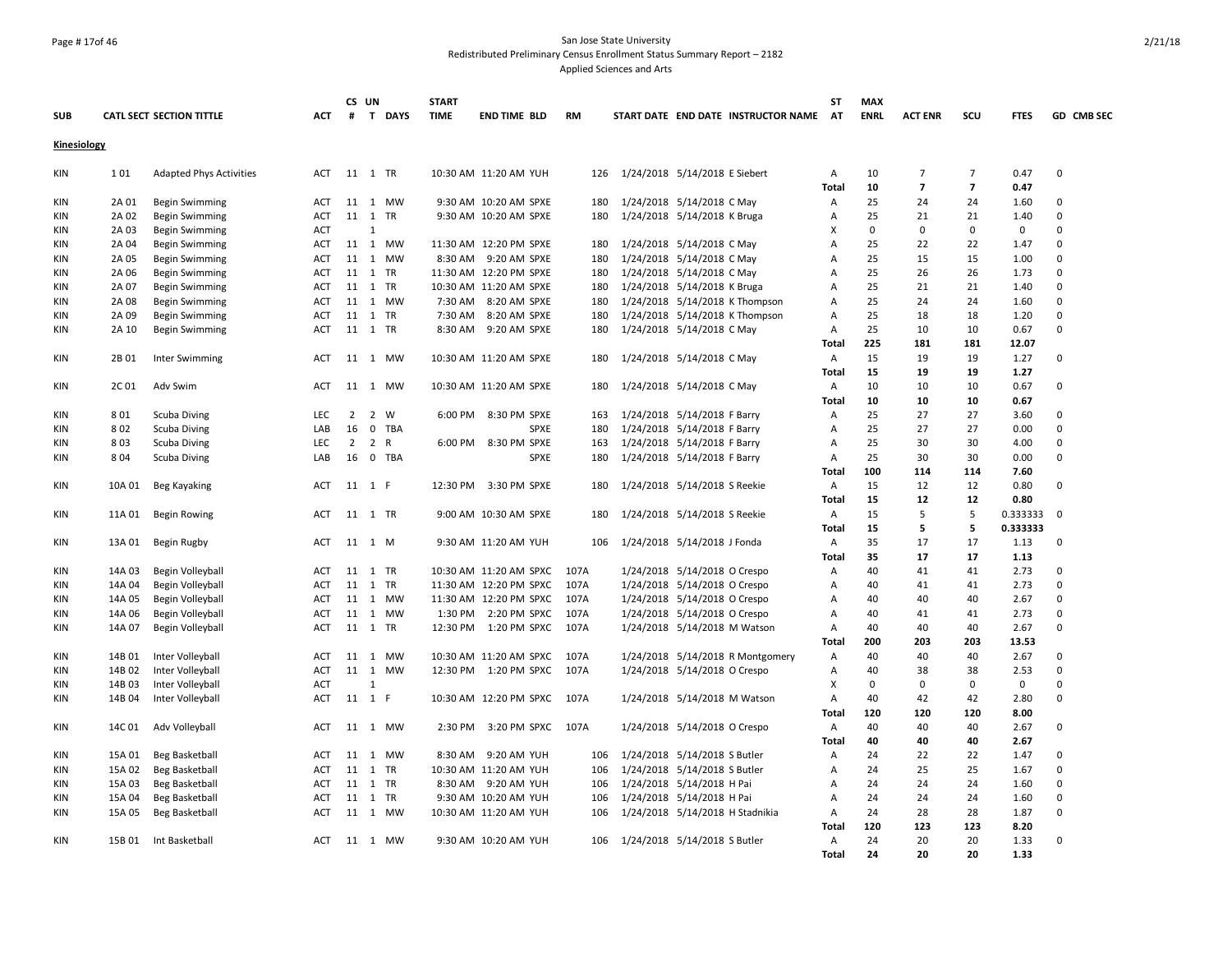## Page # 18of 46 San Jose State University Redistributed Preliminary Census Enrollment Status Summary Report – 2182 Applied Sciences and Arts

|            |                  |                                 |                          |         | CS UN   |         | <b>START</b> |                                              |               |                                                             | ST                  | <b>MAX</b>  |                |             |              |                            |
|------------|------------------|---------------------------------|--------------------------|---------|---------|---------|--------------|----------------------------------------------|---------------|-------------------------------------------------------------|---------------------|-------------|----------------|-------------|--------------|----------------------------|
| <b>SUB</b> |                  | <b>CATL SECT SECTION TITTLE</b> | <b>ACT</b>               | #       |         | T DAYS  | <b>TIME</b>  | <b>END TIME BLD</b>                          | <b>RM</b>     | START DATE END DATE INSTRUCTOR NAME                         | <b>AT</b>           | <b>ENRL</b> | <b>ACT ENR</b> | SCU         | <b>FTES</b>  | GD CMB SEC                 |
| KIN        | 18A 01           | Beg Handball                    | ACT                      |         | 11 1 W  |         |              | 6:00 PM 7:50 PM EC                           | RQB           | 1/24/2018 5/14/2018 T Urquhart                              | Α                   | 26          | 24             | 24          | 1.60         | $\mathbf 0$                |
|            |                  |                                 |                          |         |         |         |              |                                              |               |                                                             | <b>Total</b>        | 26          | 24             | 24          | 1.60         |                            |
| <b>KIN</b> | 19A 01           | <b>Begin Soccer</b>             | <b>ACT</b>               |         | 11 1 W  |         |              | 9:30 AM 11:20 AM YUH                         | 106           | 1/24/2018 5/14/2018 M Behler                                | Α                   | 30          | 30             | 30          | 2.02         | $\mathbf{1}$               |
| KIN        | 19A 02           | <b>Begin Soccer</b>             | ACT                      |         | 11 1 T  |         |              | 9:30 AM 11:20 AM YUH                         | 106           | 1/24/2018 5/14/2018 M Behler                                | Α                   | 30          | 42             | 42          | 2.80         | 0                          |
|            |                  |                                 |                          |         |         |         |              |                                              |               |                                                             | Total               | 60          | 72             | 72          | 4.82         |                            |
| <b>KIN</b> | 20A 01           | Begin Badminton                 | ACT                      |         | 11 1 F  |         |              | 8:30 AM 10:20 AM SPXC                        | 107B          | 1/24/2018 5/14/2018 L Cai                                   | Α                   | 24          | 30             | 30          | 2.00         | 0                          |
| KIN        | 20A 02           | Begin Badminton                 | <b>ACT</b>               | 11 1 TR | 11 1 TR |         |              | 8:30 AM 9:20 AM SPXC                         | 107B          | 1/24/2018 5/14/2018 L Cai                                   | $\overline{A}$      | 24<br>24    | 25<br>25       | 25<br>25    | 1.67         | $\mathbf 0$<br>$\mathbf 0$ |
| KIN        | 20A 03           | Begin Badminton                 | <b>ACT</b>               |         |         |         |              | 9:30 AM 10:20 AM SPXC                        | 107B          | 1/24/2018 5/14/2018 L Cai                                   | Α<br><b>Total</b>   | 72          | 80             | 80          | 1.67<br>5.33 |                            |
| KIN        | 20B 01           | Inter Badminton                 | ACT                      |         |         | 11 1 MW |              | 8:30 AM 9:20 AM SPXC 107B                    |               | 1/24/2018 5/14/2018 L Cai                                   | Α                   | 24          | 25             | 25          | 1.67         | 0                          |
| KIN        | 20B 02           | Inter Badminton                 | ACT                      |         | 11 1 F  |         |              | 10:30 AM 12:20 PM SPXC                       | 107B          | 1/24/2018 5/14/2018 L Cai                                   | Α                   | 12          | 14             | 14          | 0.93         | 0                          |
|            |                  |                                 |                          |         |         |         |              |                                              |               |                                                             | Total               | 36          | 39             | 39          | 2.60         |                            |
| KIN        | 20C 01           | Adv Badminton                   | ACT                      | 11 1 F  |         |         |              | 10:30 AM 12:20 PM SPXC 107B                  |               | 1/24/2018 5/14/2018 L Cai                                   | $\overline{A}$      | 12          | 15             | 15          | 1.00         | $\mathbf 0$                |
|            |                  |                                 |                          |         |         |         |              |                                              |               |                                                             | <b>Total</b>        | 12          | 15             | 15          | 1.00         |                            |
| KIN        | 21A 01           | <b>Begin Tennis</b>             | ACT                      |         |         | 11 1 MW |              | 5:00 PM 5:50 PM SC                           | <b>COURTS</b> | 1/24/2018 5/14/2018 J Barbosa Bacelar                       | Α                   | 25          | 22             | 22          | 1.50         | $\overline{2}$             |
| KIN        | 21A 02           | <b>Begin Tennis</b>             | ACT                      |         | 11 1 T  |         | 1:30 PM      | 3:20 PM SC                                   | <b>COURTS</b> | 1/24/2018 5/14/2018 C Skorupka                              | Α                   | 25          | 26             | 26          | 1.73         | 0                          |
|            |                  |                                 |                          |         |         |         |              |                                              |               |                                                             | <b>Total</b>        | 50          | 48             | 48          | 3.23         |                            |
| KIN        | 22A 01           | Begin Racquetball               | <b>ACT</b>               | 11 1 T  |         |         | 6:00 PM      | 7:50 PM EC                                   | RQB           | 1/24/2018 5/14/2018 R Kwok                                  | Α                   | 15          | 16             | 16          | 1.07         | $\mathbf 0$                |
|            |                  |                                 |                          |         |         |         |              |                                              |               |                                                             | <b>Total</b>        | 15          | 16             | 16          | 1.07         |                            |
| KIN        | 22B01            | Inter Racqueball                | <b>ACT</b>               |         | 11 1 T  |         | 6:00 PM      | 7:50 PM EC                                   | RQB           | 1/24/2018 5/14/2018 R Kwok                                  | Α                   | 5           | 5              | 5           | 0.333333     | 0                          |
|            |                  |                                 |                          |         |         |         |              |                                              |               |                                                             | <b>Total</b>        | 5           | 5              | 5           | 0.333333     |                            |
| KIN        | 23A 01           | Begin Archery                   | ACT                      |         | 11 1 T  |         | 12:30 PM     | 2:20 PM YUH                                  | 106           | 1/24/2018 5/14/2018 K Bruga                                 | A                   | 20          | 22             | 22          | 1.47         | 0                          |
| KIN        | 23A 02           | Begin Archery                   | ACT                      |         | 11 1 R  |         |              | 11:30 AM  1:20 PM YUH                        | 106           | 1/24/2018 5/14/2018 K Bruga                                 | Α                   | 25          | 26             | 26          | 1.73         | 0                          |
| KIN        | 23A 03           | Begin Archery                   | <b>ACT</b>               |         | 1       |         |              |                                              |               |                                                             | X                   | $\mathbf 0$ | $\Omega$       | $\mathbf 0$ | $\mathbf 0$  | $\Omega$                   |
|            |                  |                                 |                          |         |         |         |              |                                              |               |                                                             | Total               | 45          | 48             | 48          | 3.2          |                            |
| KIN        | 23B 01           | Inter Archery                   | ACT                      | 11 1 T  |         |         |              | 12:30 PM 2:20 PM YUH                         |               | 106 1/24/2018 5/14/2018 K Bruga                             | Α                   | 5           | 5              | 5           | 0.333333     | $\mathbf 0$                |
|            |                  |                                 |                          |         |         |         |              |                                              |               |                                                             | <b>Total</b>        | 5           | 5              | 5           | 0.333333     |                            |
| <b>KIN</b> | 24A 01           | <b>Begin Bowling</b>            | <b>ACT</b>               |         |         | 11 1 MW |              | 8:30 AM 9:20 AM SU                           | ALLEY         | 1/24/2018 5/14/2018 Z Deges                                 | Α                   | 30          | 32             | 32          | 2.13         | 0                          |
| <b>KIN</b> | 24A 02           | <b>Begin Bowling</b>            | <b>ACT</b>               |         |         | 11 1 MW |              | 9:30 AM 10:20 AM SU                          | ALLEY         | 1/24/2018 5/14/2018 Z Deges                                 | A                   | 30          | 32             | 32          | 2.13         | $\mathbf 0$                |
| KIN        | 24A 03           | <b>Begin Bowling</b>            | <b>ACT</b>               |         |         | 11 1 TR |              | 8:30 AM 9:20 AM SU                           | ALLEY         | 1/24/2018 5/14/2018 Z Deges                                 | Α                   | 30          | 30             | 30          | 2.00         | 0                          |
| KIN        | 24A 04           | <b>Begin Bowling</b>            | ACT                      |         |         | 11 1 TR |              | 9:30 AM 10:20 AM SU                          | ALLEY         | 1/24/2018 5/14/2018 Z Deges                                 | A                   | 30          | 31             | 31          | 2.07         | 0                          |
| KIN        | 24A 05           | <b>Begin Bowling</b>            | ACT                      |         |         | 11 1 MW |              | 10:30 AM 11:20 AM SU                         | ALLEY         | 1/24/2018 5/14/2018 Z Deges                                 | Α                   | 30          | 31             | 31          | 2.07         | 0                          |
| KIN        | 24A 06           | <b>Begin Bowling</b>            | <b>ACT</b>               |         |         | 11 1 TR |              | 10:30 AM 11:20 AM SU                         | ALLEY         | 1/24/2018 5/14/2018 Z Deges                                 | A                   | 30          | 34             | 34          | 2.27         | $\mathbf 0$                |
| KIN        | 24A 07           | <b>Begin Bowling</b>            | <b>ACT</b>               |         |         | 11 1 TR |              | 11:30 AM 12:20 PM SU                         | ALLEY         | 1/24/2018 5/14/2018 Z Deges                                 | $\overline{A}$      | 30          | 33             | 33          | 2.20         | $\mathbf 0$                |
| KIN        | 24A 08           | <b>Begin Bowling</b>            | <b>ACT</b>               |         |         | 11 1 TR |              | 12:30 PM 1:20 PM SU                          | ALLEY         | 1/24/2018 5/14/2018 Z Deges                                 | Α                   | 30          | 31             | 31          | 2.07         | 0                          |
|            |                  |                                 |                          |         |         |         |              |                                              |               |                                                             | <b>Total</b>        | 240         | 254            | 254         | 16.93        |                            |
| <b>KIN</b> | 25A 01           | Begin Golf                      | <b>ACT</b><br><b>ACT</b> | 11 1 M  | 11 1 W  |         |              | 9:30 AM 11:20 AM YUH                         | 106<br>106    | 1/24/2018 5/14/2018 J Fonda                                 | A<br>$\overline{A}$ | 25<br>25    | 25<br>25       | 25<br>25    | 1.67<br>1.70 | 0<br>$\overline{2}$        |
| KIN<br>KIN | 25A 02<br>25A 03 | Begin Golf                      | <b>ACT</b>               | 11 1 R  |         |         |              | 9:30 AM 11:20 AM YUH<br>9:30 AM 11:20 AM YUH | 106           | 1/24/2018 5/14/2018 M Behler                                | $\overline{A}$      | 25          | 25             | 25          | 1.67         | $\Omega$                   |
| KIN        |                  | <b>Begin Golf</b>               | <b>ACT</b>               | 11 1 W  |         |         |              |                                              | 106           | 1/24/2018 5/14/2018 M Behler<br>1/24/2018 5/14/2018 D Allio | Α                   | 25          | 13             | 13          | 0.87         | 0                          |
|            | 25A 04           | Begin Golf                      |                          |         |         |         |              | 10:00 AM 11:50 AM YUH                        |               |                                                             | <b>Total</b>        | 100         | 88             | 88          | 5.90         |                            |
| KIN        | 27A 01           | <b>Begin Table Tennis</b>       | ACT                      |         |         | 11 1 MW |              | 9:30 AM 10:20 AM SPXC                        | 107A          | 1/24/2018 5/14/2018 L Cai                                   | Α                   | 40          | 40             | 40          | 2.67         | 0                          |
| KIN        | 27A 02           | <b>Begin Table Tennis</b>       | <b>ACT</b>               |         |         | 11 1 TR | 3:30 PM      | 4:20 PM SPXC                                 | 107A          | 1/24/2018 5/14/2018 G Chen                                  | A                   | 40          | 47             | 47          | 3.15         | $\mathbf{1}$               |
| KIN        | 27A 03           | <b>Begin Table Tennis</b>       | <b>ACT</b>               |         |         | 11 1 TR | 4:30 PM      | 5:20 PM SPXC                                 | 107A          | 1/24/2018 5/14/2018 G Chen                                  | A                   | 40          | 40             | 40          | 2.67         | $\mathbf 0$                |
| KIN        | 27A 04           | <b>Begin Table Tennis</b>       | <b>ACT</b>               |         |         | 11 1 MW | 8:30 AM      | 9:20 AM SPXC                                 | 107A          | 1/24/2018 5/14/2018 G Chen                                  | Α                   | 40          | 42             | 42          | 2.80         | 0                          |
|            |                  |                                 |                          |         |         |         |              |                                              |               |                                                             | Total               | 160         | 169            | 169         | 11.28        |                            |
| KIN        | 28A 01           | <b>Beg Gymnastics</b>           | ACT                      |         |         | 11 1 MW |              | 8:30 AM 9:20 AM SPXC                         | 231           | 1/24/2018 5/14/2018 C Spomer                                | Α                   | 30          | 25             | 25          | 1.68         | $\mathbf{1}$               |
| KIN        | 28A 02           | <b>Beg Gymnastics</b>           | ACT                      |         |         | 11 1 MW |              | 9:30 AM 10:20 AM SPXC                        | 231           | 1/24/2018 5/14/2018 C Spomer                                | Α                   | 30          | 27             | 27          | 1.80         | 0                          |
|            |                  |                                 |                          |         |         |         |              |                                              |               |                                                             | <b>Total</b>        | 60          | 52             | 52          | 3.48         |                            |
| KIN        | 29 01            | Cardio Kickboxing               | ACT                      |         |         | 11 1 MW |              | 3:30 PM 4:20 PM EC                           | AER           | 1/24/2018 5/14/2018 F Ghiasvand                             | Α                   | 30          | 31             | 31          | 2.07         | 0                          |
| KIN        | 29 02            | Cardio Kickboxing               | <b>ACT</b>               | 11 1 TR |         |         |              | 4:30 PM 5:20 PM EC                           | <b>AER</b>    | 1/24/2018 5/14/2018 A Batt                                  | $\overline{A}$      | 30          | 30             | 30          | 2.02         | $\mathbf{1}$               |
|            |                  |                                 |                          |         |         |         |              |                                              |               |                                                             |                     |             |                |             |              |                            |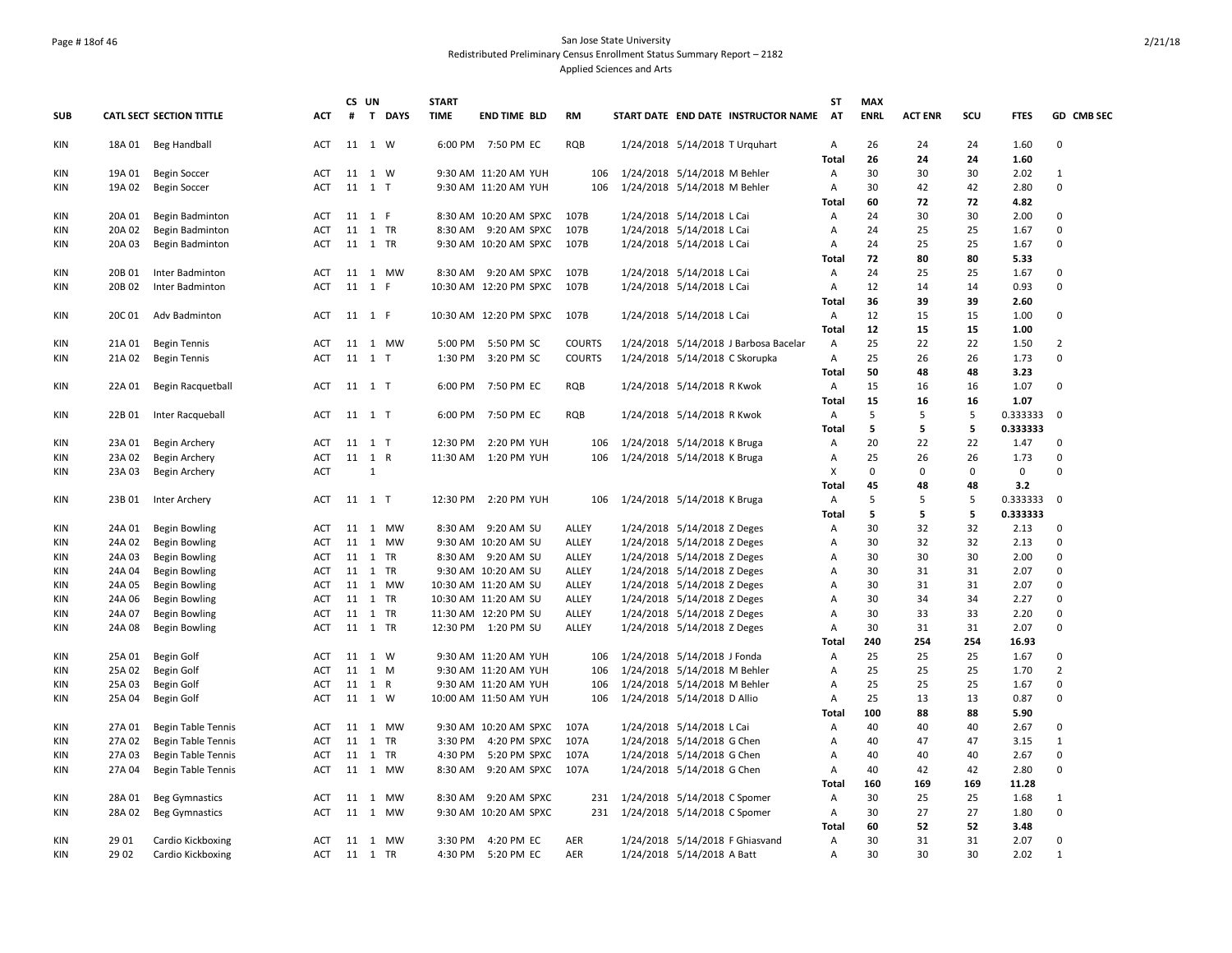## Page # 19of 46 San Jose State University Redistributed Preliminary Census Enrollment Status Summary Report – 2182 Applied Sciences and Arts

|            |        |                                 |            |         | CS UN        |          | <b>START</b> |                        |           |                                       | <b>ST</b>      | <b>MAX</b>     |                |                   |              |                |            |
|------------|--------|---------------------------------|------------|---------|--------------|----------|--------------|------------------------|-----------|---------------------------------------|----------------|----------------|----------------|-------------------|--------------|----------------|------------|
| <b>SUB</b> |        | <b>CATL SECT SECTION TITTLE</b> | <b>ACT</b> |         |              | # T DAYS | <b>TIME</b>  | <b>END TIME BLD</b>    | <b>RM</b> | START DATE END DATE INSTRUCTOR NAME   | <b>AT</b>      | <b>ENRL</b>    | <b>ACT ENR</b> | scu               | <b>FTES</b>  |                | GD CMB SEC |
|            |        |                                 |            |         |              |          |              |                        |           |                                       | Total          | 60             | 61             | 61                | 4.08         |                |            |
| KIN        | 30 01  | Pilates                         | ACT        |         |              | 11 1 MW  |              | 9:30 AM 10:20 AM EC    | AER       | 1/24/2018 5/14/2018 J Linafelter      | Α              | 30             | 33             | 33                | 2.20         | $\mathbf 0$    |            |
| <b>KIN</b> | 30 02  | Pilates                         | <b>ACT</b> |         |              | 11 1 MW  |              | 10:30 AM 11:20 AM EC   | AER       | 1/24/2018 5/14/2018 J Linafelter      | Α              | 30             | 33             | 33                | 2.20         | $\Omega$       |            |
| KIN        | 30 03  | Pilates                         | <b>ACT</b> |         |              | 11 1 MW  |              | 11:30 AM 12:20 PM EC   | AER       | 1/24/2018 5/14/2018 J Linafelter      | A              | 30             | 30             | 30                | 2.00         | $\Omega$       |            |
| KIN        | 30 05  | Pilates                         | <b>ACT</b> |         |              | 11 1 MW  |              | 12:30 PM 1:20 PM EC    | AER       | 1/24/2018 5/14/2018 J Linafelter      | Α              | 30             | 30             | 30                | 2.00         | $\Omega$       |            |
|            |        |                                 |            |         |              |          |              |                        |           |                                       | <b>Total</b>   | 120            | 126            | 126               | 8.40         |                |            |
| KIN        | 3101   | <b>Body Sculpting</b>           | <b>ACT</b> |         |              | 11 1 TR  |              | 7:30 AM 8:20 AM EC     | AER       | 1/24/2018 5/14/2018 L Pate            | Α              | 50             | 55             | 55                | 3.67         | $\Omega$       |            |
| KIN        | 3102   | <b>Body Sculpting</b>           | ACT        |         |              | 11 1 TR  |              | 9:30 AM 10:20 AM EC    | AER       | 1/24/2018 5/14/2018 L Pate            | Α              | 50             | 54             | 54                | 3.616667     | $\mathbf{1}$   |            |
| KIN        | 3103   | <b>Body Sculpting</b>           | ACT        |         |              | 11 1 TR  |              | 12:30 PM 1:20 PM EC    | AER       | 1/24/2018 5/14/2018 L Pate            | A              | 50             | 58             | 58                | 3.866667     | 0              |            |
|            |        |                                 |            |         |              |          |              |                        |           |                                       | Total          | 150            | 167            | 167               | 11.15        |                |            |
| KIN        | 32 01  | Aerobics                        | <b>ACT</b> |         |              | 11 1 MW  |              | 4:30 PM 5:20 PM EC     | AER       | 1/24/2018 5/14/2018 F Ghiasvand       | Α              | 50             | 49             | 49                | 3.27         | $\Omega$       |            |
| KIN        | 32 03  | Aerobics                        | <b>ACT</b> |         |              | 11 1 TR  |              | 7:30 AM 8:20 AM SPXC   | 107A      | 1/24/2018 5/14/2018 A Batt            | Α              | 50             | 50             | 50                | 3.33         | $\Omega$       |            |
| KIN        | 32 04  | Aerobics                        | <b>ACT</b> |         |              | 11 1 TR  |              | 8:30 AM 9:20 AM EC     | AER       | 1/24/2018 5/14/2018 L Pate            | A              | 50             | 51             | 51                | 3.42         | $\mathbf{1}$   |            |
| KIN        | 32 05  | Aerobics                        | <b>ACT</b> |         |              | 11 1 TR  |              | 9:30 AM 10:20 AM SPXC  | 107A      | 1/24/2018 5/14/2018 A Batt            | Α              | 50             | 51             | 51                | 3.40         | $\Omega$       |            |
| KIN        | 32 06  | Aerobics                        | ACT        |         |              | 11 1 TR  |              | 11:30 AM 12:20 PM EC   | AER       | 1/24/2018 5/14/2018 L Pate            | Α              | 50             | 51             | 51                | 3.40         | $\mathbf 0$    |            |
| KIN        | 3207   | Aerobics                        | ACT        |         |              | 11 1 TR  |              | 1:30 PM 2:20 PM SPXC   | 107A      | 1/24/2018 5/14/2018 M Behler          | Α              | 50             | 52             | 52                | 3.47         | $\mathbf 0$    |            |
|            |        |                                 |            |         |              |          |              |                        |           |                                       | Total          | 300            | 304            | 304               | 20.28        |                |            |
| KIN        | 34 01  | <b>Step Training</b>            | ACT        |         |              | 11 1 TR  | 8:30 AM      | 9:20 AM SPXC           | 107A      | 1/24/2018 5/14/2018 A Batt            | Α              | 50             | 43             | 43                | 2.87         | $\Omega$       |            |
| <b>KIN</b> | 34 02  | <b>Step Training</b>            | ACT        |         |              | 11 1 TR  |              | 10:30 AM 11:20 AM EC   | AER       | 1/24/2018 5/14/2018 F Ghiasvand       | Α              | 50             | 49             | 49                | 3.27         | $\mathbf 0$    |            |
| KIN        | 34 03  | <b>Step Training</b>            | <b>ACT</b> |         |              | 11 1 TR  |              | 3:30 PM 4:20 PM EC     | AER       | 1/24/2018 5/14/2018 A Batt            | Α              | 50             | 44             | 44                | 2.93         | $\Omega$       |            |
|            |        |                                 |            |         |              |          |              |                        |           |                                       | <b>Total</b>   | 150            | 136            | 136               | 9.07         |                |            |
| KIN        | 35A 01 | <b>Begin Wt Training</b>        | ACT        |         |              | 11 1 MW  | 7:30 AM      | 8:20 AM YUH            | 126       | 1/24/2018 5/14/2018 R Montgomery      | A              | 32             | 31             | 31                | 2.07         | $\mathbf 0$    |            |
| KIN        | 35A 02 | <b>Begin Wt Training</b>        | <b>ACT</b> |         |              | 11 1 MW  | 8:30 AM      | 9:20 AM YUH            | 126       | 1/24/2018 5/14/2018 R Montgomery      | Α              | 32             | 29             | 29                | 1.93         | $\mathbf 0$    |            |
| KIN        | 35A 03 | <b>Begin Wt Training</b>        | ACT        |         |              | 11 1 MW  |              | 12:30 PM 1:20 PM YUH   | 126       | 1/24/2018 5/14/2018 C May             | Α              | 32             | 32             | 32                | 2.13         | $\mathbf 0$    |            |
| KIN        | 35A 04 | <b>Begin Wt Training</b>        | <b>ACT</b> |         |              | 11 1 TR  | 7:30 AM      | 8:20 AM YUH            | 126       | 1/24/2018 5/14/2018 S Butler          | A              | 32             | 30             | 30                | 2.00         | $\Omega$       |            |
| KIN        | 35A 05 | <b>Begin Wt Training</b>        | <b>ACT</b> |         |              | 11 1 TR  |              | 8:30 AM 9:20 AM YUH    | 126       | 1/24/2018 5/14/2018 S Butler          | A              | 32             | 29             | 29                | 1.93         | $\Omega$       |            |
| KIN        | 35A 06 | <b>Begin Wt Training</b>        | <b>ACT</b> |         |              | 11 1 TR  |              | 9:30 AM 10:20 AM YUH   | 126       | 1/24/2018 5/14/2018 S Butler          | Α              | 32             | 33             | 33                | 2.20         | $\Omega$       |            |
| KIN        | 35A 07 | <b>Begin Wt Training</b>        | <b>ACT</b> |         |              | 11 1 TR  |              | 12:30 PM 1:20 PM YUH   | 126       | 1/24/2018 5/14/2018 S Butler          | Α              | 32             | 33             | 33                | 2.20         | $\mathbf 0$    |            |
| <b>KIN</b> | 35A 08 | Begin Wt Training               | ACT        |         |              | 11 1 TR  | 1:30 PM      | 2:20 PM YUH            | 126       | 1/24/2018 5/14/2018 J Fonda           | A              | 32             | 32             | 32                | 2.13         | $\mathbf 0$    |            |
| KIN        | 35A 09 | <b>Begin Wt Training</b>        | <b>ACT</b> |         |              | 11 1 MW  | 1:30 PM      | 2:20 PM YUH            | 126       | 1/24/2018 5/14/2018 M Pascal-Gonzales | Α              | 32             | 39             | 39                | 2.60         | $\Omega$       |            |
| <b>KIN</b> | 35A 10 | <b>Begin Wt Training</b>        | <b>ACT</b> |         |              | 11 1 MW  | 2:30 PM      | 3:20 PM YUH            | 126       | 1/24/2018 5/14/2018 M Pascal-Gonzales | $\overline{A}$ | 32             | 32             | 32                | 2.13         | $\Omega$       |            |
| <b>KIN</b> | 35A 11 | <b>Begin Wt Training</b>        | <b>ACT</b> |         |              | 11 1 MW  | 4:30 PM      | 5:20 PM YUH            | 126       | 1/24/2018 5/14/2018 N Megginson       | Α              | 32             | 32             | 32                | 2.13         | $\mathbf 0$    |            |
| KIN        | 35A 12 | <b>Begin Wt Training</b>        | <b>ACT</b> |         | $\mathbf{1}$ |          |              |                        |           |                                       | X              | 0              | $\Omega$       | $\mathbf 0$       | $\mathbf 0$  | $\Omega$       |            |
| <b>KIN</b> | 35A 13 | <b>Begin Wt Training</b>        | ACT        |         |              | 11 1 TR  | 2:30 PM      | 3:20 PM YUH            | 126       | 1/24/2018 5/14/2018 M Watson          | Α              | 32             | 32             | 32                | 2.15         | $\mathbf{1}$   |            |
| KIN        | 35A 14 | <b>Begin Wt Training</b>        | <b>ACT</b> |         |              | 11 1 TR  | 3:30 PM      | 4:20 PM YUH            | 126       | 1/24/2018 5/14/2018 L Wilkin          | Α              | 32             | 33             | 33                | 2.22         | $\mathbf{1}$   |            |
|            |        |                                 |            |         |              |          |              |                        |           |                                       | Total          | 416            | 417            | 417               | 27.83        |                |            |
| KIN        | 35B 01 | Inter Wt Training               | ACT        |         |              | 11 1 MW  |              | 9:30 AM 10:20 AM YUH   | 126       | 1/24/2018 5/14/2018 R Montgomery      | Α              | 32             | 31             | 31                | 2.07         | 0              |            |
|            |        |                                 |            |         |              |          |              |                        |           |                                       | Total          | 32             | 31             | 31                | 2.07         |                |            |
| KIN        | 3701   | <b>Fitness Walking</b>          | ACT        | 11 1 TR |              |          |              | 11:30 AM 12:20 PM YUH  | 106       | 1/24/2018 5/14/2018 J Fonda           | A              | 30             | 32             | 32                | 2.13         | $\Omega$       |            |
|            |        |                                 |            |         |              |          |              |                        |           |                                       | <b>Total</b>   | 30             | 32             | 32                | 2.13         |                |            |
| KIN        | 38 01  |                                 | ACT        |         |              | 11 1 TR  |              | 8:30 AM 9:20 AM YUH    | 106       | 1/24/2018 5/14/2018 J Fonda           | Α              | 30             | 31             | 31                | 2.07         | $\mathbf 0$    |            |
| KIN        | 38 02  | Begin Jogging                   | ACT        |         |              | 11 1 TR  |              | 9:30 AM 10:20 AM YUH   | 106       | 1/24/2018 5/14/2018 J Fonda           | Α              | 30             | 31             | 31                | 2.07         | $\Omega$       |            |
|            |        | Begin Jogging                   |            |         |              |          |              |                        |           |                                       |                |                | 31             |                   | 2.07         | $\mathbf 0$    |            |
| KIN        | 3803   | Begin Jogging                   | ACT        |         |              | 11 1 MW  |              | 10:30 AM 11:20 AM YUH  | 106       | 1/24/2018 5/14/2018 K Thompson        | A              | 30             | 93             | 31<br>93          |              |                |            |
| KIN        | 45A 01 |                                 |            |         |              | 11 1 MW  |              | 9:20 AM SPXE           |           |                                       | Total<br>Α     | 90<br>30       | 18             | 18                | 6.20<br>1.20 | 0 <sub>c</sub> |            |
|            |        | Beg Lindy & Swing               | ACT        |         |              |          | 8:30 AM      |                        | 178       | 1/24/2018 5/14/2018 A Ayers           |                |                |                |                   |              |                | $\ast$     |
| DANC       | 45A 01 | Beg Lindy & Swing               | <b>ACT</b> |         |              | 11 1 MW  |              | 8:30 AM 9:20 AM SPXE   | 178       | 1/24/2018 5/14/2018 A Ayers           | Α              | 0              | $\mathbf{0}$   | $\mathbf 0$<br>18 | 0.00         | 0 <sub>c</sub> |            |
|            |        |                                 |            |         |              |          |              |                        |           |                                       | Total          | 30<br>40       | 18             | 22                | 1.20         | $0-$           |            |
| KIN        | 46A 01 | <b>Beg Social Dance</b>         | <b>ACT</b> |         |              | 11 1 MW  |              | 9:20 AM 10:20 AM SPXE  | 178       | 1/24/2018 5/14/2018 A Ayers           | Α              | $\Omega$       | 22             |                   | 1.47         |                |            |
| DANC       | 46A 01 | Beg Social Dance                | ACT        |         |              | 11 1 MW  |              | 9:20 AM 10:20 AM SPXE  | 178       | 1/24/2018 5/14/2018 A Ayers           | Α              |                | $\mathbf 0$    | $\mathbf 0$       | 0.00         | 0 <sup>o</sup> |            |
| KIN        | 46A 02 | <b>Beg Social Dance</b>         | ACT        |         |              | 11 1 MW  |              | 10:30 AM 11:20 AM SPXE | 178       | 1/24/2018 5/14/2018 A Ayers           | Α              | 40<br>$\Omega$ | 30             | 30                | 2.00         | $0\quad C$     |            |
| DANC       | 46A 02 | <b>Beg Social Dance</b>         | <b>ACT</b> |         |              | 11 1 MW  |              | 10:30 AM 11:20 AM SPXE |           | 178 1/24/2018 5/14/2018 A Ayers       | A              |                | $\mathbf{0}$   | $\mathbf{0}$      | 0.00         | 0 <sup>o</sup> |            |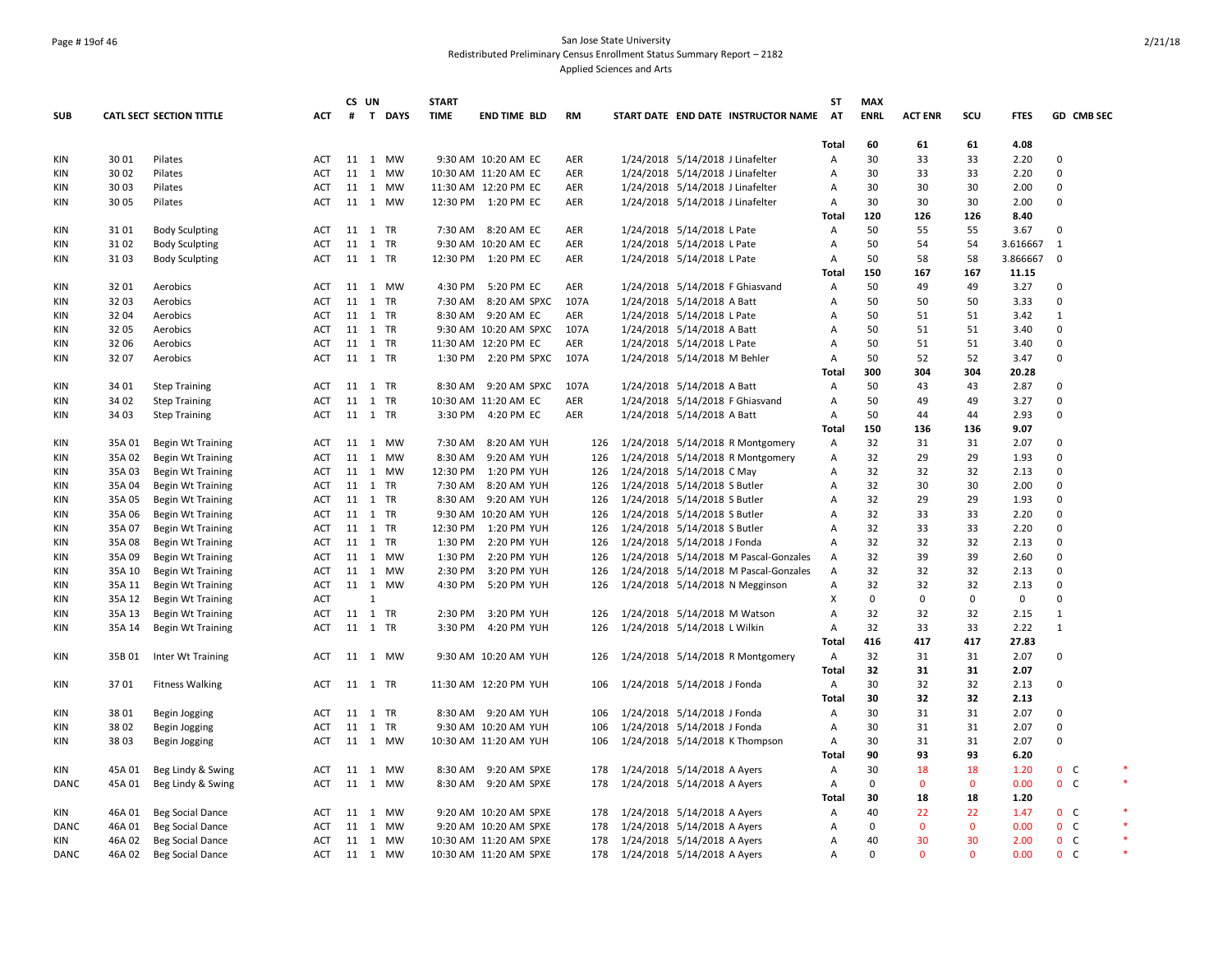## Page # 20of 46 San Jose State University Redistributed Preliminary Census Enrollment Status Summary Report – 2182 Applied Sciences and Arts

|             |        |                                 |            | CS UN |          | <b>START</b> |                            |           |                             |                                  |                                     | ST           | <b>MAX</b>  |                |                |             |                |                   |        |
|-------------|--------|---------------------------------|------------|-------|----------|--------------|----------------------------|-----------|-----------------------------|----------------------------------|-------------------------------------|--------------|-------------|----------------|----------------|-------------|----------------|-------------------|--------|
| <b>SUB</b>  |        | <b>CATL SECT SECTION TITTLE</b> | <b>ACT</b> | #     | T DAYS   | <b>TIME</b>  | <b>END TIME BLD</b>        | <b>RM</b> |                             |                                  | START DATE END DATE INSTRUCTOR NAME | <b>AT</b>    | <b>ENRL</b> | <b>ACT ENR</b> | SCU            | <b>FTES</b> |                | <b>GD CMB SEC</b> |        |
| KIN         | 46A03  | Beg Social Dance                | ACT        |       | 11 1 MW  |              | 11:30 AM 12:20 PM SPXE     | 178       | 1/24/2018 5/14/2018 A Ayers |                                  |                                     | Α            | 40          | 11             | 11             | 0.73        | 0 <sup>o</sup> |                   | $\ast$ |
| DANC        | 46A03  | Beg Social Dance                | ACT        |       | 11 1 MW  |              | 11:30 AM 12:20 PM SPXE     | 178       |                             | 1/24/2018 5/14/2018 A Ayers      |                                     | Α            | 0           | $\mathbf 0$    | $\mathbf 0$    | 0.00        | 0 <sub>c</sub> |                   |        |
| KIN         | 46A 04 | Beg Social Dance                | ACT        |       | 11 1 MW  |              | 1:30 PM 2:20 PM SPXE       | 178       |                             | 1/24/2018 5/14/2018 A Ayers      |                                     | Α            | 40          | 34             | 34             | 2.27        | 0 <sub>c</sub> |                   | $\ast$ |
| <b>DANC</b> | 46A 04 | Beg Social Dance                | <b>ACT</b> |       | 11 1 MW  |              | 1:30 PM 2:20 PM SPXE       | 178       |                             | 1/24/2018 5/14/2018 A Ayers      |                                     | A            | $\mathbf 0$ | $\mathbf{0}$   | $\mathbf{0}$   | 0.00        | 0 <sup>o</sup> |                   | $\ast$ |
|             |        |                                 |            |       |          |              |                            |           |                             |                                  |                                     | <b>Total</b> | 160         | 97             | 97             | 6.47        |                |                   |        |
| KIN         | 47A 01 | Beg W Coast Swing               | ACT        |       | 11 1 TR  |              | 12:30 PM 1:20 PM SPXE      | 178       |                             | 1/24/2018 5/14/2018 A Ayers      |                                     | Α            | 30          | 18             | 18             | 1.20        | 0              |                   |        |
|             |        |                                 |            |       |          |              |                            |           |                             |                                  |                                     | Total        | 30          | 18             | 18             | 1.20        |                |                   |        |
| KIN         | 48A 01 | Beg Latin Dance                 | ACT        |       | 11 1 TR  |              | 8:30 AM 9:20 AM SPXE       | 178       |                             | 1/24/2018 5/14/2018 O David      |                                     | Α            | 40          | 39             | 39             | 2.60        | 0 <sup>o</sup> |                   | $\ast$ |
| <b>DANC</b> | 48A 01 | Beg Latin Dance                 | ACT        |       | 11 1 TR  |              | 8:30 AM 9:20 AM SPXE       | 178       |                             | 1/24/2018 5/14/2018 O David      |                                     | Α            | 0           | $\mathbf 0$    | $\mathbf{0}$   | 0.00        | 0 <sub>c</sub> |                   | $\ast$ |
| KIN         | 48A 02 | Beg Latin Dance                 | ACT        |       | 11 1 TR  |              | 9:30 AM 10:20 AM SPXE      | 178       |                             | 1/24/2018 5/14/2018 O David      |                                     | Α            | 40          | 31             | 31             | 2.07        | 0 <sub>c</sub> |                   | $\ast$ |
| DANC        | 48A 02 | Beg Latin Dance                 | <b>ACT</b> |       | 11 1 TR  |              | 9:30 AM 10:20 AM SPXE      | 178       |                             | 1/24/2018 5/14/2018 O David      |                                     | A            | 0           | $\mathbf{0}$   | $\mathbf{0}$   | 0.00        | 0 <sub>c</sub> |                   |        |
| KIN         | 48A03  | Beg Latin Dance                 | ACT        |       | 11 1 TR  |              | 10:30 AM 11:20 AM SPXE     | 178       |                             | 1/24/2018 5/14/2018 O David      |                                     | A            | 40          | 46             | 46             | 3.07        | 0 <sub>c</sub> |                   | $\ast$ |
| DANC        | 48A 03 | Beg Latin Dance                 | ACT        |       | 11 1 TR  |              | 10:30 AM 11:20 AM SPXE     | 178       |                             | 1/24/2018 5/14/2018 O David      |                                     | Α            | 0           | $\mathbf 0$    | $\mathbf 0$    | 0.00        | 0 <sub>c</sub> |                   |        |
| KIN         | 48A 04 | Beg Latin Dance                 | ACT        |       | 11 1 MW  |              | 2:30 PM 3:20 PM SPXE       | 178       |                             | 1/24/2018 5/14/2018 A Ayers      |                                     | Α            | 40          | 39             | 39             | 2.62        | $1 \quad C$    |                   | $\ast$ |
| DANC        | 48A 04 | Beg Latin Dance                 | <b>ACT</b> |       | 11 1 MW  |              | 2:30 PM 3:20 PM SPXE       | 178       |                             | 1/24/2018 5/14/2018 A Ayers      |                                     | Α            | 0           | $\mathbf{0}$   | $\mathbf{0}$   | 0.00        | 0 <sub>c</sub> |                   |        |
|             |        |                                 |            |       |          |              |                            |           |                             |                                  |                                     | <b>Total</b> | 160         | 155            | 155            | 10.35       |                |                   |        |
| KIN         | 50 01  | Tai Chi                         | ACT        |       | 11 1 MW  |              | 9:30 AM 10:20 AM SPXC 107B |           |                             | 1/24/2018 5/14/2018 G Chen       |                                     | Α            | 50          | 46             | 46             | 3.07        | 0              |                   |        |
| KIN         | 50 03  | Tai Chi                         | ACT        |       | 11 1 MW  |              | 3:30 PM 4:20 PM SPXE       | 178       |                             | 1/24/2018 5/14/2018 C Weng       |                                     | Α            | 50          | 43             | 43             | 2.87        | 0              |                   |        |
|             |        |                                 |            |       |          |              |                            |           |                             |                                  |                                     | <b>Total</b> | 100         | 89             | 89             | 5.93        |                |                   |        |
| <b>KIN</b>  | 51A 01 | Begin Aikido                    | ACT        |       | 11 1 MW  |              | 8:30 AM 9:20 AM YUH        | 208       |                             | 1/24/2018 5/14/2018 J Wada       |                                     | Α            | 30          | 22             | 22             | 1.47        | 0              |                   |        |
| KIN         | 51A 02 | Begin Aikido                    | <b>ACT</b> |       | 11 1 MW  |              | 9:30 AM 10:20 AM YUH       | 208       |                             | 1/24/2018 5/14/2018 J Wada       |                                     | Α            | 20          | 19             | 19             | 1.27        | $\mathbf 0$    |                   |        |
|             |        |                                 |            |       |          |              |                            |           |                             |                                  |                                     | <b>Total</b> | 50          | 41             | 41             | 2.73        |                |                   |        |
| KIN         |        | 51B 01 Int Aikido               | ACT        |       | 11 1 MW  |              | 9:30 AM 10:20 AM YUH       | 208       |                             | 1/24/2018 5/14/2018 J Wada       |                                     | Α            | 10          | 5              | 5              | 0.333333 0  |                |                   |        |
|             |        |                                 |            |       |          |              |                            |           |                             |                                  |                                     | Total        | 10          | 5              | 5              | 0.333333    |                |                   |        |
| KIN         | 52A 01 | Begin Judo                      | ACT        |       | 11 1 TR  |              | 9:30 AM 10:20 AM YUH       | 208       |                             | 1/24/2018 5/14/2018 D Williams   |                                     | Α            | 30          | 31             | 31             | 2.07        | 0              |                   |        |
| <b>KIN</b>  | 52A 02 | Begin Judo                      | <b>ACT</b> |       | 11 1 TR  |              | 10:30 AM 11:20 AM YUH      | 208       |                             | 1/24/2018 5/14/2018 D Williams   |                                     | Α            | 30          | 27             | 27             | 1.80        | $\mathbf 0$    |                   |        |
| KIN         | 52A 03 | Begin Judo                      | ACT        |       | 11 1 MW  |              | 2:30 PM 3:20 PM YUH        | 208       |                             | 1/24/2018 5/14/2018 S Rhodes     |                                     | Α            | 30          | 28             | 28             | 1.87        | 0              |                   |        |
|             |        |                                 |            |       |          |              |                            |           |                             |                                  |                                     | Total        | 90          | 86             | 86             | 5.73        |                |                   |        |
| KIN         | 52B01  | Inter Judo                      | ACT        |       | 11 1 TR  |              | 11:30 AM 12:20 PM YUH      | 208       |                             | 1/24/2018 5/14/2018 D Williams   |                                     | А            | 20          | 11             | 11             | 0.75        | $\mathbf{1}$   |                   |        |
|             |        |                                 |            |       |          |              |                            |           |                             |                                  |                                     | Total        | 20          | 11             | 11             | 0.75        |                |                   |        |
| KIN         | 52C01  | Competitive Judo                | <b>ACT</b> |       | 11 1 TBA |              | YUH                        | 208       |                             | 1/24/2018 5/14/2018 Y Uchida     |                                     | Α            | 30          | 11             | 11             | 0.73        | 0              |                   |        |
|             |        |                                 |            |       |          |              |                            |           |                             |                                  |                                     | Total        | 30          | 11             | 11             | 0.73        |                |                   |        |
| KIN         | 53A 01 | Begin Karate                    | ACT        |       | 11 1 F   |              | 8:30 AM 10:20 AM SPXE      | 178       |                             | 1/24/2018 5/14/2018 J Keeling    |                                     | Α            | 20          | 20             | 20             | 1.33        | $\mathbf 0$    |                   |        |
| KIN         | 53A 02 | Begin Karate                    | <b>ACT</b> |       | 11 1 F   |              | 10:30 AM 12:20 PM SPXE     | 178       |                             | 1/24/2018 5/14/2018 J Keeling    |                                     | Α            | 20          | 20             | 20             | 1.33        | 0              |                   |        |
|             |        |                                 |            |       |          |              |                            |           |                             |                                  |                                     | Total        | 40          | 40             | 40             | 2.67        |                |                   |        |
| KIN         | 53B 01 | Inter Karate                    | ACT        |       | 11 1 F   |              | 8:30 AM 10:20 AM SPXE      | 178       |                             | 1/24/2018 5/14/2018 J Keeling    |                                     | Α            | 10          | $\mathbf{1}$   | $\mathbf{1}$   | 0.07        | 0              |                   |        |
| KIN         | 53B 02 | Inter Karate                    | <b>ACT</b> |       | 11 1 F   |              | 10:30 AM 12:20 PM SPXE     | 178       |                             | 1/24/2018 5/14/2018 J Keeling    |                                     | Α            | 10          | $\overline{2}$ | $\overline{2}$ | 0.13        | 0              |                   |        |
|             |        |                                 |            |       |          |              |                            |           |                             |                                  |                                     | Total        | 20          | 3              | 3              | 0.20        |                |                   |        |
| KIN         | 54A 01 | Begin Tae Kwon Do               | ACT        |       | 11 1 TR  |              | 7:30 AM 8:20 AM YUH        | 208       |                             | 1/24/2018 5/14/2018 J Schachner  |                                     | Α            | 30          | 30             | 30             | 2.00        | 0              |                   |        |
| KIN         | 54A 02 | Begin Tae Kwon Do               | <b>ACT</b> |       | 11 1 TR  |              | 8:30 AM 9:20 AM YUH        | 208       |                             | 1/24/2018 5/14/2018 J Schachner  |                                     | Α            | 20          | 17             | 17             | 1.13        | 0              |                   |        |
|             |        |                                 |            |       |          |              |                            |           |                             |                                  |                                     | Total        | 50          | 47             | 47             | 3.13        |                |                   |        |
| KIN         |        | 54B 01 Int Tae Kwon Do          | ACT        |       | 11 1 TR  |              | 8:30 AM 9:20 AM YUH        | 208       |                             | 1/24/2018 5/14/2018 J Schachner  |                                     | Α            | 10          | 5              | 5              | 0.333333    | $\overline{0}$ |                   |        |
|             |        |                                 |            |       |          |              |                            |           |                             |                                  |                                     | Total        | 10          | 5              | 5              | 0.333333    |                |                   |        |
| KIN         | 55A 01 | Begin Self-Defense              | ACT        |       | 11 1 MW  |              | 11:30 AM 12:20 PM YUH      | 208       |                             | 1/24/2018 5/14/2018 G Chen       |                                     | Α            | 30          | 32             | 32             | 2.13        | $\mathbf 0$    |                   |        |
| <b>KIN</b>  | 55A 02 | Begin Self-Defense              | <b>ACT</b> |       | 11 1 MW  |              | 12:30 PM 1:20 PM YUH       | 208       |                             | 1/24/2018 5/14/2018 G Chen       |                                     | Α            | 30          | 31             | 31             | 2.07        | 0              |                   |        |
| KIN         | 55A 03 | Begin Self-Defense              | ACT        |       | 11 1 MW  |              | 1:30 PM 2:20 PM YUH        | 208       |                             | 1/24/2018 5/14/2018 G Chen       |                                     | Α            | 30          | 39             | 39             | 2.60        | 0              |                   |        |
|             |        |                                 |            |       |          |              |                            |           |                             |                                  |                                     | Total        | 90          | 102            | 102            | 6.80        |                |                   |        |
| KIN         | 61A 02 | Begin Hatha Yoga                | ACT        |       | 11 1 F   | 7:30 AM      | 9:20 AM YUH                | 208       |                             | 1/24/2018 5/14/2018 S Caughlan   |                                     | Α            | 50          | 49             | 49             | 3.27        | 0              |                   |        |
| <b>KIN</b>  | 61A03  | Begin Hatha Yoga                | ACT        |       | 11 1 F   |              | 11:30 AM   1:20 PM YUH     | 208       |                             | 1/24/2018 5/14/2018 S Caughlan   |                                     | Α            | 50          | 50             | 50             | 3.33        | $\mathbf 0$    |                   |        |
| KIN         | 61A05  | Begin Hatha Yoga                | <b>ACT</b> |       | 11 1 F   |              | 7:30 AM 9:20 AM EC         | AER       |                             | 1/24/2018 5/14/2018 J Linafelter |                                     | Α            | 50          | 37             | 37             | 2.47        | $\mathbf 0$    |                   |        |
| KIN         | 61A06  | Begin Hatha Yoga                | ACT 11 1 F |       |          |              | 9:30 AM 11:20 AM EC        | AER       |                             | 1/24/2018 5/14/2018 J Linafelter |                                     | Α            | 50          | 52             | 52             | 3.47        | $\mathbf 0$    |                   |        |
|             |        |                                 |            |       |          |              |                            |           |                             |                                  |                                     |              |             |                |                |             |                |                   |        |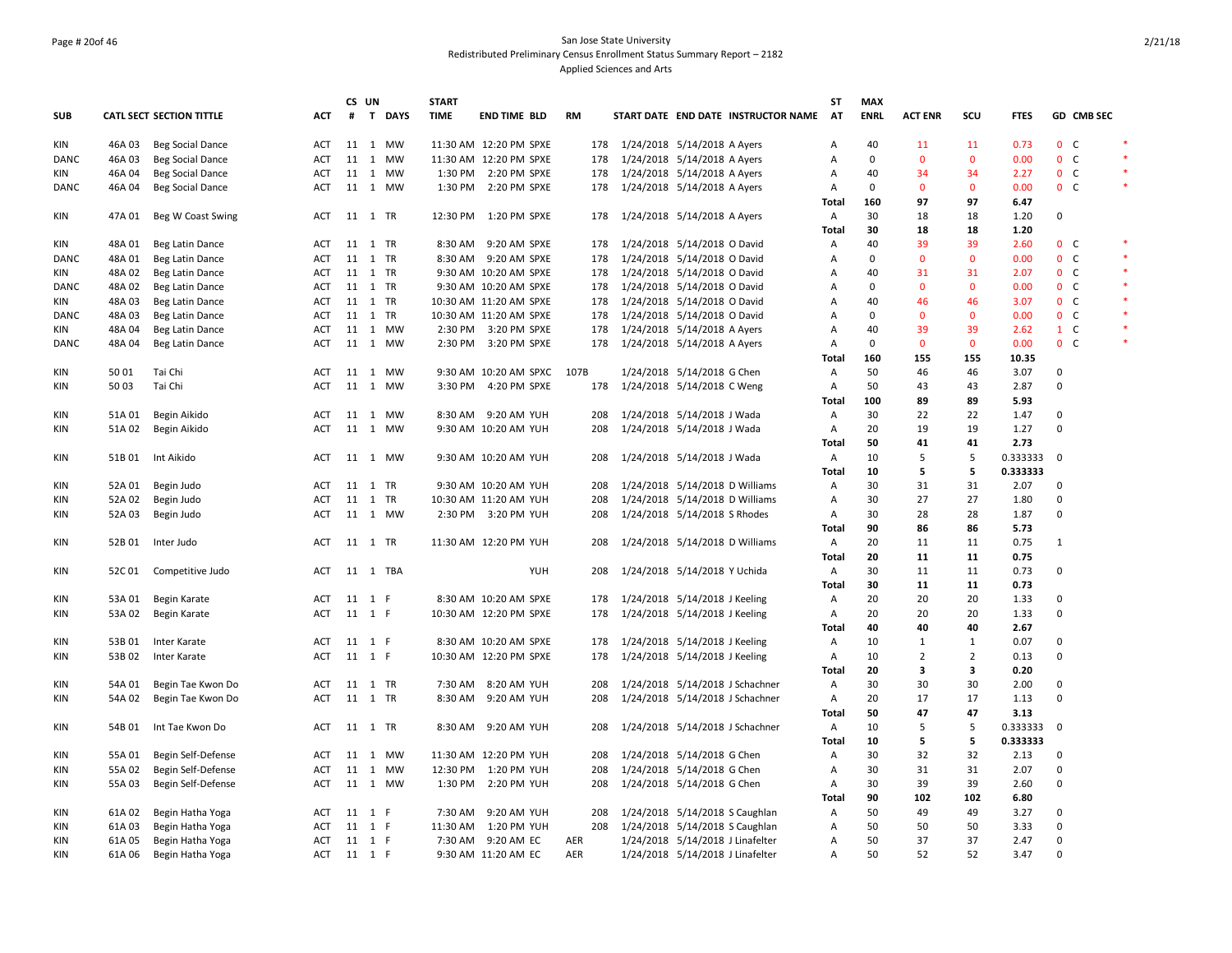## Page # 21of 46 San Jose State University Redistributed Preliminary Census Enrollment Status Summary Report – 2182 Applied Sciences and Arts

|            |        |                                 |            |                | CS UN  |                | <b>START</b> |                        |           |                                     | <b>ST</b>         | <b>MAX</b>     |                |                |              |                   |
|------------|--------|---------------------------------|------------|----------------|--------|----------------|--------------|------------------------|-----------|-------------------------------------|-------------------|----------------|----------------|----------------|--------------|-------------------|
| <b>SUB</b> |        | <b>CATL SECT SECTION TITTLE</b> | ACT        | #              |        | T DAYS         | <b>TIME</b>  | <b>END TIME BLD</b>    | <b>RM</b> | START DATE END DATE INSTRUCTOR NAME | AT                | <b>ENRL</b>    | <b>ACT ENR</b> | SCU            | <b>FTES</b>  | <b>GD CMB SEC</b> |
|            |        |                                 |            |                |        |                |              |                        |           |                                     | Total             | 200            | 188            | 188            | 12.53        |                   |
| KIN        | 61B 01 | Int Hatha Yoga                  | ACT        | 11 1 F         |        |                |              | 9:30 AM 11:20 AM YUH   | 208       | 1/24/2018 5/14/2018 S Caughlan      | Α                 | 50             | 41             | 41             | 2.73         | 0                 |
|            |        |                                 |            |                |        |                |              |                        |           |                                     | <b>Total</b>      | 50             | 41             | 41             | 2.73         |                   |
| <b>KIN</b> | 62A 01 | Begin Ice Skating               | <b>ACT</b> |                | 11 1 T |                |              | 9:30 AM 11:10 AM YUH   | 106       | 1/24/2018 5/14/2018 G Chen          | Α                 | 50             | 52             | 52             | 3.47         | 0                 |
| <b>KIN</b> | 62A 02 | Begin Ice Skating               | ACT        | 11 1 F         |        |                |              | 8:20 AM 10:00 AM YUH   | 106       | 1/24/2018 5/14/2018 G Chen          | A                 | 50             | 47             | 47             | 3.13         | 0                 |
|            |        |                                 |            |                |        |                |              |                        |           |                                     | Total             | 100            | 99             | 99             | 6.60         |                   |
| <b>KIN</b> | 63A 01 | Beg Hiking                      | ACT        | 11 1 F         |        |                |              | 1:00 PM 3:50 PM SPXE   | 163       | 1/24/2018 5/14/2018 K Kirkendall    | Α                 | 20             | 26             | 26             | 1.73         | $\Omega$          |
|            |        |                                 |            |                |        |                |              |                        |           |                                     | <b>Total</b>      | 20<br>40       | 26<br>32       | 26<br>32       | 1.73<br>2.13 | $\Omega$          |
| <b>KIN</b> | 65A 02 | Begin Ice Hockey                | ACT        |                | 11 1 F |                |              | 9:50 AM 11:30 AM YUH   | 106       | 1/24/2018 5/14/2018 G Chen          | Α                 | 40             | 32             | 32             |              |                   |
| <b>KIN</b> | 68 01  |                                 | <b>LEC</b> | $\overline{2}$ |        | 3 MW           |              | 2:45 PM SPXC           |           |                                     | <b>Total</b><br>Α | 40             | 41             | 123            | 2.13<br>8.20 | 0                 |
|            |        | Visl Rep Sprt Cult              |            |                |        |                | 1:30 PM      |                        |           | 151 1/24/2018 5/14/2018 D Murphy    | <b>Total</b>      | 40             | 41             | 123            | 8.20         |                   |
| <b>KIN</b> | 69 01  | <b>Stress Management</b>        | <b>LEC</b> | $\overline{2}$ |        | 3 MW           |              | 7:30 AM 8:45 AM YUH    | 236       | 1/24/2018 5/14/2018 B Grosvenor     | Α                 | 30             | 29             | 87             | 5.80         | $\mathbf 0$       |
| <b>KIN</b> | 69 02  | <b>Stress Management</b>        | <b>LEC</b> | 2              |        | 3 MW           |              | 9:00 AM 10:15 AM YUH   | 236       | 1/24/2018 5/14/2018 K Jeffery       | A                 | 30             | 42             | 126            | 8.40         | $\Omega$          |
| KIN        | 69 03  | <b>Stress Management</b>        | <b>LEC</b> | $\overline{2}$ |        | 3 TR           |              | 10:30 AM 11:45 AM YUH  | 236       | 1/24/2018 5/14/2018 K Russell       | Α                 | 30             | 32             | 96             | 6.40         | $\Omega$          |
| <b>KIN</b> | 69 04  | <b>Stress Management</b>        | LEC.       | $\overline{2}$ |        | 3 TR           | 3:00 PM      | 4:15 PM YUH            | 236       | 1/24/2018 5/14/2018 K Russell       | $\overline{A}$    | 30             | 30             | 90             | 6.00         | $\Omega$          |
| KIN        | 69 05  | <b>Stress Management</b>        | LEC        | $\overline{2}$ |        | 3 TR           | 5:30 PM      | 6:45 PM YUH            | 236       | 1/24/2018 5/14/2018 T Beggs         | A                 | 30             | 36             | 108            | 7.20         | 0                 |
| KIN        | 69 06  | <b>Stress Management</b>        | <b>LEC</b> | $\overline{2}$ |        | 3 TR           | 7:00 PM      | 8:15 PM YUH            | 236       | 1/24/2018 5/14/2018 T Beggs         | Α                 | 30             | 38             | 114            | 7.60         | 0                 |
|            |        |                                 |            |                |        |                |              |                        |           |                                     | Total             | 180            | 207            | 621            | 41.40        |                   |
| <b>KIN</b> | 70 01  | Intro to Kinesiology            | <b>LEC</b> | $\overline{2}$ |        | 3 MW           |              | 8:30 AM 9:20 AM YUH    | 124       | 1/24/2018 5/14/2018 F Ghiasvand     | Α                 | 100            | 103            | 206            | 20.6         | $\Omega$          |
| <b>KIN</b> | 70 02  | Intro to Kinesiology            | ACT        | 11             |        | 0 M            |              | 9:30 AM 11:20 AM DBH   | 202       | 1/24/2018 5/14/2018 C Carrillo      | A                 | 20             | 23             | 23             | 0.00         | 0                 |
| KIN        | 70 03  | Intro to Kinesiology            | <b>ACT</b> | 11             |        | $0 \quad W$    |              | 9:30 AM 11:20 AM DBH   | 202       | 1/24/2018 5/14/2018 C Carrillo      | Α                 | 20             | 20             | 20             | 0.00         | $\Omega$          |
| KIN        | 70 04  | Intro to Kinesiology            | ACT        | 11             |        | 0 M            |              | 9:30 AM 11:20 AM SPXC  | 153       | 1/24/2018 5/14/2018 N Megginson     | Α                 | 20             | 19             | 19             | 0.00         | $\Omega$          |
| <b>KIN</b> | 70 05  | Intro to Kinesiology            | <b>ACT</b> | 11             |        | $0 \quad W$    |              | 9:30 AM 11:20 AM SPXC  | 153       | 1/24/2018 5/14/2018 N Megginson     | A                 | 20             | 21             | 21             | 0.00         | $\Omega$          |
| KIN        | 70 06  | Intro to Kinesiology            | ACT        |                | 11 0 W |                |              | 1:30 PM 3:20 PM SPXC   | 153       | 1/24/2018 5/14/2018 C Carrillo      | Α                 | 20             | 20             | 20             | 0.00         | 0                 |
|            |        |                                 |            |                |        |                |              |                        |           |                                     | <b>Total</b>      | 200            | 206            | 309            | 20.60        |                   |
| KIN        | 80 01  | Indivdl Movement                | ACT        |                |        | 11 1 TBA       |              |                        |           | 1/24/2018 5/14/2018 G Chen          | A                 | $\overline{2}$ | $\overline{2}$ | $\overline{2}$ | 0.13         | $\Omega$          |
| KIN        | 80 02  | Indivdl Movement                | ACT        |                |        | 11 1 TBA       |              |                        |           | 1/24/2018 5/14/2018 A Batt          | A                 | $\overline{2}$ | $\mathbf{1}$   | $\mathbf{1}$   | 0.07         | 0                 |
| <b>KIN</b> | 8003   | Indivdl Movement                | ACT        |                |        | 11 1 TBA       |              |                        |           | 1/24/2018 5/14/2018 T Urquhart      | A                 | $\overline{2}$ | 3              | 3              | 0.20         | 0                 |
| KIN        | 80 04  | Indivdl Movement                | <b>ACT</b> |                |        | 11 1 TBA       |              |                        |           | 1/24/2018 5/14/2018 L Pate          | Α                 | $\overline{2}$ | $\mathbf{1}$   | $\mathbf{1}$   | 0.07         | 0                 |
|            |        |                                 |            |                |        |                |              |                        |           |                                     | <b>Total</b>      | 8              | $\overline{7}$ | $\overline{7}$ | 0.47         |                   |
| KIN        |        | 100W 01 Writing Workshop        | SEM        | 4              |        | 3 TR           |              | 10:30 AM 11:45 AM BBC  | 126       | 1/24/2018 5/14/2018 A Medina        | A                 | 25             | 25             | 75             | 5.00         | $\mathbf 0$       |
| KIN        |        | 100W 02 Writing Workshop        | SEM        | 4              |        | 3 MW           |              | 9:00 AM 10:15 AM SPXC  | 151       | 1/24/2018 5/14/2018 D Bohigian      | Α                 | 25             | 30             | 90             | 6.00         | 0                 |
| KIN        |        | 100W 03 Writing Workshop        | <b>SEM</b> | $\overline{4}$ |        | 3 MW           |              | 12:00 PM 1:15 PM BBC   |           | 126 1/24/2018 5/14/2018 P Toney     | Α                 | 25             | 25             | 75             | 5.00         | $\Omega$          |
| KIN        |        | 100W 04 Writing Workshop        | <b>SEM</b> | 4              |        | 3 TR           |              | 9:00 AM 10:15 AM BBC   | 126       | 1/24/2018 5/14/2018 A Medina        | A                 | 25             | 25             | 75             | 5.00         | $\mathbf 0$       |
| KIN        |        | 100W 05 Writing Workshop        | SEM        | 4              |        | 3 TR           |              | 1:30 PM 2:45 PM SH     | 242       | 1/24/2018 5/14/2018 M Crockett      | A                 | 25             | 27             | 81             | 5.40         | $\mathbf 0$       |
| KIN        |        | 100W 06 Writing Workshop        | <b>SEM</b> | 4              |        | 3 MW           |              | 7:30 AM 8:45 AM SPXC   | 151       | 1/24/2018 5/14/2018 D Bohigian      | Α                 | 25             | 29             | 87             | 5.80         | 0                 |
|            |        |                                 |            |                |        |                |              |                        |           |                                     | <b>Total</b>      | 150            | 161            | 483            | 32.20        |                   |
| KIN        | 101 01 | Sport in America                | <b>LEC</b> | $\overline{2}$ |        | 3 MW           |              | 10:30 AM 11:45 AM SH   | 242       | 1/24/2018 5/14/2018 M Crockett      | Α                 | 40             | 40             | 120            | 8.00         | $\Omega$          |
| KIN        | 101 02 | Sport in America                | LEC        | $\overline{2}$ |        | 3 TR           |              | 10:30 AM 11:45 AM SPXC | 151       | 1/24/2018 5/14/2018 V Andrews       | А                 | 40             | 40             | 120            | 8.00         | 0                 |
|            |        |                                 |            |                |        |                |              |                        |           |                                     | <b>Total</b>      | 80             | 80             | 240            | 16.00        |                   |
| KIN        | 105 01 | Water Saf Inst                  | <b>LEC</b> | $2^{\circ}$    |        | 2 F            |              | 9:00 AM 11:50 AM SPXE  | 163       | 1/24/2018 5/14/2018 L Boswell       | Α                 | 20             | 21             | 21             | 2.80         | $\Omega$          |
| KIN        | 105 02 | Water Saf Inst                  | <b>ACT</b> |                |        | 11 0 TBA       |              | SPXE                   | 180       | 1/24/2018 5/14/2018 L Boswell       | Α                 | 20             | 21             | 21             | 0.00         | $\Omega$          |
|            |        |                                 |            |                |        |                |              |                        |           |                                     | Total             | 40             | 42             | 42             | 2.80         |                   |
| <b>KIN</b> | 106 01 | Adv Scuba & Aquc Tec            | LEC.       | $\overline{2}$ |        | 3 <sub>T</sub> | 6:00 PM      | 8:30 PM SPXE           | 163       | 1/24/2018 5/14/2018 F Barry         | Α                 | 25             | 15             | 15             | 3.00         | $\mathbf 0$       |
| KIN        | 106 02 | Adv Scuba & Aquc Tec            | ACT        |                |        | 11 0 TBA       |              | <b>SPXE</b>            | 180       | 1/24/2018 5/14/2018 F Barry         | Α                 | 25             | 15             | 30             | 0.00         | 0                 |
|            |        |                                 |            |                |        |                |              |                        |           |                                     | <b>Total</b>      | 50             | 30             | 45             | 3.00         |                   |
| KIN        | 107 01 | <b>Adapted Aquatics</b>         | ACT        |                | 11 1 F |                |              | 10:00 AM 11:50 AM SPXC |           | 151 1/24/2018 5/14/2018 B Manrubia  | Α                 | 25             | 30             | 30             | 2.00         | 0                 |
|            |        |                                 |            |                |        |                |              |                        |           |                                     | <b>Total</b>      | 25             | 30             | 30             | 2.00         |                   |
| <b>KIN</b> | 11101  | Global Sport                    | <b>LEC</b> | $\mathbf{2}$   |        | 3 MW           |              | 10:30 AM 11:45 AM SPXE | 163       | 1/24/2018 5/14/2018 D Murphy        | A                 | 40             | 40             | 120            | 8.00         | $\Omega$          |
| KIN        | 111 02 | Global Sport                    | LEC        |                |        | 2 3 TR         |              | 12:00 PM 1:15 PM SH    |           | 242 1/24/2018 5/14/2018 D Murphy    | Α                 | 40             | 40             | 120            | 8.00         | $\Omega$          |
|            |        |                                 |            |                |        |                |              |                        |           |                                     |                   |                |                |                |              |                   |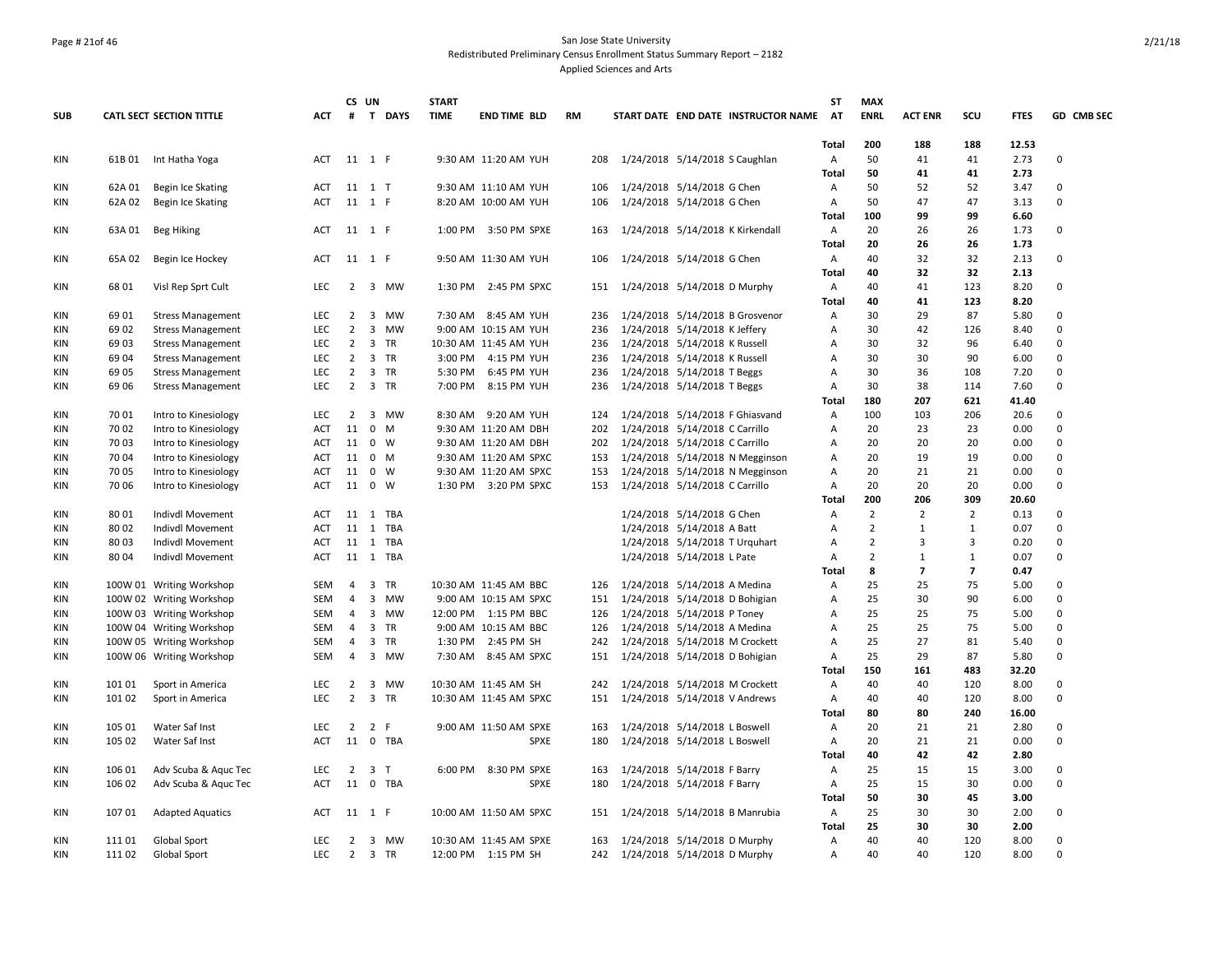## Page # 22of 46 San Jose State University Redistributed Preliminary Census Enrollment Status Summary Report – 2182 Applied Sciences and Arts

|                   |        |                                    |                          |                                  | CS UN                   |              | <b>START</b> |                        |           |            |                                                                |                                                                    | <b>ST</b>      | <b>MAX</b>  |                   |            |              |                              |        |
|-------------------|--------|------------------------------------|--------------------------|----------------------------------|-------------------------|--------------|--------------|------------------------|-----------|------------|----------------------------------------------------------------|--------------------------------------------------------------------|----------------|-------------|-------------------|------------|--------------|------------------------------|--------|
| <b>SUB</b>        |        | <b>CATL SECT SECTION TITTLE</b>    | <b>ACT</b>               | #                                |                         | T DAYS       | <b>TIME</b>  | <b>END TIME BLD</b>    | <b>RM</b> |            |                                                                | START DATE END DATE INSTRUCTOR NAME                                | AT             | <b>ENRL</b> | <b>ACT ENR</b>    | SCU        | <b>FTES</b>  | <b>GD CMB SEC</b>            |        |
|                   |        |                                    |                          |                                  |                         |              |              |                        |           |            |                                                                |                                                                    |                | 80          |                   | 240        |              |                              |        |
| <b>KIN</b>        |        | 145A 01 Phys Act Old Adult         | <b>SEM</b>               |                                  | 3                       |              |              |                        |           |            |                                                                |                                                                    | Total<br>х     | $\Omega$    | 80<br>$\mathbf 0$ | $\Omega$   | 16.00<br>0   | $\Omega$                     |        |
| <b>KIN</b>        |        | 145A 02 Phys Act Old Adult         | LAB                      |                                  | $\mathbf 0$             |              |              |                        |           |            |                                                                |                                                                    | X              | $\Omega$    | $\mathbf 0$       | 0          | 0            | $\mathbf 0$                  |        |
|                   |        |                                    |                          |                                  |                         |              |              |                        |           |            |                                                                |                                                                    | Total          | 0           | 0                 | 0          | 0            |                              |        |
| <b>KIN</b>        | 14701  | <b>Biomechanical Asmt of Mymnt</b> | <b>LEC</b>               | $\overline{2}$                   | 3 M                     |              |              | 8:30 AM 9:20 AM SPXE   | 160       |            | 1/24/2018 5/14/2018 R York                                     |                                                                    | Α              | 60          | 70                | 70         | 14           | $\mathbf 0$                  |        |
| <b>KIN</b>        | 14702  | Biomechanical Asmt of Mvmnt        | LAB                      | 15                               | $\mathbf 0$             | MW           |              | 9:30 AM 11:20 AM SPXC  | 234       |            | 1/24/2018 5/14/2018 M Watson                                   |                                                                    | A              | 20          | 23                | 46         | 0.00         | $\mathbf 0$                  |        |
| KIN               | 14703  | Biomechanical Asmt of Mymnt        | LAB                      | 15                               | $\mathbf 0$             | МW           |              | 2:00 PM 3:50 PM SPXC   | 234       |            | 1/24/2018 5/14/2018 M Watson                                   |                                                                    | Α              | 20          | 22                | 44         | 0.00         | 0                            |        |
| KIN               | 14704  | <b>Biomechanical Asmt of Mymnt</b> | LAB                      | 15                               |                         | 0 MW         |              | 4:00 PM 5:50 PM SPXC   | 234       |            | 1/24/2018 5/14/2018 M Watson                                   |                                                                    | Α              | 20          | 25                | 50         | 0.00         | $\Omega$                     |        |
|                   |        |                                    |                          |                                  |                         |              |              |                        |           |            |                                                                |                                                                    | Total          | 120         | 140               | 210        | 14.00        |                              |        |
| KIN               | 149 01 | Child Health & Act                 | LEC                      | $2^{\circ}$                      | $\overline{\mathbf{3}}$ | MW           |              | 10:30 AM 11:45 AM SH   |           | 434        | 1/24/2018 5/14/2018 L Pirazzi                                  |                                                                    | Α              | $\Omega$    | 19                | 57         | 3.80         | 0 <sup>o</sup>               |        |
| KIN               | 149 02 | Child Health & Act                 | <b>LEC</b>               | 2                                | $\overline{\mathbf{3}}$ | MW           |              | 10:30 AM 11:45 AM SH   | 313       |            | 1/24/2018 5/14/2018 L Pirazzi                                  |                                                                    | Α              | 0           | 18                | 54         | 3.60         | 0 <sup>o</sup>               |        |
|                   |        |                                    |                          |                                  |                         |              |              |                        |           |            |                                                                |                                                                    | <b>Total</b>   | 0           | 37                | 111        | 7.40         |                              |        |
| KIN               | 153 01 | Spt Fac Evnt Mgt                   | LEC                      |                                  | 2 3 TR                  |              |              | 12:00 PM 1:15 PM SH    |           | 434        | 1/24/2018 5/14/2018 A Medina                                   |                                                                    | Α              | 40          | 41                | 123        | 8.25         | $\mathbf{1}$                 |        |
|                   |        |                                    |                          |                                  |                         |              |              |                        |           |            |                                                                |                                                                    | Total          | 40          | 41                | 123        | 8.25         |                              |        |
| <b>KIN</b>        |        | 154B 01 ECG Interp & Test          | LEC                      | $\overline{2}$                   |                         | 3 MW         |              | 10:30 AM 11:20 AM YUH  | 233       |            | 1/24/2018 5/14/2018 P Plato                                    |                                                                    | Α              | 20          | 30                | 60         | 6.15         | 3                            |        |
| KIN               |        | 154B 02 ECG Interp & Test          | <b>ACT</b>               | 13                               | $\mathbf 0$             | MW           |              | 11:30 AM 12:20 PM YUH  |           | 233        | 1/24/2018 5/14/2018 P Plato                                    |                                                                    | Α              | 20          | 30                | 30         | 0.00         | 3                            |        |
|                   |        |                                    |                          |                                  |                         |              |              |                        |           |            |                                                                |                                                                    | Total          | 40          | 60                | 90         | 6.15         |                              |        |
| <b>KIN</b>        | 155 01 | <b>Exercise Physiology</b>         | <b>LEC</b>               | $\overline{2}$                   |                         | 3 MW         |              | 9:30 AM 10:20 AM YUH   | 124       |            | 1/24/2018 5/14/2018 C Cisar                                    |                                                                    | $\overline{A}$ | 90          | 88                | 176        | 17.65        | $\mathbf{1}$                 |        |
| KIN               | 155 02 | <b>Exercise Physiology</b>         | ACT                      | $7\overline{ }$                  | $\mathbf 0$             | M            | 7:30 AM      | 9:20 AM YUH            | 233       |            | 1/24/2018 5/14/2018 C Cisar                                    |                                                                    | Α              | 20          | 21                | 21         | 0.00         | 0                            |        |
| KIN               | 155 03 | <b>Exercise Physiology</b>         | <b>ACT</b>               | $\overline{7}$                   | $0 \quad W$             |              |              | 7:30 AM 9:20 AM YUH    | 233       |            | 1/24/2018 5/14/2018 C Cisar                                    |                                                                    | A              | 20          | 22                | 22         | 0.00         | 0                            |        |
| KIN               | 155 04 | <b>Exercise Physiology</b>         | <b>ACT</b>               | $\overline{7}$                   | 0 <sub>T</sub>          |              | 7:30 AM      | 9:20 AM YUH            |           | 233        | 1/24/2018 5/14/2018 C Cisar                                    |                                                                    | Α              | 20          | 24                | 24         | 0.00         | $\mathbf{1}$                 |        |
| KIN               | 155 05 | <b>Exercise Physiology</b>         | ACT                      | $\overline{7}$                   | 0 R                     |              | 7:30 AM      | 9:20 AM YUH            |           | 233        | 1/24/2018 5/14/2018 C Cisar                                    |                                                                    | Α              | 20          | 21                | 21         | 0.00         | $\mathbf 0$                  |        |
|                   |        |                                    |                          |                                  |                         |              |              |                        |           |            |                                                                |                                                                    | Total          | 170         | 176               | 264        | 17.65        |                              |        |
| <b>KIN</b>        | 156 02 | Intro Adapted Act                  | <b>LEC</b>               |                                  | $2 \quad 3 \quad R$     |              | 4:00 PM      | 6:45 PM SPXC           |           | 151        | 1/24/2018 5/14/2018 J Lee                                      |                                                                    | Α              | 30          | 31                | 93         | 6.25         | $\mathbf{1}$                 |        |
|                   |        |                                    |                          |                                  |                         |              |              |                        |           |            |                                                                |                                                                    |                | 30          | 31                | 93         | 6.25         |                              |        |
|                   | 15701  |                                    | <b>LEC</b>               | $2^{\circ}$                      | 3 <sub>1</sub>          |              |              | 8:30 AM 9:20 AM SPXE   | 163       |            |                                                                |                                                                    | Total          | 40          | 50                | 50         | 10.00        | 0                            |        |
| KIN<br>KIN        | 15702  | <b>Physiological Assessment</b>    | LAB                      | 15                               | 0 TR                    |              |              | 9:30 AM 11:20 AM YUH   | 233       |            | 1/24/2018 5/14/2018 A Jensen                                   |                                                                    | Α<br>Α         | 20          | 26                | 52         | 0.00         | 0                            |        |
|                   |        | Physiological Assessment           |                          |                                  | 15 0 TR                 |              |              | 11:30 AM  1:20 PM YUH  |           |            | 1/24/2018 5/14/2018 A Jensen                                   |                                                                    |                | 20          | 24                | 48         | 0.00         | $\Omega$                     |        |
| KIN               | 15703  | Physiological Assessment           | LAB                      |                                  |                         |              |              |                        |           | 233        | 1/24/2018 5/14/2018 K Lange                                    |                                                                    | Α              | 80          | 100               | 150        | 10.00        |                              |        |
| <b>KIN</b>        | 158 01 | <b>Biomechanics</b>                | <b>LEC</b>               | 2                                | 3 TR                    |              | 8:00 AM      | 8:50 AM YUH            | 124       |            | 1/24/2018 5/14/2018 R York                                     |                                                                    | Total<br>A     | 100         | 139               | 278        | 27.85        | $\mathbf{1}$                 |        |
|                   | 158 02 |                                    | ACT                      | $7\overline{ }$                  | 0 <sub>T</sub>          |              | 12:00 PM     | 1:50 PM SPXC           | 234       |            |                                                                | 1/24/2018 5/14/2018 A Tomimbang                                    | Α              | 20          | 24                | 24         | 0.00         | 0                            |        |
| <b>KIN</b>        | 158 03 | Biomechanics                       | <b>ACT</b>               | $\overline{7}$                   | 0 R                     |              | 12:00 PM     | 1:50 PM SPXC           | 234       |            |                                                                |                                                                    |                | 20          | 22                | 22         | 0.00         | 0                            |        |
| KIN               | 158 04 | Biomechanics                       | <b>ACT</b>               | $\overline{7}$                   | 0 <sub>T</sub>          |              | 2:00 PM      | 3:50 PM SPXC           | 234       |            |                                                                | 1/24/2018 5/14/2018 A Tomimbang                                    | Α              | 20          | 25                | 25         | 0.00         | $\mathbf 0$                  |        |
| KIN<br>KIN        | 158 05 | Biomechanics                       | ACT                      | $\overline{7}$                   | 0 R                     |              | 2:00 PM      | 3:50 PM SPXC           |           | 234        |                                                                | 1/24/2018 5/14/2018 A Tomimbang                                    | Α<br>Α         | 20          | 23                | 23         | 0.00         | $\mathbf 0$                  |        |
| KIN               | 158 06 | Biomechanics                       | <b>ACT</b>               | $\overline{7}$                   | $0$ M                   |              | 12:00 PM     | 1:50 PM SPXC           | 234       |            |                                                                | 1/24/2018 5/14/2018 A Tomimbang<br>1/24/2018 5/14/2018 A Tomimbang | Α              | 20          | 23                | 23         | 0.00         | $\mathbf{1}$                 |        |
| KIN               | 158 07 | Biomechanics<br>Biomechanics       | <b>ACT</b>               | $\overline{7}$                   | $0 \quad W$             |              |              | 12:00 PM  1:50 PM SPXC |           | 234        |                                                                |                                                                    | Α              | 20          | 22                | 22         | 0.00         | $\mathbf 0$                  |        |
|                   |        |                                    |                          |                                  |                         |              |              |                        |           |            |                                                                | 1/24/2018 5/14/2018 A Tomimbang                                    |                | 220         | 278               | 417        | 27.85        |                              |        |
|                   | 159 01 |                                    | <b>LEC</b>               |                                  | 3 W                     |              | 4:00 PM      | 5:50 PM SPXE           | 163       |            |                                                                |                                                                    | Total<br>A     | 30          | 35                | 70         | 7.00         | 0                            |        |
| KIN<br><b>KIN</b> | 159 02 | Sport Adapt Activ                  | <b>ACT</b>               | $\overline{2}$                   | 11 0 W                  |              |              | 6:00 PM 7:50 PM SPXE   | 163       |            | 1/24/2018 5/14/2018 E Siebert<br>1/24/2018 5/14/2018 E Siebert |                                                                    | Α              | 30          | 35                | 35         | 0.00         | $\mathbf 0$                  |        |
|                   |        | Sport Adapt Activ                  |                          |                                  |                         |              |              |                        |           |            |                                                                |                                                                    |                | 60          | 70                | 105        | 7.00         |                              |        |
|                   | 160 01 |                                    | LEC                      | $\overline{2}$                   | 3 TR                    |              | 1:30 PM      | 2:45 PM SPXC           |           |            |                                                                |                                                                    | Total          | 40          | 39                | 117        | 7.80         | 0                            |        |
| KIN<br><b>KIN</b> | 160 02 | Hist of Sport & PE                 | <b>LEC</b>               | $2^{\circ}$                      | 3 TR                    |              |              | 12:00 PM  1:15 PM SPXE | 163       | 151        | 1/24/2018 5/14/2018 V Andrews                                  |                                                                    | Α<br>Α         | 40          | 40                | 120        | 8.00         | $\mathbf 0$                  |        |
|                   |        | Hist of Sport & PE                 |                          |                                  |                         |              |              |                        |           |            | 1/24/2018 5/14/2018 S Reekie                                   |                                                                    |                |             |                   |            |              |                              |        |
|                   |        |                                    |                          |                                  |                         |              |              |                        |           |            |                                                                |                                                                    | Total          | 80          | 79                | 237        | 15.80        |                              |        |
| KIN               | 161 01 | Philos of Sport                    | <b>LEC</b><br><b>LEC</b> | $\overline{2}$<br>$2^{\circ}$    |                         | 3 MW<br>3 MW |              | 10:30 AM 11:45 AM SPXC |           | 151<br>310 | 1/24/2018 5/14/2018 D Bohigian                                 |                                                                    | Α              | 40<br>40    | 40<br>39          | 120<br>117 | 8.05<br>7.85 | $\mathbf{1}$<br>$\mathbf{1}$ |        |
| <b>KIN</b>        | 161 02 | Philos of Sport                    |                          |                                  |                         |              |              | 12:00 PM 1:15 PM CL    |           |            | 1/24/2018 5/14/2018 D Bohigian                                 |                                                                    | Α              |             |                   |            |              |                              |        |
|                   |        |                                    |                          |                                  |                         |              |              |                        |           |            |                                                                |                                                                    | <b>Total</b>   | 80<br>0     | 79                | 237        | 15.90        |                              |        |
| <b>KIN</b>        | 163 01 | Phys Fit + Nutrit                  | <b>LEC</b><br><b>LEC</b> | $\overline{2}$<br>$\overline{2}$ | 3 TR                    |              |              | 10:30 AM 11:45 AM CL   | 310       | 201        | 1/24/2018 5/14/2018 E Brown                                    |                                                                    | Α              | $\Omega$    | 16<br>16          | 48<br>48   | 3.20<br>3.20 | 0 <sup>o</sup>               | $\ast$ |
| KIN               | 163 02 | Phys Fit + Nutrit                  |                          |                                  | 3 TR                    |              |              | 10:30 AM 11:45 AM BBC  |           |            | 1/24/2018 5/14/2018 E Brown                                    |                                                                    | A              | $\Omega$    |                   |            |              | $0\quad C$                   |        |
| KIN               | 163 03 | Phys Fit + Nutrit                  | LEC<br><b>LEC</b>        | $\overline{2}$                   | 3 TR                    |              |              | 12:00 PM 1:15 PM CCB   |           | 101        | 1/24/2018 5/14/2018 E Brown                                    |                                                                    | Α              | $\Omega$    | 16                | 48<br>48   | 3.20         | $0-$                         |        |
| KIN               | 163 04 | Phys Fit + Nutrit                  | LEC                      | $\overline{2}$                   | 3 TR                    | 2 3 MW       |              | 12:00 PM 1:15 PM HB    | 407       |            | 1/24/2018 5/14/2018 E Brown                                    |                                                                    | A<br>A         | $\Omega$    | 16<br>14          | 42         | 3.20<br>2.80 | $0\quad C$<br>$0-$           |        |
| KIN               | 163 05 | Phys Fit + Nutrit                  |                          |                                  |                         |              |              | 9:00 AM 10:15 AM IS    |           |            | 215 1/24/2018 5/14/2018 A Bloom                                |                                                                    |                |             |                   |            |              |                              |        |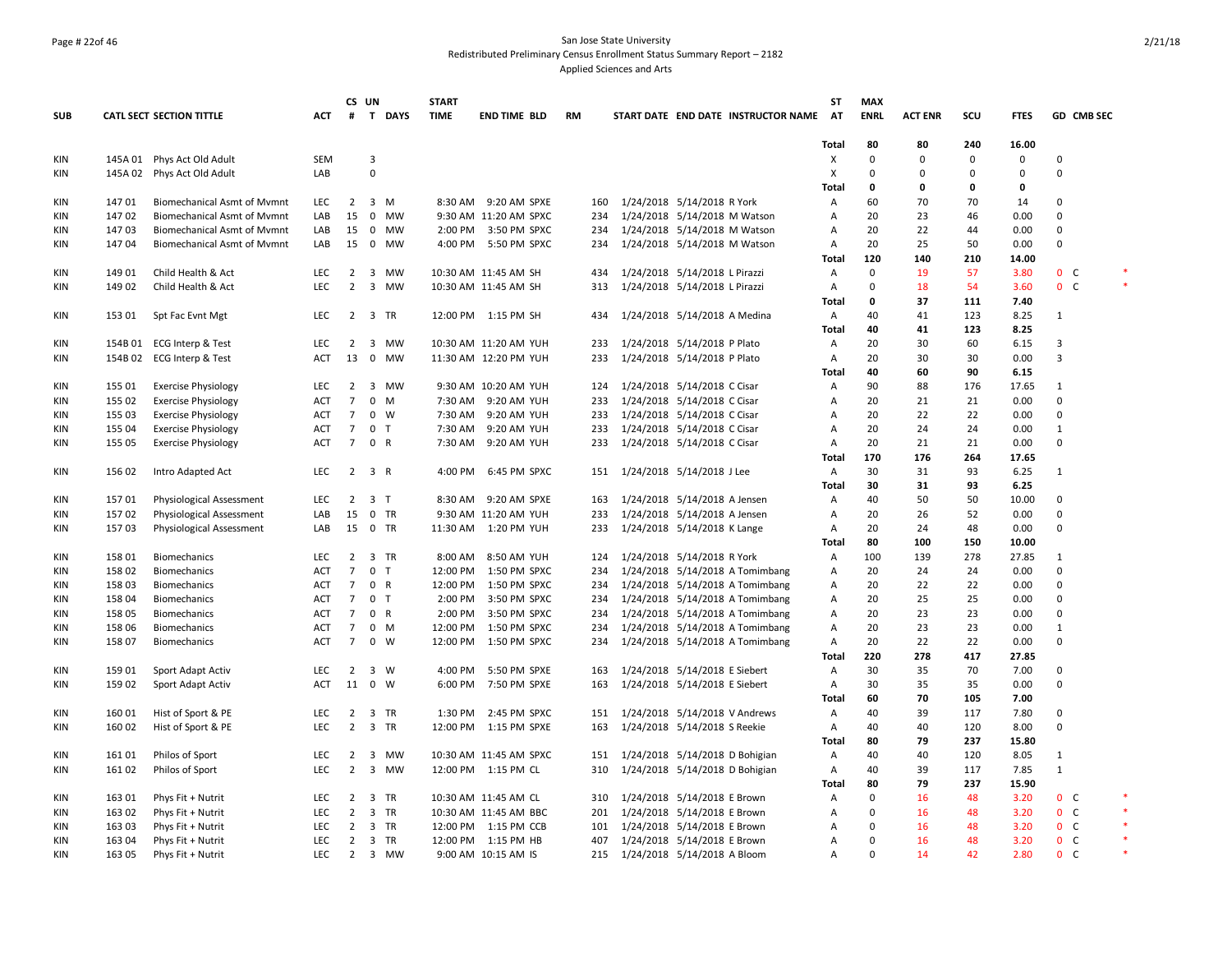## Page # 23of 46 San Jose State University Redistributed Preliminary Census Enrollment Status Summary Report – 2182 Applied Sciences and Arts

|            |         |                            |            |                 | CS UN                         | <b>START</b> |                        |    |     |                                |                                 |                                     | ST             | <b>MAX</b>     |                |                         |             |                |            |              |
|------------|---------|----------------------------|------------|-----------------|-------------------------------|--------------|------------------------|----|-----|--------------------------------|---------------------------------|-------------------------------------|----------------|----------------|----------------|-------------------------|-------------|----------------|------------|--------------|
| <b>SUB</b> |         | CATL SECT SECTION TITTLE   | <b>ACT</b> | $\#$            | T DAYS                        | <b>TIME</b>  | <b>END TIME BLD</b>    | RM |     |                                |                                 | START DATE END DATE INSTRUCTOR NAME | AT             | <b>ENRL</b>    | <b>ACT ENR</b> | SCU                     | <b>FTES</b> |                | GD CMB SEC |              |
| KIN        | 163 06  | Phys Fit + Nutrit          | <b>LEC</b> | $\overline{2}$  | 3 MW                          |              | 9:00 AM 10:15 AM SH    |    | 242 | 1/24/2018 5/14/2018 A Bloom    |                                 |                                     | $\overline{A}$ | 0              | 17             | 51                      | 3.40        | 0 <sup>o</sup> |            | $\mathbf{R}$ |
| KIN        | 163 07  | Phys Fit + Nutrit          | LEC        | $\overline{2}$  | $\overline{\mathbf{3}}$<br>MW |              | 10:30 AM 11:45 AM IS   |    | 215 | 1/24/2018 5/14/2018 A Bloom    |                                 |                                     | Α              | $\mathbf 0$    | 15             | 45                      | 3.00        | 0 <sub>c</sub> |            |              |
| KIN        | 163 08  | Phys Fit + Nutrit          | <b>LEC</b> | $\overline{2}$  | $\overline{3}$<br>MW          |              | 10:30 AM 11:45 AM HB   |    | 106 | 1/24/2018 5/14/2018 A Bloom    |                                 |                                     | $\overline{A}$ | 0              | 14             | 42                      | 2.80        | 0 <sup>o</sup> |            | $\ast$       |
| KIN        | 163 09  | Phys Fit + Nutrit          | LEC        | $\overline{2}$  | $\overline{3}$<br>MW          |              | 12:00 PM 1:15 PM SH    |    | 242 | 1/24/2018 5/14/2018 A Bloom    |                                 |                                     | Α              | 0              | 15             | 45                      | 3.00        | 0 <sub>c</sub> |            |              |
| KIN        | 163 10  | Phys Fit + Nutrit          | LEC        | $\overline{2}$  | 3 MW                          |              | 12:00 PM 1:15 PM HB    |    | 106 | 1/24/2018 5/14/2018 A Bloom    |                                 |                                     | Α              | $\mathbf 0$    | 14             | 42                      | 2.80        | 0 <sub>c</sub> |            | $\ast$       |
| <b>KIN</b> | 163 11  | Phys Fit + Nutrit          | <b>LEC</b> | $\overline{2}$  | $\overline{\mathbf{3}}$<br>MW |              | 1:30 PM 2:45 PM BBC    |    | 201 | 1/24/2018 5/14/2018 A Bloom    |                                 |                                     | Α              | 0              | 16             | 48                      | 3.20        | 0 <sup>o</sup> |            | $\ast$       |
| KIN        | 163 12  | Phys Fit + Nutrit          | <b>LEC</b> | $\overline{2}$  | 3 MW                          |              | 1:30 PM 2:45 PM CL     |    | 324 | 1/24/2018 5/14/2018 A Bloom    |                                 |                                     | Α              | 0              | 17             | 51                      | 3.40        | 0 <sup>o</sup> |            | $\ast$       |
|            |         |                            |            |                 |                               |              |                        |    |     |                                |                                 |                                     | Total          | 0              | 186            | 558                     | 37.20       |                |            |              |
| KIN        | 164 01  | Soc-cult Perspectv         | <b>LEC</b> | $\overline{2}$  | 3 TR                          |              | 12:00 PM  1:15 PM SPXC |    | 151 | 1/24/2018 5/14/2018 V Andrews  |                                 |                                     | Α              | 40             | 38             | 114                     | 7.60        | $\Omega$       |            |              |
|            |         |                            |            |                 |                               |              |                        |    |     |                                |                                 |                                     | <b>Total</b>   | 40             | 38             | 114                     | 7.60        |                |            |              |
| KIN        | 165 02  | Motor Development          | <b>LEC</b> | $\overline{2}$  | 3 TR                          |              | 7:30 AM 8:45 AM SPXC   |    | 151 | 1/24/2018 5/14/2018 V Payne    |                                 |                                     | Α              | 40             | 40             | 120                     | 8.00        | 0              |            |              |
| KIN        | 165 03  | Motor Development          | LEC        | $\overline{2}$  | 3 TR                          |              | 10:30 AM 11:45 AM SPXE |    | 163 |                                | 1/24/2018 5/14/2018 V Payne     |                                     | Α              | 40             | 43             | 129                     | 8.60        | 0              |            |              |
| KIN        | 165 04  | Motor Development          | <b>LEC</b> | $\overline{2}$  | 3 MW                          |              | 12:00 PM 1:15 PM SPXE  |    | 163 | 1/24/2018 5/14/2018 S Chang    |                                 |                                     | Α              | 40             | 44             | 132                     | 8.85        | 1              |            |              |
|            |         |                            |            |                 |                               |              |                        |    |     |                                |                                 |                                     | <b>Total</b>   | 120            | 127            | 381                     | 25.45       |                |            |              |
| KIN        | 166 01  | Motor Learning             | LEC        | $\overline{2}$  | 3 TR                          |              | 9:00 AM 9:50 AM BBC    |    | 202 |                                |                                 | 1/24/2018 5/14/2018 E Wughalter     | Α              | 80             | 96             | 192                     | 19.2        | 0              |            |              |
| KIN        | 166 02  | <b>Motor Learning</b>      | ACT        | $\overline{7}$  | 0 <sub>T</sub>                |              | 10:00 AM 11:50 AM SPXE |    | 172 |                                |                                 | 1/24/2018 5/14/2018 E Wughalter     | A              | 20             | 28             | 28                      | 0.00        | $\mathbf 0$    |            |              |
| KIN        | 166 03  | <b>Motor Learning</b>      | <b>ACT</b> | $\overline{7}$  | $\mathbf 0$<br>$\overline{R}$ |              | 10:00 AM 11:50 AM SPXE |    | 172 |                                |                                 | 1/24/2018 5/14/2018 E Wughalter     | Α              | 20             | 20             | 20                      | 0.00        | 0              |            |              |
| KIN        | 166 04  | <b>Motor Learning</b>      | <b>ACT</b> | 7 <sup>7</sup>  | 0 <sub>T</sub>                |              | 3:00 PM 4:50 PM SPXE   |    | 172 | 1/24/2018 5/14/2018 D Ziemer   |                                 |                                     | Α              | 20             | 23             | 23                      | 0.00        | 0              |            |              |
| KIN        | 166 05  | <b>Motor Learning</b>      | <b>ACT</b> | $7\overline{ }$ | 0 R                           |              | 3:00 PM 4:50 PM SPXE   |    | 172 | 1/24/2018 5/14/2018 D Ziemer   |                                 |                                     | Α              | 20             | 25             | 25                      | 0.00        | $\mathbf 0$    |            |              |
|            |         |                            |            |                 |                               |              |                        |    |     |                                |                                 |                                     | <b>Total</b>   | 160            | 192            | 288                     | 19.20       |                |            |              |
| KIN        | 16701   | Sports Psychology          | <b>LEC</b> |                 | 2 3 MW                        |              | 9:00 AM 10:15 AM SPXE  |    | 163 |                                |                                 | 1/24/2018 5/14/2018 T Semerjian     | Α              | 0              | 42             | 126                     | 8.40        | 0 <sub>c</sub> |            |              |
|            |         |                            |            |                 |                               |              |                        |    |     |                                |                                 |                                     | Total          | 0              | 42             | 126                     | 8.40        |                |            |              |
| KIN        | 168 01  | Psych of Coaching          | <b>LEC</b> | $2^{\circ}$     | 3 MW                          |              | 12:00 PM  1:15 PM SPXC |    | 151 | 1/24/2018 5/14/2018 D Murphy   |                                 |                                     | Α              | 40             | 44             | 132                     | 9.00        | $\overline{4}$ |            |              |
|            |         |                            |            |                 |                               |              |                        |    |     |                                |                                 |                                     | Total          | 40             | 44             | 132                     | 9.00        |                |            |              |
| <b>KIN</b> | 169 01  | Divrsty/Stress/Hlth        | <b>SEM</b> | 5               | 3<br><b>MW</b>                |              | 10:30 AM 11:45 AM YUH  |    | 236 | 1/24/2018 5/14/2018 K Jeffery  |                                 |                                     | Α              | 30             | 38             | 114                     | 7.60        | 0 <sup>o</sup> |            | $\ast$       |
| HS         | 169 01  | Divrsty/Stress/Hlth        | SEM        | 5               | 3 MW                          |              | 10:30 AM 11:45 AM YUH  |    | 236 | 1/24/2018 5/14/2018 K Jeffery  |                                 |                                     | $\overline{A}$ | $\mathbf 0$    | $\mathbf{0}$   | $\mathbf{0}$            | 0.00        | 0 <sup>o</sup> |            | $\ast$       |
| KIN        | 169 02  | Divrsty/Stress/Hlth        | SEM        | - 5             | 3 MW                          |              | 12:00 PM 1:15 PM YUH   |    | 236 | 1/24/2018 5/14/2018 A Shaw     |                                 |                                     | Α              | 30             | 28             | 84                      | 5.60        | 0 <sup>o</sup> |            | $\ast$       |
| HS         | 169 02  | Divrsty/Stress/Hlth        | SEM        | - 5             | 3 MW                          |              | 12:00 PM 1:15 PM YUH   |    | 236 | 1/24/2018 5/14/2018 A Shaw     |                                 |                                     | Α              | $\mathsf 0$    | $\mathbf 0$    | $\mathbf 0$             | 0.00        | 0 <sup>o</sup> |            |              |
| KIN        | 169 03  | Divrsty/Stress/Hlth        | SEM        | 5               | 3 MW                          |              | 1:30 PM 2:45 PM YUH    |    | 236 | 1/24/2018 5/14/2018 K Jeffery  |                                 |                                     | Α              | 30             | 36             | 108                     | 7.20        | 0 <sup>o</sup> |            | $\ast$       |
| HS         | 169 03  | Divrsty/Stress/Hlth        | SEM        | 5               | 3 MW                          |              | 1:30 PM 2:45 PM YUH    |    | 236 | 1/24/2018 5/14/2018 K Jeffery  |                                 |                                     | Α              | $\mathbf 0$    | $\mathbf{0}$   | $\mathbf 0$             | 0.00        | 0 <sub>c</sub> |            |              |
| <b>KIN</b> | 169 04  | Divrsty/Stress/Hlth        | <b>SEM</b> | 5               | 3 TR                          |              | 9:00 AM 10:15 AM YUH   |    | 236 | 1/24/2018 5/14/2018 M Crockett |                                 |                                     | $\overline{A}$ | 30             | 31             | 93                      | 6.20        | 0 <sup>o</sup> |            | $\ast$       |
| НS         | 169 04  | Divrsty/Stress/Hlth        | SEM        | - 5             | 3 TR                          |              | 9:00 AM 10:15 AM YUH   |    | 236 | 1/24/2018 5/14/2018 M Crockett |                                 |                                     | Α              | $\mathbf 0$    | $\mathbf 0$    | $\mathbf 0$             | 0.00        | 0 <sub>c</sub> |            | $\ast$       |
| <b>KIN</b> | 169 05  | Divrsty/Stress/Hlth        | SEM        | 5               | 3 TR                          |              | 12:00 PM 1:15 PM YUH   |    | 236 | 1/24/2018 5/14/2018 K Russell  |                                 |                                     | A              | 30             | 30             | 90                      | 6.00        | 0 <sub>c</sub> |            | $\ast$       |
| HS         | 169 05  | Divrsty/Stress/Hlth        | SEM        | 5               | 3 TR                          |              | 12:00 PM 1:15 PM YUH   |    | 236 |                                | 1/24/2018 5/14/2018 K Russell   |                                     | Α              | $\mathbf 0$    | $\mathbf{0}$   | $\mathbf 0$             | 0.00        | 0 <sup>o</sup> |            | $\ast$       |
| <b>KIN</b> | 169 06  | Divrsty/Stress/Hlth        | SEM        | 5               | 3 TR                          |              | 1:30 PM 2:45 PM YUH    |    | 236 | 1/24/2018 5/14/2018 D Murphy   |                                 |                                     | Α              | 30             | 30             | 90                      | 6.00        | 0 <sup>o</sup> |            | $\star$      |
| HS         | 169 06  | Divrsty/Stress/Hlth        | SEM        | 5               | 3 TR                          |              | 1:30 PM 2:45 PM YUH    |    | 236 | 1/24/2018 5/14/2018 D Murphy   |                                 |                                     | Α              | $\mathbf 0$    | $\mathbf{0}$   | $\mathbf 0$             | 0.00        | 0 <sub>c</sub> |            |              |
|            |         |                            |            |                 |                               |              |                        |    |     |                                |                                 |                                     | <b>Total</b>   | 180            | 193            | 579                     | 38.60       |                |            |              |
| <b>KIN</b> |         | 170B 01 Fld Exp Teach      | <b>SUP</b> | 36              | 1 TBA                         |              |                        |    |     |                                | 1/24/2018 5/14/2018 D Daum      |                                     | Α              | 15             | 0              | $\mathbf 0$             | $\mathsf 0$ | $\Omega$       |            |              |
| KIN        |         | 170B 02 Fld Exp Teach      | <b>SUP</b> |                 | 36 1 TBA                      |              |                        |    |     |                                | 1/24/2018 5/14/2018 D Daum      |                                     | A              | 15             | 0              | $\mathbf 0$             | $\mathbf 0$ | $\mathbf 0$    |            |              |
|            |         |                            |            |                 |                               |              |                        |    |     |                                |                                 |                                     | <b>Total</b>   | 30             | 0              | $\mathbf 0$             | 0           |                |            |              |
| KIN        |         | 170C 01 Fieldwork-Adapted  | <b>SUP</b> |                 | 36 1 TBA                      |              |                        |    |     |                                | 1/24/2018 5/14/2018 J Lee       |                                     | Α              | $\overline{2}$ | 0              | $\mathbf 0$             | $\mathbf 0$ | $\mathbf 0$    |            |              |
| KIN        | 170C 02 | Fieldwork-Adapted          | <b>SUP</b> | 36              | 2 TBA                         |              |                        |    |     |                                | 1/24/2018 5/14/2018 J Lee       |                                     | Α              | $\overline{2}$ | $\Omega$       | $\Omega$                | $\mathbf 0$ | $\Omega$       |            |              |
| KIN        |         | 170C 03 Fieldwork-Adapted  | <b>SUP</b> |                 | 36 3 TBA                      |              |                        |    |     |                                | 1/24/2018 5/14/2018 J Lee       |                                     | Α              | $\overline{2}$ | 8              | 24                      | 1.60        | 0              |            |              |
|            |         |                            |            |                 |                               |              |                        |    |     |                                |                                 |                                     | <b>Total</b>   | 6              | я              | 24                      | 1.60        |                |            |              |
| KIN        | 170D 01 | <b>Fldwrk Sport Mngmt</b>  | <b>SUP</b> | 36              | TBA<br>1                      |              |                        |    |     |                                | 1/24/2018 5/14/2018 B Shifflett |                                     | Α              | $\overline{2}$ | 0              | $\mathbf 0$             | $\mathbf 0$ | $\mathbf 0$    |            |              |
| <b>KIN</b> |         | 170D 02 Fldwrk Sport Mngmt | <b>SUP</b> | 36              | 2 TBA                         |              |                        |    |     |                                | 1/24/2018 5/14/2018 B Shifflett |                                     | Α              | 2              | $\Omega$       | $\mathbf 0$             | $\mathbf 0$ | $\mathbf 0$    |            |              |
| KIN        |         | 170D 03 Fldwrk Sport Mngmt | <b>SUP</b> |                 | 36 3 TBA                      |              |                        |    |     |                                | 1/24/2018 5/14/2018 B Shifflett |                                     | Α              | $\overline{2}$ | $\mathbf{1}$   | $\overline{3}$          | 0.20        | $\Omega$       |            |              |
|            |         |                            |            |                 |                               |              |                        |    |     |                                |                                 |                                     | <b>Total</b>   | 6              | $\mathbf{1}$   | $\overline{\mathbf{3}}$ | 0.20        |                |            |              |
| KIN        | 172 01  | Elem Sch Programs          | <b>LEC</b> |                 | $\overline{3}$                |              |                        |    |     |                                |                                 |                                     | Х              | 0              | $\Omega$       | $\mathbf 0$             | $\mathbf 0$ | $\Omega$       |            |              |
| KIN        | 172 02  | Elem Sch Programs          | <b>ACT</b> |                 | $\mathbf 0$                   |              |                        |    |     |                                |                                 |                                     | X              | $\mathbf 0$    | $\Omega$       | $\Omega$                | $\mathbf 0$ | $\mathbf 0$    |            |              |
| KIN        | 172 03  | Elem Sch Programs          | <b>LEC</b> | 2               | 3 TR                          |              | 3:00 PM 3:50 PM SPXE   |    | 163 | 1/24/2018 5/14/2018 D Daum     |                                 |                                     | Α              | 22             | 22             | 44                      | 4.40        | $\mathbf 0$    |            |              |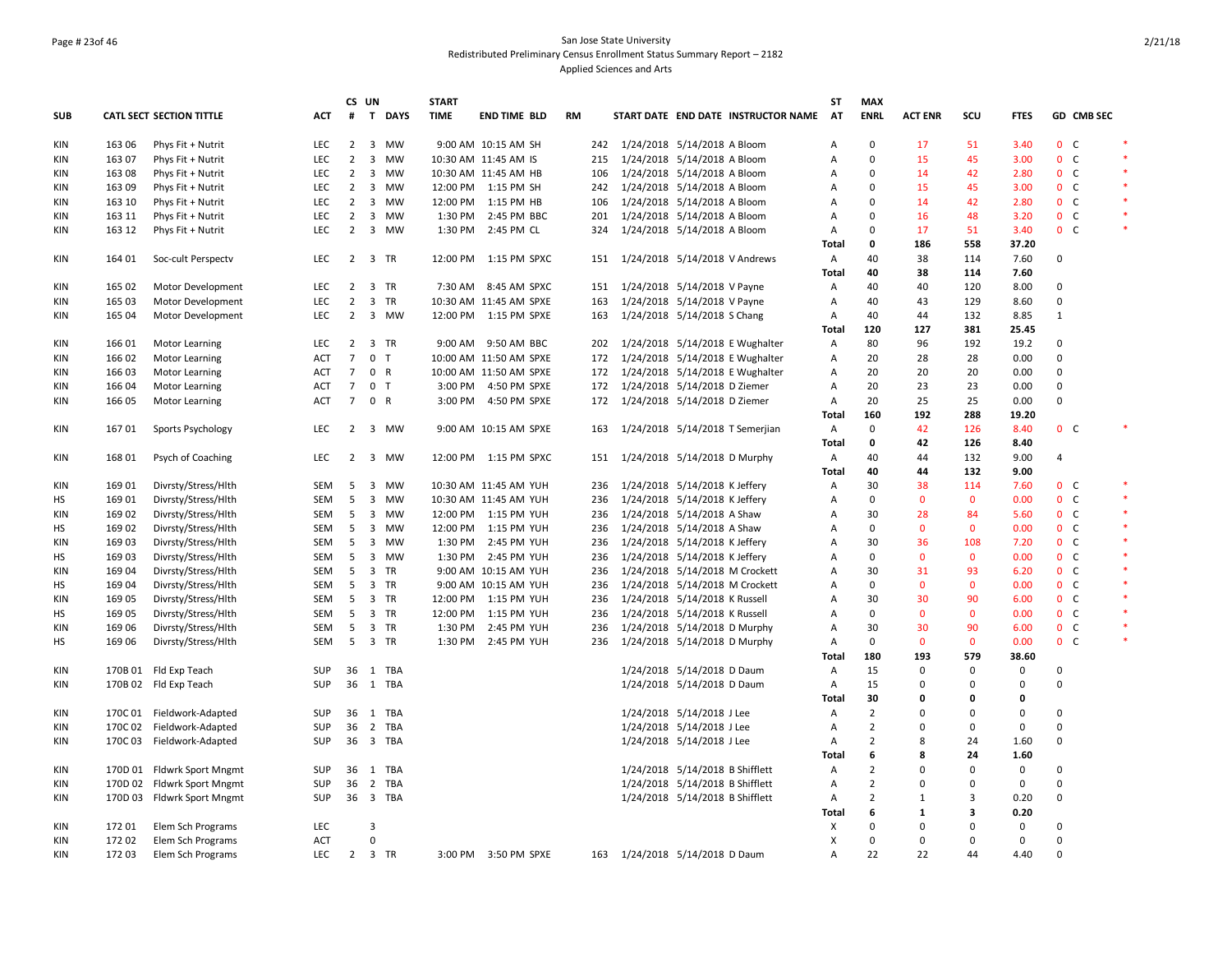## Page # 24of 46 San Jose State University Redistributed Preliminary Census Enrollment Status Summary Report – 2182 Applied Sciences and Arts

|            |                |                                 |            |                | CS UN               |          | <b>START</b> |                        |           |     |                                     | ST             | <b>MAX</b>     |                |                |             |                      |
|------------|----------------|---------------------------------|------------|----------------|---------------------|----------|--------------|------------------------|-----------|-----|-------------------------------------|----------------|----------------|----------------|----------------|-------------|----------------------|
| <b>SUB</b> |                | <b>CATL SECT SECTION TITTLE</b> | ACT        | $\#$           |                     | T DAYS   | <b>TIME</b>  | END TIME BLD           | <b>RM</b> |     | START DATE END DATE INSTRUCTOR NAME | <b>AT</b>      | <b>ENRL</b>    | <b>ACT ENR</b> | SCU            | <b>FTES</b> | GD CMB SEC           |
| KIN        | 172 04         | Elem Sch Programs               | ACT        |                | 11 0 TR             |          | 4:00 PM      | 4:50 PM SPXE           |           | 163 | 1/24/2018 5/14/2018 D Daum          | A              | 22             | 22             | 22             | 0.00        | $\Omega$             |
|            |                |                                 |            |                |                     |          |              |                        |           |     |                                     | <b>Total</b>   | 44             | 44             | 66             | 4.40        |                      |
| KIN        | 174 01         | Assess Psychomotor              | LEC        |                | $2 \quad 3 \quad T$ |          | 4:00 PM      | 6:45 PM SPXC           |           | 151 | 1/24/2018 5/14/2018 J Lee           | Α              | 30             | 29             | 87             | 5.80        | $\Omega$             |
|            |                |                                 |            |                |                     |          |              |                        |           |     |                                     | Total          | 30             | 29             | 87             | 5.80        |                      |
| KIN        | 175 01         | Meas & Eval in Kinesiology      | <b>LEC</b> | $\overline{2}$ | 3 <sub>1</sub>      |          | 4:00 PM      | 5:50 PM CL             |           | 226 | 1/24/2018 5/14/2018 B Shifflett     | A              | 60             | 54             | 108            | 10.8        | $\Omega$<br>$\Omega$ |
| KIN        | 175 02         | Meas & Eval in Kinesiology      | ACT        | 13             | 0 F                 |          |              | 10:00 AM 11:50 AM CL   |           | 111 | 1/24/2018 5/14/2018 B Shifflett     | Α              | 20             | 21             | 21             | 0.00        |                      |
| <b>KIN</b> | 175 03         | Meas & Eval in Kinesiology      | <b>ACT</b> |                | 13 0 F              |          | 12:00 PM     | 1:50 PM CL             |           | 111 | 1/24/2018 5/14/2018 B Shifflett     | $\overline{A}$ | 20             | 17             | 17             | 0.00        | $\Omega$             |
| KIN        | 175 04         | Meas & Eval in Kinesiology      | ACT        |                | 13 0 F              |          |              | 2:00 PM 3:50 PM CL     |           | 111 | 1/24/2018 5/14/2018 B Shifflett     | Α              | 20             | 16             | 16             | 0.00        | 0                    |
|            |                | Mvt Exp Children                | <b>LEC</b> |                | 3                   |          |              |                        |           |     |                                     | Total<br>X     | 120<br>0       | 108            | 162<br>0       | 10.80       | $\Omega$             |
| <b>KIN</b> | 17701<br>17702 | Myt Exp Children                | <b>ACT</b> |                | $\mathbf 0$         |          |              |                        |           |     |                                     | X              | $\Omega$       | 0<br>0         | $\Omega$       | 0<br>0      | $\Omega$             |
| KIN        |                |                                 |            |                |                     |          |              |                        |           |     |                                     | Total          | 0              | 0              | O              | 0           |                      |
| KIN        | 179 01         | Dsgn/Asmt Movement              | <b>LEC</b> |                | 2 3 TR              |          |              | 1:30 PM 2:45 PM SPXE   |           |     | 163 1/24/2018 5/14/2018 E Siebert   | $\overline{A}$ | 22             | 15             | 45             | 3.00        | $\Omega$             |
|            |                |                                 |            |                |                     |          |              |                        |           |     |                                     | Total          | 22             | 15             | 45             | 3.00        |                      |
| KIN        | 180 01         | Independent Study               | <b>SUP</b> |                |                     | 36 1 TBA |              |                        |           |     | 1/24/2018 5/14/2018                 | $\mathsf{A}$   | $\overline{2}$ | 0              | $\Omega$       | 0           | $\Omega$             |
| <b>KIN</b> | 180 02         | Independent Study               | <b>SUP</b> |                |                     | 36 2 TBA |              |                        |           |     | 1/24/2018 5/14/2018                 | Α              | $\overline{2}$ | $\Omega$       | $\Omega$       | 0           | $\Omega$             |
| KIN        | 180 03         | Independent Study               | <b>SUP</b> |                |                     | 36 3 TBA |              |                        |           |     | 1/24/2018 5/14/2018                 | $\mathsf{A}$   | $\overline{2}$ | 0              | 0              | 0           | $\Omega$             |
| KIN        | 180 04         | Independent Study               | <b>SUP</b> |                |                     | 36 4 TBA |              |                        |           |     | 1/24/2018 5/14/2018                 | Α              | $\overline{2}$ | 0              | 0              | 0           | $\Omega$             |
| KIN        | 180 05         | Independent Study               | <b>SUP</b> |                |                     | 36 1 TBA |              |                        |           |     | 1/24/2018 5/14/2018 E Siebert       | $\overline{A}$ | $\overline{2}$ | $\mathbf{1}$   | 1              | 0.07        | $\Omega$             |
| <b>KIN</b> | 180 06         | Independent Study               | <b>SUP</b> |                |                     | 36 1 TBA |              |                        |           |     | 1/24/2018 5/14/2018 E Wughalter     | $\mathsf{A}$   | $\overline{2}$ | 3              | 3              | 0.20        | $\Omega$             |
| KIN        | 180 07         | Independent Study               | <b>SUP</b> |                |                     | 36 1 TBA |              |                        |           |     | 1/24/2018 5/14/2018 K Han           | $\overline{A}$ | $\overline{2}$ | $\mathbf{1}$   | $\mathbf{1}$   | 0.07        | $\Omega$             |
| KIN        | 18008          | Independent Study               | <b>SUP</b> | 36             |                     | 1 TBA    |              |                        |           |     | 1/24/2018 5/14/2018 C Cisar         | $\mathsf{A}$   | $\overline{2}$ | $\mathbf{1}$   | $\mathbf{1}$   | 0.07        | $\Omega$             |
| KIN        | 18009          | Independent Study               | <b>SUP</b> |                |                     | 36 1 TBA |              |                        |           |     | 1/24/2018 5/14/2018 T Semerjian     | A              | $\overline{2}$ | 1              | $\mathbf{1}$   | 0.07        | $\Omega$             |
| <b>KIN</b> | 180 10         | Independent Study               | <b>SUP</b> |                |                     | 36 2 TBA |              |                        |           |     | 1/24/2018 5/14/2018 S Chang         | A              | $\overline{2}$ | 1              | $\overline{2}$ | 0.13        | $\Omega$             |
| KIN        | 180 11         | Independent Study               | <b>SUP</b> |                |                     | 36 2 TBA |              |                        |           |     | 1/24/2018 5/14/2018 E Wughalter     | A              | $\overline{2}$ | $\mathbf{1}$   | $\overline{2}$ | 0.13        | $\Omega$             |
| KIN        | 180 12         | Independent Study               | SUP        | 36             |                     | 2 TBA    |              |                        |           |     | 1/24/2018 5/14/2018                 | Α              | $\overline{2}$ | 0              | 0              | 0           | $\Omega$             |
| KIN        | 180 13         | Independent Study               | <b>SUP</b> |                |                     | 36 2 TBA |              |                        |           |     | 1/24/2018 5/14/2018                 | $\mathsf{A}$   | 2              | 0              | 0              | 0           | $\Omega$             |
| <b>KIN</b> | 180 14         | Independent Study               | <b>SUP</b> |                |                     | 36 3 TBA |              |                        |           |     | 1/24/2018 5/14/2018 K Han           | $\overline{A}$ | $\overline{2}$ | 5              | 15             | 1           | $\Omega$             |
| KIN        | 180 15         | Independent Study               | <b>SUP</b> |                |                     | 36 3 TBA |              |                        |           |     | 1/24/2018 5/14/2018 D Daum          | A              | $\overline{2}$ | $\mathbf{1}$   | 3              | 0.20        | $\Omega$             |
| KIN        | 180 16         | Independent Study               | <b>SUP</b> | 36             |                     | 3 TBA    |              |                        |           |     | 1/24/2018 5/14/2018 A Jensen        | A              | $\overline{2}$ | 6              | 18             | 1.20        | $\Omega$             |
| KIN        | 180 17         | Independent Study               | <b>SUP</b> |                |                     | 36 3 TBA |              |                        |           |     | 1/24/2018 5/14/2018 P Plato         | A              | $\overline{2}$ | 1              | 3              | 0.20        | $\Omega$             |
| <b>KIN</b> | 180 18         | Independent Study               | <b>SUP</b> |                |                     | 36 3 TBA |              |                        |           |     | 1/24/2018 5/14/2018 C Cisar         | $\mathsf{A}$   | $\overline{2}$ | $\mathbf{1}$   | 3              | 0.20        | $\Omega$             |
| KIN        | 180 19         | Independent Study               | <b>SUP</b> |                |                     | 36 3 TBA |              |                        |           |     | 1/24/2018 5/14/2018 K Jeffery       | A              | $\overline{2}$ | <sup>0</sup>   | $\Omega$       | 0           | $\Omega$             |
| KIN        | 180 20         | Independent Study               | <b>SUP</b> |                |                     | 36 3 TBA |              |                        |           |     | 1/24/2018 5/14/2018                 | $\overline{A}$ | $\overline{2}$ | $\Omega$       | $\Omega$       | 0           | $\Omega$             |
| <b>KIN</b> | 180 21         | Independent Study               | <b>SUP</b> | 36             |                     | 2 TBA    |              |                        |           |     | 1/24/2018 5/14/2018                 | Α              | $\overline{2}$ | 0              | 0              | 0           | $\Omega$             |
| KIN        | 180 22         | Independent Study               | <b>SUP</b> |                |                     | 36 2 TBA |              |                        |           |     | 1/24/2018 5/14/2018                 | $\mathsf{A}$   | $\overline{2}$ | 0              | $\Omega$       | 0           | $\Omega$             |
| <b>KIN</b> | 180 23         | Independent Study               | <b>SUP</b> |                |                     | 36 1 TBA |              |                        |           |     | 1/24/2018 5/14/2018 C Armstrong     | A              | $\overline{2}$ | $\mathbf{1}$   | $\mathbf{1}$   | 0.07        | $\Omega$             |
| KIN        | 180 24         | Independent Study               | <b>SUP</b> |                |                     | 36 1 TBA |              |                        |           |     | 1/24/2018 5/14/2018                 | $\overline{A}$ | $\overline{2}$ | $\Omega$       | $\Omega$       | 0           | $\Omega$             |
| KIN        | 180 25         | Independent Study               | <b>SUP</b> |                |                     | 36 1 TBA |              |                        |           |     | 1/24/2018 5/14/2018                 | Α              | $\overline{2}$ | 0              | 0              | 0           | $\Omega$             |
| <b>KIN</b> | 180 26         | Independent Study               | <b>SUP</b> |                |                     | 36 3 TBA |              |                        |           |     | 1/24/2018 5/14/2018                 | $\overline{A}$ | $\overline{2}$ | 0              | 0              | 0           | $\Omega$             |
| <b>KIN</b> | 180 27         | Independent Study               | <b>SUP</b> | 36             |                     | 3 TBA    |              |                        |           |     | 1/24/2018 5/14/2018                 | A              | $\overline{2}$ | 0              | 0              | 0           | $\Omega$             |
| KIN        | 180 28         | Independent Study               | <b>SUP</b> |                |                     | 36 3 TBA |              |                        |           |     | 1/24/2018 5/14/2018                 | $\overline{A}$ | $\overline{2}$ | $\Omega$       | $\Omega$       | 0           | $\Omega$             |
|            |                |                                 |            |                |                     |          |              |                        |           |     |                                     | Total          | 56             | 24             | 54             | 3.6         |                      |
| KIN        | 185 01         | Senior Seminar                  | SEM        | 5              | 1 T                 |          | 9:00 AM      | 9:50 AM SPXC           |           | 153 | 1/24/2018 5/14/2018 L Wilkin        | A              | 20             | 18             | 18             | 1.20        | $\Omega$             |
| <b>KIN</b> | 185 02         | Senior Seminar                  | <b>SEM</b> | 5              |                     | 1 M      | 12:30 PM     | 1:20 PM SPXC           |           | 153 | 1/24/2018 5/14/2018 K Jeffery       | A              | 20             | 35             | 35             | 2.33        | $\Omega$             |
| KIN        | 185 03         | Senior Seminar                  | <b>SEM</b> | 5              |                     | 1 W      | 12:30 PM     | 1:20 PM SPXC           |           | 153 | 1/24/2018 5/14/2018 T Semerjian     | Α              | 20             | 12             | 12             | 0.80        | $\Omega$             |
| KIN        | 185 04         | Senior Seminar                  | SEM        | 5              | 1 R                 |          | 9:00 AM      | 9:50 AM SPXC           |           | 153 | 1/24/2018 5/14/2018 K Jeffery       | Α              | 20             | 27             | 27             | 1.80        | $\mathbf 0$          |
| <b>KIN</b> | 185 05         | Senior Seminar                  | SEM        | 5              |                     | 1 M      |              | 11:30 AM 12:20 PM SPXC |           | 153 | 1/24/2018 5/14/2018 T Semerjian     | A              | 20             | 14             | 14             | 0.93        | $\Omega$             |
| <b>KIN</b> | 185 06         | Senior Seminar                  | SEM        | - 5            | 1 M                 |          | 1:30 PM      | 2:20 PM SPXC           |           | 153 | 1/24/2018 5/14/2018 N Megginson     | $\overline{A}$ | 20             | 7              | $\overline{7}$ | 0.47        | $\Omega$             |
|            |                |                                 |            |                |                     |          |              |                        |           |     |                                     | Total          | 120            | 113            | 113            | 7.53        |                      |
| <b>KIN</b> | 18701          | Clin Ex Physiol                 | <b>LEC</b> |                | 2 3 TR              |          |              | 1:30 PM 2:45 PM YUH    |           |     | 233 1/24/2018 5/14/2018 A Jensen    | $\overline{A}$ | 40             | 45             | 135            | 9.05        | $\mathbf{1}$         |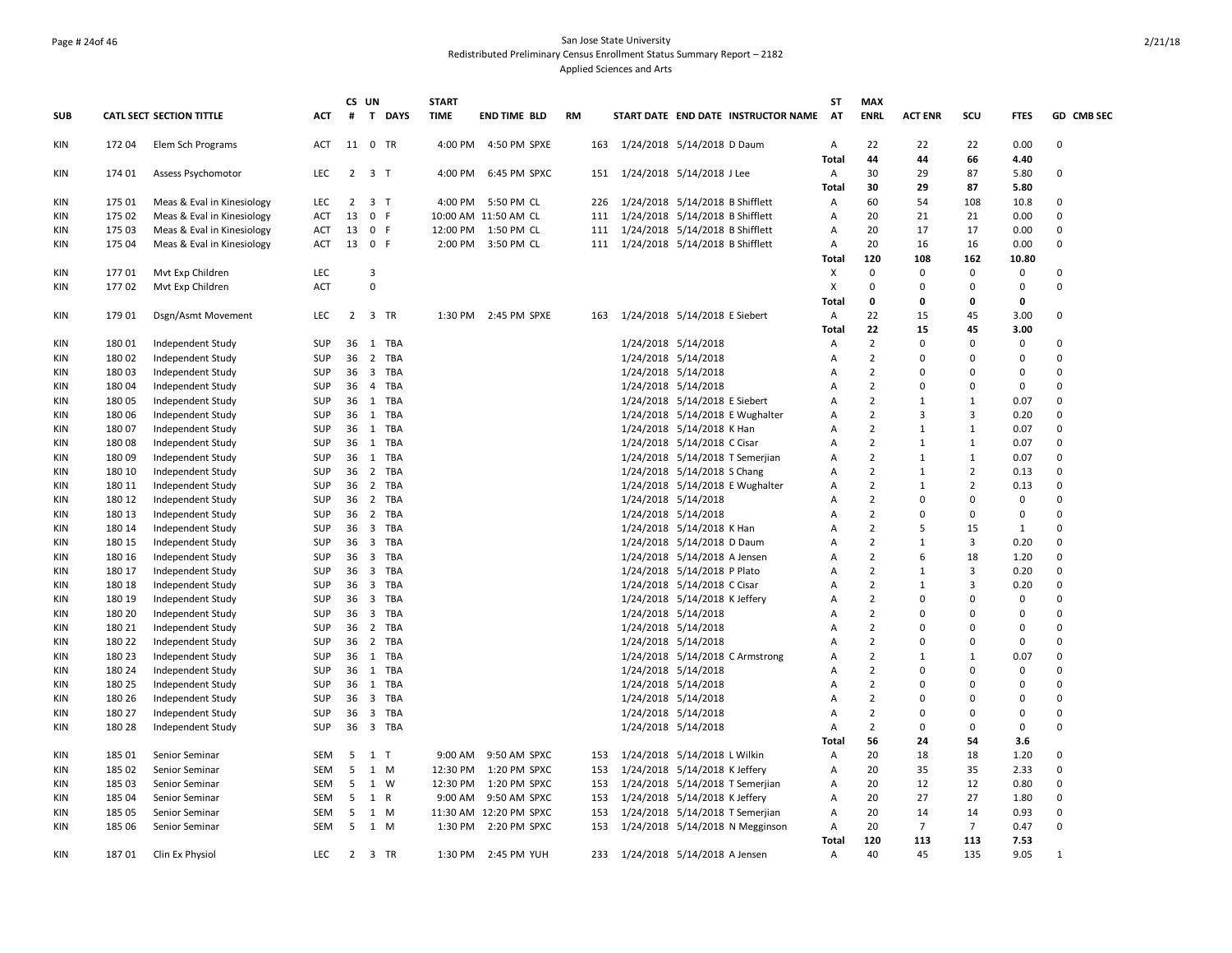## Page # 25of 46 San Jose State University Redistributed Preliminary Census Enrollment Status Summary Report – 2182 Applied Sciences and Arts

|            |                  |                                                  |                          |                | CS UN          |                | <b>START</b> |                       |           |     |                                                                    | ST                | <b>MAX</b>           |                   |                |                     |                            |
|------------|------------------|--------------------------------------------------|--------------------------|----------------|----------------|----------------|--------------|-----------------------|-----------|-----|--------------------------------------------------------------------|-------------------|----------------------|-------------------|----------------|---------------------|----------------------------|
| <b>SUB</b> |                  | CATL SECT SECTION TITTLE                         | <b>ACT</b>               | #              |                | T DAYS         | <b>TIME</b>  | <b>END TIME BLD</b>   | <b>RM</b> |     | START DATE END DATE INSTRUCTOR NAME                                | AT                | <b>ENRL</b>          | <b>ACT ENR</b>    | SCU            | <b>FTES</b>         | GD CMB SEC                 |
| KIN        | 18702            | Clin Ex Physiol                                  | <b>LEC</b>               | $\overline{2}$ |                | 3 TR           | 1:30 PM      | 2:45 PM SPXE          |           | 160 | 1/24/2018 5/14/2018 L Wilkin                                       | $\overline{A}$    | 40                   | 45                | 135            | 9.00                | $\Omega$                   |
|            |                  |                                                  |                          |                |                |                |              |                       |           |     |                                                                    | Total             | 80                   | 90                | 270            | 18.05               |                            |
| <b>KIN</b> | 18801            | Prev Care Ath Inj                                | <b>LEC</b>               | 2              |                | 2 TR           |              | 9:30 AM 10:20 AM SPXE | 163       |     | 1/24/2018 5/14/2018 K Han                                          | A                 | 40                   | 35                | 70             | 4.67                | $\mathbf 0$                |
|            |                  |                                                  |                          |                |                |                |              |                       |           |     |                                                                    | Total             | 40                   | 35                | 70             | 4.67                |                            |
| KIN        | 18901            | Care & Prev Lab                                  | LAB                      | 15             | 15 1 T         |                | 1:30 PM      | 3:20 PM YUH           |           | 128 | 1/24/2018 5/14/2018 K Han                                          | A                 | 20                   | 10                | 10             | 0.67                | $\mathbf 0$<br>$\mathbf 0$ |
| KIN        | 18902            | Care & Prev Lab                                  | LAB                      |                | 1 R            |                | 11:30 AM     | 1:20 PM YUH           | 128       |     | 1/24/2018 5/14/2018 K Han                                          | A<br><b>Total</b> | 20<br>40             | 15<br>25          | 15<br>25       | 1.00                |                            |
| <b>KIN</b> | 191B 01          | Adv Assess Upr Ext                               | <b>LEC</b>               | 2              |                | 3 MW           |              | 9:30 AM 10:20 AM YUH  | 128       |     | 1/24/2018 5/14/2018 H Pai                                          | A                 | 40                   | 8                 | 16             | 1.67<br>1.60        | $\Omega$                   |
| KIN        | 191B 02          | Adv Assess Upr Ext                               | LAB                      | 15             |                | $0 \quad M$    |              | 10:30 AM 12:20 PM YUH |           | 128 | 1/24/2018 5/14/2018 H Pai                                          | A                 | 20                   | 8                 | 8              | 0.00                | $\Omega$                   |
| <b>KIN</b> | 191B03           | Adv Assess Upr Ext                               | LAB                      | 15             | 0 W            |                |              | 10:30 AM 12:20 PM YUH |           | 128 | 1/24/2018 5/14/2018 H Pai                                          | Α                 | 20                   | 0                 | 0              | $\mathbf 0$         | $\mathbf 0$                |
|            |                  |                                                  |                          |                |                |                |              |                       |           |     |                                                                    | Total             | 80                   | 16                | 24             | 1.6                 |                            |
| KIN        | 195 01           | <b>Therapeutic Modalities</b>                    | <b>LEC</b>               | 1              |                | 3 TR           |              | 10:30 AM 11:20 AM YUH | 128       |     | 1/24/2018 5/14/2018 K Han                                          | Α                 | 40                   | 10                | 20             | 2.00                | $\mathbf 0$                |
| <b>KIN</b> | 195 02           | <b>Therapeutic Modalities</b>                    | ACT                      | 11             | 0 <sub>T</sub> |                | 11:30 AM     | 1:20 PM YUH           |           | 128 | 1/24/2018 5/14/2018 K Han                                          | Α                 | 20                   | 10                | 10             | 0.00                | $\Omega$                   |
| KIN        | 195 03           | <b>Therapeutic Modalities</b>                    | <b>ACT</b>               | 11 0 R         |                |                | 1:30 PM      | 3:20 PM YUH           | 128       |     | 1/24/2018 5/14/2018 K Han                                          | $\overline{A}$    | 20                   | 0                 | 0              | $\mathbf 0$         | $\Omega$                   |
|            |                  |                                                  |                          |                |                |                |              |                       |           |     |                                                                    | <b>Total</b>      | 80                   | 20                | 30             | $\overline{2}$      |                            |
| KIN        | 197B 01          | Practicum Ath Trn II                             | <b>SUP</b>               | 36             | 1 W            |                | 7:30 AM      | 8:20 AM YUH           | 128       |     | 1/24/2018 5/14/2018 H Pai                                          | A                 | 12                   | $\overline{7}$    | $\overline{7}$ | 0.47                | $\mathbf 0$                |
|            |                  |                                                  |                          |                |                |                |              |                       |           |     |                                                                    | Total             | 12                   | 7                 | $\overline{7}$ | 0.47                |                            |
| KIN        |                  | 197D 01 Practicum Ath Trn IV                     | <b>SUP</b>               | 36 1 R         |                |                | 7:30 AM      | 8:20 AM YUH           |           | 128 | 1/24/2018 5/14/2018 K Han                                          | A                 | 12                   | 10                | 10             | 0.67                | $\mathbf 0$                |
|            |                  |                                                  |                          |                |                |                |              |                       |           |     |                                                                    | Total             | 12                   | 10                | 10             | 0.67                |                            |
| <b>KIN</b> | 198 01           | Internship                                       | <b>SUP</b>               |                |                | 36 1 TBA       |              |                       |           |     | 1/24/2018 5/14/2018 B Shifflett                                    | A                 | 10                   | 16                | 16             | 1.07                | $\Omega$                   |
| <b>KIN</b> | 198 02           | Internship                                       | <b>SUP</b>               |                |                | 36 2 TBA       |              |                       |           |     | 1/24/2018 5/14/2018 B Shifflett                                    | Α                 | 10                   | 37                | 74             | 4.93                | $\Omega$                   |
| KIN        | 198 03           | Internship                                       | <b>SUP</b>               | 36             |                | 3 TBA          |              |                       |           |     | 1/24/2018 5/14/2018 B Shifflett                                    | Α                 | 10                   | 26                | 78             | 5.20                | $\mathbf 0$                |
| KIN        | 198 04           | Internship                                       | SUP                      | 36             |                | 4 TBA          |              |                       |           |     | 1/24/2018 5/14/2018 B Shifflett                                    | A                 | 10                   | 1                 | 4              | 0.27                | $\mathbf 0$                |
|            |                  |                                                  |                          |                |                |                |              |                       |           |     |                                                                    | <b>Total</b>      | 40                   | 80                | 172            | 11.47               |                            |
| <b>KIN</b> | 25001            | Fund Quant Resrch                                | <b>SEM</b>               | 5              |                | 3 M            | 7:00 PM      | 9:45 PM SPXC          |           | 151 | 1/24/2018 5/14/2018 S Chang                                        | $\overline{A}$    | 22                   | 18                | 54             | 4.50                | 18                         |
|            |                  |                                                  |                          |                |                |                |              |                       |           |     |                                                                    | <b>Total</b>      | 22                   | 18                | 54             | 4.50                |                            |
| <b>KIN</b> | 251 01           | Fund Qual Resrch                                 | SEM                      | 5              |                | 3 W            | 4:00 PM      | 6:45 PM SPXC          |           | 151 | 1/24/2018 5/14/2018 T Butryn                                       | A                 | 22<br>22             | 18                | 54             | 4.50                | 18                         |
| KIN        | 256 01           | <b>Environmental Ex Phys</b>                     | SEM                      | - 5            | 3 T            |                | 4:00 PM      | 6:45 PM YUH           | 233       |     | 1/24/2018 5/14/2018 C Cisar                                        | Total<br>A        | 15                   | 18<br>13          | 54<br>39       | 4.50<br>3.25        | 13                         |
|            |                  |                                                  |                          |                |                |                |              |                       |           |     |                                                                    | Total             | 15                   | 13                | 39             | 3.25                |                            |
| KIN        | 259 01           | Adv APA Internship                               | <b>SUP</b>               |                |                | 25 3 TBA       |              |                       |           |     | 1/24/2018 5/14/2018                                                | A                 | $\overline{2}$       | $\Omega$          | $\Omega$       | $\mathbf 0$         | $\Omega$                   |
|            |                  |                                                  |                          |                |                |                |              |                       |           |     |                                                                    | Total             | $\overline{2}$       | 0                 | 0              | 0                   |                            |
| <b>KIN</b> | 264 01           | Sport Sociology                                  | SEM                      | 5              | 3 <sub>T</sub> |                | 4:00 PM      | 6:45 PM SPXC          |           | 153 | 1/24/2018 5/14/2018 J Chin                                         | A                 | 15                   | $\overline{7}$    | 21             | 1.70                | 6                          |
|            |                  |                                                  |                          |                |                |                |              |                       |           |     |                                                                    | Total             | 15                   | $\overline{7}$    | 21             | 1.70                |                            |
| KIN        | 266 01           | Prin & Conc Mot Lrng                             | SEM                      | 5              |                | 3 M            | 4:00 PM      | 6:45 PM SPXE          | 163       |     | 1/24/2018 5/14/2018 E Wughalter                                    | A                 | 30                   | 38                | 114            | 9.50                | 38                         |
|            |                  |                                                  |                          |                |                |                |              |                       |           |     |                                                                    | <b>Total</b>      | 30                   | 38                | 114            | 9.50                |                            |
| KIN        | 269 01           | Res/Prac/Mgmt/Inj - UE                           | <b>SEM</b>               | -5             |                | 2 W            | 7:00 PM      | 8:50 PM YUH           | 128       |     | 1/24/2018 5/14/2018 M Tsuruike                                     | Α                 | 15                   | 18                | 36             | 3.00                | 18                         |
|            |                  |                                                  |                          |                |                |                |              |                       |           |     |                                                                    | Total             | 15                   | 18                | 36             | 3.00                |                            |
| KIN        | 273 01           | Res/Prac Ther Modalities                         | SEM                      |                | 5 2 T          |                | 7:00 PM      | 8:50 PM YUH           |           | 128 | 1/24/2018 5/14/2018 M Tsuruike                                     | Α                 | 15                   | 17                | 34             | 2.83                | 17                         |
|            |                  |                                                  |                          |                |                |                |              |                       |           |     |                                                                    | <b>Total</b>      | 15                   | 17                | 34             | 2.83                |                            |
| <b>KIN</b> | 280 01           | Adv Fldwk Sprt Mgt                               | <b>SUP</b>               | 25             |                | 1 TBA          |              |                       |           |     | 1/24/2018 5/14/2018 B Shifflett                                    | Α                 | $\overline{2}$       | $\mathbf 0$       | $\mathbf 0$    | $\mathbf 0$         | $\mathbf 0$                |
| <b>KIN</b> | 28002            | Adv Fldwk Sprt Mgt                               | <b>SUP</b>               | 25             |                | 2 TBA          |              |                       |           |     | 1/24/2018 5/14/2018 B Shifflett                                    | $\overline{A}$    | $\overline{2}$       | $\Omega$          | $\Omega$       | $\mathbf 0$         | $\Omega$                   |
| KIN        | 280 03           | Adv Fldwk Sprt Mgt                               | <b>SUP</b>               |                |                | 25 3 TBA       |              |                       |           |     | 1/24/2018 5/14/2018 B Shifflett                                    | A                 | $\overline{2}$       | $\mathbf{1}$      | 3              | 0.25                | $\mathbf{1}$               |
|            |                  |                                                  |                          |                |                |                |              |                       |           |     |                                                                    | <b>Total</b>      | 6                    | 1                 | 3              | 0.25                |                            |
| KIN        | 28101            | Legal Aspects Sprt                               | SEM                      | 5              |                | 3 M            | 4:00 PM      | 6:45 PM SPXC          | 153       |     | 1/24/2018 5/14/2018 C Armstrong                                    | A                 | 15                   | 10                | 30             | 2.50                | 10                         |
|            |                  |                                                  |                          |                |                |                |              |                       |           |     |                                                                    | <b>Total</b>      | 15                   | 10                | 30             | 2.50                |                            |
| KIN        | 284 01           | Finance Aspt Sport                               | <b>SEM</b>               | 5              | 3 T            |                | 7:00 PM      | 9:45 PM SPXC          |           | 151 | 1/24/2018 5/14/2018 C Armstrong                                    | A                 | 15                   | 8                 | 24             | 2.00                | 8                          |
|            |                  |                                                  |                          |                |                |                |              |                       |           |     |                                                                    | <b>Total</b>      | 15<br>$\overline{2}$ | 8<br>$\mathbf{1}$ | 24             | 2.00                | $\mathbf{1}$               |
| KIN<br>KIN | 285 01<br>285 02 | Internship Kinesiology<br>Internship Kinesiology | <b>SUP</b><br><b>SUP</b> | 25<br>25       |                | 1 TBA<br>2 TBA |              |                       |           |     | 1/24/2018 5/14/2018 B Shifflett<br>1/24/2018 5/14/2018 B Shifflett | Α<br>A            | $\overline{2}$       | $\Omega$          | $1\,$<br>0     | 0.08<br>$\mathbf 0$ | $\mathbf 0$                |
| <b>KIN</b> | 285 03           | Internship Kinesiology                           | <b>SUP</b>               |                |                | 25 3 TBA       |              |                       |           |     | 1/24/2018 5/14/2018 B Shifflett                                    | A                 | $\overline{2}$       | 6                 | 18             | 1.50                | 6                          |
|            |                  |                                                  |                          |                |                |                |              |                       |           |     |                                                                    |                   |                      |                   |                |                     |                            |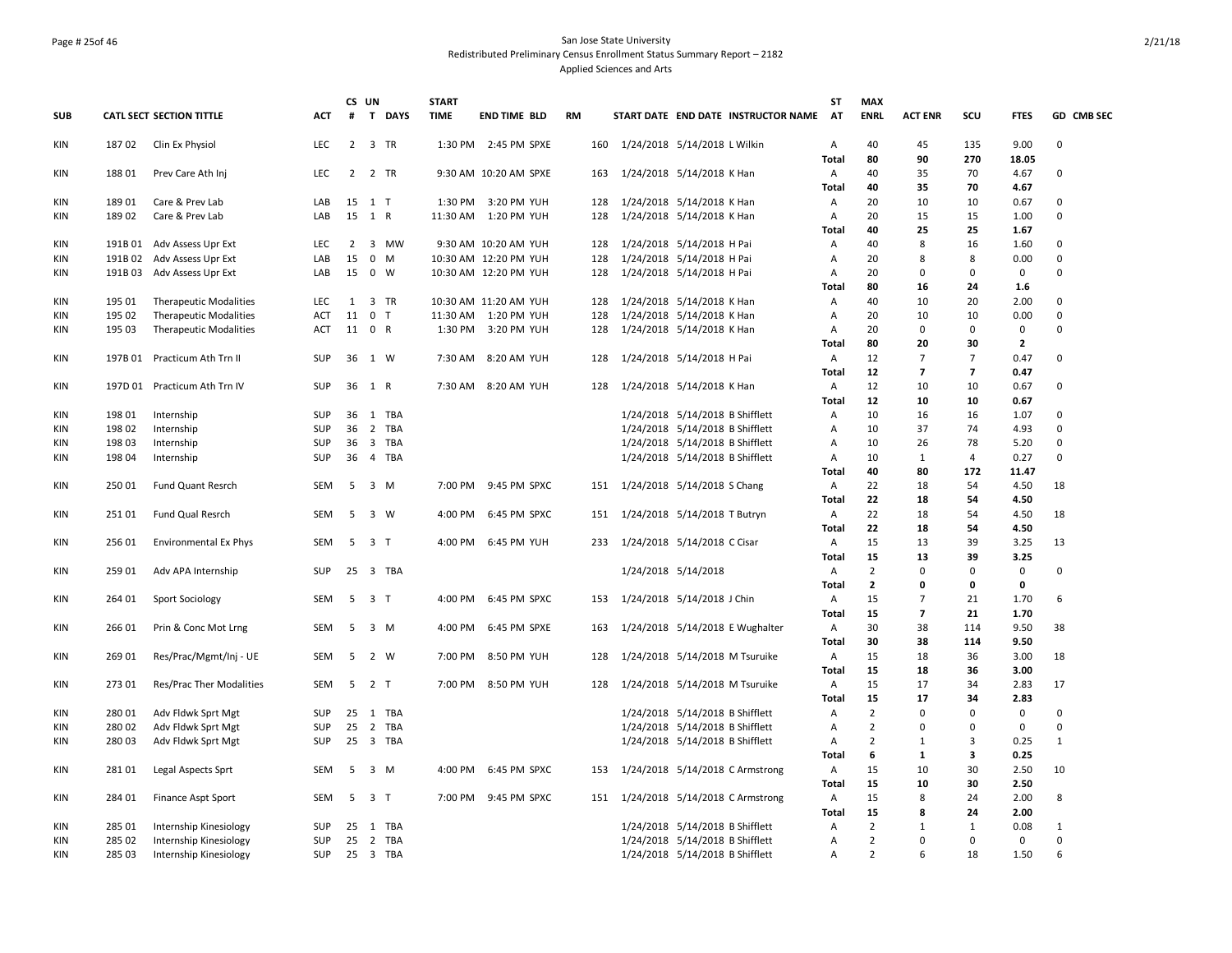## Page # 26of 46 San Jose State University Redistributed Preliminary Census Enrollment Status Summary Report – 2182 Applied Sciences and Arts

|            |         |                                 |            |    | CS UN                   |              | <b>START</b> |                     |           |                                |                                 |                                     | <b>ST</b>    | <b>MAX</b>        |                |                |                   |                      |
|------------|---------|---------------------------------|------------|----|-------------------------|--------------|--------------|---------------------|-----------|--------------------------------|---------------------------------|-------------------------------------|--------------|-------------------|----------------|----------------|-------------------|----------------------|
| <b>SUB</b> |         | <b>CATL SECT SECTION TITTLE</b> | <b>ACT</b> | #  |                         | T DAYS       | <b>TIME</b>  | <b>END TIME BLD</b> | <b>RM</b> |                                |                                 | START DATE END DATE INSTRUCTOR NAME | <b>AT</b>    | <b>ENRL</b>       | <b>ACT ENR</b> | scu            | <b>FTES</b>       | <b>GD CMB SEC</b>    |
|            |         |                                 |            |    |                         |              |              |                     |           |                                |                                 |                                     | Total        | 6                 | $\overline{7}$ | 19             | 1.58              |                      |
| KIN        | 286 01  | Independent Study               | SUP        |    |                         | 25 1 TBA     |              |                     |           |                                | 1/24/2018 5/14/2018             |                                     | Α            | $\overline{2}$    | $\Omega$       | $\mathbf 0$    | $\mathbf 0$       | $\Omega$             |
| <b>KIN</b> | 286 02  | Independent Study               | <b>SUP</b> | 25 |                         | 2 TBA        |              |                     |           |                                | 1/24/2018 5/14/2018             |                                     | A            | $\overline{2}$    | ŋ              | $\Omega$       | $\Omega$          | $\Omega$             |
| KIN        | 28603   | Independent Study               | SUP        | 25 |                         | 3 TBA        |              |                     |           |                                | 1/24/2018 5/14/2018             |                                     | Α            | $\overline{2}$    | 0              | $\Omega$       | $\Omega$          | $\Omega$             |
| ΚIΝ        | 286 04  | Independent Study               | SUP        |    |                         | 25 1 TBA     |              |                     |           |                                | 1/24/2018 5/14/2018             |                                     | Α            | $\overline{2}$    | $\Omega$       | $\Omega$       | 0                 | $\Omega$             |
| KIN        | 286 05  | Independent Study               | <b>SUP</b> |    |                         | 25 1 TBA     |              |                     |           |                                | 1/24/2018 5/14/2018             |                                     | A            | $\overline{2}$    | $\Omega$       | $\Omega$       | $\mathbf 0$       | $\Omega$             |
| KIN        | 286 06  | Independent Study               | <b>SUP</b> |    |                         | 25 2 TBA     |              |                     |           |                                | 1/24/2018 5/14/2018 B Shifflett |                                     | A            | $\overline{2}$    | $\mathbf{1}$   | $\overline{2}$ | 0.17              | $\mathbf{1}$         |
| ΚIΝ        | 286 07  | Independent Study               | <b>SUP</b> | 25 |                         | 3 TBA        |              |                     |           |                                | 1/24/2018 5/14/2018 C Cisar     |                                     | A            | $\overline{2}$    | $\overline{2}$ | 6              | 0.50              | $\overline{2}$       |
| KIN        | 286 08  | Independent Study               | SUP        | 25 |                         | 3 TBA        |              |                     |           |                                | 1/24/2018 5/14/2018 P Plato     |                                     | Α            | $\overline{2}$    | $\mathbf{1}$   | 3              | 0.25              | $\mathbf{1}$         |
| ΚIΝ        | 286 09  | Independent Study               | SUP        | 25 |                         | 3 TBA        |              |                     |           |                                | 1/24/2018 5/14/2018 D Daum      |                                     | Α            | $\overline{2}$    | $\mathbf{1}$   | 3              | 0.25              | $\mathbf{1}$         |
| KIN        | 286 10  | Independent Study               | <b>SUP</b> | 25 |                         | 3 TBA        |              |                     |           |                                |                                 | 1/24/2018 5/14/2018 T Semerjian     | A            | $\overline{2}$    | $\mathbf{1}$   | 3              | 0.25              | $\mathbf{1}$         |
| KIN        | 286 11  | Independent Study               | <b>SUP</b> | 25 |                         | 3 TBA        |              |                     |           |                                | 1/24/2018 5/14/2018 A Jensen    |                                     | Α            | $\overline{2}$    | $\overline{2}$ | 6              | 0.50              | $\overline{2}$       |
|            |         |                                 |            |    |                         |              |              |                     |           |                                |                                 |                                     | <b>Total</b> | 22                | 8              | 23             | 1.92              |                      |
| KIN        |         | 292B 01 Sem Sport Medicine II   | <b>SEM</b> | 5  |                         | 2 W          |              | 5:00 PM 6:50 PM YUH | 128       | 1/24/2018 5/14/2018 M Tsuruike |                                 |                                     | Α            | 15                | 17             | 17             | 2.83              | 17                   |
| KIN        | 292B 02 | Sem Sport Medicine II           | <b>SUP</b> | 25 | $\mathbf 0$             | TBA          |              |                     |           |                                |                                 | 1/24/2018 5/14/2018 M Tsuruike      | Α            | 15                | 17             | 34             | 0.00              | 17                   |
|            |         |                                 |            |    |                         |              |              |                     |           |                                |                                 |                                     | <b>Total</b> | 30                | 34             | 51             | 2.83              |                      |
| <b>KIN</b> |         | 293B 01 Fieldwork AT II         | <b>SEM</b> | 5  |                         | 2 TBA        |              |                     |           |                                |                                 | 1/24/2018 5/14/2018 M Tsuruike      | A            | 15                | 17             | 17             | 2.83              | 17                   |
| KIN        |         | 293B 02 Fieldwork AT II         | SUP        | 25 | $\mathbf 0$             | TBA          |              |                     |           |                                |                                 | 1/24/2018 5/14/2018 M Tsuruike      | Α            | 15                | 17             | 34             | 0.00              | 17                   |
|            |         |                                 |            |    |                         |              |              |                     |           |                                |                                 |                                     | <b>Total</b> | 30                | 34             | 51             | 2.83              |                      |
| ΚIΝ        |         | 293D 01 Fieldwork AT IV         | SEM        | 5  | 2                       | TBA          |              |                     |           |                                |                                 | 1/24/2018 5/14/2018 M Tsuruike      | Α            | 15                | 11             | 11             | 1.83              | 11                   |
| KIN        |         | 293D 02 Fieldwork AT IV         | SUP        | 25 |                         | 0 TBA        |              |                     |           |                                |                                 | 1/24/2018 5/14/2018 M Tsuruike      | А            | 15                | 11             | 22             | 0.00              | 11                   |
|            |         |                                 |            |    |                         |              |              |                     |           |                                |                                 |                                     | <b>Total</b> | 30                | 22             | 33             | 1.83              |                      |
| KIN        | 298 01  | Spec Studies P E                | SUP        | 25 | 3                       | TBA          |              |                     |           |                                | 1/24/2018 5/14/2018 T Butryn    |                                     | Α            | $\mathbf{1}$      | $\mathbf{1}$   | 3              | 0.25              | $\mathbf{1}$         |
| KIN        | 298 02  | Spec Studies P E                | SUP        | 25 |                         | 3 TBA        |              |                     |           |                                | 1/24/2018 5/14/2018 C Cisar     |                                     | Α            | 1                 | $\Delta$       | 12             | 1.00              | $\overline{4}$       |
| KIN        | 298 03  | Spec Studies P E                | <b>SUP</b> | 25 |                         | 3 TBA        |              |                     |           |                                | 1/24/2018 5/14/2018 D Daum      |                                     | A            | $\mathbf{1}$      | $\mathbf{1}$   | 3              | 0.25              | $\mathbf{1}$         |
| KIN        | 298 04  | Spec Studies P E                | <b>SUP</b> | 25 |                         | 3 TBA        |              |                     |           |                                | 1/24/2018 5/14/2018 J Lee       |                                     | Α            | $\mathbf{1}$      | $\overline{2}$ | 6              | 0.50              | $\overline{2}$       |
| KIN        | 298 05  | Spec Studies P E                | <b>SUP</b> | 25 | $\overline{\mathbf{3}}$ | TBA          |              |                     |           |                                |                                 | 1/24/2018 5/14/2018 M Tsuruike      | Α            | 1                 | $\overline{7}$ | 21             | 1.75              | $\overline{7}$       |
| KIN        | 298 06  | Spec Studies P E                | SUP        |    |                         | 25 3 TBA     |              |                     |           |                                | 1/24/2018 5/14/2018 P Plato     |                                     | Α            | $\mathbf{1}$      | 4              | 12             | 1.00              | $\overline{4}$       |
| KIN        | 298 07  | Spec Studies P E                | SUP        | 25 |                         | 3 TBA        |              |                     |           |                                | 1/24/2018 5/14/2018 J Chin      |                                     | Α            | 1                 | $\overline{2}$ | 6              | 0.50              | $\overline{2}$       |
| KIN        | 298 08  | Spec Studies P E                | <b>SUP</b> | 25 |                         | 3 TBA        |              |                     |           |                                | 1/24/2018 5/14/2018 S Chang     |                                     | A            | $\mathbf{1}$      | $\mathbf{1}$   | 3              | 0.25              | $\mathbf{1}$         |
| <b>KIN</b> | 298 09  | Spec Studies P E                | <b>SUP</b> |    |                         | 25 3 TBA     |              |                     |           |                                |                                 | 1/24/2018 5/14/2018 C Armstrong     | A            | $\mathbf{1}$      | $\Delta$       | 12             | 1.00              | 4                    |
| KIN        | 298 10  | Spec Studies P E                | SUP        | 25 |                         | 3 TBA        |              |                     |           |                                |                                 | 1/24/2018 5/14/2018 T Semerjian     | Α            | 1                 | $\mathbf{1}$   | 3              | 0.25              | $\mathbf{1}$         |
| KIN        | 298 11  | Spec Studies P E                | SUP        | 25 |                         | 3 TBA        |              |                     |           |                                | 1/24/2018 5/14/2018 L Wilkin    |                                     | Α            | 1                 | 1              | 3              | 0.25              | $\mathbf{1}$         |
| KIN        | 298 12  | Spec Studies P E                | SUP        |    |                         | 25 3 TBA     |              |                     |           |                                |                                 | 1/24/2018 5/14/2018 E Wughalter     | Α            | $\mathbf{1}$      | $\mathbf{1}$   | $\overline{3}$ | 0.25              | $\mathbf{1}$         |
|            |         |                                 |            |    |                         |              |              |                     |           |                                |                                 |                                     | <b>Total</b> | 12                | 29             | 87             | 7.25              |                      |
| <b>KIN</b> | 299 01  | <b>Masters Thesis</b>           | <b>SUP</b> |    |                         | 25 1 TBA     |              |                     |           |                                | 1/24/2018 5/14/2018             |                                     | A            | $\mathbf{1}$      | $\Omega$       | $\Omega$       | 0                 | $\Omega$             |
| KIN        | 299 02  | <b>Masters Thesis</b>           | <b>SUP</b> | 25 | $\overline{2}$          | TBA          |              |                     |           |                                | 1/24/2018 5/14/2018             |                                     | Α            | $\mathbf{1}$      | $\Omega$       | $\Omega$       | 0                 | $\Omega$             |
| KIN        | 299 03  | <b>Masters Thesis</b>           | SUP        |    |                         | 25 3 TBA     |              |                     |           |                                | 1/24/2018 5/14/2018 J Chin      |                                     | Α            | 1                 | 1              | 3              | 0.25              | $\mathbf{1}$         |
| <b>KIN</b> | 299 04  | <b>Masters Thesis</b>           | <b>SUP</b> |    |                         | 25 6 TBA     |              |                     |           |                                | 1/24/2018 5/14/2018             |                                     | A            | $\mathbf{1}$      | $\Omega$       | $\Omega$       | $\mathbf 0$       | $\Omega$             |
| KIN        | 299 05  | <b>Masters Thesis</b>           | <b>SUP</b> | 25 |                         | 2 TBA        |              |                     |           |                                | 1/24/2018 5/14/2018             |                                     | A            | $\mathbf{1}$      | <sup>0</sup>   | 0              | $\mathbf 0$       | $\Omega$             |
| KIN        | 299 06  | <b>Masters Thesis</b>           | <b>SUP</b> |    |                         | 25 3 TBA     |              |                     |           |                                | 1/24/2018 5/14/2018 T Butryn    |                                     | Α            | 1                 | $\mathbf{1}$   | 3              | 0.25              | $\mathbf{1}$         |
| ΚIΝ        | 299 07  | <b>Masters Thesis</b>           | SUP        | 25 | $\overline{3}$          | TBA          |              |                     |           |                                | 1/24/2018 5/14/2018 A Jensen    |                                     | Α            | $\mathbf{1}$      | $\overline{2}$ | 6              | 0.50              | $\overline{2}$       |
|            |         |                                 |            | 25 |                         |              |              |                     |           |                                |                                 |                                     |              |                   | <sup>0</sup>   |                |                   | 0                    |
| KIN        | 299 08  | <b>Masters Thesis</b>           | <b>SUP</b> |    |                         | 6 TBA        |              |                     |           |                                | 1/24/2018 5/14/2018             |                                     | Α<br>Total   | $\mathbf{1}$<br>8 | 4              | 0<br>12        | 0<br>$\mathbf{1}$ |                      |
|            |         |                                 |            |    |                         |              |              |                     |           |                                |                                 |                                     |              | 10                |                |                |                   | $\Omega$             |
| KNED       |         | 184Y 01 Stdt Tchg II            | SUP        | 25 |                         | 4 TBA        |              |                     |           |                                | 1/24/2018 5/14/2018 D Daum      |                                     | Α            |                   | 16             | 64             | 4.27              |                      |
|            |         |                                 |            |    |                         |              |              |                     |           |                                |                                 |                                     | Total        | 10                | 16             | 64             | 4.27              |                      |
| KNED       |         | 184Z 01 Stdt Tchg III           | SUP        | 25 | $\overline{4}$          | TBA<br>5 TBA |              |                     |           |                                | 1/24/2018 5/14/2018 D Daum      |                                     | Α            | 10                | 10             | 40             | 2.67              | $\Omega$<br>$\Omega$ |
| KNED       |         | 184Z 02 Stdt Tchg III           | <b>SUP</b> | 25 |                         |              |              |                     |           |                                | 1/24/2018 5/14/2018 D Daum      |                                     | A            | 10                | $\overline{2}$ | 10             | 0.67              |                      |
|            |         |                                 |            |    |                         |              |              |                     |           |                                |                                 |                                     | <b>Total</b> | 20                | 12             | 50             | 3.33              |                      |
|            |         |                                 |            |    |                         |              |              |                     |           |                                |                                 | <b>Kinesiology Total</b>            |              | 7934              | 8003           | 12583          | 847.47            |                      |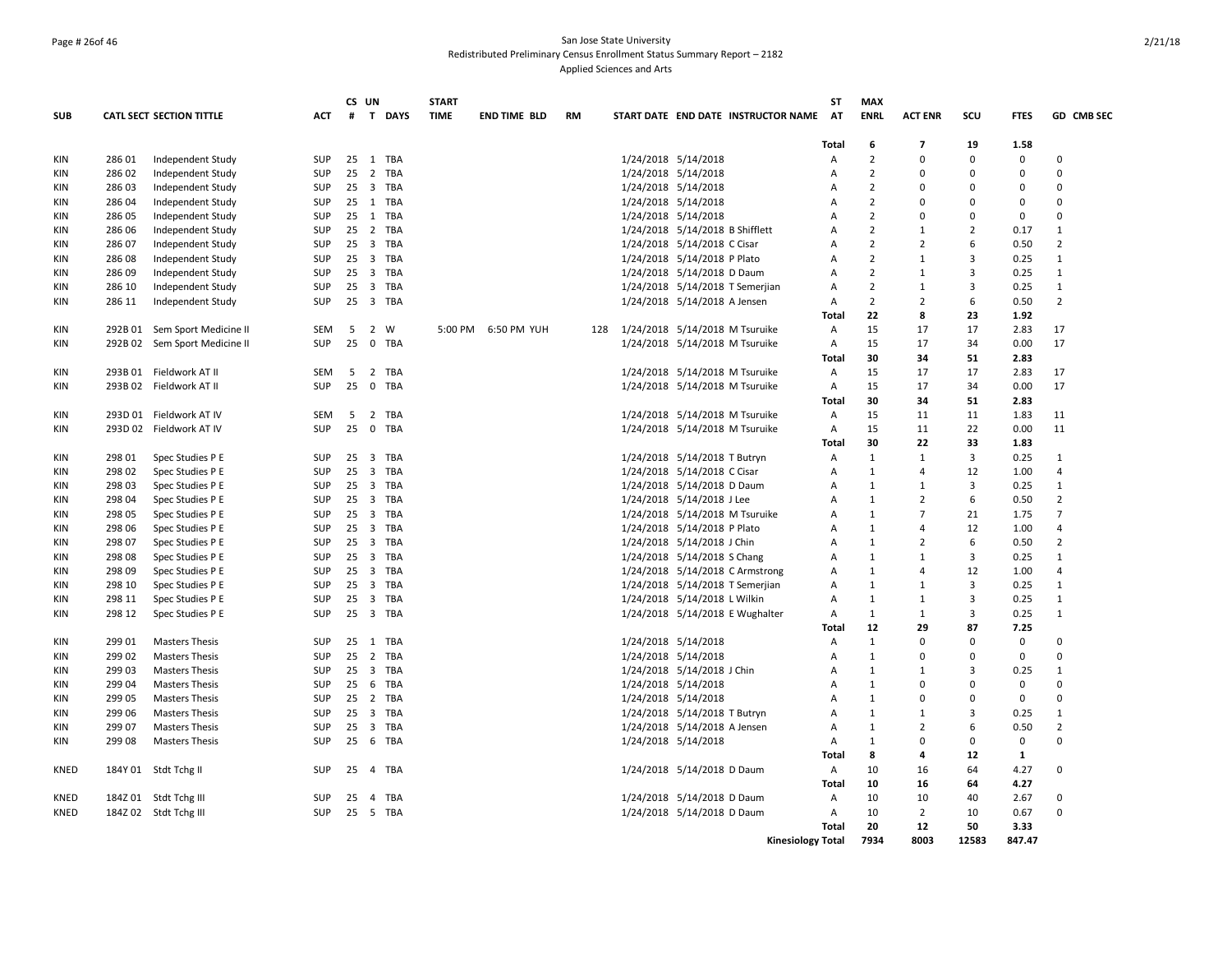## Page # 27of 46 San Jose State University Redistributed Preliminary Census Enrollment Status Summary Report – 2182 Applied Sciences and Arts

|                         |         |                           |            | CS UN          |             | <b>START</b> |                       |               |                                     |                               | <b>ST</b> | <b>MAX</b>  |                |     |             |            |
|-------------------------|---------|---------------------------|------------|----------------|-------------|--------------|-----------------------|---------------|-------------------------------------|-------------------------------|-----------|-------------|----------------|-----|-------------|------------|
| <b>SUB</b>              |         | CATL SECT SECTION TITTLE  | <b>ACT</b> |                | <b>DAYS</b> | <b>TIME</b>  | <b>END TIME BLD</b>   | <b>RM</b>     | START DATE END DATE INSTRUCTOR NAME |                               | AT        | <b>ENRL</b> | <b>ACT ENR</b> | scu | <b>FTES</b> | GD CMB SEC |
| <b>Military Science</b> |         |                           |            |                |             |              |                       |               |                                     |                               |           |             |                |     |             |            |
| <b>MILS</b>             | 1B 01   | Intro Tac Leadership      | <b>SUP</b> | 77             | 2 MW        | 8:00 AM      | 9:05 AM OFF           | <b>CAMPUS</b> | 1/24/2018 5/14/2018 C Carpentier    |                               | Α         | 30          | 8              | 16  | 1.07        | 0          |
| <b>MILS</b>             | 1B 02   | Intro Tac Leadership      | LAB        | 78             | $0 \quad W$ | 2:15 PM      | 5:00 PM OFF           | <b>CAMPUS</b> | 1/24/2018 5/14/2018 C Carpentier    |                               | A         | 30          | 8              | 8   | 0.00        | 0          |
|                         |         |                           |            |                |             |              |                       |               |                                     |                               | Total     | 60          | 16             | 24  | 1.07        |            |
| <b>MILS</b>             | 2B 01   | Fnd Tac Ldrshp            | <b>SUP</b> | 77             | 2 MW        | 8:00 AM      | 9:05 AM OFF           | <b>CAMPUS</b> | 1/24/2018 5/14/2018 M Morales       |                               | A         | 30          | 12             | 24  | 1.60        | 0          |
| <b>MILS</b>             | 2B 02   | Fnd Tac Ldrshp            | LAB        | 78             | $0 \quad W$ | 2:15 PM      | 5:00 PM OFF           | <b>CAMPUS</b> | 1/24/2018 5/14/2018 E Alvarez       |                               | A         | 30          | 12             | 12  | 0.00        | 0          |
|                         |         |                           |            |                |             |              |                       |               |                                     |                               | Total     | 60          | 24             | 36  | 1.60        |            |
| <b>MILS</b>             |         | 130B 01 Appl Tm Ldrshp    | <b>SUP</b> | 77             | 4 TR        |              | 8:30 AM 10:10 AM OFF  | <b>CAMPUS</b> | 1/24/2018 5/14/2018 D Fisher        |                               | A         | 30          | 13             | 52  | 3.53        |            |
| <b>MILS</b>             |         | 130B 02 Appl Tm Ldrshp    | LAB        | 78             | 0 W         | 2:15 PM      | 5:00 PM OFF           | <b>CAMPUS</b> | 1/24/2018 5/14/2018 D Fisher        |                               | A         | 30          | 13             | 13  | 0.00        |            |
|                         |         |                           |            |                |             |              |                       |               |                                     |                               | Total     | 60          | 26             | 65  | 3.53        |            |
| <b>MILS</b>             | 140B 01 | Ldrshp Cplx Wld           | <b>SUP</b> | 77             | 4 TR        |              | 10:20 AM 12:00 PM OFF | <b>CAMPUS</b> | 1/24/2018 5/14/2018 M Morales       |                               | Α         | 30          |                | 20  | 1.4         |            |
| <b>MILS</b>             | 140B 02 | Ldrshp Cplx Wld           | LAB        | 78             | 0 W         | 2:15 PM      | 5:00 PM OFF           | <b>CAMPUS</b> | 1/24/2018 5/14/2018 M Morales       |                               | Α         | 30          |                |     | $\mathbf 0$ |            |
|                         |         |                           |            |                |             |              |                       |               |                                     |                               | Total     | 60          | 10             | 25  | 1.4         |            |
| <b>MILS</b>             | 180 01  | <b>Individual Studies</b> | <b>SUP</b> | 77             | 3 TBA       |              | OFF                   | <b>CAMPUS</b> | 1/24/2018 5/14/2018 M Morales       |                               | A         | 30          | 0              | 0   | 0           | 0          |
|                         |         |                           |            |                |             |              |                       |               |                                     |                               | Total     | 30          | 0              | 0   | 0           |            |
| <b>MILS</b>             | 199 01  | American Military Hist    | <b>LEC</b> | $\overline{2}$ | 3 TR        |              | 10:20 AM 12:00 PM OFF | <b>CAMPUS</b> | 1/24/2018 5/14/2018 J Alfaro        |                               | A         | 15          | 8              | 24  | 1.60        | 0          |
|                         |         |                           |            |                |             |              |                       |               |                                     |                               | Total     | 15          | я              | 24  | 1.60        |            |
|                         |         |                           |            |                |             |              |                       |               |                                     | <b>Military Science Total</b> |           | 285         | 84             | 174 | 9.20        |            |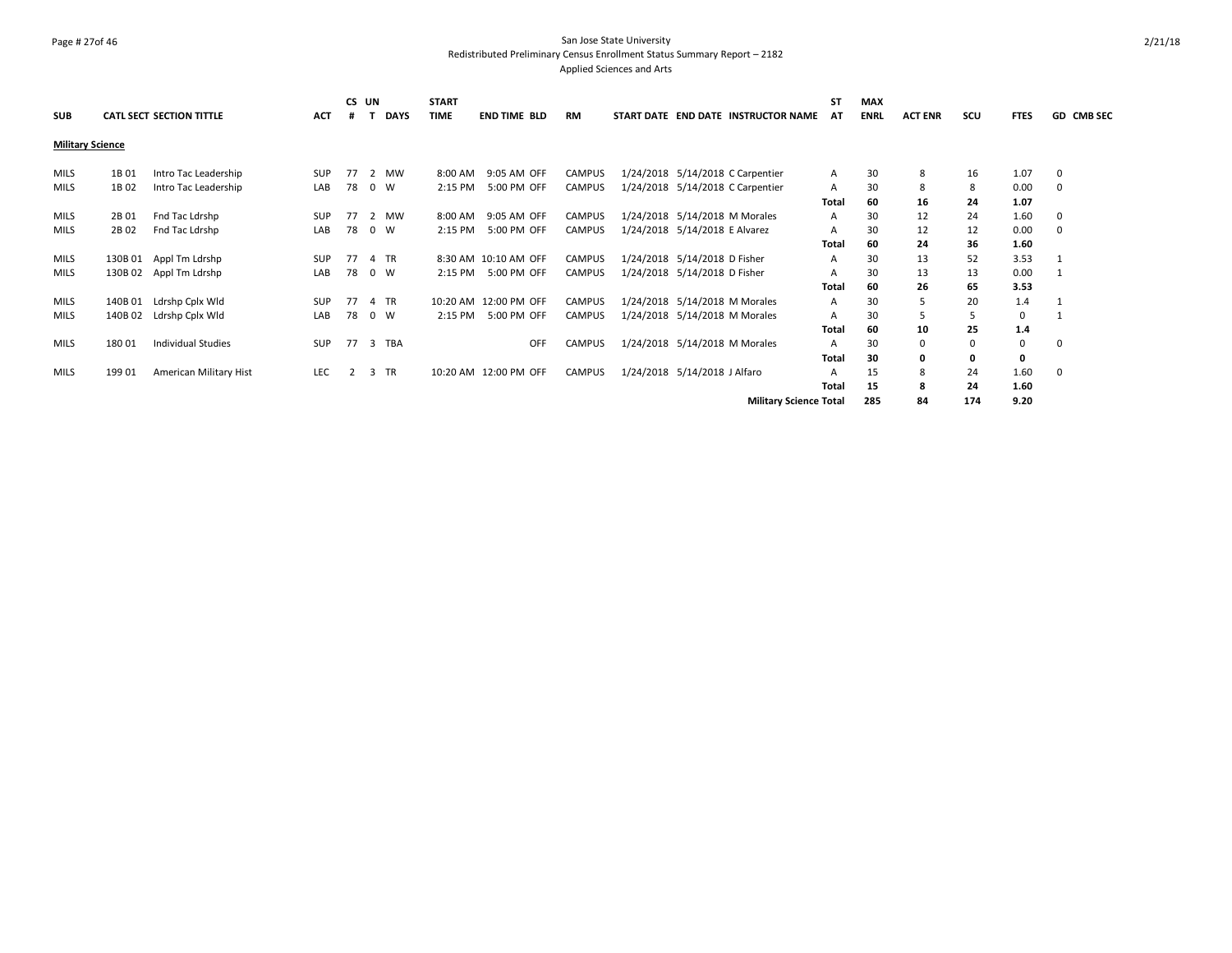# Page # 28of 46 San Jose State University Redistributed Preliminary Census Enrollment Status Summary Report – 2182

Applied Sciences and Arts

|                |         |                            |            |                | CS UN               |         | <b>START</b> |                       |               |                                          | ST                      | <b>MAX</b>  |                |            |                |                          |
|----------------|---------|----------------------------|------------|----------------|---------------------|---------|--------------|-----------------------|---------------|------------------------------------------|-------------------------|-------------|----------------|------------|----------------|--------------------------|
| <b>SUB</b>     |         | CATL SECT SECTION TITTLE   | ACT        | #              |                     | T DAYS  | <b>TIME</b>  | <b>END TIME BLD</b>   | <b>RM</b>     | START DATE END DATE INSTRUCTOR NAME      | AT                      | <b>ENRL</b> | <b>ACT ENR</b> | SCU        | <b>FTES</b>    | GD CMB SEC               |
| <b>Nursing</b> |         |                            |            |                |                     |         |              |                       |               |                                          |                         |             |                |            |                |                          |
| <b>NURS</b>    | 23 01   | Pathophysiology-I          | <b>LEC</b> |                | 1 3 R               |         |              | 3:00 PM 5:45 PM HB    | 106           | 1/24/2018 5/14/2018 A Wood               | $\mathsf{A}$            | 66          | 66             | 198        | 13.20          | $\Omega$                 |
|                |         |                            |            |                |                     |         |              |                       |               |                                          | Total                   | 66          | 66             | 198        | 13.20          |                          |
| <b>NURS</b>    | 24 01   | Adult Care Mgmt I          | <b>LEC</b> |                | 1 4 TF              |         |              | 10:30 AM 12:20 PM HB  | 106           | 1/24/2018 5/14/2018 K Bawel-Brinkley     | A<br>Total              | 60<br>60    | 60<br>60       | 240<br>240 | 16.00<br>16.00 | $\mathbf 0$              |
| <b>NURS</b>    | 33 01   | Prof Role Dev I            | <b>LEC</b> | $\overline{2}$ |                     | 2 W     |              | 12:00 PM 1:50 PM HB   | 408           | 1/24/2018 5/14/2018 S Malloy             | $\mathsf{A}$            | 33          | 33             | 66         | 4.40           | $\Omega$                 |
| <b>NURS</b>    | 33 02   | Prof Role Dev I            | <b>LEC</b> | $\overline{2}$ |                     | 2 W     |              | 5:00 PM 6:40 PM HB    | 408           | 1/24/2018 5/14/2018 M Haririfar          | Α                       | 33          | 33             | 66         | 4.40           | $\Omega$                 |
|                |         |                            |            |                |                     |         |              |                       |               |                                          | <b>Total</b>            | 66          | 66             | 132        | 8.80           |                          |
| <b>NURS</b>    | 34A 01  | Prof Role Dev II           | LEC        | $\overline{2}$ | 1 F                 |         |              | 8:00 AM 10:15 AM HB   | 408           | 1/24/2018 5/14/2018 C Finkbeiner         | $\mathsf{A}$            | 30          | 30             | 30         | 2.00           | $\mathbf 0$              |
| <b>NURS</b>    | 34A 02  | Prof Role Dev II           | <b>LEC</b> | $\overline{2}$ | 1 F                 |         |              | 1:15 PM 3:30 PM CL    | 310           | 1/24/2018 5/14/2018 C Finkbeiner         | A                       | 30          | 30             | 30         | 2.00           | $\Omega$                 |
|                |         |                            |            |                |                     |         |              |                       |               |                                          | Total                   | 60          | 60             | 60         | 4.00           |                          |
| <b>NURS</b>    | 43 01   | Pharmacology               | <b>LEC</b> |                | $1 \quad 3 \quad T$ |         |              | 1:30 PM 4:15 PM HB    | 106           | 1/24/2018 5/14/2018 S Malloy             | $\mathsf{A}$            | 66          | 66             | 198        | 13.20          | 0                        |
|                |         |                            |            |                |                     |         |              |                       |               |                                          | <b>Total</b>            | 66          | 66             | 198        | 13.20          |                          |
| <b>NURS</b>    | 44 01   | Adult Care Clin Pract I    | LAB        |                | 17 3 M              |         |              | 2:00 PM 11:00 PM OFF  | CAMPUS        | 1/24/2018 5/14/2018 D Law                | A                       | 10          | 9              | 27         | 1.80           | $\Omega$                 |
| <b>NURS</b>    | 44 02   | Adult Care Clin Pract I    | LAB        |                | 17 3 T              |         |              | 2:00 PM 11:00 PM OFF  | <b>CAMPUS</b> | 1/24/2018 5/14/2018 T Tchantchanian      | A                       | 10          | 9              | 27         | 1.80           | $\Omega$                 |
| <b>NURS</b>    | 44 03   | Adult Care Clin Pract I    | LAB        | 17             | 3 W                 |         |              | 2:00 PM 11:00 PM OFF  | <b>CAMPUS</b> | 1/24/2018 5/14/2018 M Diaz               | Α                       | 10          | 9              | 27         | 1.80           | $\Omega$                 |
| <b>NURS</b>    | 44 05   | Adult Care Clin Pract I    | LAB        |                | 17 3 W              |         |              | 2:00 PM 11:00 PM OFF  | <b>CAMPUS</b> | 1/24/2018 5/14/2018 M Brown              | $\overline{A}$          | 10          | 9              | 27         | 1.80           | $\Omega$                 |
| <b>NURS</b>    | 44 06   | Adult Care Clin Pract I    | LAB        | 17             | 3 <sub>5</sub>      |         |              | 7:00 AM 4:00 PM OFF   | <b>CAMPUS</b> | 1/24/2018 5/14/2018 M Mistal             | A                       | 10          | 6              | 18         | 1.20           | $\Omega$                 |
| <b>NURS</b>    | 44 07   | Adult Care Clin Pract I    | LAB        |                | 17 3 T              |         |              | 2:00 PM 11:00 PM OFF  | <b>CAMPUS</b> | 1/24/2018 5/14/2018 P Mayer              | $\overline{A}$          | 10          | 9              | 27         | 1.80           | $\Omega$                 |
| <b>NURS</b>    | 44 08   | Adult Care Clin Pract I    | LAB        |                | 17 3 M              |         |              | 2:00 PM 11:00 PM OFF  | <b>CAMPUS</b> | 1/24/2018 5/14/2018 C Keane              | Α                       | 10          | 9              | 27         | 1.80           | $\Omega$                 |
|                |         |                            |            |                |                     |         |              |                       |               |                                          | <b>Total</b>            | 70          | 60             | 180        | 12.00          |                          |
| <b>NURS</b>    | 53 01   | Skills in Nursing I        | <b>LEC</b> | $\overline{2}$ |                     | 0 TBA   |              |                       |               | 1/24/2018 5/14/2018 K Bawel-Brinkley     | A                       | 66          | 66             | 66         | 0.00           | $\Omega$                 |
| <b>NURS</b>    | 53 02   | Skills in Nursing I        | LAB        | 16             |                     | 3 WF    |              | 8:00 AM 11:00 AM HB   | 311           | 1/24/2018 5/14/2018 K Bawel-Brinkley     | $\mathsf{A}$            | 22          | 22             | 44         | 4.40           | $\Omega$                 |
| <b>NURS</b>    | 53 03   | Skills in Nursing I        | LAB        | 16             |                     | 3 WF    |              | 11:00 AM 2:00 PM HB   | 311           | 1/24/2018 5/14/2018 K Bawel-Brinkley     | $\overline{A}$          | 22          | 22             | 44         | 4.40           | $\Omega$                 |
| <b>NURS</b>    | 53 04   | Skills in Nursing I        | LAB        |                |                     | 16 3 WF |              | 2:00 PM 5:00 PM HB    |               | 311 1/24/2018 5/14/2018 C Ahr            | $\overline{A}$          | 22          | 22             | 44         | 4.40           | $\Omega$                 |
|                |         |                            |            |                |                     |         |              |                       |               |                                          | Total                   | 132         | 132            | 198        | 13.20          |                          |
| <b>NURS</b>    | 54 01   | <b>Nursing Skills II</b>   | LEC        | 2              |                     | 0 TBA   |              |                       |               | 1/24/2018 5/14/2018 K Bawel-Brinkley     | $\mathsf{A}$            | 60          | 61             | 61         | $\mathsf 0$    | $\Omega$                 |
| <b>NURS</b>    | 54 02   | <b>Nursing Skills II</b>   | LAB        | 16             | 2 R                 |         |              | 8:00 AM 11:00 AM HB   |               | 311 1/24/2018 5/14/2018 K Bawel-Brinkley | $\mathsf{A}$            | 20          | 20             | 20         | 2.67           | $\Omega$<br>$\Omega$     |
| <b>NURS</b>    | 54 03   | Nursing Skills II          | LAB        | 16             | 2 R<br>16 2 R       |         |              | 11:00 AM  1:50 PM HB  |               | 311 1/24/2018 5/14/2018 M Mistal         | Α                       | 20<br>20    | 20             | 20         | 2.67           | $\Omega$                 |
| <b>NURS</b>    | 54 04   | <b>Nursing Skills II</b>   | LAB        |                |                     |         |              | 2:00 PM 4:50 PM HB    |               | 311 1/24/2018 5/14/2018 M Mistal         | $\overline{A}$<br>Total | 120         | 21<br>122      | 21<br>122  | 2.80<br>8.13   |                          |
| <b>NURS</b>    | 124 01  | Nursing Theory II          | <b>LEC</b> | 1              |                     | 3 W     |              | 12:00 PM 2:50 PM SH   | 435           | 1/24/2018 5/14/2018 K Kinner             | $\mathsf{A}$            | 40          | 29             | 87         | 5.80           | $\Omega$                 |
|                |         |                            |            |                |                     |         |              |                       |               |                                          | Total                   | 40          | 29             | 87         | 5.80           |                          |
| <b>NURS</b>    | 125 01  | Adult Care Mgmt II         | <b>LEC</b> | 1              | 4 T                 |         |              | 8:30 AM 10:20 AM HB   | 106           | 1/24/2018 5/14/2018 S Rickman Patrick    | $\overline{A}$          | 63          | 62             | 248        | 16.53          | $\Omega$                 |
|                |         |                            |            |                |                     |         |              |                       |               |                                          | <b>Total</b>            | 63          | 62             | 248        | 16.53          |                          |
| <b>NURS</b>    | 126A 01 | Pediatric Theory           | <b>LEC</b> | 1              | 2 R                 |         |              | 10:00 AM 11:50 AM HB  | 106           | 1/24/2018 5/14/2018 C Hill               | A                       | 62          | 61             | 244        | 8.133333       | $\Omega$                 |
|                |         |                            |            |                |                     |         |              |                       |               |                                          | Total                   | 62          | 61             | 244        | 8.133333       |                          |
| <b>NURS</b>    |         | 126B 01 Mat/Newborn Theory | <b>LEC</b> |                | 1 2 R               |         |              | 1:00 PM 2:50 PM HB    | 106           | 1/24/2018 5/14/2018 D Nelson             | $\overline{\mathsf{A}}$ | 62          | 61             | 122        | 8.133333       | $\overline{\phantom{0}}$ |
|                |         |                            |            |                |                     |         |              |                       |               |                                          | <b>Total</b>            | 62          | 61             | 122        | 8.133333       |                          |
| <b>NURS</b>    |         | 127A 01 Psych / MH Theory  | <b>LEC</b> |                | $1 \quad 2 \quad F$ |         |              | 8:00 AM 9:50 AM HB    | 106           | 1/24/2018 5/14/2018 D Gaylle             | $\mathsf{A}$            | 55          | 56             | 112        | 7.466667       | $\Omega$                 |
|                |         |                            |            |                |                     |         |              |                       |               |                                          | <b>Total</b>            | 55          | 56             | 112        | 7.466667       |                          |
| <b>NURS</b>    |         | 127B 01 Community Theory   | <b>LEC</b> |                | $1 \quad 2 \quad F$ |         |              | 10:00 AM 11:50 AM BBC | 4             | 1/24/2018 5/14/2018 L Rauch              | $\mathsf{A}$            | 90          | 92             | 184        | 12.26667       | $\Omega$                 |
|                |         |                            |            |                |                     |         |              |                       |               |                                          | <b>Total</b>            | 90          | 92             | 184        | 12.26667       |                          |
| <b>NURS</b>    | 128 01  | <b>EBP</b> in Nursing      | <b>LEC</b> | 2              | 2 R                 |         | 12:00 PM     | 1:50 PM HB            | 408           | 1/24/2018 5/14/2018 C Hill               | A                       | 30          | 31             | 62         | 4.13           | 0                        |
| <b>NURS</b>    | 128 02  | <b>EBP</b> in Nursing      | <b>LEC</b> | 2              | 2 R                 |         | 2:00 PM      | 3:50 PM HB            | 408           | 1/24/2018 5/14/2018 D Gaylle             | Α                       | 30          | 29             | 58         | 3.87           | $\Omega$                 |
| <b>NURS</b>    | 128 03  | <b>EBP</b> in Nursing      | <b>LEC</b> | $\overline{2}$ |                     | 2 W     |              | 3:00 PM 4:50 PM HB    | 408           | 1/24/2018 5/14/2018 R Patel              | Α                       | 40          | 22             | 44         | 2.97           | $\mathbf{1}$             |
| <b>NURS</b>    | 128 07  | <b>EBP</b> in Nursing      | <b>LEC</b> | 2              |                     | 2 TBA   |              |                       |               | 1/24/2018 5/14/2018                      | $\overline{A}$          | 20          | 14             | 28         | 1.87           | $\Omega$                 |
|                |         |                            |            |                |                     |         |              |                       |               |                                          | Total                   | 120         | 96             | 192        | 12.83          |                          |
| <b>NURS</b>    | 133 01  | Prof Role Dev IV           | <b>LEC</b> | $2^{\circ}$    | 2 <sub>T</sub>      |         |              | 10:30 AM 12:20 PM HB  | 408           | 1/24/2018 5/14/2018 K Abriam-Yago        | $\overline{\mathsf{A}}$ | 32          | 34             | 68         | 4.53           | $\Omega$                 |
| <b>NURS</b>    | 133 02  | Prof Role Dev IV           | <b>LEC</b> | $2^{\circ}$    | 2 <sub>T</sub>      |         |              | 1:00 PM 2:50 PM HB    | 408           | 1/24/2018 5/14/2018 D Price              | A                       | 31          | 28             | 56         | 3.73           | $\Omega$                 |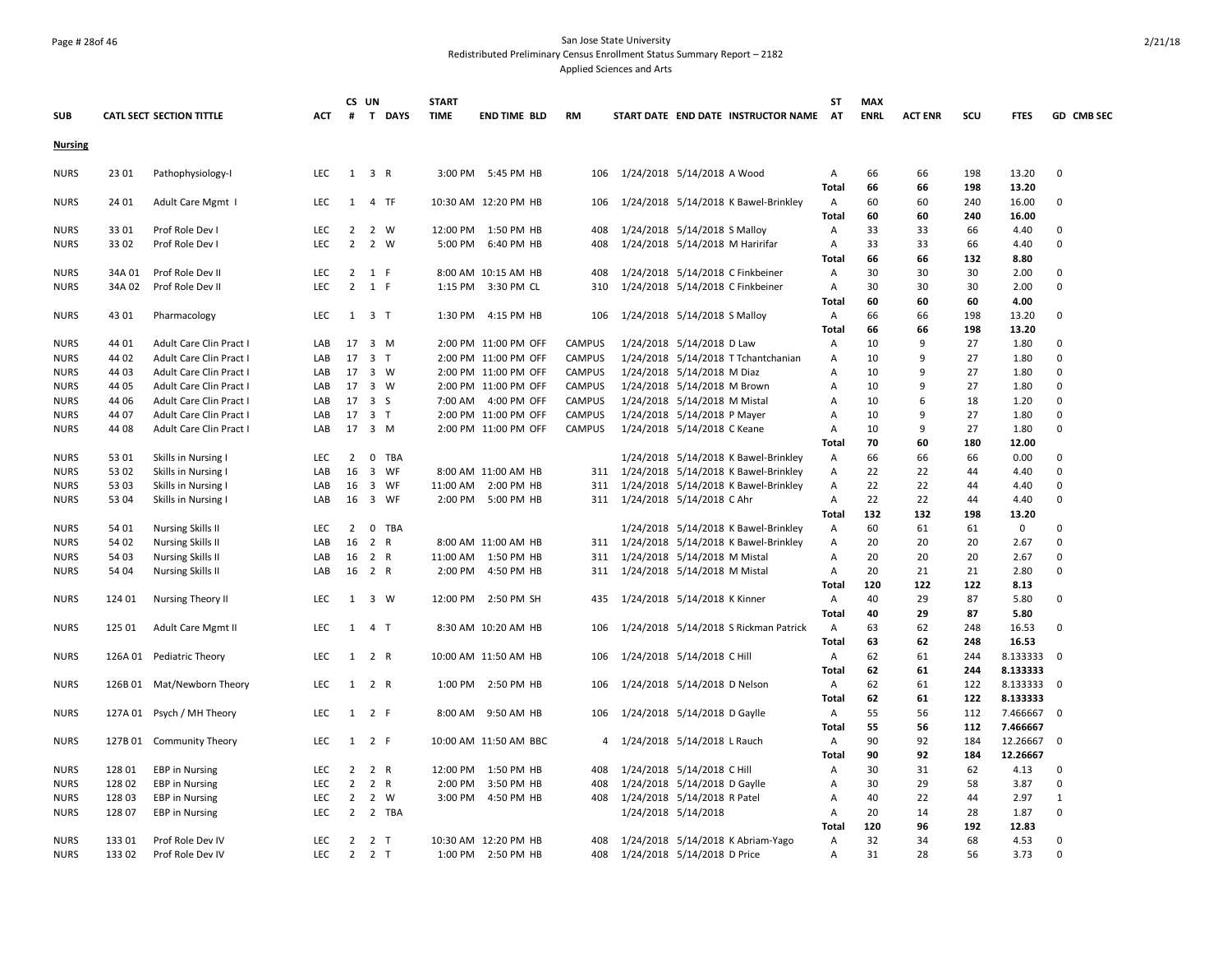## Page # 29of 46 San Jose State University Redistributed Preliminary Census Enrollment Status Summary Report – 2182 Applied Sciences and Arts

|                            |                    |                            |            |                | CS UN               |           | <b>START</b> |                      |               |                               |                              |                                      | ST           | <b>MAX</b>  |                |             |             |                |
|----------------------------|--------------------|----------------------------|------------|----------------|---------------------|-----------|--------------|----------------------|---------------|-------------------------------|------------------------------|--------------------------------------|--------------|-------------|----------------|-------------|-------------|----------------|
| <b>SUB</b>                 |                    | CATL SECT SECTION TITTLE   | <b>ACT</b> |                |                     | # T DAYS  | <b>TIME</b>  | <b>END TIME BLD</b>  | <b>RM</b>     |                               |                              | START DATE END DATE INSTRUCTOR NAME  | <b>AT</b>    | <b>ENRL</b> | <b>ACT ENR</b> | scu         | <b>FTES</b> | GD CMB SEC     |
|                            |                    |                            |            |                |                     |           |              |                      |               |                               |                              |                                      | Total        | 63          | 62             | 124         | 8.27        |                |
| <b>NURS</b>                | 136 01             | Prof Role Dev III          | <b>LEC</b> |                | 2 2 R               |           |              | 8:00 AM 9:50 AM HB   | 408           | 1/24/2018 5/14/2018 S McKenna |                              |                                      | Α            | 31          | 31             | 62          | 4.13        | 0              |
| <b>NURS</b>                | 136 02             | Prof Role Dev III          | <b>LEC</b> | $\overline{2}$ | 2 R                 |           | 4:00 PM      | 5:50 PM HB           | 408           | 1/24/2018 5/14/2018 D Nelson  |                              |                                      | Α            | 31          | 30             | 60          | 4.00        | $\mathbf 0$    |
|                            |                    |                            |            |                |                     |           |              |                      |               |                               |                              |                                      | <b>Total</b> | 62          | 61             | 122         | 8.13        |                |
| <b>NURS</b>                | 13701              | Prof Role Dev V            | <b>LEC</b> | $2^{\circ}$    | 2 F                 |           | 12:30 PM     | 2:20 PM HB           | 106           |                               |                              | 1/24/2018 5/14/2018 T Adelman        | Α            | 30          | 35             | 70          | 4.67        | $\Omega$       |
| <b>NURS</b>                | 13702              | Prof Role Dev V            | <b>LEC</b> | $\overline{2}$ | 2 F                 |           | 12:30 PM     | 2:20 PM BBC          | 222           | 1/24/2018 5/14/2018 D Canham  |                              |                                      | Α            | 30          | 30             | 60          | 4.00        | $\mathbf 0$    |
| <b>NURS</b>                | 13703              | Prof Role Dev V            | LEC.       |                | $2 \quad 2 \quad F$ |           |              | 12:30 PM 2:20 PM HB  | 408           | 1/24/2018 5/14/2018 T Adelman |                              |                                      | Α            | 30          | 29             | 58          | 3.93        | $\overline{2}$ |
|                            |                    |                            |            |                |                     |           |              |                      |               |                               |                              |                                      | Total        | 90          | 94             | 188         | 12.60       |                |
| <b>NURS</b>                | 13801              | Prof Role Dev VI           | <b>LEC</b> | $\overline{2}$ | 3 F                 |           |              | 9:00 AM 11:50 AM CCB | 102           |                               |                              | 1/24/2018 5/14/2018 K Abriam-Yago    | A            | 45          | 47             | 141         | 9.40        | $\Omega$       |
| <b>NURS</b>                | 138 02             | Prof Role Dev VI           | <b>LEC</b> | $\overline{2}$ | 3 F                 |           |              | 9:00 AM 11:50 AM CL  | 324           | 1/24/2018 5/14/2018 R Ballin  |                              |                                      | Α            | 44          | 44             | 132         | 8.80        | $\mathbf 0$    |
|                            |                    |                            |            |                |                     |           |              |                      |               |                               |                              |                                      | Total        | 89          | 91             | 273         | 18.20       |                |
| <b>NURS</b>                | 144 01             | Clin Nurs Appl             | <b>LEC</b> |                | 2 2 W               |           |              | 9:00 AM 10:50 AM HB  | 408           | 1/24/2018 5/14/2018 D Nelson  |                              |                                      | Α            | 40          | 29             | 58          | 3.87        | 0              |
|                            |                    |                            |            |                |                     |           |              |                      |               |                               |                              |                                      | <b>Total</b> | 40          | 29             | 58          | 3.87        |                |
| <b>NURS</b>                | 145 01             | Adult Care Clin II         | LAB        | 17             |                     | 4 RF      |              | 7:00 AM 3:00 PM OFF  | <b>CAMPUS</b> | 1/24/2018 5/14/2018 V Wong    |                              |                                      | Α            | 10          | 10             | 40          | 2.67        | $\Omega$       |
| <b>NURS</b>                | 145 02             | Adult Care Clin II         | LAB        | 17             | 4 R                 |           |              | 7:00 AM  7:00 PM OFF | <b>CAMPUS</b> | 1/24/2018 5/14/2018 C Pham    |                              |                                      | Α            | 10          | 9              | 36          | 2.40        | $\Omega$       |
| <b>NURS</b>                | 145 03             | Adult Care Clin II         | LAB        | 17             |                     | 4 RF      |              | 7:00 AM 3:00 PM OFF  | <b>CAMPUS</b> | 1/24/2018 5/14/2018 K Kinner  |                              |                                      | Α            | 10          | $\mathbf{q}$   | 36          | 2.40        | $\mathbf 0$    |
| <b>NURS</b>                | 145 04             | Adult Care Clin II         | LAB        | 17             |                     | 4 RF      |              | 2:00 PM 10:00 PM OFF | CAMPUS        | 1/24/2018 5/14/2018 M Diaz    |                              |                                      | Α            | 10          | 7              | 28          | 1.87        | $\Omega$       |
| <b>NURS</b>                | 145 05             | Adult Care Clin II         | LAB        | 17             |                     | 4 WR      |              | 2:00 PM 10:00 PM OFF | <b>CAMPUS</b> |                               |                              | 1/24/2018 5/14/2018 T Tchantchanian  | A            | 10          | 9              | 36          | 2.40        | $\Omega$       |
| <b>NURS</b>                | 145 06             | Adult Care Clin II         | LAB        | 17             |                     | 4 WR      |              | 2:00 PM 10:00 PM OFF | <b>CAMPUS</b> | 1/24/2018 5/14/2018 A Paulson |                              |                                      | Α            | 10          | 9              | 36          | 2.40        | $\Omega$       |
| <b>NURS</b>                | 145 07             | Adult Care Clin II         | LAB        |                |                     | 17  4  WR |              | 2:00 PM 10:00 PM OFF | <b>CAMPUS</b> | 1/24/2018 5/14/2018 P Mayer   |                              |                                      | Α            | 10          | 9              | 36          | 2.40        | $\Omega$       |
|                            |                    |                            |            |                |                     |           |              |                      |               |                               |                              |                                      | Total        | 70          | 62             | 248         | 16.53       |                |
| <b>NURS</b>                |                    | 146A 01 Peds Clinical      | LAB        |                | 17 2 W              |           | 7:00 AM      | 3:00 PM OFF          | <b>CAMPUS</b> | 1/24/2018 5/14/2018 J Barreto |                              |                                      | Α            | 8           | 8              | 16          | 1.07        | $\Omega$       |
|                            |                    | 146A 02 Peds Clinical      | LAB        | 17 2 F         |                     |           |              | 7:00 AM 3:00 PM OFF  | <b>CAMPUS</b> | 1/24/2018 5/14/2018 V Brewer  |                              |                                      |              | 10          | 8              | 16          | 1.07        | $\Omega$       |
| <b>NURS</b><br><b>NURS</b> | 146A 03            | Peds Clinical              | LAB        |                | $\overline{2}$      |           |              |                      |               |                               |                              |                                      | Α<br>X       | 0           | $\Omega$       | 0           | 0           | $\Omega$       |
|                            |                    |                            |            | 17 2 S         |                     |           |              |                      |               |                               |                              |                                      |              |             | 8              | 16          |             | $\mathbf 0$    |
| <b>NURS</b>                | 146A 04<br>146A 06 | Peds Clinical              | LAB        | 17 2 T         |                     |           |              | 7:00 AM 3:00 PM OFF  | <b>CAMPUS</b> | 1/24/2018 5/14/2018 V Brewer  |                              |                                      | A<br>A       | 10<br>10    | 9              | 18          | 1.07        | $\Omega$       |
| <b>NURS</b>                |                    | Peds Clinical              | LAB        |                |                     | 2 W       |              | 2:00 PM 10:00 PM OFF | <b>CAMPUS</b> | 1/24/2018 5/14/2018 J Ruiz    |                              |                                      | A            |             |                |             | 1.20        | $\Omega$       |
| <b>NURS</b>                | 146A 07            | Peds Clinical              | LAB        | 17             |                     |           |              | 7:00 AM 3:00 PM OFF  | CAMPUS        | 1/24/2018 5/14/2018 C Hill    |                              |                                      |              | 10          | 10             | 20          | 1.33        |                |
| <b>NURS</b>                |                    | 146A 08 Peds Clinical      | LAB        | 17 2 F         |                     |           |              | 2:00 PM 10:00 PM OFF | <b>CAMPUS</b> |                               |                              | 1/24/2018 5/14/2018 S McKenna        | Α            | 10          | 9              | 18          | 1.20        | $\Omega$       |
| <b>NURS</b>                |                    | 146A 11 Peds Clinical      | LAB        | 17 2 W         |                     |           |              | 2:00 PM 10:00 PM OFF | <b>CAMPUS</b> | 1/24/2018 5/14/2018 C Weng    |                              |                                      | Α            | 10          | 9              | 18          | 1.20        | $\Omega$       |
|                            |                    |                            |            |                |                     |           |              |                      |               |                               |                              |                                      | <b>Total</b> | 68          | 61             | 122         | 8.13        |                |
| <b>NURS</b>                |                    | 146B 01 Mat Hith Clinical  | LAB        |                | 17 2 T              |           |              | 2:00 PM 10:00 PM OFF | <b>CAMPUS</b> |                               | 1/24/2018 5/14/2018 J Barnby |                                      | Α            | 10          | 9              | 18          | 1.20        | $\Omega$       |
| <b>NURS</b>                | 146B 02            | Mat Hlth Clinical          | LAB        | 17             | 2 W                 |           | 7:00 AM      | 3:00 PM OFF          | CAMPUS        | 1/24/2018 5/14/2018 M Agroia  |                              |                                      | Α            | 10          | 10             | 20          | 1.33        | $\Omega$       |
| <b>NURS</b>                |                    | 146B 04 Mat Hith Clinical  | LAB        |                | 17 2 T              |           |              | 7:00 AM 3:00 PM OFF  | <b>CAMPUS</b> |                               |                              | 1/24/2018 5/14/2018 F Aboukhaled     | Α            | 8           | $\overline{7}$ | 14          | 0.93        | $\Omega$       |
| <b>NURS</b>                |                    | 146B 06 Mat Hith Clinical  | LAB        |                | 17 2 W              |           |              | 2:00 PM 10:00 PM OFF | <b>CAMPUS</b> | 1/24/2018 5/14/2018 B Ashaolu |                              |                                      | A            | 10          | 9              | 18          | 1.20        | $\Omega$       |
| <b>NURS</b>                |                    | 146B 07 Mat Hith Clinical  | LAB        | 17 2 T         |                     |           | 7:00 AM      | 4:00 PM OFF          | <b>CAMPUS</b> | 1/24/2018 5/14/2018 D Nelson  |                              |                                      | A            | 10          | 8              | 16          | 1.07        | $\Omega$       |
| <b>NURS</b>                |                    | 146B 15 Mat Hith Clinical  | LAB        | 17 2 F         |                     |           |              | 7:00 AM 4:00 PM OFF  | <b>CAMPUS</b> |                               |                              | 1/24/2018 5/14/2018 M Germain        | Α            | 10          | 10             | 20          | 1.33        | $\Omega$       |
| <b>NURS</b>                |                    | 146B 16 Mat Hith Clinical  | LAB        |                | 2                   |           |              |                      |               |                               |                              |                                      | X            | 0           | $\Omega$       | $\Omega$    | 0           | $\Omega$       |
| <b>NURS</b>                |                    | 146B 17 Mat Hlth Clinical  | LAB        | 17 2 F         |                     |           | 7:00 AM      | 4:00 PM OFF          | <b>CAMPUS</b> |                               |                              | 1/24/2018 5/14/2018 R Billner-Garcia | A            | 8           | 8              | 16          | 1.07        | $\mathbf 0$    |
|                            |                    |                            |            |                |                     |           |              |                      |               |                               |                              |                                      | <b>Total</b> | 66          | 61             | 122         | 8.13        |                |
| <b>NURS</b>                | 147A 02            | Mental Health Clin         | LAB        |                | $\overline{2}$      |           |              |                      |               |                               |                              |                                      | Х            | $\mathbf 0$ | 0              | $\mathbf 0$ | 0           | $\Omega$       |
| <b>NURS</b>                | 147A 03            | Mental Health Clin         | LAB        |                | $\overline{2}$      |           |              |                      |               |                               |                              |                                      | Х            | 0           | $\Omega$       | 0           | 0           | $\Omega$       |
| <b>NURS</b>                | 147A 04            | Mental Health Clin         | LAB        |                | 17 2 W              |           |              | 8:00 AM 2:00 PM OFF  | <b>CAMPUS</b> |                               |                              | 1/24/2018 5/14/2018 D Francisco      | A            | 9           | 9              | 18          | 1.20        | 0              |
| <b>NURS</b>                | 147A 05            | Mental Health Clin         | LAB        |                | 17 2 T              |           |              | 2:00 PM 10:00 PM OFF | <b>CAMPUS</b> |                               |                              | 1/24/2018 5/14/2018 J Sugiyama       | A            | 10          | q              | 18          | 1.20        | $\Omega$       |
| <b>NURS</b>                | 147A 06            | Mental Health Clin         | LAB        |                | 17 2 M              |           |              | 2:00 PM 10:00 PM OFF | <b>CAMPUS</b> | 1/24/2018 5/14/2018 S Lee     |                              |                                      | A            | 8           | 9              | 18          | 1.20        | $\Omega$       |
| <b>NURS</b>                | 147A 07            | Mental Health Clin         | LAB        |                | 17 2 M              |           |              | 8:00 AM 2:00 PM OFF  | <b>CAMPUS</b> | 1/24/2018 5/14/2018 P Prasad  |                              |                                      | Α            | 10          | 9              | 18          | 1.20        | $\mathbf 0$    |
| <b>NURS</b>                | 147A 08            | Mental Health Clin         | LAB        |                | 2                   |           |              |                      |               |                               |                              |                                      | X            | $\mathbf 0$ | 0              | 0           | 0           | $\Omega$       |
| <b>NURS</b>                | 147A 09            | Mental Health Clin         | LAB        | 17 2 W         |                     |           |              | 8:00 AM 2:00 PM OFF  | <b>CAMPUS</b> | 1/24/2018 5/14/2018 D Gaylle  |                              |                                      | Α            | 10          | 10             | 20          | 1.33        | 0              |
| <b>NURS</b>                |                    | 147A 11 Mental Health Clin | LAB        | 17             |                     | 2 M       |              | 2:00 PM 10:00 PM OFF | <b>CAMPUS</b> |                               |                              | 1/24/2018 5/14/2018 N Ugokwe         | A            | 10          | 10             | 20          | 1.33        | $\Omega$       |
|                            |                    |                            |            |                |                     |           |              |                      |               |                               |                              |                                      | Total        | 57          | 56             | 112         | 7.47        |                |
| <b>NURS</b>                |                    | 147B 01 Com Hlth Clin      | LAB        | 17 3 T         |                     |           |              | 8:00 AM 5:00 PM OFF  | <b>CAMPUS</b> | 1/24/2018 5/14/2018 D Teaford |                              |                                      | Α            | 10          | 10             | 30          | 2.00        | 0              |
| <b>NURS</b>                |                    | 147B 02 Com Hith Clin      | LAB        | 17 3 W         |                     |           | 8:00 AM      | 5:00 PM OFF          | CAMPUS        | 1/24/2018 5/14/2018 D Canham  |                              |                                      | Α            | 11          | 12             | 36          | 2.40        | $\Omega$       |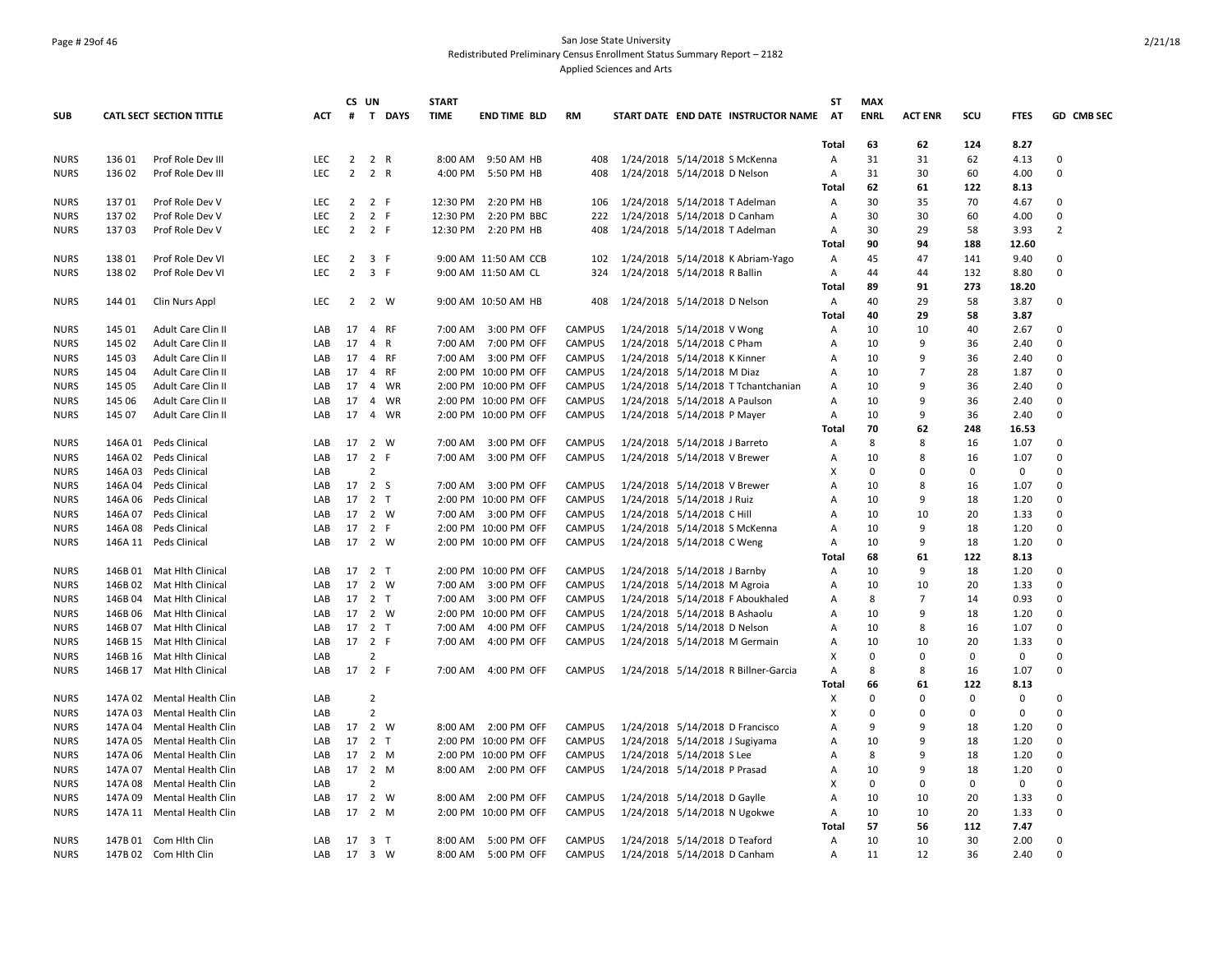## Page # 30of 46 San Jose State University Redistributed Preliminary Census Enrollment Status Summary Report – 2182 Applied Sciences and Arts

|             |         |                                 |            |    | CS UN                   |             | <b>START</b> |                     |               |                     |                                      |                      | <b>ST</b>    | <b>MAX</b>  |                |          |             |              |
|-------------|---------|---------------------------------|------------|----|-------------------------|-------------|--------------|---------------------|---------------|---------------------|--------------------------------------|----------------------|--------------|-------------|----------------|----------|-------------|--------------|
| <b>SUB</b>  |         | <b>CATL SECT SECTION TITTLE</b> | <b>ACT</b> | #  | T.                      | <b>DAYS</b> | <b>TIME</b>  | <b>END TIME BLD</b> | RM            |                     | START DATE END DATE INSTRUCTOR NAME  |                      | AT           | <b>ENRL</b> | <b>ACT ENR</b> | scu      | <b>FTES</b> | GD CMB SEC   |
| <b>NURS</b> | 147B 05 | Com Hlth Clin                   | LAB        | 17 |                         | 3 W         | 8:00 AM      | 5:00 PM OFF         | <b>CAMPUS</b> |                     | 1/24/2018 5/14/2018 C Finkbeiner     |                      | Α            | 11          | 9              | 27       | 1.80        | 0            |
| <b>NURS</b> | 147B 06 | Com Hlth Clin                   | LAB        | 17 | 3 <sub>1</sub>          |             | 8:00 AM      | 5:00 PM OFF         | <b>CAMPUS</b> |                     | 1/24/2018 5/14/2018 T Adelman        |                      | A            | 12          | 12             | 36       | 2.40        | $\Omega$     |
| <b>NURS</b> | 147B 07 | Com Hlth Clin                   | LAB        | 17 | 3 <sub>1</sub>          |             | 8:00 AM      | 5:00 PM OFF         | <b>CAMPUS</b> |                     | 1/24/2018 5/14/2018 C Finkbeiner     |                      | A            | 10          | 10             | 30       | 2.00        | 0            |
| <b>NURS</b> | 147B 08 | Com Hlth Clin                   | LAB        | 17 | 3 <sub>1</sub>          |             | 8:00 AM      | 5:00 PM OFF         | <b>CAMPUS</b> |                     | 1/24/2018 5/14/2018 P Edwards        |                      | A            | 10          | 10             | 30       | 2.00        | $\Omega$     |
| <b>NURS</b> | 147B 10 | Com Hith Clin                   | LAB        | 17 | 3 R                     |             | 8:00 AM      | 5:00 PM OFF         | <b>CAMPUS</b> |                     | 1/24/2018 5/14/2018 D Canham         |                      | A            | 10          | 10             | 30       | 2.05        |              |
| <b>NURS</b> |         | 147B 12 Com Hith Clin           | LAB        | 17 |                         | 3 W         | 8:00 AM      | 5:00 PM OFF         | <b>CAMPUS</b> |                     | 1/24/2018 5/14/2018 J Cohen          |                      | A            | 11          | 10             | 30       | 2.00        | 0            |
| <b>NURS</b> |         | 147B 13 Com Hlth Clin           | LAB        | 17 | 3 R                     |             | 10:00 AM     | 7:30 PM OFF         | <b>CAMPUS</b> |                     | 1/24/2018 5/14/2018 D Teaford        |                      | A            | 12          | 10             | 30       | 2.05        | $\mathbf{1}$ |
|             |         |                                 |            |    |                         |             |              |                     |               |                     |                                      |                      | <b>Total</b> | 97          | 93             | 279      | 18.70       |              |
| NURS        |         | 148A 01 Sen Precept             | <b>PRA</b> | 17 | $\overline{4}$          | <b>TBA</b>  |              |                     |               | 1/24/2018 5/14/2018 |                                      |                      | A            | 89          | 17             | 68       | 4.53        | 0            |
| <b>NURS</b> |         | 148A 02 Sen Precept             | PRA        | 17 | $\overline{4}$          | TBA         |              |                     |               | 1/24/2018 5/14/2018 |                                      |                      | A            | 16          | 6              | 24       | 1.60        | 0            |
| <b>NURS</b> |         | 148A 03 Sen Precept             | <b>PRA</b> | 17 | $\overline{a}$          | <b>TBA</b>  |              |                     |               | 1/24/2018 5/14/2018 |                                      |                      | Α            | 16          | 21             | 84       | 5.60        | $\Omega$     |
| <b>NURS</b> |         | 148A 04 Sen Precept             | PRA        | 17 | $\overline{a}$          | TBA         |              |                     |               | 1/24/2018 5/14/2018 |                                      |                      | A            | 16          | 12             | 48       | 3.20        | $\Omega$     |
| <b>NURS</b> | 148A 05 | Sen Precept                     | PRA        | 17 | $\overline{a}$          | TBA         |              |                     |               | 1/24/2018 5/14/2018 |                                      |                      | A            | 16          | 12             | 48       | 3.20        | 0            |
| <b>NURS</b> |         | 148A 06 Sen Precept             | PRA        | 17 | $\overline{4}$          | TBA         |              |                     |               | 1/24/2018 5/14/2018 |                                      |                      | A            | 16          | 14             | 56       | 3.73        | 0            |
| <b>NURS</b> | 148A 07 | Sen Precept                     | PRA        | 17 | $\overline{4}$          | TBA         |              |                     |               | 1/24/2018 5/14/2018 |                                      |                      | A            | 16          | 9              | 36       | 2.40        | 0            |
|             |         |                                 |            |    |                         |             |              |                     |               |                     |                                      |                      | Total        | 185         | 91             | 364      | 24.27       |              |
| <b>NURS</b> | 18001   | Indivi Stdies                   | <b>SUP</b> | 36 |                         | 1 TBA       |              |                     |               |                     | 1/24/2018 5/14/2018 C O'Leary-Kelley |                      | Α            | 40          | 16             | 16       | 1.07        | 0            |
| <b>NURS</b> | 18002   | <b>Indivi Stdies</b>            | <b>SUP</b> | 36 | $\overline{2}$          | <b>TBA</b>  |              |                     |               |                     | 1/24/2018 5/14/2018 C O'Leary-Kelley |                      | Α            | 40          | 5              | 10       | 0.666667    | 0            |
| <b>NURS</b> | 18003   | Indivi Stdies                   | <b>SUP</b> | 36 | $\overline{\mathbf{3}}$ | TBA         |              |                     |               |                     | 1/24/2018 5/14/2018 C O'Leary-Kelley |                      | A            | 40          | $\Omega$       | 0        | $\Omega$    | 0            |
| <b>NURS</b> | 18004   | Indivi Stdies                   | <b>SUP</b> | 36 | $\overline{4}$          | TBA         |              |                     |               |                     | 1/24/2018 5/14/2018 C O'Leary-Kelley |                      | A            | 40          | $\mathbf{1}$   | 4        | 0.27        | $\Omega$     |
|             |         |                                 |            |    |                         |             |              |                     |               |                     |                                      |                      | <b>Total</b> | 160         | 22             | 30       | 2.00        |              |
| <b>NURS</b> | 259 01  | Adv Clin Pharm                  | <b>SEM</b> |    | 3                       |             |              |                     |               |                     |                                      |                      | X            | 0           | O              | $\Omega$ | 0           | 0            |
|             |         |                                 |            |    |                         |             |              |                     |               |                     |                                      |                      | <b>Total</b> | 0           | O              | 0        | 0           |              |
| <b>NURS</b> | 260 01  | Adv Phys/Patho for APN          | <b>LEC</b> |    | 3                       |             |              |                     |               |                     |                                      |                      | X            | $\Omega$    | O              | $\Omega$ | 0           | 0            |
|             |         |                                 |            |    |                         |             |              |                     |               |                     |                                      |                      | <b>Total</b> | 0           | n              | 0        | 0           |              |
| <b>NURS</b> |         | 295A 01 Research Methods        | LEC        |    | 3                       |             |              |                     |               |                     |                                      |                      | X            | $\Omega$    | O              | $\Omega$ | 0           | 0            |
|             |         |                                 |            |    |                         |             |              |                     |               |                     |                                      |                      | <b>Total</b> | O           | O              | 0        | 0           |              |
|             |         |                                 |            |    |                         |             |              |                     |               |                     |                                      | <b>Nursing Total</b> |              | 2179        | 1872           | 4559     | 296         |              |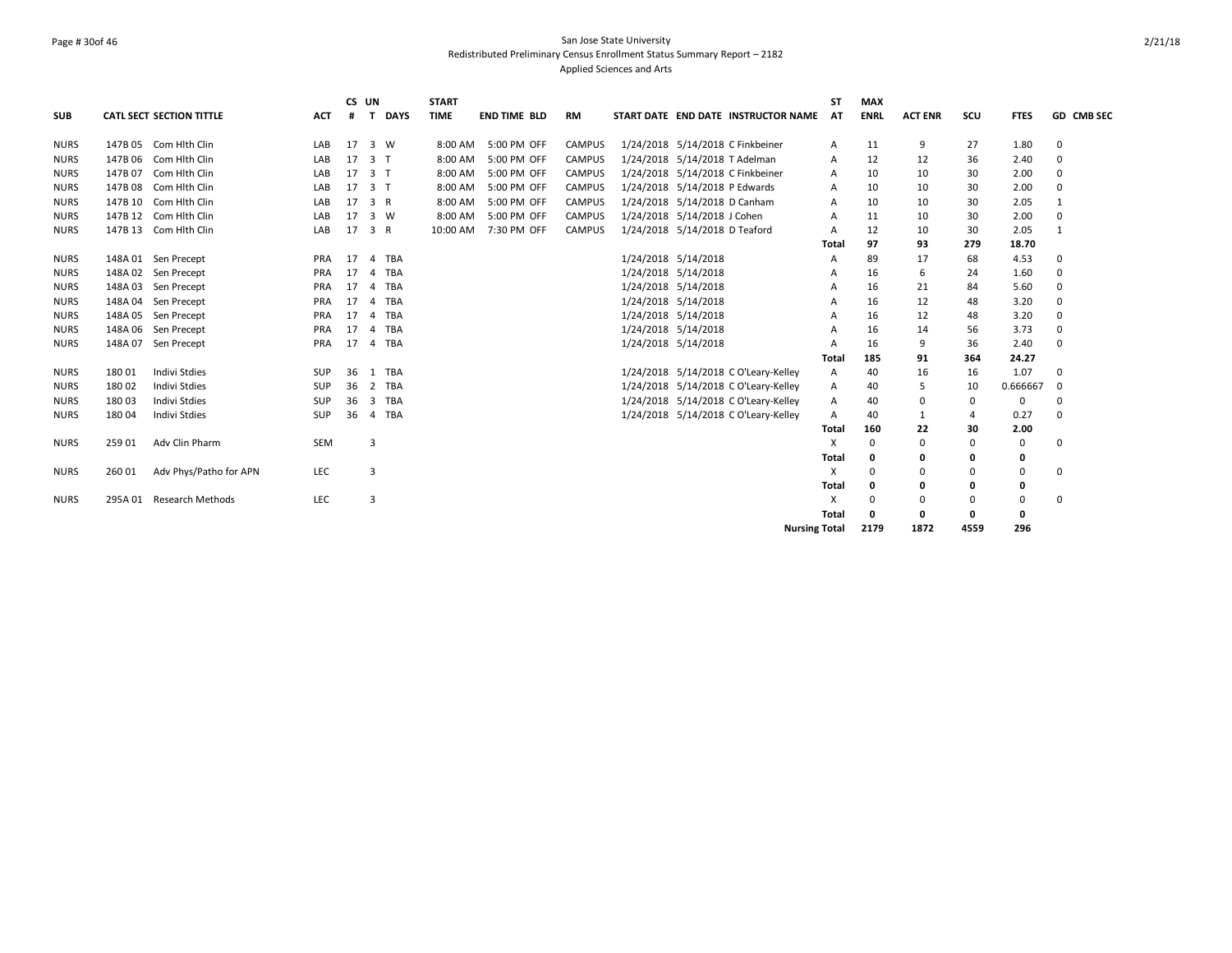## Page # 31of 46 San Jose State University Redistributed Preliminary Census Enrollment Status Summary Report – 2182

Applied Sciences and Arts

|             |         |                                                |            | CS UN          |                     | <b>START</b> |                       |           |     |                                   |                                        | SΤ           | <b>MAX</b>  |                |              |             |                |                   |        |
|-------------|---------|------------------------------------------------|------------|----------------|---------------------|--------------|-----------------------|-----------|-----|-----------------------------------|----------------------------------------|--------------|-------------|----------------|--------------|-------------|----------------|-------------------|--------|
| <b>SUB</b>  |         | <b>CATL SECT SECTION TITTLE</b>                | <b>ACT</b> | #              | T DAYS              | <b>TIME</b>  | <b>END TIME BLD</b>   | <b>RM</b> |     |                                   | START DATE END DATE INSTRUCTOR NAME AT |              | <b>ENRL</b> | <b>ACT ENR</b> | scu          | <b>FTES</b> |                | <b>GD CMB SEC</b> |        |
|             |         | <b>Nutrition, Food Science &amp; Packaging</b> |            |                |                     |              |                       |           |     |                                   |                                        |              |             |                |              |             |                |                   |        |
| <b>NUFS</b> | 1A 01   | Physical Science of Food                       | SEM        |                | 4 3 MW              |              | 10:30 AM 11:45 AM CCB |           |     | 102 1/24/2018 5/14/2018 K Mauldin |                                        | Α            | 35          | 36             | 108          | 7.20        | 0              |                   |        |
|             |         |                                                |            |                |                     |              |                       |           |     |                                   |                                        | Total        | 35          | 36             | 108          | 7.20        |                |                   |        |
| <b>NUFS</b> | 801     | Nutr Health Prof                               | <b>LEC</b> |                | 1 3 MW              |              | 12:00 PM 1:15 PM CL   |           | 302 | 1/24/2018 5/14/2018 A Rubin       |                                        | A            | 45          | 43             | 129          | 8.60        | 0              |                   |        |
|             |         |                                                |            |                |                     |              |                       |           |     |                                   |                                        | Total        | 45          | 43             | 129          | 8.60        |                |                   |        |
| <b>NUFS</b> | 901     | Intro Human Nutr                               | <b>LEC</b> | 1              | 3 MW                |              | 9:00 AM 10:15 AM BBC  |           | 201 |                                   | 1/24/2018 5/14/2018 K Knoblaugh        | Α            | 45          | 26             | 78           | 5.20        | 0              |                   |        |
| <b>NUFS</b> | 902     | Intro Human Nutr                               | <b>LEC</b> | 1              | 3 MW                |              | 10:30 AM 11:45 AM BBC |           | 201 |                                   | 1/24/2018 5/14/2018 K Knoblaugh        | Α            | 45          | 44             | 132          | 8.80        | $\mathbf 0$    |                   |        |
| <b>NUFS</b> | 903     | Intro Human Nutr                               | <b>LEC</b> | 1              | 3 TR                |              | 9:00 AM 10:15 AM CL   |           | 302 | 1/24/2018 5/14/2018 A Whitson     |                                        | A            | 45          | 12             | 36           | 2.40        | 0              |                   |        |
| <b>NUFS</b> | 904     | Intro Human Nutr                               | <b>LEC</b> |                | 1 3 TR              |              | 9:00 AM 10:15 AM BBC  |           | 222 | 1/24/2018 5/14/2018 L Sweeney     |                                        | Α            | 45          | 40             | 120          | 8.00        | 0              |                   |        |
|             |         |                                                |            |                |                     |              |                       |           |     |                                   |                                        | <b>Total</b> | 180         | 122            | 366          | 24.40       |                |                   |        |
| <b>NUFS</b> | 16 01   | Sci, Physio, Nutr                              | <b>LEC</b> | $\overline{2}$ | 3 TR                |              | 12:00 PM 1:15 PM BBC  |           | 201 | 1/24/2018 5/14/2018 Y Sun         |                                        | Α            | 45          | 42             | 126          | 8.40        | 0              |                   |        |
| <b>NUFS</b> | 16 02   | Sci, Physio, Nutr                              | <b>LEC</b> | $\overline{2}$ | 3 TR                |              | 1:30 PM 2:45 PM BBC   |           | 201 | 1/24/2018 5/14/2018 Y Sun         |                                        | Α            | 45          | 44             | 132          | 8.80        | 0              |                   |        |
| <b>NUFS</b> | 16 03   | Sci, Physio, Nutr                              | LEC        | $\overline{2}$ | 3 TR                |              | 3:00 PM 4:15 PM BBC   |           | 201 | 1/24/2018 5/14/2018 Y Sun         |                                        | A            | 45          | 40             | 120          | 8.00        | 0              |                   |        |
|             |         |                                                |            |                |                     |              |                       |           |     |                                   |                                        | Total        | 135         | 126            | 378          | 25.20       |                |                   |        |
| <b>NUFS</b> | 20 01   | Sanitatn & Env Iss                             | SEM        | 4              | $2 \mathsf{M}$      |              | 12:00 PM 1:40 PM CCB  |           | 122 |                                   | 1/24/2018 5/14/2018 A Widaman          | Α            | 20          | 15             | 30           | 2.00        |                | 0 <sup>o</sup>    | $\ast$ |
| <b>HSPM</b> | 20 01   | Sanitatn & Env Iss                             | SEM        | 4              | $2 \mathsf{M}$      |              | 12:00 PM 1:40 PM CCB  |           | 122 |                                   | 1/24/2018 5/14/2018 A Widaman          | Α            | 0           | $\mathbf 0$    | $\mathbf{0}$ | 0.00        |                | 0 <sub>c</sub>    |        |
|             |         |                                                |            |                |                     |              |                       |           |     |                                   |                                        | Total        | 20          | 15             | 30           | 2.00        |                |                   |        |
| <b>NUFS</b> | 21 01   | <b>Culinary Prin &amp; Practice</b>            | <b>LEC</b> | $\overline{2}$ | 3 W                 |              | 8:30 AM 10:10 AM CCB  |           | 122 | 1/24/2018 5/14/2018 R Larson      |                                        | Α            | 40          | 37             | 74           | 7.40        | 0              |                   |        |
| <b>NUFS</b> | 21 02   | <b>Culinary Prin &amp; Practice</b>            | LAB        | 16             | $0 \quad W$         |              | 10:15 AM  1:15 PM CCB |           | 125 | 1/24/2018 5/14/2018 R Larson      |                                        | Α            | 20          | 18             | 18           | 0.00        | 0              |                   |        |
| <b>NUFS</b> | 21 03   | Culinary Prin & Practice                       | LAB        |                | 16 0 F              |              | 9:00 AM 12:00 PM CCB  |           | 125 | 1/24/2018 5/14/2018 R Larson      |                                        | Α            | 20          | 20             | 20           | 0.00        | 0              |                   |        |
|             |         |                                                |            |                |                     |              |                       |           |     |                                   |                                        | <b>Total</b> | 80          | 75             | 112          | 7.40        |                |                   |        |
| <b>NUFS</b> | 25 01   | Intern Fdserv Mgmt                             | <b>SUP</b> |                | 36 1 TBA            |              |                       |           |     |                                   | 1/24/2018 5/14/2018 L Mcproud          | Α            | 10          | 0              | $\mathbf 0$  | 0           | $\Omega$       |                   |        |
| <b>NUFS</b> | 25 02   | Intern Fdserv Mgmt                             | <b>SUP</b> | 36             | 2 TBA               |              |                       |           |     | 1/24/2018 5/14/2018 L Mcproud     |                                        | Α            | 10          | 5              | 10           | 0.666667    | 0              |                   |        |
|             |         |                                                |            |                |                     |              |                       |           |     |                                   |                                        | Total        | 20          | 5              | 10           | 0.666667    |                |                   |        |
| <b>NUFS</b> | 3101    | Prof in Nufs and Pkg                           | <b>LEC</b> |                | 2 1 M               |              | 3:00 PM 3:50 PM CCB   |           | 102 | 1/24/2018 5/14/2018 K Mauldin     |                                        | Α            | 35          | 32             | 32           | 2.13        | 0              |                   |        |
| <b>NUFS</b> | 3102    | Prof in Nufs and Pkg                           | <b>LEC</b> | $\overline{2}$ | 1 W                 |              | 2:05 PM 2:55 PM CCB   |           | 122 | 1/24/2018 5/14/2018 C LaSalle     |                                        | A            | 35          | 11             | 11           | 0.73        | $\Omega$       |                   |        |
|             |         |                                                |            |                |                     |              |                       |           |     |                                   |                                        | Total        | 70          | 43             | 43           | 2.87        |                |                   |        |
| <b>NUFS</b> |         | 101A 01 Food Science                           | <b>LEC</b> | $\overline{4}$ | 4 TR                |              | 10:30 AM 11:45 AM CCB |           | 102 | 1/24/2018 5/14/2018 J Kubota      |                                        | $\mathsf{A}$ | 40          | 29             | 87           | 7.87        | $\overline{2}$ |                   |        |
| <b>NUFS</b> |         | 101A 02 Food Science                           | LAB        | 16             | 0 <sub>T</sub>      |              | 12:00 PM 2:45 PM CCB  |           | 125 | 1/24/2018 5/14/2018 J Kubota      |                                        | Α            | 20          | 18             | 18           | 0.00        | $\mathbf{1}$   |                   |        |
| <b>NUFS</b> |         | 101A 03 Food Science                           | LAB        |                | 16 0 R              |              | 12:00 PM 2:45 PM CCB  |           | 125 | 1/24/2018 5/14/2018 S Spencer     |                                        | Α            | 20          | 11             | 11           | 0.00        | $\mathbf{1}$   |                   |        |
|             |         |                                                |            |                |                     |              |                       |           |     |                                   |                                        | <b>Total</b> | 80          | 58             | 116          | 7.87        |                |                   |        |
| <b>NUFS</b> | 103 01  | Food Proc & Pkg I                              | SEM        | $\overline{2}$ | $2 \quad W$         |              | 1:30 PM 3:10 PM IS    |           | 230 | 1/24/2018 5/14/2018 S Spencer     |                                        | Α            | 45          | 21             | 42           | 2.87        | $\overline{2}$ |                   |        |
| <b>NUFS</b> | 103 02  | Food Proc & Pkg I                              | SEM        | $\overline{2}$ | 2 R                 |              | 8:30 AM 10:10 AM BBC  |           | 201 | 1/24/2018 5/14/2018 S Spencer     |                                        | Α            | 45          | 36             | 72           | 5.00        | 6              |                   |        |
|             |         |                                                |            |                |                     |              |                       |           |     |                                   |                                        | Total        | 90          | 57             | 114          | 7.87        |                |                   |        |
| <b>NUFS</b> |         | 103L 01 Food Process Lab                       | LAB        |                | 16 1 R              |              | 3:00 PM 5:45 PM CCB   |           | 216 | 1/24/2018 5/14/2018 S Spencer     |                                        | A            | 16          | 18             | 18           | 1.20        | 0              |                   |        |
| <b>NUFS</b> | 103L 02 | Food Process Lab                               | LAB        | 16             | 1 W                 |              | 10:30 AM  1:15 PM CCB |           | 216 | 1/24/2018 5/14/2018 S Spencer     |                                        | A            | 16          | 8              | 8            | 0.53        | $\mathbf 0$    |                   |        |
|             |         |                                                |            |                |                     |              |                       |           |     |                                   |                                        | Total        | 32          | 26             | 26           | 1.73        |                |                   |        |
| <b>NUFS</b> |         | 104A 01 Cultural Food                          | LEC        | $\overline{2}$ | 3 W                 |              | 1:30 PM 3:10 PM CCB   |           | 125 |                                   | 1/24/2018 5/14/2018 A Finkelstein      | Α            | 20          | 30             | 60           | 6.00        | 0              |                   |        |
| <b>NUFS</b> |         | 104A 02 Cultural Food                          | <b>ACT</b> | 9              | $0 \quad W$         | 3:15 PM      | 4:55 PM CCB           |           | 125 |                                   | 1/24/2018 5/14/2018 A Finkelstein      | A            | 20          | 30             | 30           | 0.00        | $\mathbf 0$    |                   |        |
|             |         |                                                |            |                |                     |              |                       |           |     |                                   |                                        | <b>Total</b> | 40          | 60             | 90           | 6.00        |                |                   |        |
| <b>NUFS</b> | 105 01  | Curr Issues in Nutr                            | <b>LEC</b> | 1              | 3 R                 | 3:00 PM      | 5:45 PM CCB           |           | 102 | 1/24/2018 5/14/2018 L Sweeney     |                                        | Α            | 35          | 39             | 117          | 7.80        |                | 0 <sub>c</sub>    |        |
| HS          | 105 01  | Curr Issues in Nutr                            | <b>LEC</b> |                | $1 \quad 3 \quad R$ |              | 3:00 PM 5:45 PM CCB   |           | 102 | 1/24/2018 5/14/2018 L Sweeney     |                                        | Α            | 0           | $\mathbf{0}$   | $\mathbf{0}$ | 0.00        |                | $0-$              |        |
|             |         |                                                |            |                |                     |              |                       |           |     |                                   |                                        | Total        | 35          | 39             | 117          | 7.80        |                |                   |        |
| <b>NUFS</b> |         | 106A 01 Nutr in Life Span                      | <b>LEC</b> | $\overline{2}$ | 3<br>MW             | 1:30 PM      | 2:45 PM CCB           |           | 102 | 1/24/2018 5/14/2018 E Brown       |                                        | Α            | 35          | 28             | 84           | 5.80        | $\overline{4}$ |                   |        |
| <b>NUFS</b> |         | 106A 02 Nutr in Life Span                      | LEC        |                | 2 3 TR              |              | 12:00 PM 1:15 PM CL   |           | 302 | 1/24/2018 5/14/2018 L Steinberg   |                                        | A            | 35          | 22             | 66           | 4.45        | $\mathbf{1}$   |                   |        |
|             |         |                                                |            |                |                     |              |                       |           |     |                                   |                                        | Total        | 70          | 50             | 150          | 10.25       |                |                   |        |
| <b>NUFS</b> | 106B 01 | Resrch Method NufS                             | LEC        | 1              | 3 TR                | 1:30 PM      | 2:45 PM CCB           |           | 122 | 1/24/2018 5/14/2018 S Gieng       |                                        | Α            | 30          | 33             | 99           | 6.60        | 0              |                   |        |
|             |         |                                                |            |                |                     |              |                       |           |     |                                   |                                        | Total        | 30          | 33             | 99           | 6.60        |                |                   |        |
| <b>NUFS</b> |         | 108A 01 Nutr & Metab                           | <b>LEC</b> |                | 2 3 TR              |              | 12:00 PM 1:15 PM CCB  |           |     |                                   | 102 1/24/2018 5/14/2018 C Hollenbeck   | A            | 30          | 36             | 108          | 7.60        | 8              |                   |        |
|             |         |                                                |            |                |                     |              |                       |           |     |                                   |                                        | Total        | 30          | 36             | 108          | 7.60        |                |                   |        |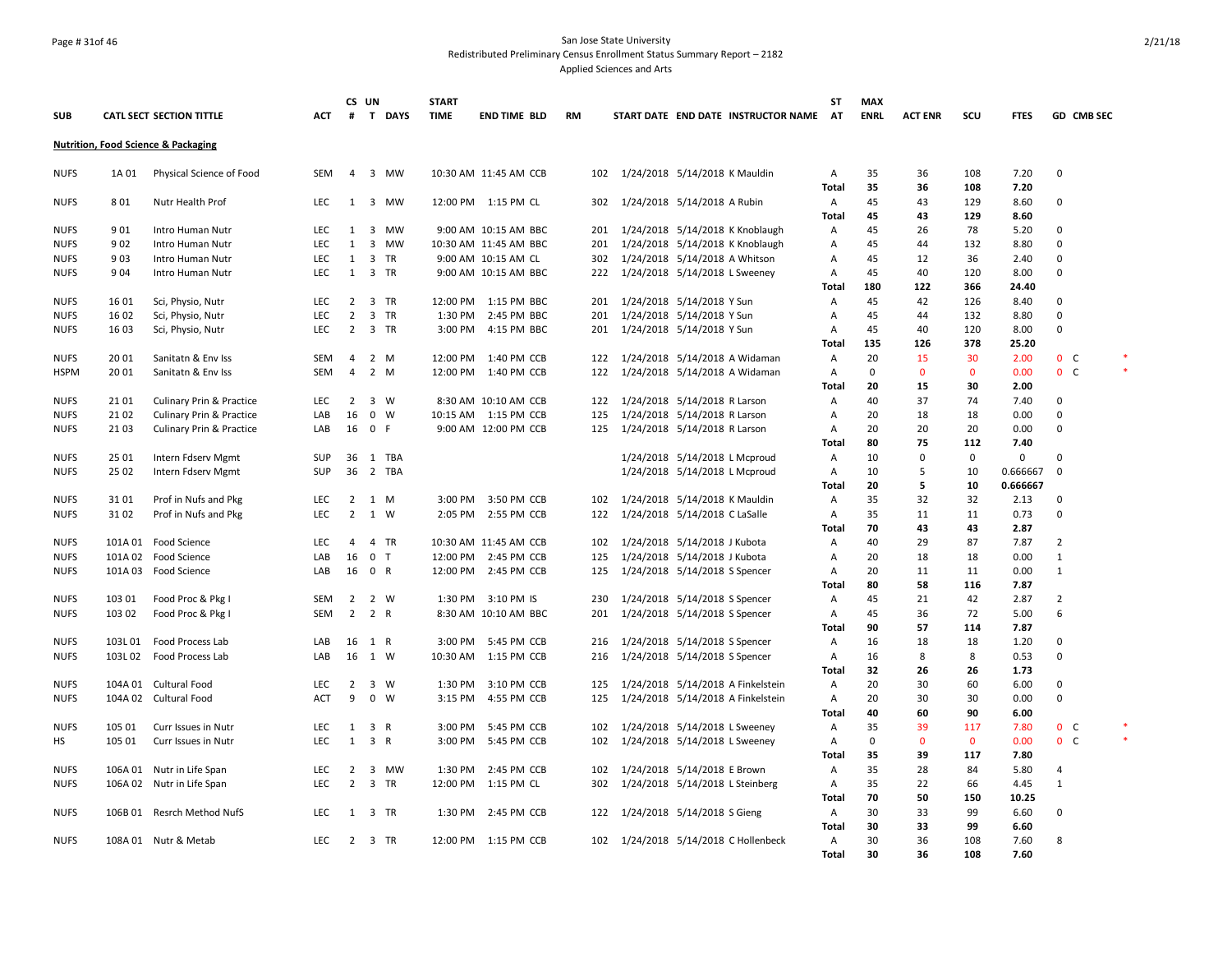## Page # 32of 46 San Jose State University Redistributed Preliminary Census Enrollment Status Summary Report – 2182 Applied Sciences and Arts

|             |         |                            |            | CS UN          |                               | <b>START</b> |                       |           |                                      | ST           | <b>MAX</b>  |                |             |             |                |  |
|-------------|---------|----------------------------|------------|----------------|-------------------------------|--------------|-----------------------|-----------|--------------------------------------|--------------|-------------|----------------|-------------|-------------|----------------|--|
| <b>SUB</b>  |         | CATL SECT SECTION TITTLE   | ACT        | #              | T DAYS                        | <b>TIME</b>  | <b>END TIME BLD</b>   | <b>RM</b> | START DATE END DATE INSTRUCTOR NAME  | AT           | <b>ENRL</b> | <b>ACT ENR</b> | SCU         | <b>FTES</b> | GD CMB SEC     |  |
| <b>NUFS</b> | 108L01  | <b>Nutrition Lab</b>       | LAB        | 16             | 1 R                           | 2:00 PM      | 4:45 PM CCB           |           | 221 1/24/2018 5/14/2018 K Mauldin    | Α            | 16          | 13             | 13          | 0.97        | 6              |  |
| <b>NUFS</b> | 108L02  | <b>Nutrition Lab</b>       | LAB        |                | 16 1 F                        |              | 10:00 AM  1:00 PM CCB | 221       | 1/24/2018 5/14/2018 S Gieng          | Α            | 16          | 13             | 13          | 0.90        | $\overline{2}$ |  |
|             |         |                            |            |                |                               |              |                       |           |                                      | Total        | 32          | 26             | 26          | 1.87        |                |  |
| <b>NUFS</b> | 109 01  | Adv Nutr                   | LEC        | $\overline{2}$ | 3 TR                          |              | 9:00 AM 10:15 AM CCB  |           | 102 1/24/2018 5/14/2018 C Hollenbeck | Α            | 30          | 18             | 54          | 3.60        | $\mathbf 0$    |  |
|             |         |                            |            |                |                               |              |                       |           |                                      | Total        | 30          | 18             | 54          | 3.60        |                |  |
| <b>NUFS</b> | 110B 01 | Med Nutrition Ther         | <b>SEM</b> | $\overline{4}$ | 3 M                           |              | 12:00 PM 1:40 PM IRC  | 306       | 1/24/2018 5/14/2018 C LaSalle        | Α            | 40          | 30             | 60          | 6.30        | 6              |  |
| <b>NUFS</b> |         | 110B 02 Med Nutrition Ther | <b>ACT</b> | 13             | $0 \quad W$                   | 12:00 PM     | 2:00 PM IRC           | 306       | 1/24/2018 5/14/2018 C LaSalle        | Α            | 40          | 30             | 30          | 0.00        | 6              |  |
|             |         |                            |            |                |                               |              |                       |           |                                      | Total        | 80          | 60             | 90          | 6.30        |                |  |
| <b>NUFS</b> | 111 01  | <b>Fdserv Prod Mgmt</b>    | LEC        | 2              | 3 T                           |              | 8:30 AM 10:10 AM CCB  | 122       | 1/24/2018 5/14/2018 A Finkelstein    | Α            | 40          | 44             | 88          | 9.00        | $\overline{4}$ |  |
| <b>NUFS</b> | 111 02  | <b>Fdserv Prod Mgmt</b>    | LAB        | 16             | 0 <sub>T</sub>                |              | 10:15 AM  1:15 PM CCB | 122       | 1/24/2018 5/14/2018 A Finkelstein    | Α            | 20          | 21             | 21          | 0.00        | $\mathbf 0$    |  |
| <b>NUFS</b> | 11103   | <b>Fdserv Prod Mgmt</b>    | LAB        | 16             | 0 M                           |              | 2:00 PM 5:00 PM CCB   | 122       | 1/24/2018 5/14/2018 A Finkelstein    | Α            | 20          | 23             | 23          | 0.00        | $\overline{4}$ |  |
|             |         |                            |            |                |                               |              |                       |           |                                      | Total        | 80          | 88             | 132         | 9.00        |                |  |
| <b>NUFS</b> | 113 01  | FdsrSys:Mgmt&Pro           | <b>SEM</b> | $\overline{4}$ | 3 <sub>T</sub>                |              | 10:00 AM 11:40 AM IS  | 230       | 1/24/2018 5/14/2018 A Widaman        | Α            | 30          | 28             | 56          | 5.75        | $\overline{3}$ |  |
| <b>NUFS</b> | 113 02  | FdsrSys:Mgmt&Pro           | LAB        | 16             | $0$ M                         |              | 2:00 PM 5:00 PM IS    | 230       | 1/24/2018 5/14/2018 A Widaman        | Α            | 30          | 28             | 28          | 0.00        | $\overline{3}$ |  |
|             |         |                            |            |                |                               |              |                       |           |                                      | Total        | 60          | 56             | 84          | 5.75        |                |  |
| <b>NUFS</b> | 114A 01 | Comm Nutrition, Majors     | LEC        |                | 3                             |              |                       |           |                                      | X            | $\mathbf 0$ | $\mathbf 0$    | 0           | $\mathbf 0$ | $\Omega$       |  |
| <b>NUFS</b> | 114A 02 | Comm Nutrition, Majors     | <b>LEC</b> | $\overline{3}$ | 3 MW                          |              | 9:00 AM 10:15 AM BBC  |           | 320 1/24/2018 5/14/2018 K Harvey     | Α            | 45          | 21             | 63          | 4.25        | $\mathbf{1}$   |  |
|             |         |                            |            |                |                               |              |                       |           |                                      | Total        | 45          | 21             | 63          | 4.25        |                |  |
| <b>NUFS</b> | 114B 01 | Comm Nutrition Non-Major   | <b>SEM</b> |                | 3                             |              |                       |           |                                      | х            | $\mathbf 0$ | $\Omega$       | 0           | 0           | $\mathbf 0$    |  |
|             |         |                            |            |                |                               |              |                       |           |                                      | Total        | 0           | 0              | 0           | 0           |                |  |
| <b>NUFS</b> | 115 01  | <b>Issues in Food Tox</b>  | <b>SEM</b> | $\overline{4}$ | 3 TR                          |              | 9:00 AM 10:15 AM SH   |           | 242 1/24/2018 5/14/2018 I Chou       | Α            | 30          | 30             | 90          | 6.00        | $\Omega$       |  |
| <b>NUFS</b> | 115 02  | <b>Issues in Food Tox</b>  | <b>SEM</b> | $\overline{4}$ | 3 TR                          |              | 10:30 AM 11:45 AM SH  | 242       | 1/24/2018 5/14/2018   Chou           | Α            | 30          | 30             | 90          | 6.00        | $\Omega$       |  |
|             |         |                            |            |                |                               |              |                       |           |                                      | Total        | 60          | 60             | 180         | 12.00       |                |  |
| <b>NUFS</b> | 116 01  | Aging and Nutr             | LEC        | $\overline{2}$ | 3 R                           | 3:00 PM      | 5:45 PM CL            | 302       | 1/24/2018 5/14/2018 C Haas           | Α            | 40          | 35             | 105         | 7.00        | 0 <sup>o</sup> |  |
| <b>GERO</b> | 116 01  | Aging and Nutr             | LEC        | $\overline{2}$ | 3 R                           | 3:00 PM      | 5:45 PM CL            | 302       | 1/24/2018 5/14/2018 C Haas           | Α            | 0           | $\mathbf 0$    | $\mathbf 0$ | 0.00        | $0-$           |  |
|             |         |                            |            |                |                               |              |                       |           |                                      | <b>Total</b> | 40          | 35             | 105         | 7.00        |                |  |
| <b>NUFS</b> | 124 01  | Disordr Eat & Nut Thrpy    | <b>SEM</b> | $\overline{4}$ | 3 MW                          |              | 12:00 PM 1:15 PM CCB  | 102       | 1/24/2018 5/14/2018 E Brown          | Α            | 40          | 40             | 120         | 8.10        | $\overline{2}$ |  |
|             |         |                            |            |                |                               |              |                       |           |                                      | Total        | 40          | 40             | 120         | 8.10        |                |  |
| <b>NUFS</b> | 134 01  | Comp Alt Health            | <b>LEC</b> |                | $2 \quad 3 \quad T$           |              | 6:00 PM 8:45 PM CCB   | 102       | 1/24/2018 5/14/2018 C Haas           | Α            | 0           | 22             | 66          | 4.40        | 0 <sup>o</sup> |  |
|             |         |                            |            |                |                               |              |                       |           |                                      | <b>Total</b> | 0           | 22             | 66          | 4.40        |                |  |
| <b>NUFS</b> | 139 01  | Hunger & Environ Nutr      | <b>SEM</b> | $\overline{4}$ | 3 TR                          | 1:30 PM      | 2:45 PM CL            | 302       | 1/24/2018 5/14/2018 G Acker          | Α            | 30          | 30             | 90          | 6.00        | $\Omega$       |  |
| <b>NUFS</b> | 139 02  | Hunger & Environ Nutr      | <b>SEM</b> | $\overline{4}$ | 3 TR                          | 3:00 PM      | 4:15 PM CL            | 243       | 1/24/2018 5/14/2018 G Acker          | Α            | 30          | 30             | 90          | 6.00        | $\mathbf 0$    |  |
| <b>NUFS</b> | 139 03  | Hunger & Environ Nutr      | SEM        | 4              | 3 MW                          |              | 9:00 AM 10:15 AM CL   | 302       | 1/24/2018 5/14/2018 K Cahill         | Α            | 30          | 29             | 87          | 5.80        | $\mathbf 0$    |  |
| <b>NUFS</b> | 139 04  | Hunger & Environ Nutr      | <b>SEM</b> | $\overline{4}$ | 3 MW                          |              | 1:30 PM 2:45 PM CL    | 302       | 1/24/2018 5/14/2018 K Cahill         | Α            | 30          | 30             | 90          | 6.00        | $\Omega$       |  |
| <b>NUFS</b> | 139 05  | Hunger & Environ Nutr      | SEM        | 4              | $\overline{\mathbf{3}}$<br>MW | 3:00 PM      | 4:15 PM BBC           | 201       | 1/24/2018 5/14/2018 K Harvey         | Α            | 30          | 26             | 78          | 5.20        | $\Omega$       |  |
| <b>NUFS</b> | 139 06  | Hunger & Environ Nutr      | SEM        | 4              | 3 MW                          |              | 4:30 PM 5:45 PM BBC   | 201       | 1/24/2018 5/14/2018 D Billings       | Α            | 30          | 25             | 75          | 5.00        | $\mathbf 0$    |  |
| <b>NUFS</b> | 139 07  | Hunger & Environ Nutr      | SEM        | 4              | $3 \quad W$                   | 3:00 PM      | 5:45 PM CCB           | 102       | 1/24/2018 5/14/2018 A Gossard        | Α            | 30          | 24             | 72          | 4.80        | $\mathbf 0$    |  |
| <b>NUFS</b> | 139 08  | Hunger & Environ Nutr      | <b>SEM</b> | $\overline{4}$ | $\overline{3}$<br>W           | 6:00 PM      | 8:45 PM CCB           | 102       | 1/24/2018 5/14/2018 A Gossard        | Α            | 30          | 25             | 75          | 5.00        | $\mathbf 0$    |  |
| <b>NUFS</b> | 139 09  | Hunger & Environ Nutr      | <b>SEM</b> | $\overline{4}$ | 3 MW                          | 12:00 PM     | 1:15 PM BBC           | 201       | 1/24/2018 5/14/2018 K Knoblaugh      | Α            | 30          | 30             | 90          | 6.00        | $\mathbf 0$    |  |
| <b>NUFS</b> | 139 10  | Hunger & Environ Nutr      | <b>SEM</b> | $\overline{4}$ | 3 <sub>T</sub>                | 1:30 PM      | 4:15 PM IS            | 230       | 1/24/2018 5/14/2018 E MacKusick      | Α            | 30          | 27             | 81          | 5.40        | $\mathbf 0$    |  |
| <b>NUFS</b> | 139 11  | Hunger & Environ Nutr      | SEM        | $\overline{4}$ | 3 <sub>T</sub>                | 5:30 PM      | 8:15 PM CL            | 302       | 1/24/2018 5/14/2018 E MacKusick      | Α            | 30          | 10             | 30          | 2.00        | $\Omega$       |  |
| <b>NUFS</b> | 139 12  | Hunger & Environ Nutr      | SEM        | $\overline{4}$ | $3 \, M$                      |              | 5:30 PM 8:15 PM CCB   | 102       | 1/24/2018 5/14/2018 E MacKusick      | Α            | 30          | 14             | 42          | 2.80        | $\mathbf 0$    |  |
| <b>NUFS</b> | 139 13  | Hunger & Environ Nutr      | <b>SEM</b> | $\overline{4}$ | 3 MW                          |              | 10:30 AM 11:45 AM IS  | 230       | 1/24/2018 5/14/2018 A Reisenauer     | Α            | 30          | 33             | 99          | 6.60        | $\Omega$       |  |
| <b>NUFS</b> | 139 14  | Hunger & Environ Nutr      | <b>SEM</b> | $\overline{4}$ | 3 MW                          |              | 12:00 PM 1:15 PM IS   | 230       | 1/24/2018 5/14/2018 A Reisenauer     | Α            | 30          | 32             | 96          | 6.40        | $\mathbf 0$    |  |
| <b>NUFS</b> | 139 15  | Hunger & Environ Nutr      | <b>SEM</b> | $\overline{4}$ | 3 <sub>T</sub>                | 5:00 PM      | 7:45 PM BBC           | 201       | 1/24/2018 5/14/2018 L Steinberg      | Α            | 30          | 30             | 90          | 6.00        | $\Omega$       |  |
| <b>NUFS</b> | 139 16  | Hunger & Environ Nutr      | <b>SEM</b> | $\overline{4}$ | 3 TR                          | 7:30 AM      | 8:45 AM CL            | 302       | 1/24/2018 5/14/2018 A Whitson        | Α            | 30          | 30             | 90          | 6.00        | $\mathbf 0$    |  |
| <b>NUFS</b> | 139 17  | Hunger & Environ Nutr      | <b>SEM</b> | $\overline{4}$ | 3 W                           |              | 6:00 PM 8:45 PM IS    | 215       | 1/24/2018 5/14/2018 S Wood           | Α            | 30          | 30             | 90          | 6.00        | $\Omega$       |  |
|             |         |                            |            |                |                               |              |                       |           |                                      | Total        | 510         | 455            | 1365        | 91.00       |                |  |
| <b>NUFS</b> | 144 01  | Food Culture               | <b>LEC</b> | $\overline{2}$ | 3 <sub>1</sub>                |              | 3:00 PM 5:45 PM CCB   | 102       | 1/24/2018 5/14/2018 A Finkelstein    | Α            | 30          | 35             | 105         | 7.00        | $\mathbf 0$    |  |
| <b>NUFS</b> | 144 02  | Food Culture               | LEC        | 2              | 3 MW                          |              | 10:30 AM 11:45 AM CL  | 302       | 1/24/2018 5/14/2018 K Cahill         | A            | 30          | 29             | 87          | 5.80        | $\Omega$       |  |
| <b>NUFS</b> | 144 03  | Food Culture               | <b>LEC</b> |                | $2 \quad 3 \quad M$           |              | 5:30 PM 8:15 PM CL    |           | 302 1/24/2018 5/14/2018 K Cahill     | Α            | 30          | 29             | 87          | 5.80        | $\Omega$       |  |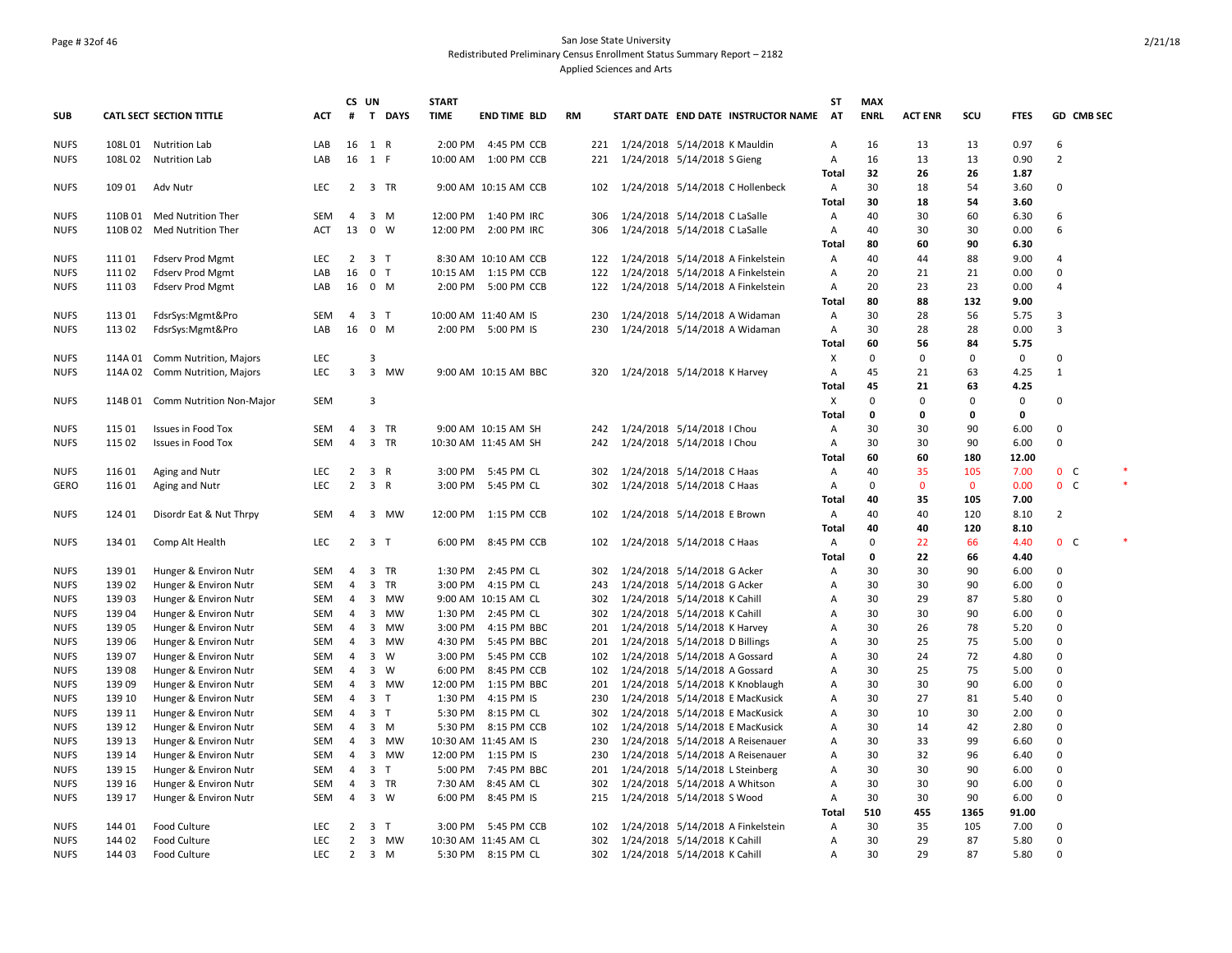## Page # 33of 46 San Jose State University Redistributed Preliminary Census Enrollment Status Summary Report – 2182 Applied Sciences and Arts

|             |        |                                 |            |                | CS UN                         | <b>START</b> |                       |     |                                  |                                 |                                     | ST           | <b>MAX</b>  |                |                |             |                |  |
|-------------|--------|---------------------------------|------------|----------------|-------------------------------|--------------|-----------------------|-----|----------------------------------|---------------------------------|-------------------------------------|--------------|-------------|----------------|----------------|-------------|----------------|--|
| SUB         |        | <b>CATL SECT SECTION TITTLE</b> | ACT        | #              | T DAYS                        | <b>TIME</b>  | <b>END TIME BLD</b>   | RM  |                                  |                                 | START DATE END DATE INSTRUCTOR NAME | AT           | <b>ENRL</b> | <b>ACT ENR</b> | scu            | <b>FTES</b> | GD CMB SEC     |  |
| <b>NUFS</b> | 144 04 | Food Culture                    | <b>LEC</b> | $2^{\circ}$    | 3 <sub>T</sub>                |              | 6:00 PM 8:45 PM IS    |     | 215 1/24/2018 5/14/2018 C Nealis |                                 |                                     | A            | 30          | 23             | 69             | 4.60        | $\Omega$       |  |
| <b>NUFS</b> | 144 05 | Food Culture                    | LEC        | $\overline{2}$ | 3 MW                          |              | 12:00 PM 1:15 PM IS   | 215 |                                  | 1/24/2018 5/14/2018 K Harvey    |                                     | Α            | 30          | 30             | 90             | 6.00        | $\Omega$       |  |
| <b>NUFS</b> | 144 06 | Food Culture                    | <b>LEC</b> | $2^{\circ}$    | 3 MW                          |              | 1:30 PM 2:45 PM IS    | 215 |                                  | 1/24/2018 5/14/2018 K Harvey    |                                     | Α            | 30          | 29             | 87             | 5.80        | 0              |  |
| <b>NUFS</b> | 144 07 | Food Culture                    | LEC        |                | 3                             |              |                       |     |                                  |                                 |                                     | х            | 0           | 0              | 0              | $\mathbf 0$ | $\Omega$       |  |
| <b>NUFS</b> | 144 08 | Food Culture                    | <b>LEC</b> | $2^{\circ}$    | 3 MW                          |              | 10:30 AM 11:45 AM DBH | 225 |                                  | 1/24/2018 5/14/2018 A Rubin     |                                     | A            | 30          | 29             | 87             | 5.80        | $\Omega$       |  |
| <b>NUFS</b> | 144 09 | Food Culture                    | LEC        | $\overline{2}$ | 3 TR                          |              | 10:30 AM 11:45 AM IS  | 215 |                                  |                                 | 1/24/2018 5/14/2018 D Singamsetti   | Α            | 30          | 30             | 90             | 6.00        | $\Omega$       |  |
| <b>NUFS</b> | 144 10 | Food Culture                    | LEC        | $\overline{2}$ | 3 TR                          |              | 12:00 PM 1:15 PM IS   | 215 |                                  |                                 | 1/24/2018 5/14/2018 D Singamsetti   | Α            | 30          | 30             | 90             | 6.00        | 0              |  |
| <b>NUFS</b> | 144 11 | Food Culture                    | <b>LEC</b> | $\overline{2}$ | 3 TR                          |              | 1:30 PM 2:45 PM IS    | 215 |                                  |                                 | 1/24/2018 5/14/2018 D Singamsetti   | Α            | 30          | 31             | 93             | 6.20        | $\Omega$       |  |
| <b>NUFS</b> | 144 12 | Food Culture                    | <b>LEC</b> | 2              | 3 W                           |              | 3:30 PM 6:15 PM SH    | 311 |                                  | 1/24/2018 5/14/2018 S Spencer   |                                     | Α            | 30          | 29             | 87             | 5.80        | $\Omega$       |  |
| <b>NUFS</b> | 144 13 | Food Culture                    | LEC        | $\overline{2}$ | 3 TR                          |              | 10:30 AM 11:45 AM CL  | 302 |                                  |                                 | 1/24/2018 5/14/2018 L Steinberg     | Α            | 30          | 30             | 90             | 6.00        | $\Omega$       |  |
| <b>NUFS</b> | 144 14 | Food Culture                    | LEC        | $\overline{2}$ | 3 TR                          |              | 3:00 PM 4:15 PM SH    | 345 |                                  | 1/24/2018 5/14/2018 L Steinberg |                                     | Α            | 30          | 29             | 87             | 5.80        | 0              |  |
| <b>NUFS</b> | 144 15 | Food Culture                    | LEC        | $\overline{2}$ | 3 TR                          |              | 1:30 PM 2:45 PM SH    | 346 |                                  | 1/24/2018 5/14/2018 L Sweeney   |                                     | Α            | 30          | 34             | 102            | 6.80        | $\Omega$       |  |
| <b>NUFS</b> | 144 16 | Food Culture                    | LEC        |                | 3                             |              |                       |     |                                  |                                 |                                     | x            | $\mathbf 0$ | $\mathbf 0$    | 0              | 0           | $\Omega$       |  |
| <b>NUFS</b> | 144 17 | Food Culture                    | <b>LEC</b> |                | 3                             |              |                       |     |                                  |                                 |                                     | x            | $\Omega$    | 0              | 0              | 0           | $\Omega$       |  |
| <b>NUFS</b> | 144 18 | Food Culture                    | LEC        | $\overline{2}$ | 3 W                           |              | 5:00 PM 7:45 PM CL    | 302 |                                  | 1/24/2018 5/14/2018 N Tsuji     |                                     | Α            | 30          | 25             | 75             | 5.00        | 0              |  |
| <b>NUFS</b> | 144 19 | Food Culture                    | <b>LEC</b> | $\overline{2}$ | 3 <sub>T</sub>                | 3:00 PM      | 5:45 PM CCB           | 122 |                                  | 1/24/2018 5/14/2018 A Whitson   |                                     | A            | 30          | 31             | 93             | 6.20        | $\Omega$       |  |
| <b>NUFS</b> | 144 20 | Food Culture                    | <b>LEC</b> | $\overline{2}$ | 3 <sub>T</sub>                | 6:00 PM      | 8:45 PM CCB           | 122 |                                  | 1/24/2018 5/14/2018 A Whitson   |                                     | Α            | 30          | 29             | 87             | 5.80        | $\Omega$       |  |
| <b>NUFS</b> | 144 21 | Food Culture                    | <b>LEC</b> |                | 2 3 TR                        |              | 12:00 PM 1:15 PM IS   | 230 |                                  | 1/24/2018 5/14/2018 L Wiley     |                                     | A            | 30          | 30             | 90             | 6.00        | $\Omega$       |  |
| <b>NUFS</b> | 144 22 | Food Culture                    | LEC        | $\overline{2}$ | 3 TR                          | 1:30 PM      | 2:45 PM CL            | 324 |                                  | 1/24/2018 5/14/2018 L Wiley     |                                     | Α            | 30          | 32             | 96             | 6.40        | 0              |  |
| <b>NUFS</b> | 144 23 | Food Culture                    | <b>LEC</b> | $\overline{2}$ | 3 R                           | 3:00 PM      | 5:45 PM IS            | 230 |                                  | 1/24/2018 5/14/2018 L Wiley     |                                     | Α            | 30          | 32             | 96             | 6.40        | 0              |  |
| <b>NUFS</b> | 144 24 | Food Culture                    | <b>LEC</b> | $\overline{2}$ | 3 MW                          |              | 1:30 PM 2:45 PM SH    | 434 |                                  | 1/24/2018 5/14/2018 D Billings  |                                     | Α            | 30          | 24             | 72             | 4.80        | $\Omega$       |  |
|             |        |                                 |            |                |                               |              |                       |     |                                  |                                 |                                     | Total        | 630         | 620            | 1860           | 124.00      |                |  |
| <b>NUFS</b> | 163 01 | Phys Fit + Nutrit               | LEC        | $2^{\circ}$    | 3 TR                          |              | 10:30 AM 11:45 AM CL  | 310 |                                  | 1/24/2018 5/14/2018 E Brown     |                                     | Α            | 32          | 17             | 51             | 3.40        | 0 <sub>c</sub> |  |
| <b>NUFS</b> | 163 02 | Phys Fit + Nutrit               | <b>LEC</b> | $\overline{2}$ | 3 TR                          |              | 10:30 AM 11:45 AM BBC | 201 |                                  | 1/24/2018 5/14/2018 E Brown     |                                     | Α            | 32          | 15             | 45             | 3.00        | 0 <sup>o</sup> |  |
| <b>NUFS</b> | 163 03 | Phys Fit + Nutrit               | <b>LEC</b> | $\overline{2}$ | 3 TR                          |              | 12:00 PM 1:15 PM CCB  | 101 |                                  | 1/24/2018 5/14/2018 E Brown     |                                     | Α            | 32          | 16             | 48             | 3.20        | 0 <sup>o</sup> |  |
| <b>NUFS</b> | 163 04 | Phys Fit + Nutrit               | <b>LEC</b> | $\overline{2}$ | 3 TR                          |              | 12:00 PM 1:15 PM HB   | 407 |                                  | 1/24/2018 5/14/2018 E Brown     |                                     | A            | 32          | 16             | 48             | 3.20        | $0-$           |  |
| <b>NUFS</b> | 163 05 | Phys Fit + Nutrit               | LEC        | $\overline{2}$ | 3 MW                          |              | 9:00 AM 10:15 AM IS   | 215 |                                  | 1/24/2018 5/14/2018 A Bloom     |                                     | Α            | 32          | 15             | 45             | 3.00        | 0 <sub>c</sub> |  |
| <b>NUFS</b> | 163 06 | Phys Fit + Nutrit               | <b>LEC</b> | $\overline{2}$ | 3 MW                          |              | 9:00 AM 10:15 AM SH   | 242 |                                  | 1/24/2018 5/14/2018 A Bloom     |                                     | Α            | 32          | 16             | 48             | 3.20        | 0 <sup>o</sup> |  |
| <b>NUFS</b> | 163 07 | Phys Fit + Nutrit               | <b>LEC</b> | $\overline{2}$ | 3 MW                          |              | 10:30 AM 11:45 AM IS  | 215 |                                  | 1/24/2018 5/14/2018 A Bloom     |                                     | Α            | 32          | 16             | 48             | 3.20        | 0 <sub>c</sub> |  |
| <b>NUFS</b> | 163 08 | Phys Fit + Nutrit               | <b>LEC</b> | $\overline{2}$ | $\overline{\mathbf{3}}$<br>MW |              | 10:30 AM 11:45 AM HB  | 106 |                                  | 1/24/2018 5/14/2018 A Bloom     |                                     | A            | 32          | 14             | 42             | 2.80        | 0 <sup>o</sup> |  |
| <b>NUFS</b> | 163 09 | Phys Fit + Nutrit               | LEC        | $\overline{2}$ | 3 MW                          |              | 12:00 PM 1:15 PM SH   | 242 |                                  | 1/24/2018 5/14/2018 A Bloom     |                                     | Α            | 32          | 15             | 45             | 3.00        | 0 <sup>o</sup> |  |
| <b>NUFS</b> | 163 10 | Phys Fit + Nutrit               | <b>LEC</b> | $\overline{2}$ | 3 MW                          |              | 12:00 PM 1:15 PM HB   | 106 |                                  | 1/24/2018 5/14/2018 A Bloom     |                                     | Α            | 32          | 14             | 42             | 2.80        | 0 <sub>c</sub> |  |
| <b>NUFS</b> | 163 11 | Phys Fit + Nutrit               | <b>LEC</b> | $\overline{2}$ | 3 MW                          | 1:30 PM      | 2:45 PM BBC           | 201 |                                  | 1/24/2018 5/14/2018 A Bloom     |                                     | Α            | 32          | 16             | 48             | 3.25        | $1 \quad C$    |  |
| <b>NUFS</b> | 163 12 | Phys Fit + Nutrit               | <b>LEC</b> | $2^{\circ}$    | 3 MW                          |              | 1:30 PM 2:45 PM CL    | 324 |                                  | 1/24/2018 5/14/2018 A Bloom     |                                     | Α            | 32          | 16             | 48             | 3.20        | $0-$           |  |
|             |        |                                 |            |                |                               |              |                       |     |                                  |                                 |                                     | <b>Total</b> | 384         | 186            | 558            | 37.25       |                |  |
| <b>NUFS</b> | 180 01 | Individual Studies              | <b>SUP</b> |                | 36 1 TBA                      |              |                       |     |                                  | 1/24/2018 5/14/2018 L Mcproud   |                                     | Α            | 20          | $\mathbf{1}$   | 1              | 0.07        | 0              |  |
| <b>NUFS</b> | 18002  | <b>Individual Studies</b>       | <b>SUP</b> | 36             | 2 TBA                         |              |                       |     |                                  | 1/24/2018 5/14/2018 L Mcproud   |                                     | Α            | 20          | 0              | 0              | 0           | $\Omega$       |  |
| <b>NUFS</b> | 18003  | <b>Individual Studies</b>       | <b>SUP</b> |                | 36 3 TBA                      |              |                       |     |                                  | 1/24/2018 5/14/2018 L Mcproud   |                                     | Α            | 20          | $\mathbf 0$    | $\Omega$       | 0           | $\Omega$       |  |
| <b>NUFS</b> | 180 04 | <b>Individual Studies</b>       | <b>SUP</b> | 36             | 4 TBA                         |              |                       |     |                                  | 1/24/2018 5/14/2018 L Mcproud   |                                     | Α            | 20          | 0              | 0              | 0           | 0              |  |
| <b>NUFS</b> | 180 05 | Individual Studies              | <b>SUP</b> | 36             | 5 TBA                         |              |                       |     |                                  | 1/24/2018 5/14/2018 L Mcproud   |                                     | Α            | 20          | 0              | 0              | 0           | 0              |  |
| <b>NUFS</b> | 180 06 | <b>Individual Studies</b>       | <b>SUP</b> | 36             | 6 TBA                         |              |                       |     |                                  | 1/24/2018 5/14/2018 L Mcproud   |                                     | Α            | 20          | 0              | 0              | $\Omega$    | $\Omega$       |  |
| <b>NUFS</b> | 18007  | <b>Individual Studies</b>       | <b>SUP</b> |                | 36 1 TBA                      |              |                       |     |                                  | 1/24/2018 5/14/2018 C Barmore   |                                     | Α            | 20          | $\mathbf{1}$   | $\mathbf{1}$   | 0.07        | $\Omega$       |  |
| <b>NUFS</b> | 18008  | <b>Individual Studies</b>       | <b>SUP</b> | 36             | 2 TBA                         |              |                       |     |                                  | 1/24/2018 5/14/2018 C Barmore   |                                     | Α            | 20          | 0              | $\Omega$       | $\mathbf 0$ | $\Omega$       |  |
| <b>NUFS</b> | 180 09 | Individual Studies              | <b>SUP</b> |                | 36 1 TBA                      |              |                       |     |                                  |                                 | 1/24/2018 5/14/2018 A Widaman       | Α            | 20          | $\overline{2}$ | $\overline{2}$ | 0.13        | 0              |  |
| <b>NUFS</b> | 180 10 | <b>Individual Studies</b>       | <b>SUP</b> |                | 36 2 TBA                      |              |                       |     |                                  |                                 | 1/24/2018 5/14/2018 A Widaman       | Α            | 20          | $\mathbf{1}$   | $\overline{2}$ | 0.13        | $\Omega$       |  |
| <b>NUFS</b> | 180 11 | <b>Individual Studies</b>       | <b>SUP</b> |                | 36 3 TBA                      |              |                       |     |                                  |                                 | 1/24/2018 5/14/2018 A Widaman       | Α            | 20          | 0              | 0              | 0           | $\Omega$       |  |
| <b>NUFS</b> | 180 12 | <b>Individual Studies</b>       | <b>SUP</b> |                | 36 1 TBA                      |              |                       |     |                                  | 1/24/2018 5/14/2018 S Gieng     |                                     | Α            | 20          | 4              | $\overline{a}$ | 0.27        | 0              |  |
| <b>NUFS</b> | 180 13 | Individual Studies              | <b>SUP</b> | 36             | 2 TBA                         |              |                       |     |                                  | 1/24/2018 5/14/2018 S Gieng     |                                     | Α            | 20          | 0              | 0              | 0           | 0              |  |
| <b>NUFS</b> | 180 14 | <b>Individual Studies</b>       | <b>SUP</b> | 36             | 1 TBA                         |              |                       |     |                                  | 1/24/2018 5/14/2018 J Kubota    |                                     | Α            | 20          | 0              | 0              | 0           | 0              |  |
| <b>NUFS</b> | 180 15 | Individual Studies              | <b>SUP</b> |                | 36 2 TBA                      |              |                       |     |                                  | 1/24/2018 5/14/2018 J Kubota    |                                     | A            | 20          | $\mathbf 0$    | 0              | 0           | $\Omega$       |  |
|             |        |                                 |            |                |                               |              |                       |     |                                  |                                 |                                     | Total        | 300         | 9              | 10             | 0.666667    |                |  |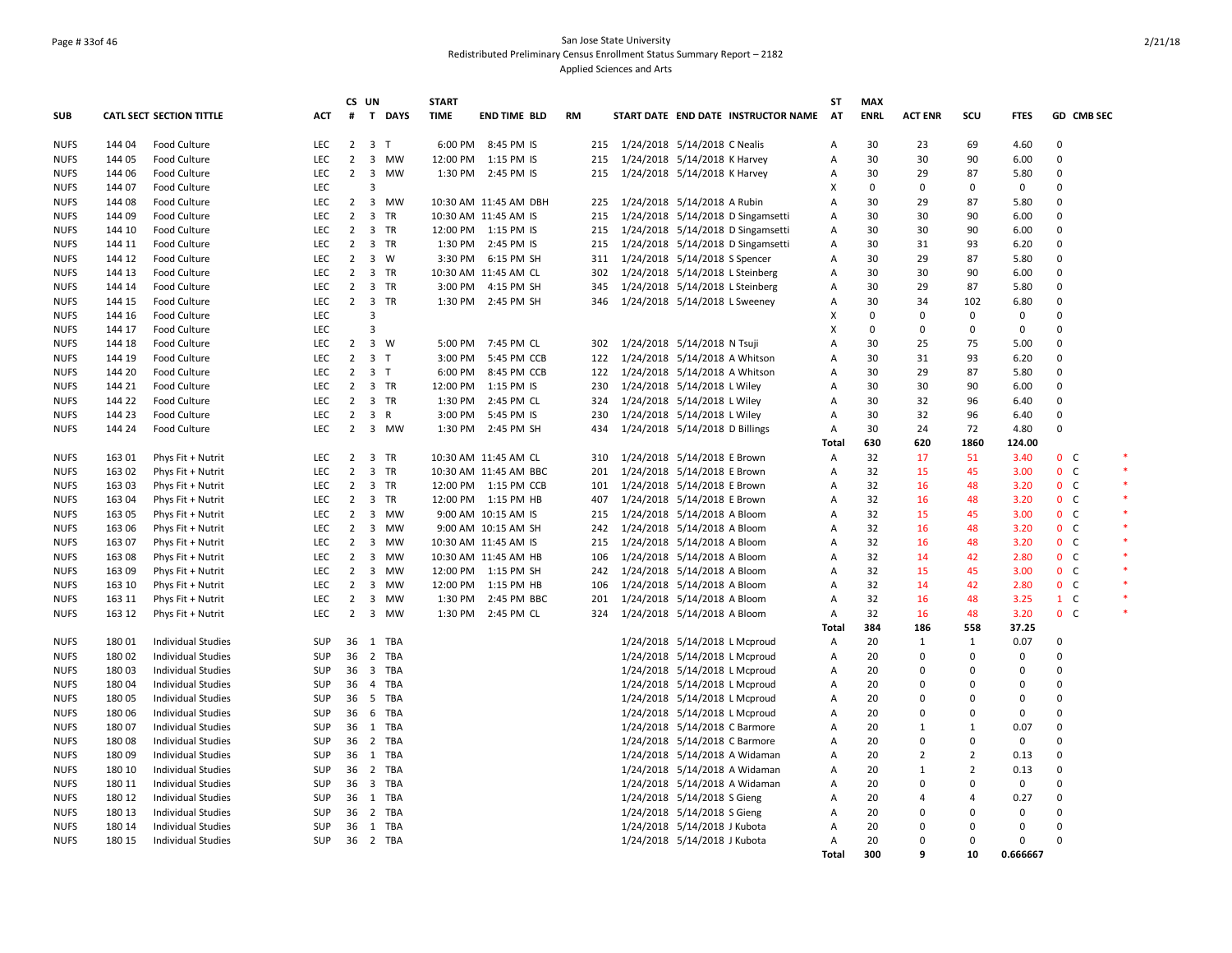## Page # 34of 46 San Jose State University Redistributed Preliminary Census Enrollment Status Summary Report – 2182 Applied Sciences and Arts

|             |         |                                        |            |    | CS UN          |           | <b>START</b> |                       |           |     |                                            | <b>ST</b>      | <b>MAX</b>  |                |                |             |                |
|-------------|---------|----------------------------------------|------------|----|----------------|-----------|--------------|-----------------------|-----------|-----|--------------------------------------------|----------------|-------------|----------------|----------------|-------------|----------------|
| <b>SUB</b>  |         | <b>CATL SECT SECTION TITTLE</b>        | <b>ACT</b> | #  |                | T DAYS    | <b>TIME</b>  | <b>END TIME BLD</b>   | <b>RM</b> |     | START DATE END DATE INSTRUCTOR NAME        | AT             | <b>ENRL</b> | <b>ACT ENR</b> | scu            | <b>FTES</b> | GD CMB SEC     |
| <b>NUFS</b> | 190 01  | Nutr Ed & Couns                        | <b>LEC</b> | 1  |                | 3 MW      |              | 10:30 AM 11:45 AM CCB |           |     | 122 1/24/2018 5/14/2018 G Pereira Pignotti | $\overline{A}$ | 35          | 35             | 105            | 7.10        | 2              |
|             |         |                                        |            |    |                |           |              |                       |           |     |                                            | <b>Total</b>   | 35          | 35             | 105            | 7.10        |                |
| <b>NUFS</b> | 192 01  | Fld Exp NufS/Pkg                       | <b>SUP</b> | 36 |                | 1 TBA     |              |                       |           |     | 1/24/2018 5/14/2018 L Mcproud              | Α              | 20          | $\mathbf 0$    | $\mathbf 0$    | $\mathbf 0$ | $\Omega$       |
| <b>NUFS</b> | 192 02  | Fld Exp NufS/Pkg                       | SUP        | 36 |                | 2 TBA     |              |                       |           |     | 1/24/2018 5/14/2018 L Mcproud              | A              | 40          | 18             | 36             | 2.40        | $\Omega$       |
| <b>NUFS</b> | 192 03  | Fld Exp NufS/Pkg                       | <b>SUP</b> |    |                | 36 3 TBA  |              |                       |           |     | 1/24/2018 5/14/2018 L Mcproud              | A              | 20          | 1              | 3              | 0.20        | $\Omega$       |
| <b>NUFS</b> | 192 04  | Fld Exp NufS/Pkg                       | SUP        |    |                | 36 4 TBA  |              |                       |           |     | 1/24/2018 5/14/2018 L Mcproud              | $\overline{A}$ | 20          | 0              | $\Omega$       | 0           | $\Omega$       |
| <b>NUFS</b> | 192 05  | Fld Exp NufS/Pkg                       | <b>SUP</b> | 36 |                | 5 TBA     |              |                       |           |     | 1/24/2018 5/14/2018 L Mcproud              | Α              | 20          | $\Omega$       | $\Omega$       | 0           | $\Omega$       |
| <b>NUFS</b> | 192 06  | Fld Exp NufS/Pkg                       | <b>SUP</b> | 36 |                | 6 TBA     |              |                       |           |     | 1/24/2018 5/14/2018 L Mcproud              | $\overline{A}$ | 20          | $\Omega$       | $\Omega$       | 0           | $\Omega$       |
| <b>NUFS</b> | 192 07  | Fld Exp NufS/Pkg                       | SUP        |    |                | 36 2 TBA  |              |                       |           |     | 1/24/2018 5/14/2018 E Brown                | Α              | 20          | 11             | 22             | 1.47        | $\Omega$       |
| <b>NUFS</b> | 192 08  | Fld Exp NufS/Pkg                       | <b>SUP</b> |    |                | 36 2 TBA  |              |                       |           |     | 1/24/2018 5/14/2018 C Haas                 | Α              | 20          | 9              | 18             | 1.20        | $\Omega$       |
| <b>NUFS</b> | 192 09  | Fld Exp NufS/Pkg                       | <b>SUP</b> | 36 |                | 4 TBA     |              |                       |           |     | 1/24/2018 5/14/2018 F Yambrach             | Α              | 20          | 3              | 12             | 0.80        | $\Omega$       |
| <b>NUFS</b> | 192 10  | Fld Exp NufS/Pkg                       | <b>SUP</b> | 36 |                | 5 TBA     |              |                       |           |     | 1/24/2018 5/14/2018 F Yambrach             | A              | 20          | $\Omega$       | 0              | 0           | $\Omega$       |
| <b>NUFS</b> | 192 11  | Fld Exp NufS/Pkg                       | <b>SUP</b> | 36 |                | 6 TBA     |              |                       |           |     | 1/24/2018 5/14/2018 F Yambrach             | $\overline{A}$ | 20          | $\Omega$       | $\Omega$       | 0           | $\Omega$       |
| <b>NUFS</b> | 192 12  | Fld Exp NufS/Pkg                       | <b>SUP</b> | 36 |                | 2 TBA     |              |                       |           |     | 1/24/2018 5/14/2018 J Kubota               | $\overline{A}$ | 20          | $\Omega$       | 0              | 0           | $\Omega$       |
|             |         |                                        |            |    |                |           |              |                       |           |     |                                            | Total          | 260         | 42             | 91             | 6.066667    |                |
| <b>NUFS</b> | 201 01  | Collog Nutr/Fd/Pkg                     | SEM        | 5  | 3 R            |           |              | 3:00 PM 5:45 PM CCB   |           |     | 122 1/24/2018 5/14/2018 G Pereira Pignotti | Α              | 20          | $\overline{7}$ | 21             | 1.75        | $\overline{7}$ |
|             |         |                                        |            |    |                |           |              |                       |           |     |                                            | Total          | 20          | $\overline{7}$ | 21             | 1.75        |                |
| <b>NUFS</b> |         | 219B 01 Sem Adv Topics in Nut and Diet | SEM        | 5  |                | 3 W       | 3:00 PM      | 5:45 PM CCB           |           | 122 | 1/24/2018 5/14/2018 K Mauldin              | A              | 18          | 16             | 48             | 3.45        | 5              |
|             |         |                                        |            |    |                |           |              |                       |           |     |                                            | Total          | 18          | 16             | 48             | 3.45        |                |
| <b>NUFS</b> |         | 220A 01 Adv Mnt                        | SEM        |    | 5 3 R          |           |              | 6:00 PM 8:45 PM CCB   |           |     | 122 1/24/2018 5/14/2018 H Kiehl            | A              | 18          | 5              | 15             | $1.1$       | $\overline{2}$ |
|             |         |                                        |            |    |                |           |              |                       |           |     |                                            | <b>Total</b>   | 18          | 5              | 15             | $1.1$       |                |
| <b>NUFS</b> |         | 280A 01 Dietetic Internship            | SUP        | 25 | 1 R            |           |              | 4:00 PM 5:50 PM CCB   |           |     | 121 1/24/2018 5/14/2018 C LaSalle          | Α              | 20          | 5              | 5              | 0.366667    | $\overline{2}$ |
| <b>NUFS</b> |         | 280A 02 Dietetic Internship            | <b>SUP</b> | 25 |                | 3 TBA     |              |                       |           |     | 1/24/2018 5/14/2018 C LaSalle              | Α              | 20          | $\Omega$       | $\Omega$       | 0           | $\Omega$       |
| <b>NUFS</b> | 280A 03 | Dietetic Internship                    | <b>SUP</b> | 25 |                | 6 TBA     |              |                       |           |     | 1/24/2018 5/14/2018 C LaSalle              | Α              | 20          | $\Omega$       | $\Omega$       | 0           | $\Omega$       |
| <b>NUFS</b> |         | 280A 04 Dietetic Internship            | <b>SUP</b> |    |                | 25 9 TBA  |              |                       |           |     | 1/24/2018 5/14/2018 C LaSalle              | $\overline{A}$ | 20          | $\Omega$       | $\Omega$       | 0           | $\Omega$       |
| <b>NUFS</b> | 280A 05 | Dietetic Internship                    | <b>SUP</b> |    |                | 25 12 TBA |              |                       |           |     | 1/24/2018 5/14/2018 C LaSalle              | A              | 20          | O              | $\Omega$       | 0           | $\mathbf 0$    |
| <b>NUFS</b> | 280A 06 | Dietetic Internship                    | SUP        |    |                | 25 6 TBA  |              |                       |           |     | 1/24/2018 5/14/2018 K Mauldin              | Α              | 20          | 0              | $\Omega$       | 0           | $\Omega$       |
| <b>NUFS</b> | 280A 07 | Dietetic Internship                    | <b>SUP</b> |    |                | 25 12 TBA |              |                       |           |     | 1/24/2018 5/14/2018 K Mauldin              | $\overline{A}$ | 20          | $\Omega$       | $\Omega$       | 0           | $\Omega$       |
| <b>NUFS</b> | 280A08  | Dietetic Internship                    | <b>SUP</b> |    |                | 25 6 TBA  |              |                       |           |     | 1/24/2018 5/14/2018 L Mcproud              | Α              | 20          | $\Omega$       | $\Omega$       | 0           | $\Omega$       |
| <b>NUFS</b> |         | 280A 09 Dietetic Internship            | <b>SUP</b> |    |                | 25 12 TBA |              |                       |           |     | 1/24/2018 5/14/2018 L Mcproud              | $\overline{A}$ | 20          | $\Omega$       | $\Omega$       | $\Omega$    | $\Omega$       |
| <b>NUFS</b> | 280A 10 | Dietetic Internship                    | SUP        |    |                | 25 6 TBA  |              |                       |           |     | 1/24/2018 5/14/2018 A Widaman              | A              | 20          | $\mathsf 0$    | $\Omega$       | 0           | $\Omega$       |
| <b>NUFS</b> |         | 280A 11 Dietetic Internship            | SUP        |    |                | 25 12 TBA |              |                       |           |     | 1/24/2018 5/14/2018 A Widaman              | A              | 20          | 0              | $\Omega$       | 0           | $\Omega$       |
|             |         |                                        |            |    |                |           |              |                       |           |     |                                            | Total          | 220         | 5              | 5              | 0.366667    |                |
| <b>NUFS</b> |         | 295A 01 Research Methodology           | <b>SEM</b> | 5  | 3 <sub>T</sub> |           |              | 5:15 PM 8:00 PM CCB   |           | 125 | 1/24/2018 5/14/2018 S Gieng                | A              | 18          | 15             | 45             | 3.75        | 15             |
|             |         |                                        |            |    |                |           |              |                       |           |     |                                            | Total          | 18          | 15             | 45             | 3.75        |                |
| <b>NUFS</b> | 298 01  | <b>Special Studies</b>                 | <b>SUP</b> |    |                | 25 1 TBA  |              |                       |           |     | 1/24/2018 5/14/2018 E Brown                | Α              | 10          | $\Omega$       | $\Omega$       | 0           | $\Omega$       |
|             | 298 02  | <b>Special Studies</b>                 | <b>SUP</b> | 25 |                | 2 TBA     |              |                       |           |     | 1/24/2018 5/14/2018 E Brown                | Α              | 10          | 0              | 0              | 0           | $\Omega$       |
| <b>NUFS</b> |         |                                        | <b>SUP</b> |    |                | 25 3 TBA  |              |                       |           |     |                                            | Α              | 10          | $\mathsf 0$    | 0              | 0           | $\Omega$       |
| <b>NUFS</b> | 298 03  | <b>Special Studies</b>                 |            |    |                |           |              |                       |           |     | 1/24/2018 5/14/2018 E Brown                |                |             |                |                |             | $\mathbf{1}$   |
| <b>NUFS</b> | 298 04  | <b>Special Studies</b>                 | SUP        |    |                | 25 1 TBA  |              |                       |           |     | 1/24/2018 5/14/2018 S Gieng                | Α              | 10          | 1              | 1              | 0.08        | $\Omega$       |
| <b>NUFS</b> | 298 05  | <b>Special Studies</b>                 | SUP        |    |                | 25 2 TBA  |              |                       |           |     | 1/24/2018 5/14/2018 S Gieng                | Α              | 10          | $\Omega$       | $\Omega$       | 0           |                |
| <b>NUFS</b> | 298 06  | <b>Special Studies</b>                 | <b>SUP</b> |    |                | 25 3 TBA  |              |                       |           |     | 1/24/2018 5/14/2018 S Gieng                | $\overline{A}$ | 10          | 0              | $\Omega$       | 0           | $\Omega$       |
| <b>NUFS</b> | 298 07  | <b>Special Studies</b>                 | <b>SUP</b> |    |                | 25 1 TBA  |              |                       |           |     | 1/24/2018 5/14/2018 C LaSalle              | Α              | 10          | $\overline{2}$ | $\overline{2}$ | 0.17        | $\overline{2}$ |
| <b>NUFS</b> | 298 08  | <b>Special Studies</b>                 | SUP        |    |                | 25 2 TBA  |              |                       |           |     | 1/24/2018 5/14/2018 C LaSalle              | A              | 10          | 0              | $\Omega$       | 0           | $\Omega$       |
| <b>NUFS</b> | 298 09  | <b>Special Studies</b>                 | <b>SUP</b> |    |                | 25 3 TBA  |              |                       |           |     | 1/24/2018 5/14/2018 C LaSalle              | Α              | 10          | $\Omega$       | $\Omega$       | 0           | $\Omega$       |
| <b>NUFS</b> | 298 10  | <b>Special Studies</b>                 | SUP        |    |                | 25 1 TBA  |              |                       |           |     | 1/24/2018 5/14/2018 X Liu                  | $\overline{A}$ | 10          | $\Omega$       | $\Omega$       | 0           | $\Omega$       |
| <b>NUFS</b> | 298 11  | <b>Special Studies</b>                 | <b>SUP</b> |    |                | 25 2 TBA  |              |                       |           |     | 1/24/2018 5/14/2018 X Liu                  | Α              | 10          | 0              | $\Omega$       | 0           | $\Omega$       |
| <b>NUFS</b> | 298 12  | <b>Special Studies</b>                 | SUP        |    |                | 25 3 TBA  |              |                       |           |     | 1/24/2018 5/14/2018 X Liu                  | $\overline{A}$ | 10          | O              | $\Omega$       | 0           | $\Omega$       |
| <b>NUFS</b> | 298 13  | <b>Special Studies</b>                 | <b>SUP</b> |    |                | 25 1 TBA  |              |                       |           |     | 1/24/2018 5/14/2018 K Mauldin              | Α              | 10          | $\mathbf{1}$   | 1              | 0.08        | $\mathbf{1}$   |
| <b>NUFS</b> | 298 14  | <b>Special Studies</b>                 | <b>SUP</b> |    |                | 25 2 TBA  |              |                       |           |     | 1/24/2018 5/14/2018 K Mauldin              | $\overline{A}$ | 10          | 1              | $\overline{2}$ | 0.17        | $\mathbf{1}$   |
| <b>NUFS</b> | 298 15  | Special Studies                        | <b>SUP</b> | 25 |                | 3 TBA     |              |                       |           |     | 1/24/2018 5/14/2018 K Mauldin              | Α              | 10          | 0              | $\Omega$       | 0           | $\Omega$       |
| <b>NUFS</b> | 298 16  | <b>Special Studies</b>                 | <b>SUP</b> |    |                | 25 1 TBA  |              |                       |           |     | 1/24/2018 5/14/2018 L Mcproud              | $\overline{A}$ | 10          | $\Omega$       | $\Omega$       | $\Omega$    | $\Omega$       |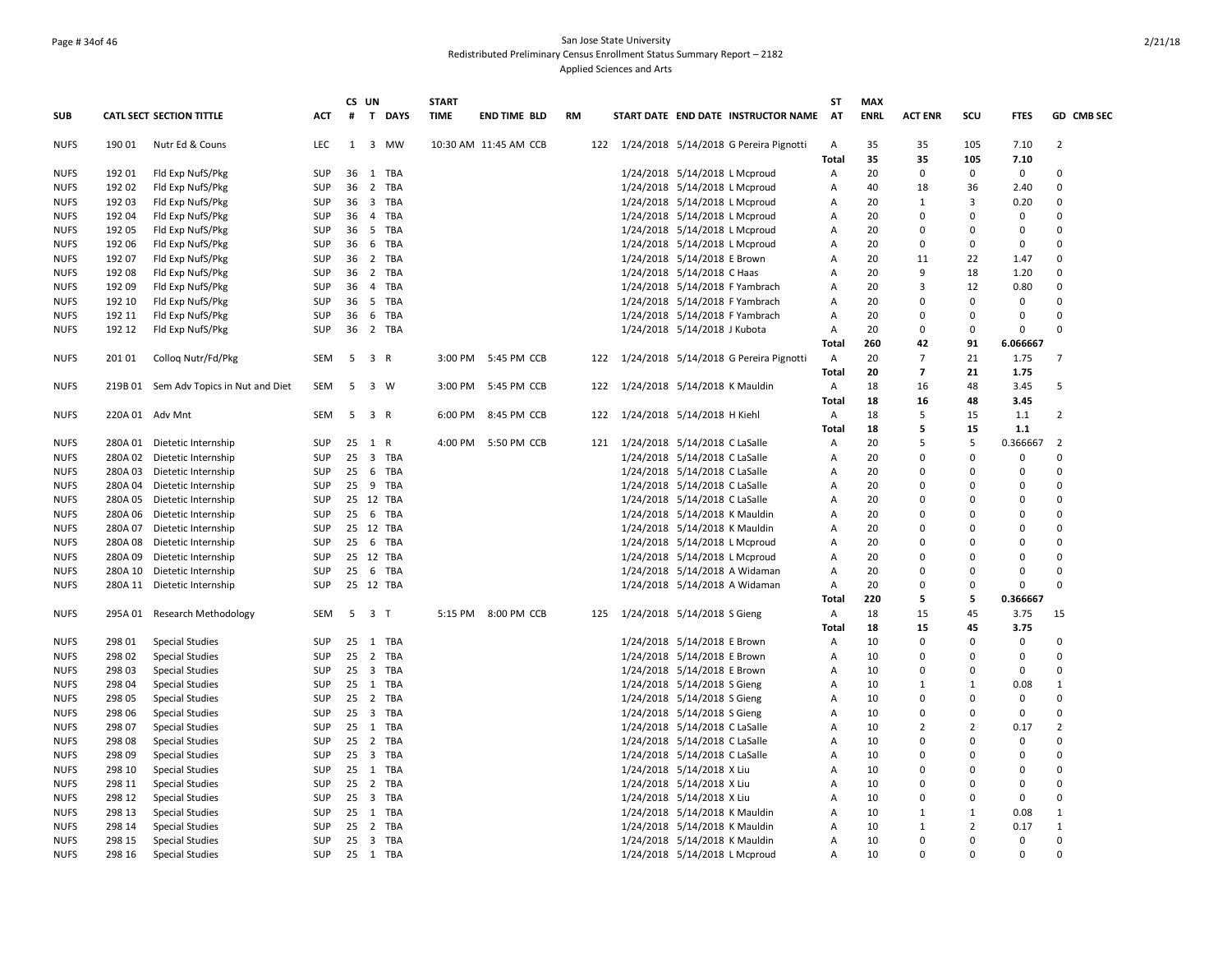## Page # 35of 46 San Jose State University Redistributed Preliminary Census Enrollment Status Summary Report – 2182 Applied Sciences and Arts

|             |         |                                 |            |                | CS UN                 | <b>START</b> |                      |           |                                        | ST    | <b>MAX</b>  |                |                    |             |                |            |  |
|-------------|---------|---------------------------------|------------|----------------|-----------------------|--------------|----------------------|-----------|----------------------------------------|-------|-------------|----------------|--------------------|-------------|----------------|------------|--|
| SUB         |         | <b>CATL SECT SECTION TITTLE</b> | ACT        | #              | T DAYS                | <b>TIME</b>  | END TIME BLD         | <b>RM</b> | START DATE END DATE INSTRUCTOR NAME    | AT    | <b>ENRL</b> | <b>ACT ENR</b> | scu                | <b>FTES</b> |                | GD CMB SEC |  |
| <b>NUFS</b> | 298 17  | <b>Special Studies</b>          | <b>SUP</b> |                | 25 2 TBA              |              |                      |           | 1/24/2018 5/14/2018 L Mcproud          | A     | 10          | $\Omega$       | 0                  | 0           | $\Omega$       |            |  |
| <b>NUFS</b> | 298 18  | <b>Special Studies</b>          | <b>SUP</b> |                | 25 3 TBA              |              |                      |           | 1/24/2018 5/14/2018 L Mcproud          | Α     | 10          | 0              | 0                  | 0           | $\mathbf 0$    |            |  |
| <b>NUFS</b> | 298 19  | <b>Special Studies</b>          | <b>SUP</b> |                | 25 1 TBA              |              |                      |           | 1/24/2018 5/14/2018 G Pereira Pignotti | Α     | 10          | $\Omega$       | $\Omega$           | 0           | $\Omega$       |            |  |
| <b>NUFS</b> | 298 20  | <b>Special Studies</b>          | <b>SUP</b> |                | 25 2 TBA              |              |                      |           | 1/24/2018 5/14/2018 G Pereira Pignotti | Α     | 10          | $\Omega$       | 0                  | 0           | $\Omega$       |            |  |
| <b>NUFS</b> | 298 21  | Special Studies                 | <b>SUP</b> |                | 25 3 TBA              |              |                      |           | 1/24/2018 5/14/2018 G Pereira Pignotti | Α     | 10          | 0              | 0                  | 0           | $\Omega$       |            |  |
| <b>NUFS</b> | 298 22  | Special Studies                 | <b>SUP</b> | 25             | TBA<br>1              |              |                      |           | 1/24/2018 5/14/2018 A Widaman          | Α     | 10          | $\overline{2}$ | $\overline{2}$     | 0.17        | $\overline{2}$ |            |  |
| <b>NUFS</b> | 298 23  | Special Studies                 | <b>SUP</b> |                | 25 2 TBA              |              |                      |           | 1/24/2018 5/14/2018 A Widaman          | Α     | 10          | 0              | 0                  | 0           | $\mathbf 0$    |            |  |
| <b>NUFS</b> | 298 24  | Special Studies                 | <b>SUP</b> |                | 25 3 TBA              |              |                      |           | 1/24/2018 5/14/2018 A Widaman          | Α     | 10          | $\Omega$       | 0                  | 0           | $\Omega$       |            |  |
| <b>NUFS</b> | 298 25  | <b>Special Studies</b>          | <b>SUP</b> | $25 \quad 1$   | TBA                   |              |                      |           | 1/24/2018 5/14/2018 F Yambrach         | A     | 10          | $\Omega$       | $\Omega$           | O           | $\Omega$       |            |  |
| <b>NUFS</b> | 298 26  | <b>Special Studies</b>          | <b>SUP</b> |                | 25 2 TBA              |              |                      |           | 1/24/2018 5/14/2018 F Yambrach         | Α     | 10          | 0              | 0                  | 0           | $\mathbf 0$    |            |  |
| <b>NUFS</b> | 298 27  | Special Studies                 | <b>SUP</b> |                | 25 3 TBA              |              |                      |           | 1/24/2018 5/14/2018 F Yambrach         | Α     | 10          | 0              | 0                  | 0           | $\mathbf 0$    |            |  |
|             |         |                                 |            |                |                       |              |                      |           |                                        | Total | 270         | 7              | 8                  | 0.666667    |                |            |  |
| <b>NUFS</b> | 299 01  | Mas Thesis or Proj              | SUP        |                | 25 1 TBA              |              |                      |           | 1/24/2018 5/14/2018 A Widaman          | Α     | 10          | $\mathbf{1}$   | $\mathbf{1}$       | 0.08        | $\mathbf{1}$   |            |  |
| <b>NUFS</b> | 299 02  | Mas Thesis or Proj              | <b>SUP</b> | $25 \quad 2$   | TBA                   |              |                      |           | 1/24/2018 5/14/2018 A Widaman          | A     | 10          | $\Omega$       | $\Omega$           | 0           | $\Omega$       |            |  |
| <b>NUFS</b> | 299 03  | Mas Thesis or Proj              | SUP        |                | 25 3 TBA              |              |                      |           | 1/24/2018 5/14/2018 A Widaman          | Α     | 10          | 0              | 0                  | 0           | $\Omega$       |            |  |
| <b>NUFS</b> | 299 04  |                                 | <b>SUP</b> |                | 25 4 TBA              |              |                      |           | 1/24/2018 5/14/2018 J Kubota           | Α     | 10          | 0              | $\Omega$           | 0           | $\mathbf 0$    |            |  |
|             | 299 05  | Mas Thesis or Proj              | <b>SUP</b> | 25 5           | TBA                   |              |                      |           |                                        |       | 10          | 0              | $\Omega$           | 0           | $\Omega$       |            |  |
| <b>NUFS</b> |         | Mas Thesis or Proj              |            |                |                       |              |                      |           | 1/24/2018 5/14/2018 J Kubota           | Α     |             | $\Omega$       | $\Omega$           | 0           | $\Omega$       |            |  |
| <b>NUFS</b> | 299 06  | Mas Thesis or Proj              | <b>SUP</b> |                | 25 6 TBA              |              |                      |           | 1/24/2018 5/14/2018 J Kubota           | A     | 10          |                |                    |             |                |            |  |
| <b>NUFS</b> | 299 07  | Mas Thesis or Proj              | <b>SUP</b> | 25             | 1<br>TBA              |              |                      |           | 1/24/2018 5/14/2018 C LaSalle          | Α     | 10          | $\Omega$       | $\Omega$           | 0           | $\Omega$       |            |  |
| <b>NUFS</b> | 299 08  | Mas Thesis or Proj              | <b>SUP</b> |                | 25 2 TBA              |              |                      |           | 1/24/2018 5/14/2018 C LaSalle          | Α     | 10          | $\Omega$       | $\Omega$           | 0           | $\Omega$       |            |  |
| <b>NUFS</b> | 299 09  | Mas Thesis or Proj              | <b>SUP</b> |                | 25 3 TBA              |              |                      |           | 1/24/2018 5/14/2018 C LaSalle          | A     | 10          | $\Omega$       | $\Omega$           | 0           | $\Omega$       |            |  |
| <b>NUFS</b> | 299 10  | Mas Thesis or Proj              | <b>SUP</b> | 25             | $\overline{4}$<br>TBA |              |                      |           | 1/24/2018 5/14/2018 X Liu              | Α     | 10          | $\Omega$       | $\Omega$           | 0           | $\Omega$       |            |  |
| <b>NUFS</b> | 299 11  | Mas Thesis or Proj              | <b>SUP</b> | 25 5           | TBA                   |              |                      |           | 1/24/2018 5/14/2018 X Liu              | Α     | 10          | 0              | $\Omega$           | 0           | $\mathbf 0$    |            |  |
| <b>NUFS</b> | 299 12  | Mas Thesis or Proj              | <b>SUP</b> |                | 25 6 TBA              |              |                      |           | 1/24/2018 5/14/2018 X Liu              | Α     | 10          | $\Omega$       | $\Omega$           | 0           | $\mathbf 0$    |            |  |
| <b>NUFS</b> | 299 13  | Mas Thesis or Proj              | <b>SUP</b> | $25 \quad 1$   | TBA                   |              |                      |           | 1/24/2018 5/14/2018 K Mauldin          | A     | 10          | $\Omega$       | $\Omega$           | 0           | $\Omega$       |            |  |
| <b>NUFS</b> | 299 14  | Mas Thesis or Proj              | SUP        |                | 25 2 TBA              |              |                      |           | 1/24/2018 5/14/2018 K Mauldin          | A     | 10          | 0              | $\Omega$           | O           | $\Omega$       |            |  |
| <b>NUFS</b> | 299 15  | Mas Thesis or Proj              | <b>SUP</b> | $25 \quad 3$   | TBA                   |              |                      |           | 1/24/2018 5/14/2018 K Mauldin          | Α     | 10          | $\Omega$       | $\Omega$           | O           | $\Omega$       |            |  |
| <b>NUFS</b> | 299 16  | Mas Thesis or Proj              | <b>SUP</b> |                | 25 4 TBA              |              |                      |           | 1/24/2018 5/14/2018 L Mcproud          | Α     | 10          | 0              | 0                  | 0           | $\mathbf 0$    |            |  |
| <b>NUFS</b> | 299 17  | Mas Thesis or Proj              | SUP        |                | 25 5 TBA              |              |                      |           | 1/24/2018 5/14/2018 L Mcproud          | A     | 10          | $\Omega$       | $\Omega$           | 0           | $\Omega$       |            |  |
| <b>NUFS</b> | 299 18  | Mas Thesis or Proj              | SUP        |                | 25 6 TBA              |              |                      |           | 1/24/2018 5/14/2018 L Mcproud          | Α     | 10          | 0              | $\Omega$           | 0           | $\Omega$       |            |  |
| <b>NUFS</b> | 299 19  | Mas Thesis or Proj              | <b>SUP</b> |                | 25 1 TBA              |              |                      |           | 1/24/2018 5/14/2018 G Pereira Pignotti | Α     | 10          | $\Omega$       | $\Omega$           | O           | $\Omega$       |            |  |
| <b>NUFS</b> | 299 20  | Mas Thesis or Proj              | <b>SUP</b> | 25             | $\overline{2}$<br>TBA |              |                      |           | 1/24/2018 5/14/2018 G Pereira Pignotti | Α     | 10          | $\Omega$       | $\Omega$           | 0           | $\Omega$       |            |  |
| <b>NUFS</b> | 299 21  | Mas Thesis or Proj              | <b>SUP</b> |                | 25 3 TBA              |              |                      |           | 1/24/2018 5/14/2018 G Pereira Pignotti | Α     | 10          | 0              | $\Omega$           | O           | $\mathbf 0$    |            |  |
| <b>NUFS</b> | 299 22  | Mas Thesis or Proj              | <b>SUP</b> |                | 25  4  TBA            |              |                      |           | 1/24/2018 5/14/2018 S Gieng            | Α     | 10          | 0              | $\Omega$           | 0           | $\Omega$       |            |  |
| <b>NUFS</b> | 299 23  | Mas Thesis or Proj              | <b>SUP</b> | 25 5           | TBA                   |              |                      |           | 1/24/2018 5/14/2018 S Gieng            | Α     | 10          | $\Omega$       | $\Omega$           | O           | $\Omega$       |            |  |
| <b>NUFS</b> | 299 24  | Mas Thesis or Proj              | <b>SUP</b> |                | 25 6 TBA              |              |                      |           | 1/24/2018 5/14/2018 S Gieng            | Α     | 10          | 0              | $\Omega$           | 0           | $\Omega$       |            |  |
| <b>NUFS</b> | 299 25  | Mas Thesis or Proj              | SUP        | $25 \quad 1$   | TBA                   |              |                      |           | 1/24/2018 5/14/2018 F Yambrach         | Α     | 10          | $\Omega$       | $\Omega$           | 0           | $\Omega$       |            |  |
| <b>NUFS</b> | 299 26  | Mas Thesis or Proj              | <b>SUP</b> | 25             | 2 TBA                 |              |                      |           | 1/24/2018 5/14/2018 F Yambrach         | Α     | 10          | $\Omega$       | $\Omega$           | 0           | $\Omega$       |            |  |
| <b>NUFS</b> | 299 27  | Mas Thesis or Proj              | <b>SUP</b> |                | 25 3 TBA              |              |                      |           | 1/24/2018 5/14/2018 F Yambrach         | Α     | 10          | 0              | 0                  | 0           | $\Omega$       |            |  |
|             |         |                                 |            |                |                       |              |                      |           |                                        | Total | 270         | 1              | $\mathbf{1}$       | 0.083333    |                |            |  |
| PKG         | 121 01  | Solidworks for PKG              | <b>SEM</b> |                | 3                     |              |                      |           |                                        | х     | $\mathbf 0$ | 0              | 0                  | 0           | $\mathbf 0$    |            |  |
| <b>PKG</b>  | 12102   | Solidworks for PKG              | ACT        |                | $\Omega$              |              |                      |           |                                        | X     | $\Omega$    | $\Omega$       | 0                  | 0           | $\Omega$       |            |  |
| PKG         | 121 03  | Solidworks for PKG              | <b>SEM</b> |                | $2 \quad 3 \quad F$   |              | 9:30 AM 11:10 AM HB  |           | 102 1/24/2018 5/14/2018 X Liu          | Α     | 15          | 17             | 34                 | 3.50        | $\overline{2}$ |            |  |
| PKG         | 121 04  | Solidworks for PKG              | <b>ACT</b> | 13             | 0 F                   |              | 11:30 AM  1:30 PM HB |           | 102 1/24/2018 5/14/2018 X Liu          | Α     | 20          | 17             | 17                 | 0.00        | $\overline{2}$ |            |  |
|             |         |                                 |            |                |                       |              |                      |           |                                        |       | 35          | 34             | 51                 | 3.50        |                |            |  |
|             |         |                                 |            |                |                       |              |                      |           |                                        | Total |             |                |                    |             |                |            |  |
| PKG         | 141B 01 | Pkg Materials II                | <b>LEC</b> | $\overline{2}$ | 3 M                   |              | 10:30 AM 12:10 PM IS |           | 115 1/24/2018 5/14/2018 F Yambrach     | Α     | 20          | 26             | 52<br>$\mathbf{0}$ | 5.35        | $3-$           |            |  |
| <b>NUFS</b> | 141B 01 | Pkg Materials II                | <b>LEC</b> | $\overline{2}$ | $3 \, M$              |              | 10:30 AM 12:10 PM IS | 115       | 1/24/2018 5/14/2018 F Yambrach         | Α     | 0           | $\mathbf{0}$   |                    | 0.00        | 0 <sup>o</sup> |            |  |
| PKG         |         | 141B 02 Pkg Materials II        | <b>ACT</b> | 13             | $0 \quad W$           |              | 10:30 AM 12:30 PM IS | 114       | 1/24/2018 5/14/2018 F Yambrach         | Α     | 20          | 26             | 26                 | 0.00        | 3 <sup>C</sup> |            |  |
| <b>NUFS</b> |         | 141B 02 Pkg Materials II        | ACT        |                | 13 0 W                |              | 10:30 AM 12:30 PM IS | 114       | 1/24/2018 5/14/2018 F Yambrach         | Α     | $\Omega$    | $\mathbf 0$    | $\mathbf 0$        | 0.00        | 0 <sub>c</sub> |            |  |
|             |         |                                 |            |                |                       |              |                      |           |                                        | Total | 40          | 52             | 78                 | 5.35        |                |            |  |
| PKG         | 146 01  | <b>Medical Device Pkg</b>       | <b>LEC</b> |                | 2 3 T                 |              | 10:30 AM 12:10 PM IS |           | 115 1/24/2018 5/14/2018 F Yambrach     | A     | 20          | 22             | 44                 | 4.50        | 2 <sub>c</sub> |            |  |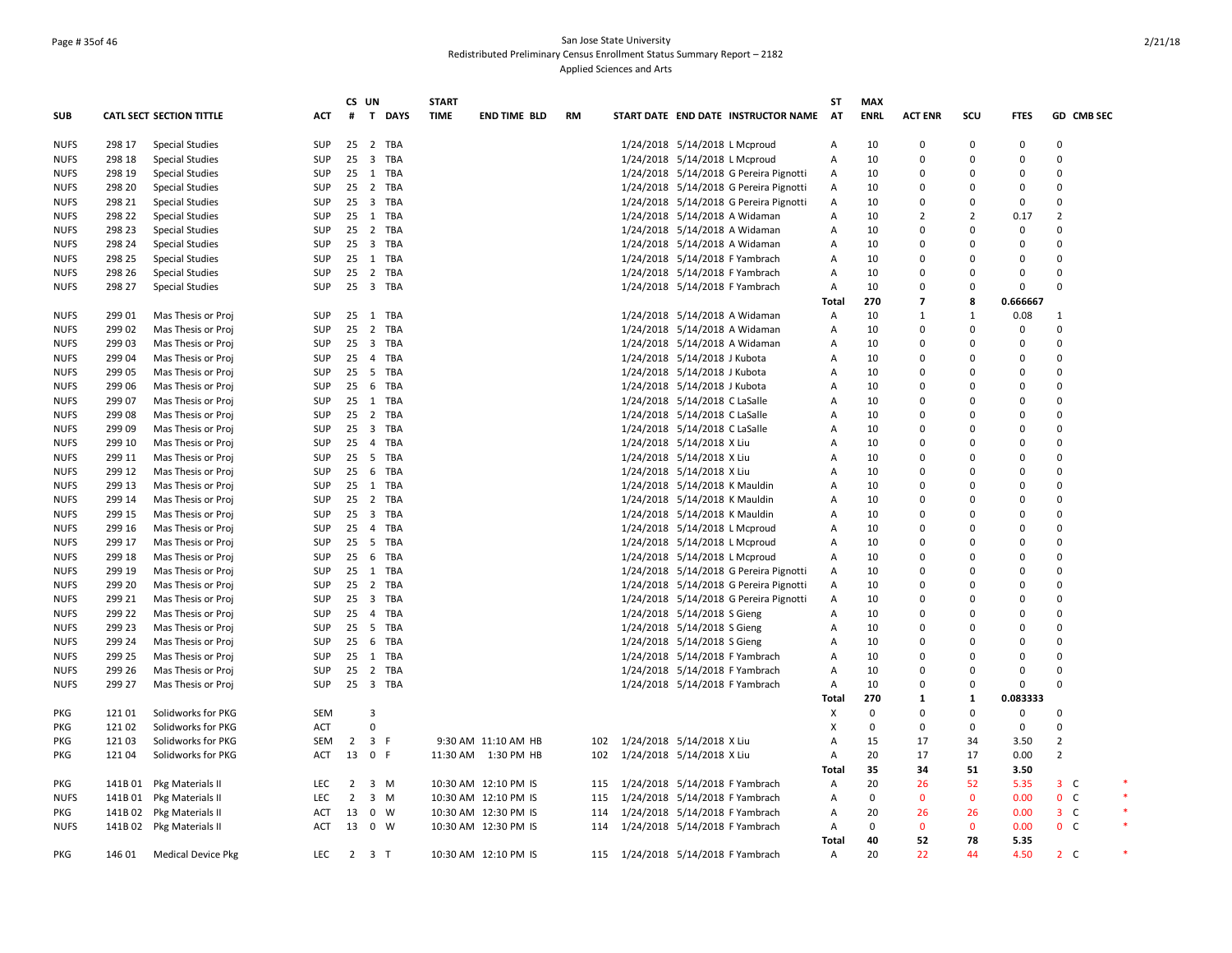## Page # 36of 46 San Jose State University Redistributed Preliminary Census Enrollment Status Summary Report – 2182 Applied Sciences and Arts

|             |        |                           |            |    | CS UN          |             | <b>START</b> |                      |           |     |                            |                            |                                                      | <b>ST</b>      | <b>MAX</b>  |                |              |             |                |            |        |
|-------------|--------|---------------------------|------------|----|----------------|-------------|--------------|----------------------|-----------|-----|----------------------------|----------------------------|------------------------------------------------------|----------------|-------------|----------------|--------------|-------------|----------------|------------|--------|
| <b>SUB</b>  |        | CATL SECT SECTION TITTLE  | <b>ACT</b> | #  | ா              | <b>DAYS</b> | <b>TIME</b>  | <b>END TIME BLD</b>  | <b>RM</b> |     |                            |                            | START DATE END DATE INSTRUCTOR NAME                  | AT             | <b>ENRL</b> | <b>ACT ENR</b> | SCU          | <b>FTES</b> |                | GD CMB SEC |        |
| <b>NUFS</b> | 146 01 | <b>Medical Device Pkg</b> | LEC        | 2  | 3 <sub>T</sub> |             |              | 10:30 AM 12:10 PM IS |           | 115 |                            |                            | 1/24/2018 5/14/2018 F Yambrach                       | Α              | 0           | $\mathbf 0$    | $\mathbf{0}$ | 0.00        | 0 <sup>o</sup> |            |        |
| PKG         | 146 02 | <b>Medical Device Pkg</b> | ACT        |    | $\mathbf{0}$   | R           |              | 10:30 AM 12:30 PM IS |           | 114 |                            |                            | 1/24/2018 5/14/2018 F Yambrach                       | A              | 20          | 22             | 22           | 0.00        | 2 <sub>c</sub> |            |        |
| <b>NUFS</b> | 146 02 | <b>Medical Device Pkg</b> | <b>ACT</b> |    | 0 R            |             |              | 10:30 AM 12:30 PM IS |           | 114 |                            |                            | 1/24/2018 5/14/2018 F Yambrach                       | $\mathsf{A}$   | $\Omega$    | $\mathbf 0$    | $\mathbf{0}$ | 0.00        | 0 <sup>o</sup> |            | $\ast$ |
|             |        |                           |            |    |                |             |              |                      |           |     |                            |                            |                                                      | Total          | 40          | 44             | 66           | 4.50        |                |            |        |
| <b>PKG</b>  | 158 01 | Protective Pkg Dsgn       | LEC        | 2  |                | 3 M         | 4:00 PM      | 5:40 PM IS           |           | 115 | 1/24/2018 5/14/2018 E Tang |                            |                                                      | A              | 20          | 22             | 44           | 4.50        | 2 <sub>c</sub> |            |        |
| <b>NUFS</b> | 158 01 | Protective Pkg Dsgn       | <b>LEC</b> |    |                | 3 M         | 4:00 PM      | 5:40 PM IS           |           | 115 |                            | 1/24/2018 5/14/2018 E Tang |                                                      | A              | $\Omega$    | $\mathbf{0}$   | $\mathbf{0}$ | 0.00        | 0 <sup>o</sup> |            | $\ast$ |
| <b>PKG</b>  | 158 02 | Protective Pkg Dsgn       | ACT        |    |                | $0 \quad W$ | 4:00 PM      | 6:00 PM IS           |           | 114 | 1/24/2018 5/14/2018 E Tang |                            |                                                      | $\overline{A}$ | 20          | 22             | 22           | 0.00        | 2 <sub>c</sub> |            |        |
| <b>NUFS</b> | 158 02 | Protective Pkg Dsgn       | <b>ACT</b> |    |                | $0 \quad W$ | 4:00 PM      | 6:00 PM IS           |           | 114 | 1/24/2018 5/14/2018 E Tang |                            |                                                      | $\overline{A}$ | $\Omega$    | $\Omega$       | $\mathbf{0}$ | 0.00        | 0 <sup>o</sup> |            |        |
|             |        |                           |            |    |                |             |              |                      |           |     |                            |                            |                                                      | Total          | 40          | 44             | 66           | 4.50        |                |            |        |
| PKG         | 159 01 | Pkg Mtrl Hndlng Dist      | LEC        | 2  |                | 3 TR        | 1:30 PM      | 2:45 PM IS           |           | 115 | 1/24/2018 5/14/2018 X Liu  |                            |                                                      | $\overline{A}$ | 20          | 19             | 57           | 3.90        | 2 <sub>c</sub> |            | $\ast$ |
| <b>NUFS</b> | 159 01 | Pkg Mtrl Hndlng Dist      | <b>LEC</b> | 2  |                | 3 TR        | 1:30 PM      | 2:45 PM IS           |           | 115 | 1/24/2018 5/14/2018 X Liu  |                            |                                                      | A              | 0           | $\mathbf 0$    | $\mathbf{0}$ | 0.00        | 0 <sup>o</sup> |            |        |
|             |        |                           |            |    |                |             |              |                      |           |     |                            |                            |                                                      | Total          | 20          | 19             | 57           | 3.90        |                |            |        |
| <b>PKG</b>  | 170 01 | Pkg Develmt and Mgt       | LEC        | 2  |                | 3 M         | 1:30 PM      | 3:10 PM IS           |           | 115 | 1/24/2018 5/14/2018 X Liu  |                            |                                                      | $\overline{A}$ | 20          | 16             | 32           | 3.20        | 0 <sup>o</sup> |            | $\ast$ |
| <b>NUFS</b> | 170 01 | Pkg Develmt and Mgt       | LEC        |    |                | 3 M         | 1:30 PM      | 3:10 PM IS           |           | 115 |                            | 1/24/2018 5/14/2018 X Liu  |                                                      | A              | $\Omega$    | $\mathbf{0}$   | $\mathbf{0}$ | 0.00        | 0 <sub>c</sub> |            | $\ast$ |
| <b>PKG</b>  | 170 02 | Pkg Develmt and Mgt       | ACT        |    |                | $0 \quad W$ | 1:30 PM      | 3:30 PM IS           |           | 114 |                            |                            | 1/24/2018 5/14/2018 F Yambrach                       | A              | 20          | 16             | 16           | 0.00        | 0 <sup>o</sup> |            | $\ast$ |
| <b>NUFS</b> | 170 02 | Pkg Develmt and Mgt       | ACT        |    | $\Omega$       | W           | 1:30 PM      | 3:30 PM IS           |           | 114 |                            |                            | 1/24/2018 5/14/2018 F Yambrach                       | Α              | $\Omega$    | $\mathbf{0}$   | $\mathbf 0$  | 0.00        | 0 <sup>o</sup> |            |        |
|             |        |                           |            |    |                |             |              |                      |           |     |                            |                            |                                                      | Total          | 40          | 32             | 48           | 3.20        |                |            |        |
| PKG         | 18001  | <b>Individual Studies</b> | <b>SUP</b> | 36 |                | 1 TBA       |              |                      |           |     |                            |                            | 1/24/2018 5/14/2018 F Yambrach                       | A              | 10          | 0              | 0            | $\mathbf 0$ | 0              |            |        |
| PKG         | 18002  | <b>Individual Studies</b> | <b>SUP</b> | 36 | 2              | <b>TBA</b>  |              |                      |           |     |                            |                            | 1/24/2018 5/14/2018 F Yambrach                       | Α              | 10          | 0              | 0            | $\mathbf 0$ | 0              |            |        |
| <b>PKG</b>  | 18003  | <b>Individual Studies</b> | <b>SUP</b> | 36 | 3              | <b>TBA</b>  |              |                      |           |     |                            |                            | 1/24/2018 5/14/2018 F Yambrach                       | Α              | 10          | 0              | $\Omega$     | 0           | 0              |            |        |
| PKG         | 18004  | <b>Individual Studies</b> | <b>SUP</b> | 36 | 4              | TBA         |              |                      |           |     |                            |                            | 1/24/2018 5/14/2018 F Yambrach                       | Α              | 10          | 0              | $\Omega$     | 0           | 0              |            |        |
| <b>PKG</b>  | 18005  | <b>Individual Studies</b> | <b>SUP</b> | 36 | -5             | TBA         |              |                      |           |     |                            |                            | 1/24/2018 5/14/2018 F Yambrach                       | A              | 10          | 0              | $\Omega$     | 0           | 0              |            |        |
| <b>PKG</b>  | 180 06 | <b>Individual Studies</b> | <b>SUP</b> | 36 | 6              | <b>TBA</b>  |              |                      |           |     |                            |                            | 1/24/2018 5/14/2018 F Yambrach                       | A              | 10          | 0              | 0            | $\Omega$    | 0              |            |        |
|             |        |                           |            |    |                |             |              |                      |           |     |                            |                            |                                                      | Total          | 60          | 0              | 0            | Ω           |                |            |        |
|             |        |                           |            |    |                |             |              |                      |           |     |                            |                            | <b>Nutrition. Food Science &amp; Packaging Total</b> |                | 4687        | 2878           | 7414         | 498.5167    |                |            |        |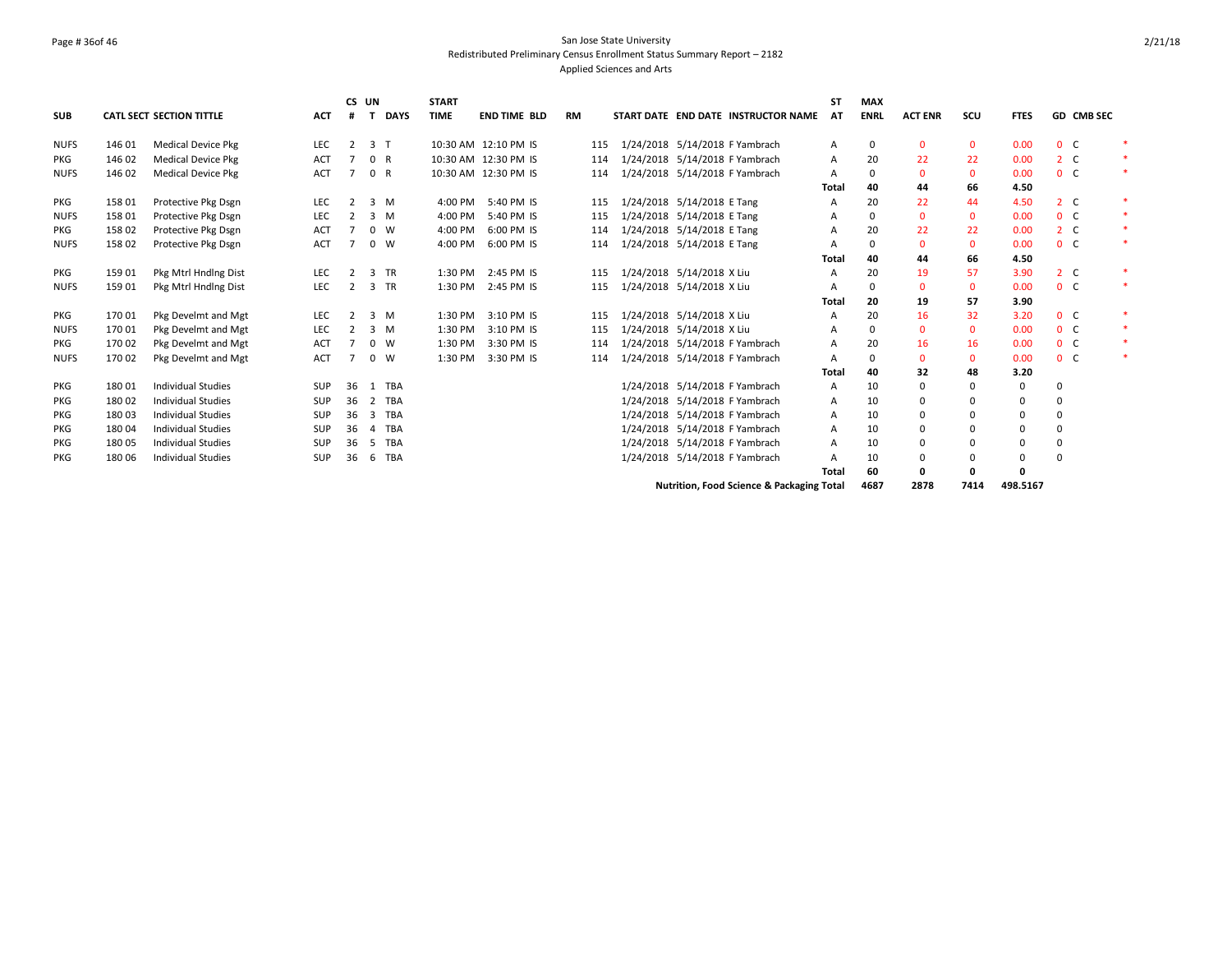## Page # 37of 46 San Jose State University Redistributed Preliminary Census Enrollment Status Summary Report – 2182 Applied Sciences and Arts

|             |                             |                                 |            |                | CS UN          |             | <b>START</b> |                       |           |                                |                                |                                     | SΤ           | <b>MAX</b>  |                |             |             |             |
|-------------|-----------------------------|---------------------------------|------------|----------------|----------------|-------------|--------------|-----------------------|-----------|--------------------------------|--------------------------------|-------------------------------------|--------------|-------------|----------------|-------------|-------------|-------------|
| SUB         |                             | <b>CATL SECT SECTION TITTLE</b> | <b>ACT</b> | #              |                | T DAYS      | <b>TIME</b>  | <b>END TIME BLD</b>   | <b>RM</b> |                                |                                | START DATE END DATE INSTRUCTOR NAME | <b>AT</b>    | <b>ENRL</b> | <b>ACT ENR</b> | scu         | <b>FTES</b> | GD CMB SEC  |
|             | <b>Occupational Therapy</b> |                                 |            |                |                |             |              |                       |           |                                |                                |                                     |              |             |                |             |             |             |
| OCTH        | 180 01                      | <b>Indiv Studies</b>            | <b>SUP</b> | 36             |                | 1 TBA       |              |                       |           |                                | 1/24/2018 5/14/2018            |                                     | Α            | 36          | 0              | 0           | 0           | $\mathbf 0$ |
| <b>OCTH</b> | 18002                       | <b>Indiv Studies</b>            | <b>SUP</b> | 36             | $\overline{2}$ | <b>TBA</b>  |              |                       |           |                                | 1/24/2018 5/14/2018            |                                     | A            | 36          | $\Omega$       | $\Omega$    | $\Omega$    | $\mathbf 0$ |
| OCTH        | 180 03                      | <b>Indiv Studies</b>            | <b>SUP</b> | 36             |                | 3 TBA       |              |                       |           |                                | 1/24/2018 5/14/2018            |                                     | Α            | 36          | 0              | 0           | 0           | $\mathbf 0$ |
| OCTH        | 180 04                      | <b>Indiv Studies</b>            | SUP        | 36             |                | 4 TBA       |              |                       |           |                                | 1/24/2018 5/14/2018            |                                     | Α            | 36          | $\Omega$       | $\Omega$    | $\Omega$    | 0           |
|             |                             |                                 |            |                |                |             |              |                       |           |                                |                                |                                     | Total        | 144         | 0              | 0           | 0           |             |
| OCTH        |                             | 201A 01 Field Work Exper        | <b>SUP</b> |                | 6              |             |              |                       |           |                                |                                |                                     | Х            | $\mathbf 0$ | $\Omega$       | $\Omega$    | $\Omega$    | 0           |
|             |                             |                                 |            |                |                |             |              |                       |           |                                |                                |                                     | Total        | 0           | $\Omega$       | 0           | 0           |             |
| OCTH        |                             | 201B 01 Adv Field Wrk Exp       | <b>SUP</b> |                | 6              |             |              |                       |           |                                |                                |                                     | X            | $\Omega$    | $\Omega$       | $\Omega$    | $\Omega$    | 0           |
|             |                             |                                 |            |                |                |             |              |                       |           |                                |                                |                                     | Total        | 0           | 0              | 0           | 0           |             |
| <b>OCTH</b> | 210 01                      | Sem in Occup Therapy            | <b>LEC</b> |                | $\overline{2}$ |             |              |                       |           |                                |                                |                                     | х            | $\Omega$    | $\Omega$       | $\Omega$    | $\mathbf 0$ | $\mathbf 0$ |
| OCTH        | 210 02                      | Sem in Occup Therapy            | <b>LEC</b> |                | $\overline{2}$ |             |              |                       |           |                                |                                |                                     | х            | $\Omega$    | $\Omega$       | $\mathbf 0$ | $\mathbf 0$ | $\mathbf 0$ |
| OCTH        | 210 03                      | Sem in Occup Therapy            | <b>LEC</b> | $\overline{2}$ | 2 <sub>T</sub> |             |              | 5:00 PM 6:45 PM SPXE  | 178       |                                |                                | 1/24/2018 5/14/2018 R McLaughlin    | Α            | 45          | 37             | 74          | 6.17        | 37          |
|             |                             |                                 |            |                |                |             |              |                       |           |                                |                                |                                     | Total        | 45          | 37             | 74          | 6.17        |             |
| OCTH        | 216 01                      | Evaluation in OT                | SEM        | 5              |                | $3 \, M$    |              | 9:00 AM 11:45 AM CCB  | 209       |                                | 1/24/2018 5/14/2018 M Chang    |                                     | Α            | 21          | 20             | 60          | 5.00        | 20          |
| OCTH        | 216 02                      | Evaluation in OT                | SEM        | 5              |                | $3 \, M$    | 1:30 PM      | 4:15 PM CCB           | 209       |                                |                                | 1/24/2018 5/14/2018 H Pendleton     | Α            | 21          | 21             | 63          | 5.25        | 21          |
| OCTH        | 216 03                      | Evaluation in OT                | SEM        | 5              | 3 R            |             |              | 9:00 AM 11:45 AM CCB  | 209       |                                | 1/24/2018 5/14/2018 D Lashgari |                                     | Α            | 21          | 21             | 63          | 5.25        | 21          |
| OCTH        | 216 04                      | Evaluation in OT                | <b>SEM</b> | 5              | 3 R            |             |              | 1:30 PM 4:15 PM CCB   | 209       |                                |                                | 1/24/2018 5/14/2018 H Pendleton     | A            | 21          | 20             | 60          | 5.00        | 20          |
|             |                             |                                 |            |                |                |             |              |                       |           |                                |                                |                                     | Total        | 84          | 82             | 246         | 20.50       |             |
| OCTH        | 222 01                      | <b>Funct Kinesiology</b>        | SEM        | 6              |                | 3 TR        |              | 9:00 AM 10:15 AM CCB  | 101       |                                | 1/24/2018 5/14/2018 A George   |                                     | Α            | 21          | 20             | 60          | 5.00        | 20          |
| OCTH        | 222 02                      | <b>Funct Kinesiology</b>        | SEM        | 6              |                | 3 TR        |              | 10:30 AM 11:45 AM CCB | 101       |                                | 1/24/2018 5/14/2018 A George   |                                     | Α            | 21          | 21             | 63          | 5.25        | 21          |
|             |                             |                                 |            |                |                |             |              |                       |           |                                |                                |                                     | <b>Total</b> | 42          | 41             | 123         | 10.25       |             |
| OCTH        | 224 01                      | OT in Community I               | LEC        | $\overline{2}$ | 3 <sub>1</sub> |             |              | 5:00 PM 7:45 PM CCB   | 210       |                                | 1/24/2018 5/14/2018 L Andonian |                                     | Α            | 28          | 28             | 84          | 7.00        | 28          |
| OCTH        | 224 02                      | OT in Community I               | <b>LEC</b> | $\overline{2}$ |                | 3 W         | 1:30 PM      | 4:15 PM CL            | 310       |                                | 1/24/2018 5/14/2018 A Niehues  |                                     | Α            | 28          | 27             | 81          | 6.75        | 27          |
| OCTH        | 224 03                      | OT in Community I               | <b>LEC</b> | $\overline{2}$ | 3 F            |             |              | 9:00 AM 11:45 AM CCB  | 115       |                                | 1/24/2018 5/14/2018 L Le       |                                     | Α            | 28          | 27             | 81          | 6.75        | 27          |
|             |                             |                                 |            |                |                |             |              |                       |           |                                |                                |                                     | <b>Total</b> | 84          | 82             | 246         | 20.50       |             |
| OCTH        | 226 01                      | OT with Children                | SEM        | 5              |                | $3 \, M$    |              | 9:00 AM 11:45 AM CCB  | 210       |                                | 1/24/2018 5/14/2018 A Smith    |                                     | Α            | 21          | 20             | 60          | 5.00        | 20          |
| OCTH        | 22602                       | OT with Children                | <b>SEM</b> | 5              |                | 3 M         |              | 1:30 PM 4:15 PM CCB   | 210       |                                | 1/24/2018 5/14/2018 A Smith    |                                     | Α            | 21          | 21             | 63          | 5.25        | 21          |
|             |                             |                                 |            |                |                |             |              |                       |           |                                |                                |                                     | Total        | 42          | 41             | 123         | 10.25       |             |
| <b>OCTH</b> | 234 01                      | OT in Community II              | <b>SEM</b> | 5              | 3 <sub>T</sub> |             |              | 9:00 AM 11:45 AM CCB  | 209       |                                | 1/24/2018 5/14/2018 C Glogoski |                                     | Α            | 18          | 19             | 57          | 4.75        | 19          |
| OCTH        | 234 02                      | OT in Community II              | SEM        | 5              | 3 <sub>T</sub> |             | 1:30 PM      | 4:15 PM CCB           | 209       |                                | 1/24/2018 5/14/2018 L Andonian |                                     | Α            | 18          | 19             | 57          | 4.75        | 19          |
|             |                             |                                 |            |                |                |             |              |                       |           |                                |                                |                                     | <b>Total</b> | 36          | 38             | 114         | 9.50        |             |
| OCTH        | 236 01                      | OT with Youth                   | <b>SEM</b> | 5              |                | 3 W         |              | 9:00 AM 11:45 AM CCB  | 210       |                                | 1/24/2018 5/14/2018 A Niehues  |                                     | Α            | 21          | 20             | 60          | 5.00        | 20          |
| OCTH        | 236 02                      | OT with Youth                   | <b>SEM</b> | 5              |                | 3 W         | 1:30 PM      | 4:15 PM CCB           | 210       |                                | 1/24/2018 5/14/2018 A George   |                                     | Α            | 21          | 21             | 63          | 5.25        | 21          |
|             |                             |                                 |            |                |                |             |              |                       |           |                                |                                |                                     | Total        | 42          | 41             | 123         | 10.25       |             |
| OCTH        | 245 01                      | Intro to Research               | <b>LEC</b> | $\overline{2}$ | 3 <sub>T</sub> |             | 1:30 PM      | 4:15 PM CCB           | 101       |                                | 1/24/2018 5/14/2018 M Chang    |                                     | Α            | 21          | 21             | 63          | 5.25        | 21          |
| OCTH        | 245 02                      | Intro to Research               | <b>LEC</b> | $\overline{2}$ |                | $3 \quad W$ | 1:30 PM      | 4:15 PM CCB           | 101       |                                | 1/24/2018 5/14/2018 J Smith    |                                     | Α            | 21          | 21             | 63          | 5.25        | 21          |
| OCTH        | 245 03                      | Intro to Research               | <b>LEC</b> | $\overline{2}$ | 3 R            |             | 1:30 PM      | 4:15 PM CCB           | 101       |                                | 1/24/2018 5/14/2018 L Andonian |                                     | Α            | 21          | 20             | 60          | 5.00        | 20          |
| OCTH        | 245 04                      | Intro to Research               | <b>LEC</b> | $\overline{2}$ | 3 R            |             | 5:00 PM      | 7:45 PM CCB           | 210       |                                | 1/24/2018 5/14/2018 M Chang    |                                     | Α            | 21          | 21             | 63          | 5.25        | 21          |
|             |                             |                                 |            |                |                |             |              |                       |           |                                |                                |                                     | Total        | 84          | 83             | 249         | 20.75       |             |
| OCTH        | 246 01                      | OT w Young Adults               | <b>SEM</b> | 5              |                | 3 W         |              | 9:00 AM 11:45 AM CCB  | 209       |                                | 1/24/2018 5/14/2018 A George   |                                     | Α            | 18          | 19             | 57          | 4.75        | 19          |
| OCTH        | 246 02                      | OT w Young Adults               | SEM        | 5              |                | 3 W         |              | 1:30 PM 4:15 PM CCB   | 209       |                                | 1/24/2018 5/14/2018 D Bolding  |                                     | Α            | 18          | 18             | 54          | 4.50        | 18          |
|             |                             |                                 |            |                |                |             |              |                       |           |                                |                                |                                     | Total        | 36          | 37             | 111         | 9.25        |             |
| OCTH        | 256 01                      | OT Mid Age Adults               | SEM        | 5              | 3 <sub>T</sub> |             |              | 9:00 AM 11:45 AM CCB  | 210       |                                | 1/24/2018 5/14/2018 J Smith    |                                     | Α            | 18          | 19             | 57          | 4.75        | 19          |
| <b>OCTH</b> | 256 02                      | OT Mid Age Adults               | <b>SEM</b> | 5              | 3 <sub>T</sub> |             |              | 1:30 PM 4:15 PM CCB   | 210       |                                | 1/24/2018 5/14/2018 J Smith    |                                     | Α            | 18          | 18             | 54          | 4.50        | 18          |
|             |                             |                                 |            |                |                |             |              |                       |           |                                |                                |                                     | <b>Total</b> | 36          | 37             | 111         | 9.25        |             |
| OCTH        | 266 01                      | OT & Older Adults               | SEM        | 5              |                | 3 M         |              | 9:00 AM 11:45 AM CCB  | 115       |                                | 1/24/2018 5/14/2018 C Glogoski |                                     | Α            | 18          | 18             | 54          | 4.50        | 18          |
| OCTH        | 266 02                      | OT & Older Adults               | <b>SEM</b> | 5              |                | 3 M         |              | 1:30 PM 4:15 PM CCB   | 115       |                                | 1/24/2018 5/14/2018 D Bolding  |                                     | Α            | 18          | 20             | 60          | 5.00        | 20          |
| <b>OCTH</b> | 26603                       | OT & Older Adults               | <b>SEM</b> | 5              |                | 3 W         |              | 9:00 AM 11:45 AM CCB  | 115       |                                | 1/24/2018 5/14/2018 C Glogoski |                                     | A            | 18          | 18             | 54          | 4.50        | 18          |
| OCTH        | 266 04                      | OT & Older Adults               | SEM        | 5              | 3 W            |             |              | 1:30 PM 4:15 PM CCB   | 115       | 1/24/2018 5/14/2018 C Glogoski |                                |                                     | Α            | 18          | 17             | 51          | 4.25        | 17          |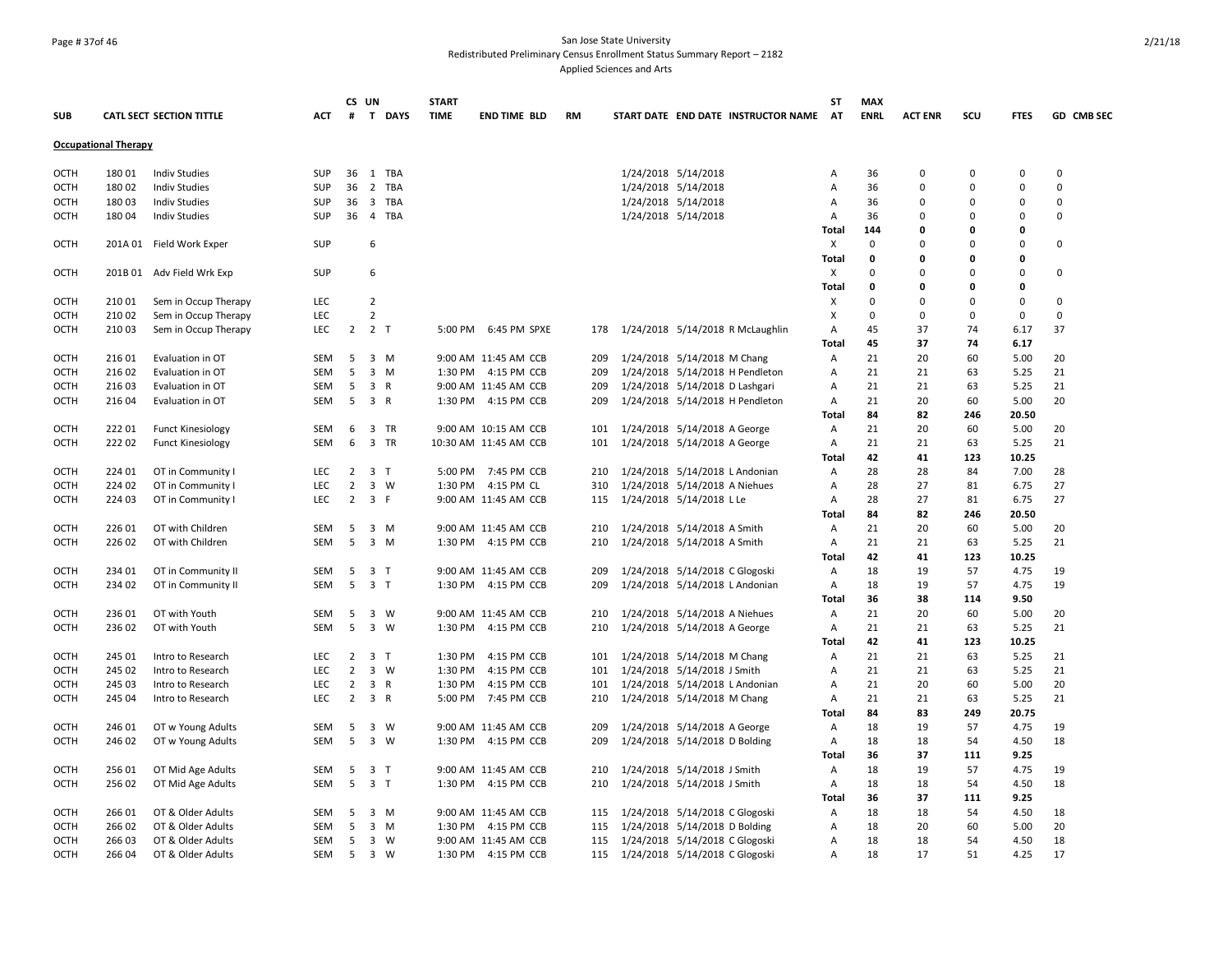## Page # 38of 46 San Jose State University Redistributed Preliminary Census Enrollment Status Summary Report – 2182 Applied Sciences and Arts

|             |        |                                 |            | CS UN          |                |             | <b>START</b> |                       |           |                                     | SΤ           | <b>MAX</b>  |                |          |             |                   |
|-------------|--------|---------------------------------|------------|----------------|----------------|-------------|--------------|-----------------------|-----------|-------------------------------------|--------------|-------------|----------------|----------|-------------|-------------------|
| <b>SUB</b>  |        | <b>CATL SECT SECTION TITTLE</b> | <b>ACT</b> | #              |                | <b>DAYS</b> | <b>TIME</b>  | <b>END TIME BLD</b>   | <b>RM</b> | START DATE END DATE INSTRUCTOR NAME | AT           | <b>ENRL</b> | <b>ACT ENR</b> | scu      | <b>FTES</b> | <b>GD CMB SEC</b> |
|             |        |                                 |            |                |                |             |              |                       |           |                                     | <b>Total</b> | 72          | 73             | 219      | 18.25       |                   |
| OCTH        | 276 01 | Pract & Seminar 1A              | <b>SEM</b> |                | $\mathbf 0$    |             |              |                       |           |                                     | x            | $\Omega$    | $\Omega$       | $\Omega$ | 0           | 0                 |
| OCTH        | 27602  | Pract & Seminar 1A              | LAB        |                | 3              |             |              |                       |           |                                     | X            | 0           | $\Omega$       | 0        | 0           | 0                 |
| <b>OCTH</b> | 276 03 | Pract & Seminar 1A              | <b>SEM</b> | -5             | 0 R            |             | 5:00 PM      | 7:05 PM CCB           | 209       | 1/24/2018 5/14/2018 G Teaford       | A            | 21          | 20             | 50       | 0.00        | 20                |
| <b>OCTH</b> | 276 04 | Pract & Seminar 1A              | LAB        | 17             | $\overline{3}$ | TBA         |              |                       |           | 1/24/2018 5/14/2018 G Teaford       | A            | 21          | 20             | 10       | 5.00        | 20                |
| OCTH        | 27605  | Pract & Seminar 1A              | <b>SEM</b> | -5             | 0 R            |             | 1:30 PM      | 3:35 PM CCB           | 210       | 1/24/2018 5/14/2018 D Lashgari      | Α            | 21          | 21             | 52.5     | 0.00        | 21                |
| <b>OCTH</b> | 276 06 | Pract & Seminar 1A              | LAB        | 17             | 3              | TBA         |              |                       |           | 1/24/2018 5/14/2018 D Lashgari      | A            | 21          | 21             | 10.5     | 5.25        | 21                |
|             |        |                                 |            |                |                |             |              |                       |           |                                     | Total        | 84          | 82             | 123      | 10.25       |                   |
| <b>OCTH</b> | 28601  | Seminar & Pract IB              | <b>SEM</b> | -5             |                | 4 TR        |              | 9:00 AM 10:15 AM CCB  | 115       | 1/24/2018 5/14/2018 S Ivlev         | A            | 12          | 12             | 36       | 4.00        | 12                |
| OCTH        | 28602  | Seminar & Pract IB              | <b>SUP</b> | 23             |                | 0 TR        |              | 10:30 AM 11:45 AM CCB | 115       | 1/24/2018 5/14/2018 S Ivlev         | A            | 12          | 12             | 48       | 0.00        | 12                |
| <b>OCTH</b> | 28603  | Seminar & Pract IB              | SEM        | -5             |                | 4 TR        | 1:30 PM      | 2:45 PM CCB           | 115       | 1/24/2018 5/14/2018 M Tipton-Burton | A            | 12          | 12             | 36       | 4.00        | 12                |
| OCTH        | 28604  | Seminar & Pract IB              | <b>SUP</b> | 23             |                | 0 TR        | 3:30 PM      | 4:45 PM CCB           | 222       | 1/24/2018 5/14/2018 M Tipton-Burton | A            | 12          | 12             | 48       | 0.00        | 12                |
| <b>OCTH</b> | 28605  | Seminar & Pract IB              | <b>SEM</b> | -5             | 4              | <b>TR</b>   | 2:00 PM      | 3:15 PM CCB           | 222       | 1/24/2018 5/14/2018 A Niehues       | A            | 12          | 13             | 39       | 4.33        | 13                |
| <b>OCTH</b> | 286 06 | Seminar & Pract IB              | SUP        | 23             |                | 0 TR        | 3:30 PM      | 4:45 PM CCB           | 115       | 1/24/2018 5/14/2018 A Niehues       | A            | 12          | 13             | 52       | 0.00        | 13                |
|             |        |                                 |            |                |                |             |              |                       |           |                                     | <b>Total</b> | 72          | 74             | 259      | 12.33       |                   |
| OCTH        | 295 01 | Adv Research Meth               | <b>LEC</b> | $\overline{2}$ |                | 3 M         |              | 9:00 AM 11:45 AM CCB  | 101       | 1/24/2018 5/14/2018 W Schultz-Krohn | A            | 24          | 24             | 72       | 6.00        | 24                |
| OCTH        | 295 02 | Adv Research Meth               | <b>LEC</b> | $\overline{2}$ |                | 3 M         |              | 1:30 PM 4:15 PM CCB   | 101       | 1/24/2018 5/14/2018 M Chang         | A            | 24          | 26             | 78       | 6.50        | 26                |
| <b>OCTH</b> | 295 03 | Adv Research Meth               | <b>LEC</b> | 2              |                | 3 W         |              | 9:00 AM 11:45 AM CCB  | 101       | 1/24/2018 5/14/2018 D Bolding       | A            | 24          | 23             | 69       | 5.75        | 23                |
|             |        |                                 |            |                |                |             |              |                       |           |                                     | <b>Total</b> | 72          | 73             | 219      | 18.25       |                   |
| OCTH        | 298 01 | Sup Study OT                    | <b>SUP</b> | 25             |                | 1 TBA       |              |                       |           | 1/24/2018 5/14/2018                 | A            | 25          | 0              | 0        | 0           | 0                 |
| OCTH        | 298 02 | Sup Study OT                    | <b>SUP</b> | 25             | 1              | TBA         |              |                       |           | 1/24/2018 5/14/2018                 | А            | 1           | 0              | 0        | 0           | 0                 |
|             |        |                                 |            |                |                |             |              |                       |           |                                     | Total        | 26          | 0              | 0        | 0           |                   |
|             |        |                                 |            |                |                |             |              |                       |           | <b>Occupational Therapy Total</b>   |              | 1001        | 821            | 2340     | 185.75      |                   |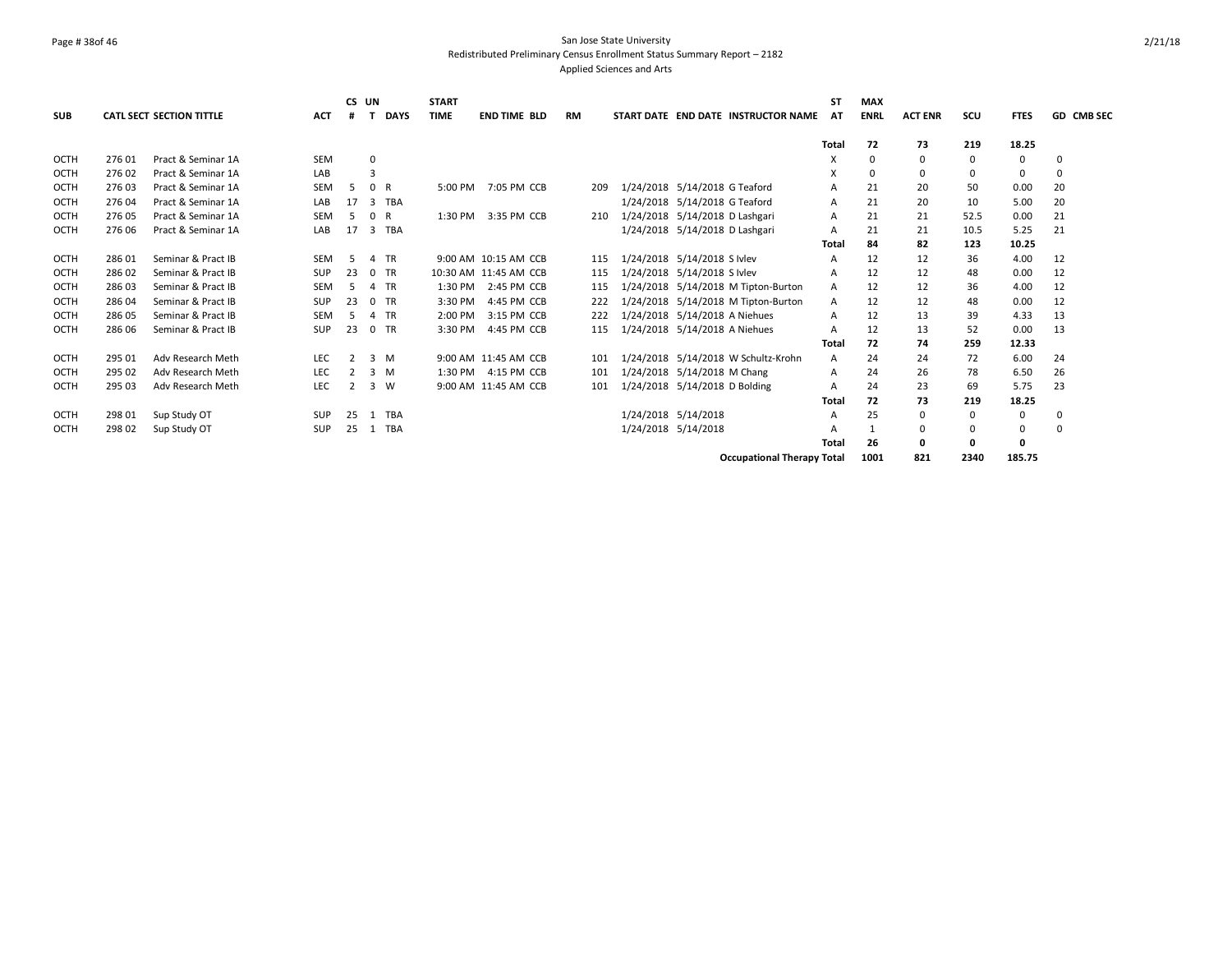## Page # 39of 46 San Jose State University Redistributed Preliminary Census Enrollment Status Summary Report – 2182 Applied Sciences and Arts

| <b>CATL SECT SECTION TITTLE</b><br><b>ENRL</b><br>SCU<br>GD CMB SEC<br><b>SUB</b><br><b>ACT</b><br>#<br>T DAYS<br><b>TIME</b><br><b>END TIME BLD</b><br><b>RM</b><br>START DATE END DATE INSTRUCTOR NAME<br><b>AT</b><br><b>ACT ENR</b><br><b>FTES</b><br><b>Recreation &amp; Leisure Studies</b><br>10 01<br>3 MW<br>1/24/2018 5/14/2018 F Noonis<br>45<br>3.80<br>RECL<br>Creat Meaning Life<br><b>LEC</b><br>$\overline{2}$<br>9:00 AM 10:15 AM CCB<br>102<br>19<br>57<br>0<br>Α<br>$\overline{2}$<br>3 TR<br>45<br><b>RECL</b><br>10 02<br>Creat Meaning Life<br><b>LEC</b><br>10:30 AM 11:45 AM YUH<br>1/24/2018 5/14/2018 P Toney<br>33<br>99<br>0<br>243<br>Α<br>6.60<br>10 03<br><b>Creat Meaning Life</b><br>LEC<br>2<br>3 TR<br>1:30 PM 2:45 PM CL<br>1/24/2018 5/14/2018 M Duphily<br>45<br>0<br>RECL<br>310<br>Α<br>20<br>60<br>4.00<br>$\overline{2}$<br><b>RECL</b><br>1080<br><b>Creat Meaning Life</b><br>LEC<br>3 TBA<br>1/24/2018 5/14/2018 P Toney<br>45<br>41<br>123<br>8.20<br>0<br>A<br>$\overline{2}$<br>3 TBA<br>1/24/2018 5/14/2018 B Grosvenor<br>45<br>0<br><b>RECL</b><br>1081<br>41<br>123<br>8.20<br>Creat Meaning Life<br><b>LEC</b><br>Α<br>225<br>30.80<br><b>Total</b><br>154<br>462<br>87<br><b>RECL</b><br>90 01<br><b>LEC</b><br>2 3 TR<br>9:00 AM 10:15 AM YUH<br>1/24/2018 5/14/2018 P Toney<br>30<br>29<br>5.80<br>0<br>Rec Parks Tourism<br>243<br>A<br>30<br>29<br>87<br>5.80<br>Total<br>94 01<br><b>RECL</b><br>LEC<br>2<br>3 M<br>1/24/2018 5/14/2018 W Spain<br>40<br>18<br>54<br>3.60<br>0<br>Outdoor Rec<br>3:00 PM 5:45 PM SH<br>242<br>A<br>LEC.<br>3<br>X<br>$\mathbf 0$<br>$\mathbf 0$<br>$\mathbf 0$<br>0<br><b>RECL</b><br>94 02<br>Outdoor Rec<br>0<br>40<br>Total<br>18<br>54<br>3.6<br>25<br><b>RECL</b><br>100W 01 Writing Workshop<br>SEM<br>4<br>3 R<br>3:00 PM 5:45 PM CL<br>1/24/2018 5/14/2018 M Duphily<br>Α<br>23<br>69<br>4.60<br>0<br>324<br>25<br>23<br>69<br>4.60<br>Total<br>110 01<br>LEC<br>3 MW<br>40<br>30<br>90<br>6.00<br>0<br><b>RECL</b><br>Leisure, Life<br>2<br>9:00 AM 10:15 AM CL<br>324<br>1/24/2018 5/14/2018 B Grosvenor<br>Α<br>40<br>30<br>90<br>Total<br>6.00<br><b>RECL</b><br>11101<br>Leis Cult & Ident<br><b>LEC</b><br>$\overline{2}$<br>3 MW<br>9:00 AM 10:15 AM YUH<br>1/24/2018 5/14/2018 P Toney<br>Α<br>40<br>38<br>7.60<br>0<br>243<br>114<br>40<br><b>Total</b><br>38<br>114<br>7.60<br><b>RECL</b><br>112 01<br><b>LEC</b><br>2 3 TR<br>40<br>36<br>108<br>7.20<br>0<br>1:30 PM 2:45 PM YUH<br>243<br>1/24/2018 5/14/2018 B Grosvenor<br>Α<br>Intro to RT<br>40<br>Total<br>36<br>108<br>7.20<br>35<br>72<br><b>RECL</b><br>132 01<br><b>LEC</b><br>$\overline{2}$<br>3 M<br>12:00 PM 2:45 PM HB<br>407<br>1/24/2018 5/14/2018 B Grosvenor<br>A<br>24<br>4.80<br>0<br>Rec Program Plan<br>35<br><b>Total</b><br>24<br>72<br>4.80<br>135 01<br>SEM<br>3 F<br>35<br>27<br>81<br>0<br><b>RECL</b><br>Rec Areas & Facilit<br>4<br>9:00 AM 11:45 AM SPXE<br>1/24/2018 5/14/2018 J Baur<br>Α<br>5.40<br>160<br>35<br>27<br>81<br>5.40<br>Total<br>35<br><b>RECL</b><br>136 01<br>LEC<br>2<br>3 TR<br>9:00 AM 10:15 AM HB<br>1/24/2018 5/14/2018 W Spain<br>A<br>17<br>51<br>3.40<br>0<br>Rec & Park Admin<br>407<br>35<br>51<br><b>Total</b><br>17<br>3.40<br>$\pmb{0}$<br>$\mathbf 0$<br>$\mathbf 0$<br>0<br>0<br><b>RECL</b><br>140 01<br>ACT<br>$\mathbf{1}$<br>X<br>Spec RT Intervention<br><b>Total</b><br>0<br>0<br>0<br>0<br>35<br><b>RECL</b><br>143 01<br><b>LEC</b><br>2 3 W<br>12:00 PM 2:45 PM YUH<br>243 1/24/2018 5/14/2018 M Milde<br>A<br>16<br>48<br>3.20<br>0<br>Festivals & Events<br>35<br><b>Total</b><br>16<br>48<br>3.20<br>LEC<br>3<br>$\mathbf 0$<br>$\mathbf 0$<br>$\pmb{0}$<br>0<br><b>RECL</b><br>144 01<br>Natural&CulturalInterpretation<br>X<br>0<br>0<br>Total<br>0<br>0<br>0<br>35<br>148 01<br>3 T<br>1/24/2018 5/14/2018 K Pham<br>A<br>72<br>0<br>RECL<br>BiofdbckPrinciples&Pract<br>LEC<br>3<br>3:00 PM 5:45 PM CL<br>324<br>24<br>4.80<br>35<br>72<br><b>Total</b><br>24<br>4.80<br>35<br>23<br>69<br>0<br><b>RECL</b><br>150 01<br>2 3 TR<br>12:00 PM 1:15 PM YUH<br>1/24/2018 5/14/2018 W Spain<br>Α<br>4.60<br><b>Rec Enterprises</b><br><b>LEC</b><br>243<br><b>Total</b><br>35<br>23<br>69<br>4.60<br>35<br>72<br>152 01<br>2 3 TR<br>1/24/2018 5/14/2018 A Eilts<br>24<br>0<br>RECL<br>Non-Profit Leaders<br>LEC<br>10:30 AM 11:45 AM CL<br>324<br>A<br>4.80<br>35<br><b>Total</b><br>24<br>72<br>4.80<br>$\mathbf 0$<br><b>RECL</b><br>160 01<br>Eval & Res in Rec<br><b>LEC</b><br>3<br>X<br>0<br>$\mathbf 0$<br>0<br>$\Omega$<br>160 02<br>LEC<br>3<br>X<br>$\mathbf 0$<br>$\mathbf 0$<br>$\mathbf 0$<br>$\mathbf 0$<br>0<br>RECL<br>Eval & Res in Rec<br>$\mathbf 0$<br>3<br>X<br>0<br>0<br>0<br>RECL<br>160 03<br>Eval & Res in Rec<br><b>LEC</b><br>0<br>3 MW<br>35<br>3.00<br>0<br><b>RECL</b><br>160 04<br>LEC<br>3<br>10:30 AM 11:45 AM MH<br>322 1/24/2018 5/14/2018 J Baur<br>Α<br>15<br>45<br>Eval & Res in Rec<br>35<br>15<br><b>Total</b><br>45<br>3.00<br><b>RECL</b><br>169 01<br>36<br>1 TBA<br>20<br>16<br>1.07<br>0<br>Practicum in RT<br><b>SUP</b><br>1/24/2018 5/14/2018 S Ross<br>Α<br>16<br>20<br>16<br>16<br>1.07<br>Total<br>45<br><b>RECL</b><br>170A 80<br><b>LEC</b><br>$\overline{2}$<br>1 TBA<br>1/24/2018 5/14/2018 J Baur<br>A<br>20<br>20<br>1.33<br>0<br>Pre-Intern Workshp<br>45<br><b>Total</b><br>20<br>20<br>1.33<br><b>RECL</b><br>36 10 TBA<br>1/24/2018 5/14/2018 J Baur<br>10<br>6<br>60<br>4.00<br>0<br>170B 01 Intern in Rec<br>SUP<br>A<br><b>Total</b><br>10<br>6<br>60<br>4.00<br>36 10 TBA<br>1/24/2018 5/14/2018 S Ross<br>$\overline{7}$<br>70<br>$\Omega$<br>170C 02 Intern in TR<br>Α |             |  |            | CS UN | <b>START</b> |  |  | ST | <b>MAX</b> |  |      |  |
|----------------------------------------------------------------------------------------------------------------------------------------------------------------------------------------------------------------------------------------------------------------------------------------------------------------------------------------------------------------------------------------------------------------------------------------------------------------------------------------------------------------------------------------------------------------------------------------------------------------------------------------------------------------------------------------------------------------------------------------------------------------------------------------------------------------------------------------------------------------------------------------------------------------------------------------------------------------------------------------------------------------------------------------------------------------------------------------------------------------------------------------------------------------------------------------------------------------------------------------------------------------------------------------------------------------------------------------------------------------------------------------------------------------------------------------------------------------------------------------------------------------------------------------------------------------------------------------------------------------------------------------------------------------------------------------------------------------------------------------------------------------------------------------------------------------------------------------------------------------------------------------------------------------------------------------------------------------------------------------------------------------------------------------------------------------------------------------------------------------------------------------------------------------------------------------------------------------------------------------------------------------------------------------------------------------------------------------------------------------------------------------------------------------------------------------------------------------------------------------------------------------------------------------------------------------------------------------------------------------------------------------------------------------------------------------------------------------------------------------------------------------------------------------------------------------------------------------------------------------------------------------------------------------------------------------------------------------------------------------------------------------------------------------------------------------------------------------------------------------------------------------------------------------------------------------------------------------------------------------------------------------------------------------------------------------------------------------------------------------------------------------------------------------------------------------------------------------------------------------------------------------------------------------------------------------------------------------------------------------------------------------------------------------------------------------------------------------------------------------------------------------------------------------------------------------------------------------------------------------------------------------------------------------------------------------------------------------------------------------------------------------------------------------------------------------------------------------------------------------------------------------------------------------------------------------------------------------------------------------------------------------------------------------------------------------------------------------------------------------------------------------------------------------------------------------------------------------------------------------------------------------------------------------------------------------------------------------------------------------------------------------------------------------------------------------------------------------------------------------------------------------------------------------------------------------------------------------------------------------------------------------------------------------------------------------------------------------------------------------------------------------------------------------------------------------------------------------------------------------------------------------------------------------------------------------------------------------------------------------------------------------------------------------------------------------------------------------------------------------------------------------------------------------------------------------------------------------------------------------------------------------------------------------------------------------------------------------------------------------------------------------------------------------------------------------|-------------|--|------------|-------|--------------|--|--|----|------------|--|------|--|
|                                                                                                                                                                                                                                                                                                                                                                                                                                                                                                                                                                                                                                                                                                                                                                                                                                                                                                                                                                                                                                                                                                                                                                                                                                                                                                                                                                                                                                                                                                                                                                                                                                                                                                                                                                                                                                                                                                                                                                                                                                                                                                                                                                                                                                                                                                                                                                                                                                                                                                                                                                                                                                                                                                                                                                                                                                                                                                                                                                                                                                                                                                                                                                                                                                                                                                                                                                                                                                                                                                                                                                                                                                                                                                                                                                                                                                                                                                                                                                                                                                                                                                                                                                                                                                                                                                                                                                                                                                                                                                                                                                                                                                                                                                                                                                                                                                                                                                                                                                                                                                                                                                                                                                                                                                                                                                                                                                                                                                                                                                                                                                                                                                                                                        |             |  |            |       |              |  |  |    |            |  |      |  |
|                                                                                                                                                                                                                                                                                                                                                                                                                                                                                                                                                                                                                                                                                                                                                                                                                                                                                                                                                                                                                                                                                                                                                                                                                                                                                                                                                                                                                                                                                                                                                                                                                                                                                                                                                                                                                                                                                                                                                                                                                                                                                                                                                                                                                                                                                                                                                                                                                                                                                                                                                                                                                                                                                                                                                                                                                                                                                                                                                                                                                                                                                                                                                                                                                                                                                                                                                                                                                                                                                                                                                                                                                                                                                                                                                                                                                                                                                                                                                                                                                                                                                                                                                                                                                                                                                                                                                                                                                                                                                                                                                                                                                                                                                                                                                                                                                                                                                                                                                                                                                                                                                                                                                                                                                                                                                                                                                                                                                                                                                                                                                                                                                                                                                        |             |  |            |       |              |  |  |    |            |  |      |  |
|                                                                                                                                                                                                                                                                                                                                                                                                                                                                                                                                                                                                                                                                                                                                                                                                                                                                                                                                                                                                                                                                                                                                                                                                                                                                                                                                                                                                                                                                                                                                                                                                                                                                                                                                                                                                                                                                                                                                                                                                                                                                                                                                                                                                                                                                                                                                                                                                                                                                                                                                                                                                                                                                                                                                                                                                                                                                                                                                                                                                                                                                                                                                                                                                                                                                                                                                                                                                                                                                                                                                                                                                                                                                                                                                                                                                                                                                                                                                                                                                                                                                                                                                                                                                                                                                                                                                                                                                                                                                                                                                                                                                                                                                                                                                                                                                                                                                                                                                                                                                                                                                                                                                                                                                                                                                                                                                                                                                                                                                                                                                                                                                                                                                                        |             |  |            |       |              |  |  |    |            |  |      |  |
|                                                                                                                                                                                                                                                                                                                                                                                                                                                                                                                                                                                                                                                                                                                                                                                                                                                                                                                                                                                                                                                                                                                                                                                                                                                                                                                                                                                                                                                                                                                                                                                                                                                                                                                                                                                                                                                                                                                                                                                                                                                                                                                                                                                                                                                                                                                                                                                                                                                                                                                                                                                                                                                                                                                                                                                                                                                                                                                                                                                                                                                                                                                                                                                                                                                                                                                                                                                                                                                                                                                                                                                                                                                                                                                                                                                                                                                                                                                                                                                                                                                                                                                                                                                                                                                                                                                                                                                                                                                                                                                                                                                                                                                                                                                                                                                                                                                                                                                                                                                                                                                                                                                                                                                                                                                                                                                                                                                                                                                                                                                                                                                                                                                                                        |             |  |            |       |              |  |  |    |            |  |      |  |
|                                                                                                                                                                                                                                                                                                                                                                                                                                                                                                                                                                                                                                                                                                                                                                                                                                                                                                                                                                                                                                                                                                                                                                                                                                                                                                                                                                                                                                                                                                                                                                                                                                                                                                                                                                                                                                                                                                                                                                                                                                                                                                                                                                                                                                                                                                                                                                                                                                                                                                                                                                                                                                                                                                                                                                                                                                                                                                                                                                                                                                                                                                                                                                                                                                                                                                                                                                                                                                                                                                                                                                                                                                                                                                                                                                                                                                                                                                                                                                                                                                                                                                                                                                                                                                                                                                                                                                                                                                                                                                                                                                                                                                                                                                                                                                                                                                                                                                                                                                                                                                                                                                                                                                                                                                                                                                                                                                                                                                                                                                                                                                                                                                                                                        |             |  |            |       |              |  |  |    |            |  |      |  |
|                                                                                                                                                                                                                                                                                                                                                                                                                                                                                                                                                                                                                                                                                                                                                                                                                                                                                                                                                                                                                                                                                                                                                                                                                                                                                                                                                                                                                                                                                                                                                                                                                                                                                                                                                                                                                                                                                                                                                                                                                                                                                                                                                                                                                                                                                                                                                                                                                                                                                                                                                                                                                                                                                                                                                                                                                                                                                                                                                                                                                                                                                                                                                                                                                                                                                                                                                                                                                                                                                                                                                                                                                                                                                                                                                                                                                                                                                                                                                                                                                                                                                                                                                                                                                                                                                                                                                                                                                                                                                                                                                                                                                                                                                                                                                                                                                                                                                                                                                                                                                                                                                                                                                                                                                                                                                                                                                                                                                                                                                                                                                                                                                                                                                        |             |  |            |       |              |  |  |    |            |  |      |  |
|                                                                                                                                                                                                                                                                                                                                                                                                                                                                                                                                                                                                                                                                                                                                                                                                                                                                                                                                                                                                                                                                                                                                                                                                                                                                                                                                                                                                                                                                                                                                                                                                                                                                                                                                                                                                                                                                                                                                                                                                                                                                                                                                                                                                                                                                                                                                                                                                                                                                                                                                                                                                                                                                                                                                                                                                                                                                                                                                                                                                                                                                                                                                                                                                                                                                                                                                                                                                                                                                                                                                                                                                                                                                                                                                                                                                                                                                                                                                                                                                                                                                                                                                                                                                                                                                                                                                                                                                                                                                                                                                                                                                                                                                                                                                                                                                                                                                                                                                                                                                                                                                                                                                                                                                                                                                                                                                                                                                                                                                                                                                                                                                                                                                                        |             |  |            |       |              |  |  |    |            |  |      |  |
|                                                                                                                                                                                                                                                                                                                                                                                                                                                                                                                                                                                                                                                                                                                                                                                                                                                                                                                                                                                                                                                                                                                                                                                                                                                                                                                                                                                                                                                                                                                                                                                                                                                                                                                                                                                                                                                                                                                                                                                                                                                                                                                                                                                                                                                                                                                                                                                                                                                                                                                                                                                                                                                                                                                                                                                                                                                                                                                                                                                                                                                                                                                                                                                                                                                                                                                                                                                                                                                                                                                                                                                                                                                                                                                                                                                                                                                                                                                                                                                                                                                                                                                                                                                                                                                                                                                                                                                                                                                                                                                                                                                                                                                                                                                                                                                                                                                                                                                                                                                                                                                                                                                                                                                                                                                                                                                                                                                                                                                                                                                                                                                                                                                                                        |             |  |            |       |              |  |  |    |            |  |      |  |
|                                                                                                                                                                                                                                                                                                                                                                                                                                                                                                                                                                                                                                                                                                                                                                                                                                                                                                                                                                                                                                                                                                                                                                                                                                                                                                                                                                                                                                                                                                                                                                                                                                                                                                                                                                                                                                                                                                                                                                                                                                                                                                                                                                                                                                                                                                                                                                                                                                                                                                                                                                                                                                                                                                                                                                                                                                                                                                                                                                                                                                                                                                                                                                                                                                                                                                                                                                                                                                                                                                                                                                                                                                                                                                                                                                                                                                                                                                                                                                                                                                                                                                                                                                                                                                                                                                                                                                                                                                                                                                                                                                                                                                                                                                                                                                                                                                                                                                                                                                                                                                                                                                                                                                                                                                                                                                                                                                                                                                                                                                                                                                                                                                                                                        |             |  |            |       |              |  |  |    |            |  |      |  |
|                                                                                                                                                                                                                                                                                                                                                                                                                                                                                                                                                                                                                                                                                                                                                                                                                                                                                                                                                                                                                                                                                                                                                                                                                                                                                                                                                                                                                                                                                                                                                                                                                                                                                                                                                                                                                                                                                                                                                                                                                                                                                                                                                                                                                                                                                                                                                                                                                                                                                                                                                                                                                                                                                                                                                                                                                                                                                                                                                                                                                                                                                                                                                                                                                                                                                                                                                                                                                                                                                                                                                                                                                                                                                                                                                                                                                                                                                                                                                                                                                                                                                                                                                                                                                                                                                                                                                                                                                                                                                                                                                                                                                                                                                                                                                                                                                                                                                                                                                                                                                                                                                                                                                                                                                                                                                                                                                                                                                                                                                                                                                                                                                                                                                        |             |  |            |       |              |  |  |    |            |  |      |  |
|                                                                                                                                                                                                                                                                                                                                                                                                                                                                                                                                                                                                                                                                                                                                                                                                                                                                                                                                                                                                                                                                                                                                                                                                                                                                                                                                                                                                                                                                                                                                                                                                                                                                                                                                                                                                                                                                                                                                                                                                                                                                                                                                                                                                                                                                                                                                                                                                                                                                                                                                                                                                                                                                                                                                                                                                                                                                                                                                                                                                                                                                                                                                                                                                                                                                                                                                                                                                                                                                                                                                                                                                                                                                                                                                                                                                                                                                                                                                                                                                                                                                                                                                                                                                                                                                                                                                                                                                                                                                                                                                                                                                                                                                                                                                                                                                                                                                                                                                                                                                                                                                                                                                                                                                                                                                                                                                                                                                                                                                                                                                                                                                                                                                                        |             |  |            |       |              |  |  |    |            |  |      |  |
|                                                                                                                                                                                                                                                                                                                                                                                                                                                                                                                                                                                                                                                                                                                                                                                                                                                                                                                                                                                                                                                                                                                                                                                                                                                                                                                                                                                                                                                                                                                                                                                                                                                                                                                                                                                                                                                                                                                                                                                                                                                                                                                                                                                                                                                                                                                                                                                                                                                                                                                                                                                                                                                                                                                                                                                                                                                                                                                                                                                                                                                                                                                                                                                                                                                                                                                                                                                                                                                                                                                                                                                                                                                                                                                                                                                                                                                                                                                                                                                                                                                                                                                                                                                                                                                                                                                                                                                                                                                                                                                                                                                                                                                                                                                                                                                                                                                                                                                                                                                                                                                                                                                                                                                                                                                                                                                                                                                                                                                                                                                                                                                                                                                                                        |             |  |            |       |              |  |  |    |            |  |      |  |
|                                                                                                                                                                                                                                                                                                                                                                                                                                                                                                                                                                                                                                                                                                                                                                                                                                                                                                                                                                                                                                                                                                                                                                                                                                                                                                                                                                                                                                                                                                                                                                                                                                                                                                                                                                                                                                                                                                                                                                                                                                                                                                                                                                                                                                                                                                                                                                                                                                                                                                                                                                                                                                                                                                                                                                                                                                                                                                                                                                                                                                                                                                                                                                                                                                                                                                                                                                                                                                                                                                                                                                                                                                                                                                                                                                                                                                                                                                                                                                                                                                                                                                                                                                                                                                                                                                                                                                                                                                                                                                                                                                                                                                                                                                                                                                                                                                                                                                                                                                                                                                                                                                                                                                                                                                                                                                                                                                                                                                                                                                                                                                                                                                                                                        |             |  |            |       |              |  |  |    |            |  |      |  |
|                                                                                                                                                                                                                                                                                                                                                                                                                                                                                                                                                                                                                                                                                                                                                                                                                                                                                                                                                                                                                                                                                                                                                                                                                                                                                                                                                                                                                                                                                                                                                                                                                                                                                                                                                                                                                                                                                                                                                                                                                                                                                                                                                                                                                                                                                                                                                                                                                                                                                                                                                                                                                                                                                                                                                                                                                                                                                                                                                                                                                                                                                                                                                                                                                                                                                                                                                                                                                                                                                                                                                                                                                                                                                                                                                                                                                                                                                                                                                                                                                                                                                                                                                                                                                                                                                                                                                                                                                                                                                                                                                                                                                                                                                                                                                                                                                                                                                                                                                                                                                                                                                                                                                                                                                                                                                                                                                                                                                                                                                                                                                                                                                                                                                        |             |  |            |       |              |  |  |    |            |  |      |  |
|                                                                                                                                                                                                                                                                                                                                                                                                                                                                                                                                                                                                                                                                                                                                                                                                                                                                                                                                                                                                                                                                                                                                                                                                                                                                                                                                                                                                                                                                                                                                                                                                                                                                                                                                                                                                                                                                                                                                                                                                                                                                                                                                                                                                                                                                                                                                                                                                                                                                                                                                                                                                                                                                                                                                                                                                                                                                                                                                                                                                                                                                                                                                                                                                                                                                                                                                                                                                                                                                                                                                                                                                                                                                                                                                                                                                                                                                                                                                                                                                                                                                                                                                                                                                                                                                                                                                                                                                                                                                                                                                                                                                                                                                                                                                                                                                                                                                                                                                                                                                                                                                                                                                                                                                                                                                                                                                                                                                                                                                                                                                                                                                                                                                                        |             |  |            |       |              |  |  |    |            |  |      |  |
|                                                                                                                                                                                                                                                                                                                                                                                                                                                                                                                                                                                                                                                                                                                                                                                                                                                                                                                                                                                                                                                                                                                                                                                                                                                                                                                                                                                                                                                                                                                                                                                                                                                                                                                                                                                                                                                                                                                                                                                                                                                                                                                                                                                                                                                                                                                                                                                                                                                                                                                                                                                                                                                                                                                                                                                                                                                                                                                                                                                                                                                                                                                                                                                                                                                                                                                                                                                                                                                                                                                                                                                                                                                                                                                                                                                                                                                                                                                                                                                                                                                                                                                                                                                                                                                                                                                                                                                                                                                                                                                                                                                                                                                                                                                                                                                                                                                                                                                                                                                                                                                                                                                                                                                                                                                                                                                                                                                                                                                                                                                                                                                                                                                                                        |             |  |            |       |              |  |  |    |            |  |      |  |
|                                                                                                                                                                                                                                                                                                                                                                                                                                                                                                                                                                                                                                                                                                                                                                                                                                                                                                                                                                                                                                                                                                                                                                                                                                                                                                                                                                                                                                                                                                                                                                                                                                                                                                                                                                                                                                                                                                                                                                                                                                                                                                                                                                                                                                                                                                                                                                                                                                                                                                                                                                                                                                                                                                                                                                                                                                                                                                                                                                                                                                                                                                                                                                                                                                                                                                                                                                                                                                                                                                                                                                                                                                                                                                                                                                                                                                                                                                                                                                                                                                                                                                                                                                                                                                                                                                                                                                                                                                                                                                                                                                                                                                                                                                                                                                                                                                                                                                                                                                                                                                                                                                                                                                                                                                                                                                                                                                                                                                                                                                                                                                                                                                                                                        |             |  |            |       |              |  |  |    |            |  |      |  |
|                                                                                                                                                                                                                                                                                                                                                                                                                                                                                                                                                                                                                                                                                                                                                                                                                                                                                                                                                                                                                                                                                                                                                                                                                                                                                                                                                                                                                                                                                                                                                                                                                                                                                                                                                                                                                                                                                                                                                                                                                                                                                                                                                                                                                                                                                                                                                                                                                                                                                                                                                                                                                                                                                                                                                                                                                                                                                                                                                                                                                                                                                                                                                                                                                                                                                                                                                                                                                                                                                                                                                                                                                                                                                                                                                                                                                                                                                                                                                                                                                                                                                                                                                                                                                                                                                                                                                                                                                                                                                                                                                                                                                                                                                                                                                                                                                                                                                                                                                                                                                                                                                                                                                                                                                                                                                                                                                                                                                                                                                                                                                                                                                                                                                        |             |  |            |       |              |  |  |    |            |  |      |  |
|                                                                                                                                                                                                                                                                                                                                                                                                                                                                                                                                                                                                                                                                                                                                                                                                                                                                                                                                                                                                                                                                                                                                                                                                                                                                                                                                                                                                                                                                                                                                                                                                                                                                                                                                                                                                                                                                                                                                                                                                                                                                                                                                                                                                                                                                                                                                                                                                                                                                                                                                                                                                                                                                                                                                                                                                                                                                                                                                                                                                                                                                                                                                                                                                                                                                                                                                                                                                                                                                                                                                                                                                                                                                                                                                                                                                                                                                                                                                                                                                                                                                                                                                                                                                                                                                                                                                                                                                                                                                                                                                                                                                                                                                                                                                                                                                                                                                                                                                                                                                                                                                                                                                                                                                                                                                                                                                                                                                                                                                                                                                                                                                                                                                                        |             |  |            |       |              |  |  |    |            |  |      |  |
|                                                                                                                                                                                                                                                                                                                                                                                                                                                                                                                                                                                                                                                                                                                                                                                                                                                                                                                                                                                                                                                                                                                                                                                                                                                                                                                                                                                                                                                                                                                                                                                                                                                                                                                                                                                                                                                                                                                                                                                                                                                                                                                                                                                                                                                                                                                                                                                                                                                                                                                                                                                                                                                                                                                                                                                                                                                                                                                                                                                                                                                                                                                                                                                                                                                                                                                                                                                                                                                                                                                                                                                                                                                                                                                                                                                                                                                                                                                                                                                                                                                                                                                                                                                                                                                                                                                                                                                                                                                                                                                                                                                                                                                                                                                                                                                                                                                                                                                                                                                                                                                                                                                                                                                                                                                                                                                                                                                                                                                                                                                                                                                                                                                                                        |             |  |            |       |              |  |  |    |            |  |      |  |
|                                                                                                                                                                                                                                                                                                                                                                                                                                                                                                                                                                                                                                                                                                                                                                                                                                                                                                                                                                                                                                                                                                                                                                                                                                                                                                                                                                                                                                                                                                                                                                                                                                                                                                                                                                                                                                                                                                                                                                                                                                                                                                                                                                                                                                                                                                                                                                                                                                                                                                                                                                                                                                                                                                                                                                                                                                                                                                                                                                                                                                                                                                                                                                                                                                                                                                                                                                                                                                                                                                                                                                                                                                                                                                                                                                                                                                                                                                                                                                                                                                                                                                                                                                                                                                                                                                                                                                                                                                                                                                                                                                                                                                                                                                                                                                                                                                                                                                                                                                                                                                                                                                                                                                                                                                                                                                                                                                                                                                                                                                                                                                                                                                                                                        |             |  |            |       |              |  |  |    |            |  |      |  |
|                                                                                                                                                                                                                                                                                                                                                                                                                                                                                                                                                                                                                                                                                                                                                                                                                                                                                                                                                                                                                                                                                                                                                                                                                                                                                                                                                                                                                                                                                                                                                                                                                                                                                                                                                                                                                                                                                                                                                                                                                                                                                                                                                                                                                                                                                                                                                                                                                                                                                                                                                                                                                                                                                                                                                                                                                                                                                                                                                                                                                                                                                                                                                                                                                                                                                                                                                                                                                                                                                                                                                                                                                                                                                                                                                                                                                                                                                                                                                                                                                                                                                                                                                                                                                                                                                                                                                                                                                                                                                                                                                                                                                                                                                                                                                                                                                                                                                                                                                                                                                                                                                                                                                                                                                                                                                                                                                                                                                                                                                                                                                                                                                                                                                        |             |  |            |       |              |  |  |    |            |  |      |  |
|                                                                                                                                                                                                                                                                                                                                                                                                                                                                                                                                                                                                                                                                                                                                                                                                                                                                                                                                                                                                                                                                                                                                                                                                                                                                                                                                                                                                                                                                                                                                                                                                                                                                                                                                                                                                                                                                                                                                                                                                                                                                                                                                                                                                                                                                                                                                                                                                                                                                                                                                                                                                                                                                                                                                                                                                                                                                                                                                                                                                                                                                                                                                                                                                                                                                                                                                                                                                                                                                                                                                                                                                                                                                                                                                                                                                                                                                                                                                                                                                                                                                                                                                                                                                                                                                                                                                                                                                                                                                                                                                                                                                                                                                                                                                                                                                                                                                                                                                                                                                                                                                                                                                                                                                                                                                                                                                                                                                                                                                                                                                                                                                                                                                                        |             |  |            |       |              |  |  |    |            |  |      |  |
|                                                                                                                                                                                                                                                                                                                                                                                                                                                                                                                                                                                                                                                                                                                                                                                                                                                                                                                                                                                                                                                                                                                                                                                                                                                                                                                                                                                                                                                                                                                                                                                                                                                                                                                                                                                                                                                                                                                                                                                                                                                                                                                                                                                                                                                                                                                                                                                                                                                                                                                                                                                                                                                                                                                                                                                                                                                                                                                                                                                                                                                                                                                                                                                                                                                                                                                                                                                                                                                                                                                                                                                                                                                                                                                                                                                                                                                                                                                                                                                                                                                                                                                                                                                                                                                                                                                                                                                                                                                                                                                                                                                                                                                                                                                                                                                                                                                                                                                                                                                                                                                                                                                                                                                                                                                                                                                                                                                                                                                                                                                                                                                                                                                                                        |             |  |            |       |              |  |  |    |            |  |      |  |
|                                                                                                                                                                                                                                                                                                                                                                                                                                                                                                                                                                                                                                                                                                                                                                                                                                                                                                                                                                                                                                                                                                                                                                                                                                                                                                                                                                                                                                                                                                                                                                                                                                                                                                                                                                                                                                                                                                                                                                                                                                                                                                                                                                                                                                                                                                                                                                                                                                                                                                                                                                                                                                                                                                                                                                                                                                                                                                                                                                                                                                                                                                                                                                                                                                                                                                                                                                                                                                                                                                                                                                                                                                                                                                                                                                                                                                                                                                                                                                                                                                                                                                                                                                                                                                                                                                                                                                                                                                                                                                                                                                                                                                                                                                                                                                                                                                                                                                                                                                                                                                                                                                                                                                                                                                                                                                                                                                                                                                                                                                                                                                                                                                                                                        |             |  |            |       |              |  |  |    |            |  |      |  |
|                                                                                                                                                                                                                                                                                                                                                                                                                                                                                                                                                                                                                                                                                                                                                                                                                                                                                                                                                                                                                                                                                                                                                                                                                                                                                                                                                                                                                                                                                                                                                                                                                                                                                                                                                                                                                                                                                                                                                                                                                                                                                                                                                                                                                                                                                                                                                                                                                                                                                                                                                                                                                                                                                                                                                                                                                                                                                                                                                                                                                                                                                                                                                                                                                                                                                                                                                                                                                                                                                                                                                                                                                                                                                                                                                                                                                                                                                                                                                                                                                                                                                                                                                                                                                                                                                                                                                                                                                                                                                                                                                                                                                                                                                                                                                                                                                                                                                                                                                                                                                                                                                                                                                                                                                                                                                                                                                                                                                                                                                                                                                                                                                                                                                        |             |  |            |       |              |  |  |    |            |  |      |  |
|                                                                                                                                                                                                                                                                                                                                                                                                                                                                                                                                                                                                                                                                                                                                                                                                                                                                                                                                                                                                                                                                                                                                                                                                                                                                                                                                                                                                                                                                                                                                                                                                                                                                                                                                                                                                                                                                                                                                                                                                                                                                                                                                                                                                                                                                                                                                                                                                                                                                                                                                                                                                                                                                                                                                                                                                                                                                                                                                                                                                                                                                                                                                                                                                                                                                                                                                                                                                                                                                                                                                                                                                                                                                                                                                                                                                                                                                                                                                                                                                                                                                                                                                                                                                                                                                                                                                                                                                                                                                                                                                                                                                                                                                                                                                                                                                                                                                                                                                                                                                                                                                                                                                                                                                                                                                                                                                                                                                                                                                                                                                                                                                                                                                                        |             |  |            |       |              |  |  |    |            |  |      |  |
|                                                                                                                                                                                                                                                                                                                                                                                                                                                                                                                                                                                                                                                                                                                                                                                                                                                                                                                                                                                                                                                                                                                                                                                                                                                                                                                                                                                                                                                                                                                                                                                                                                                                                                                                                                                                                                                                                                                                                                                                                                                                                                                                                                                                                                                                                                                                                                                                                                                                                                                                                                                                                                                                                                                                                                                                                                                                                                                                                                                                                                                                                                                                                                                                                                                                                                                                                                                                                                                                                                                                                                                                                                                                                                                                                                                                                                                                                                                                                                                                                                                                                                                                                                                                                                                                                                                                                                                                                                                                                                                                                                                                                                                                                                                                                                                                                                                                                                                                                                                                                                                                                                                                                                                                                                                                                                                                                                                                                                                                                                                                                                                                                                                                                        |             |  |            |       |              |  |  |    |            |  |      |  |
|                                                                                                                                                                                                                                                                                                                                                                                                                                                                                                                                                                                                                                                                                                                                                                                                                                                                                                                                                                                                                                                                                                                                                                                                                                                                                                                                                                                                                                                                                                                                                                                                                                                                                                                                                                                                                                                                                                                                                                                                                                                                                                                                                                                                                                                                                                                                                                                                                                                                                                                                                                                                                                                                                                                                                                                                                                                                                                                                                                                                                                                                                                                                                                                                                                                                                                                                                                                                                                                                                                                                                                                                                                                                                                                                                                                                                                                                                                                                                                                                                                                                                                                                                                                                                                                                                                                                                                                                                                                                                                                                                                                                                                                                                                                                                                                                                                                                                                                                                                                                                                                                                                                                                                                                                                                                                                                                                                                                                                                                                                                                                                                                                                                                                        |             |  |            |       |              |  |  |    |            |  |      |  |
|                                                                                                                                                                                                                                                                                                                                                                                                                                                                                                                                                                                                                                                                                                                                                                                                                                                                                                                                                                                                                                                                                                                                                                                                                                                                                                                                                                                                                                                                                                                                                                                                                                                                                                                                                                                                                                                                                                                                                                                                                                                                                                                                                                                                                                                                                                                                                                                                                                                                                                                                                                                                                                                                                                                                                                                                                                                                                                                                                                                                                                                                                                                                                                                                                                                                                                                                                                                                                                                                                                                                                                                                                                                                                                                                                                                                                                                                                                                                                                                                                                                                                                                                                                                                                                                                                                                                                                                                                                                                                                                                                                                                                                                                                                                                                                                                                                                                                                                                                                                                                                                                                                                                                                                                                                                                                                                                                                                                                                                                                                                                                                                                                                                                                        |             |  |            |       |              |  |  |    |            |  |      |  |
|                                                                                                                                                                                                                                                                                                                                                                                                                                                                                                                                                                                                                                                                                                                                                                                                                                                                                                                                                                                                                                                                                                                                                                                                                                                                                                                                                                                                                                                                                                                                                                                                                                                                                                                                                                                                                                                                                                                                                                                                                                                                                                                                                                                                                                                                                                                                                                                                                                                                                                                                                                                                                                                                                                                                                                                                                                                                                                                                                                                                                                                                                                                                                                                                                                                                                                                                                                                                                                                                                                                                                                                                                                                                                                                                                                                                                                                                                                                                                                                                                                                                                                                                                                                                                                                                                                                                                                                                                                                                                                                                                                                                                                                                                                                                                                                                                                                                                                                                                                                                                                                                                                                                                                                                                                                                                                                                                                                                                                                                                                                                                                                                                                                                                        |             |  |            |       |              |  |  |    |            |  |      |  |
|                                                                                                                                                                                                                                                                                                                                                                                                                                                                                                                                                                                                                                                                                                                                                                                                                                                                                                                                                                                                                                                                                                                                                                                                                                                                                                                                                                                                                                                                                                                                                                                                                                                                                                                                                                                                                                                                                                                                                                                                                                                                                                                                                                                                                                                                                                                                                                                                                                                                                                                                                                                                                                                                                                                                                                                                                                                                                                                                                                                                                                                                                                                                                                                                                                                                                                                                                                                                                                                                                                                                                                                                                                                                                                                                                                                                                                                                                                                                                                                                                                                                                                                                                                                                                                                                                                                                                                                                                                                                                                                                                                                                                                                                                                                                                                                                                                                                                                                                                                                                                                                                                                                                                                                                                                                                                                                                                                                                                                                                                                                                                                                                                                                                                        |             |  |            |       |              |  |  |    |            |  |      |  |
|                                                                                                                                                                                                                                                                                                                                                                                                                                                                                                                                                                                                                                                                                                                                                                                                                                                                                                                                                                                                                                                                                                                                                                                                                                                                                                                                                                                                                                                                                                                                                                                                                                                                                                                                                                                                                                                                                                                                                                                                                                                                                                                                                                                                                                                                                                                                                                                                                                                                                                                                                                                                                                                                                                                                                                                                                                                                                                                                                                                                                                                                                                                                                                                                                                                                                                                                                                                                                                                                                                                                                                                                                                                                                                                                                                                                                                                                                                                                                                                                                                                                                                                                                                                                                                                                                                                                                                                                                                                                                                                                                                                                                                                                                                                                                                                                                                                                                                                                                                                                                                                                                                                                                                                                                                                                                                                                                                                                                                                                                                                                                                                                                                                                                        |             |  |            |       |              |  |  |    |            |  |      |  |
|                                                                                                                                                                                                                                                                                                                                                                                                                                                                                                                                                                                                                                                                                                                                                                                                                                                                                                                                                                                                                                                                                                                                                                                                                                                                                                                                                                                                                                                                                                                                                                                                                                                                                                                                                                                                                                                                                                                                                                                                                                                                                                                                                                                                                                                                                                                                                                                                                                                                                                                                                                                                                                                                                                                                                                                                                                                                                                                                                                                                                                                                                                                                                                                                                                                                                                                                                                                                                                                                                                                                                                                                                                                                                                                                                                                                                                                                                                                                                                                                                                                                                                                                                                                                                                                                                                                                                                                                                                                                                                                                                                                                                                                                                                                                                                                                                                                                                                                                                                                                                                                                                                                                                                                                                                                                                                                                                                                                                                                                                                                                                                                                                                                                                        |             |  |            |       |              |  |  |    |            |  |      |  |
|                                                                                                                                                                                                                                                                                                                                                                                                                                                                                                                                                                                                                                                                                                                                                                                                                                                                                                                                                                                                                                                                                                                                                                                                                                                                                                                                                                                                                                                                                                                                                                                                                                                                                                                                                                                                                                                                                                                                                                                                                                                                                                                                                                                                                                                                                                                                                                                                                                                                                                                                                                                                                                                                                                                                                                                                                                                                                                                                                                                                                                                                                                                                                                                                                                                                                                                                                                                                                                                                                                                                                                                                                                                                                                                                                                                                                                                                                                                                                                                                                                                                                                                                                                                                                                                                                                                                                                                                                                                                                                                                                                                                                                                                                                                                                                                                                                                                                                                                                                                                                                                                                                                                                                                                                                                                                                                                                                                                                                                                                                                                                                                                                                                                                        |             |  |            |       |              |  |  |    |            |  |      |  |
|                                                                                                                                                                                                                                                                                                                                                                                                                                                                                                                                                                                                                                                                                                                                                                                                                                                                                                                                                                                                                                                                                                                                                                                                                                                                                                                                                                                                                                                                                                                                                                                                                                                                                                                                                                                                                                                                                                                                                                                                                                                                                                                                                                                                                                                                                                                                                                                                                                                                                                                                                                                                                                                                                                                                                                                                                                                                                                                                                                                                                                                                                                                                                                                                                                                                                                                                                                                                                                                                                                                                                                                                                                                                                                                                                                                                                                                                                                                                                                                                                                                                                                                                                                                                                                                                                                                                                                                                                                                                                                                                                                                                                                                                                                                                                                                                                                                                                                                                                                                                                                                                                                                                                                                                                                                                                                                                                                                                                                                                                                                                                                                                                                                                                        |             |  |            |       |              |  |  |    |            |  |      |  |
|                                                                                                                                                                                                                                                                                                                                                                                                                                                                                                                                                                                                                                                                                                                                                                                                                                                                                                                                                                                                                                                                                                                                                                                                                                                                                                                                                                                                                                                                                                                                                                                                                                                                                                                                                                                                                                                                                                                                                                                                                                                                                                                                                                                                                                                                                                                                                                                                                                                                                                                                                                                                                                                                                                                                                                                                                                                                                                                                                                                                                                                                                                                                                                                                                                                                                                                                                                                                                                                                                                                                                                                                                                                                                                                                                                                                                                                                                                                                                                                                                                                                                                                                                                                                                                                                                                                                                                                                                                                                                                                                                                                                                                                                                                                                                                                                                                                                                                                                                                                                                                                                                                                                                                                                                                                                                                                                                                                                                                                                                                                                                                                                                                                                                        |             |  |            |       |              |  |  |    |            |  |      |  |
|                                                                                                                                                                                                                                                                                                                                                                                                                                                                                                                                                                                                                                                                                                                                                                                                                                                                                                                                                                                                                                                                                                                                                                                                                                                                                                                                                                                                                                                                                                                                                                                                                                                                                                                                                                                                                                                                                                                                                                                                                                                                                                                                                                                                                                                                                                                                                                                                                                                                                                                                                                                                                                                                                                                                                                                                                                                                                                                                                                                                                                                                                                                                                                                                                                                                                                                                                                                                                                                                                                                                                                                                                                                                                                                                                                                                                                                                                                                                                                                                                                                                                                                                                                                                                                                                                                                                                                                                                                                                                                                                                                                                                                                                                                                                                                                                                                                                                                                                                                                                                                                                                                                                                                                                                                                                                                                                                                                                                                                                                                                                                                                                                                                                                        |             |  |            |       |              |  |  |    |            |  |      |  |
|                                                                                                                                                                                                                                                                                                                                                                                                                                                                                                                                                                                                                                                                                                                                                                                                                                                                                                                                                                                                                                                                                                                                                                                                                                                                                                                                                                                                                                                                                                                                                                                                                                                                                                                                                                                                                                                                                                                                                                                                                                                                                                                                                                                                                                                                                                                                                                                                                                                                                                                                                                                                                                                                                                                                                                                                                                                                                                                                                                                                                                                                                                                                                                                                                                                                                                                                                                                                                                                                                                                                                                                                                                                                                                                                                                                                                                                                                                                                                                                                                                                                                                                                                                                                                                                                                                                                                                                                                                                                                                                                                                                                                                                                                                                                                                                                                                                                                                                                                                                                                                                                                                                                                                                                                                                                                                                                                                                                                                                                                                                                                                                                                                                                                        |             |  |            |       |              |  |  |    |            |  |      |  |
|                                                                                                                                                                                                                                                                                                                                                                                                                                                                                                                                                                                                                                                                                                                                                                                                                                                                                                                                                                                                                                                                                                                                                                                                                                                                                                                                                                                                                                                                                                                                                                                                                                                                                                                                                                                                                                                                                                                                                                                                                                                                                                                                                                                                                                                                                                                                                                                                                                                                                                                                                                                                                                                                                                                                                                                                                                                                                                                                                                                                                                                                                                                                                                                                                                                                                                                                                                                                                                                                                                                                                                                                                                                                                                                                                                                                                                                                                                                                                                                                                                                                                                                                                                                                                                                                                                                                                                                                                                                                                                                                                                                                                                                                                                                                                                                                                                                                                                                                                                                                                                                                                                                                                                                                                                                                                                                                                                                                                                                                                                                                                                                                                                                                                        |             |  |            |       |              |  |  |    |            |  |      |  |
|                                                                                                                                                                                                                                                                                                                                                                                                                                                                                                                                                                                                                                                                                                                                                                                                                                                                                                                                                                                                                                                                                                                                                                                                                                                                                                                                                                                                                                                                                                                                                                                                                                                                                                                                                                                                                                                                                                                                                                                                                                                                                                                                                                                                                                                                                                                                                                                                                                                                                                                                                                                                                                                                                                                                                                                                                                                                                                                                                                                                                                                                                                                                                                                                                                                                                                                                                                                                                                                                                                                                                                                                                                                                                                                                                                                                                                                                                                                                                                                                                                                                                                                                                                                                                                                                                                                                                                                                                                                                                                                                                                                                                                                                                                                                                                                                                                                                                                                                                                                                                                                                                                                                                                                                                                                                                                                                                                                                                                                                                                                                                                                                                                                                                        |             |  |            |       |              |  |  |    |            |  |      |  |
|                                                                                                                                                                                                                                                                                                                                                                                                                                                                                                                                                                                                                                                                                                                                                                                                                                                                                                                                                                                                                                                                                                                                                                                                                                                                                                                                                                                                                                                                                                                                                                                                                                                                                                                                                                                                                                                                                                                                                                                                                                                                                                                                                                                                                                                                                                                                                                                                                                                                                                                                                                                                                                                                                                                                                                                                                                                                                                                                                                                                                                                                                                                                                                                                                                                                                                                                                                                                                                                                                                                                                                                                                                                                                                                                                                                                                                                                                                                                                                                                                                                                                                                                                                                                                                                                                                                                                                                                                                                                                                                                                                                                                                                                                                                                                                                                                                                                                                                                                                                                                                                                                                                                                                                                                                                                                                                                                                                                                                                                                                                                                                                                                                                                                        |             |  |            |       |              |  |  |    |            |  |      |  |
|                                                                                                                                                                                                                                                                                                                                                                                                                                                                                                                                                                                                                                                                                                                                                                                                                                                                                                                                                                                                                                                                                                                                                                                                                                                                                                                                                                                                                                                                                                                                                                                                                                                                                                                                                                                                                                                                                                                                                                                                                                                                                                                                                                                                                                                                                                                                                                                                                                                                                                                                                                                                                                                                                                                                                                                                                                                                                                                                                                                                                                                                                                                                                                                                                                                                                                                                                                                                                                                                                                                                                                                                                                                                                                                                                                                                                                                                                                                                                                                                                                                                                                                                                                                                                                                                                                                                                                                                                                                                                                                                                                                                                                                                                                                                                                                                                                                                                                                                                                                                                                                                                                                                                                                                                                                                                                                                                                                                                                                                                                                                                                                                                                                                                        |             |  |            |       |              |  |  |    |            |  |      |  |
|                                                                                                                                                                                                                                                                                                                                                                                                                                                                                                                                                                                                                                                                                                                                                                                                                                                                                                                                                                                                                                                                                                                                                                                                                                                                                                                                                                                                                                                                                                                                                                                                                                                                                                                                                                                                                                                                                                                                                                                                                                                                                                                                                                                                                                                                                                                                                                                                                                                                                                                                                                                                                                                                                                                                                                                                                                                                                                                                                                                                                                                                                                                                                                                                                                                                                                                                                                                                                                                                                                                                                                                                                                                                                                                                                                                                                                                                                                                                                                                                                                                                                                                                                                                                                                                                                                                                                                                                                                                                                                                                                                                                                                                                                                                                                                                                                                                                                                                                                                                                                                                                                                                                                                                                                                                                                                                                                                                                                                                                                                                                                                                                                                                                                        |             |  |            |       |              |  |  |    |            |  |      |  |
|                                                                                                                                                                                                                                                                                                                                                                                                                                                                                                                                                                                                                                                                                                                                                                                                                                                                                                                                                                                                                                                                                                                                                                                                                                                                                                                                                                                                                                                                                                                                                                                                                                                                                                                                                                                                                                                                                                                                                                                                                                                                                                                                                                                                                                                                                                                                                                                                                                                                                                                                                                                                                                                                                                                                                                                                                                                                                                                                                                                                                                                                                                                                                                                                                                                                                                                                                                                                                                                                                                                                                                                                                                                                                                                                                                                                                                                                                                                                                                                                                                                                                                                                                                                                                                                                                                                                                                                                                                                                                                                                                                                                                                                                                                                                                                                                                                                                                                                                                                                                                                                                                                                                                                                                                                                                                                                                                                                                                                                                                                                                                                                                                                                                                        |             |  |            |       |              |  |  |    |            |  |      |  |
|                                                                                                                                                                                                                                                                                                                                                                                                                                                                                                                                                                                                                                                                                                                                                                                                                                                                                                                                                                                                                                                                                                                                                                                                                                                                                                                                                                                                                                                                                                                                                                                                                                                                                                                                                                                                                                                                                                                                                                                                                                                                                                                                                                                                                                                                                                                                                                                                                                                                                                                                                                                                                                                                                                                                                                                                                                                                                                                                                                                                                                                                                                                                                                                                                                                                                                                                                                                                                                                                                                                                                                                                                                                                                                                                                                                                                                                                                                                                                                                                                                                                                                                                                                                                                                                                                                                                                                                                                                                                                                                                                                                                                                                                                                                                                                                                                                                                                                                                                                                                                                                                                                                                                                                                                                                                                                                                                                                                                                                                                                                                                                                                                                                                                        |             |  |            |       |              |  |  |    |            |  |      |  |
|                                                                                                                                                                                                                                                                                                                                                                                                                                                                                                                                                                                                                                                                                                                                                                                                                                                                                                                                                                                                                                                                                                                                                                                                                                                                                                                                                                                                                                                                                                                                                                                                                                                                                                                                                                                                                                                                                                                                                                                                                                                                                                                                                                                                                                                                                                                                                                                                                                                                                                                                                                                                                                                                                                                                                                                                                                                                                                                                                                                                                                                                                                                                                                                                                                                                                                                                                                                                                                                                                                                                                                                                                                                                                                                                                                                                                                                                                                                                                                                                                                                                                                                                                                                                                                                                                                                                                                                                                                                                                                                                                                                                                                                                                                                                                                                                                                                                                                                                                                                                                                                                                                                                                                                                                                                                                                                                                                                                                                                                                                                                                                                                                                                                                        |             |  |            |       |              |  |  |    |            |  |      |  |
|                                                                                                                                                                                                                                                                                                                                                                                                                                                                                                                                                                                                                                                                                                                                                                                                                                                                                                                                                                                                                                                                                                                                                                                                                                                                                                                                                                                                                                                                                                                                                                                                                                                                                                                                                                                                                                                                                                                                                                                                                                                                                                                                                                                                                                                                                                                                                                                                                                                                                                                                                                                                                                                                                                                                                                                                                                                                                                                                                                                                                                                                                                                                                                                                                                                                                                                                                                                                                                                                                                                                                                                                                                                                                                                                                                                                                                                                                                                                                                                                                                                                                                                                                                                                                                                                                                                                                                                                                                                                                                                                                                                                                                                                                                                                                                                                                                                                                                                                                                                                                                                                                                                                                                                                                                                                                                                                                                                                                                                                                                                                                                                                                                                                                        |             |  |            |       |              |  |  |    |            |  |      |  |
|                                                                                                                                                                                                                                                                                                                                                                                                                                                                                                                                                                                                                                                                                                                                                                                                                                                                                                                                                                                                                                                                                                                                                                                                                                                                                                                                                                                                                                                                                                                                                                                                                                                                                                                                                                                                                                                                                                                                                                                                                                                                                                                                                                                                                                                                                                                                                                                                                                                                                                                                                                                                                                                                                                                                                                                                                                                                                                                                                                                                                                                                                                                                                                                                                                                                                                                                                                                                                                                                                                                                                                                                                                                                                                                                                                                                                                                                                                                                                                                                                                                                                                                                                                                                                                                                                                                                                                                                                                                                                                                                                                                                                                                                                                                                                                                                                                                                                                                                                                                                                                                                                                                                                                                                                                                                                                                                                                                                                                                                                                                                                                                                                                                                                        |             |  |            |       |              |  |  |    |            |  |      |  |
|                                                                                                                                                                                                                                                                                                                                                                                                                                                                                                                                                                                                                                                                                                                                                                                                                                                                                                                                                                                                                                                                                                                                                                                                                                                                                                                                                                                                                                                                                                                                                                                                                                                                                                                                                                                                                                                                                                                                                                                                                                                                                                                                                                                                                                                                                                                                                                                                                                                                                                                                                                                                                                                                                                                                                                                                                                                                                                                                                                                                                                                                                                                                                                                                                                                                                                                                                                                                                                                                                                                                                                                                                                                                                                                                                                                                                                                                                                                                                                                                                                                                                                                                                                                                                                                                                                                                                                                                                                                                                                                                                                                                                                                                                                                                                                                                                                                                                                                                                                                                                                                                                                                                                                                                                                                                                                                                                                                                                                                                                                                                                                                                                                                                                        |             |  |            |       |              |  |  |    |            |  |      |  |
|                                                                                                                                                                                                                                                                                                                                                                                                                                                                                                                                                                                                                                                                                                                                                                                                                                                                                                                                                                                                                                                                                                                                                                                                                                                                                                                                                                                                                                                                                                                                                                                                                                                                                                                                                                                                                                                                                                                                                                                                                                                                                                                                                                                                                                                                                                                                                                                                                                                                                                                                                                                                                                                                                                                                                                                                                                                                                                                                                                                                                                                                                                                                                                                                                                                                                                                                                                                                                                                                                                                                                                                                                                                                                                                                                                                                                                                                                                                                                                                                                                                                                                                                                                                                                                                                                                                                                                                                                                                                                                                                                                                                                                                                                                                                                                                                                                                                                                                                                                                                                                                                                                                                                                                                                                                                                                                                                                                                                                                                                                                                                                                                                                                                                        |             |  |            |       |              |  |  |    |            |  |      |  |
|                                                                                                                                                                                                                                                                                                                                                                                                                                                                                                                                                                                                                                                                                                                                                                                                                                                                                                                                                                                                                                                                                                                                                                                                                                                                                                                                                                                                                                                                                                                                                                                                                                                                                                                                                                                                                                                                                                                                                                                                                                                                                                                                                                                                                                                                                                                                                                                                                                                                                                                                                                                                                                                                                                                                                                                                                                                                                                                                                                                                                                                                                                                                                                                                                                                                                                                                                                                                                                                                                                                                                                                                                                                                                                                                                                                                                                                                                                                                                                                                                                                                                                                                                                                                                                                                                                                                                                                                                                                                                                                                                                                                                                                                                                                                                                                                                                                                                                                                                                                                                                                                                                                                                                                                                                                                                                                                                                                                                                                                                                                                                                                                                                                                                        | <b>RECL</b> |  | <b>SUP</b> |       |              |  |  |    | 10         |  | 4.67 |  |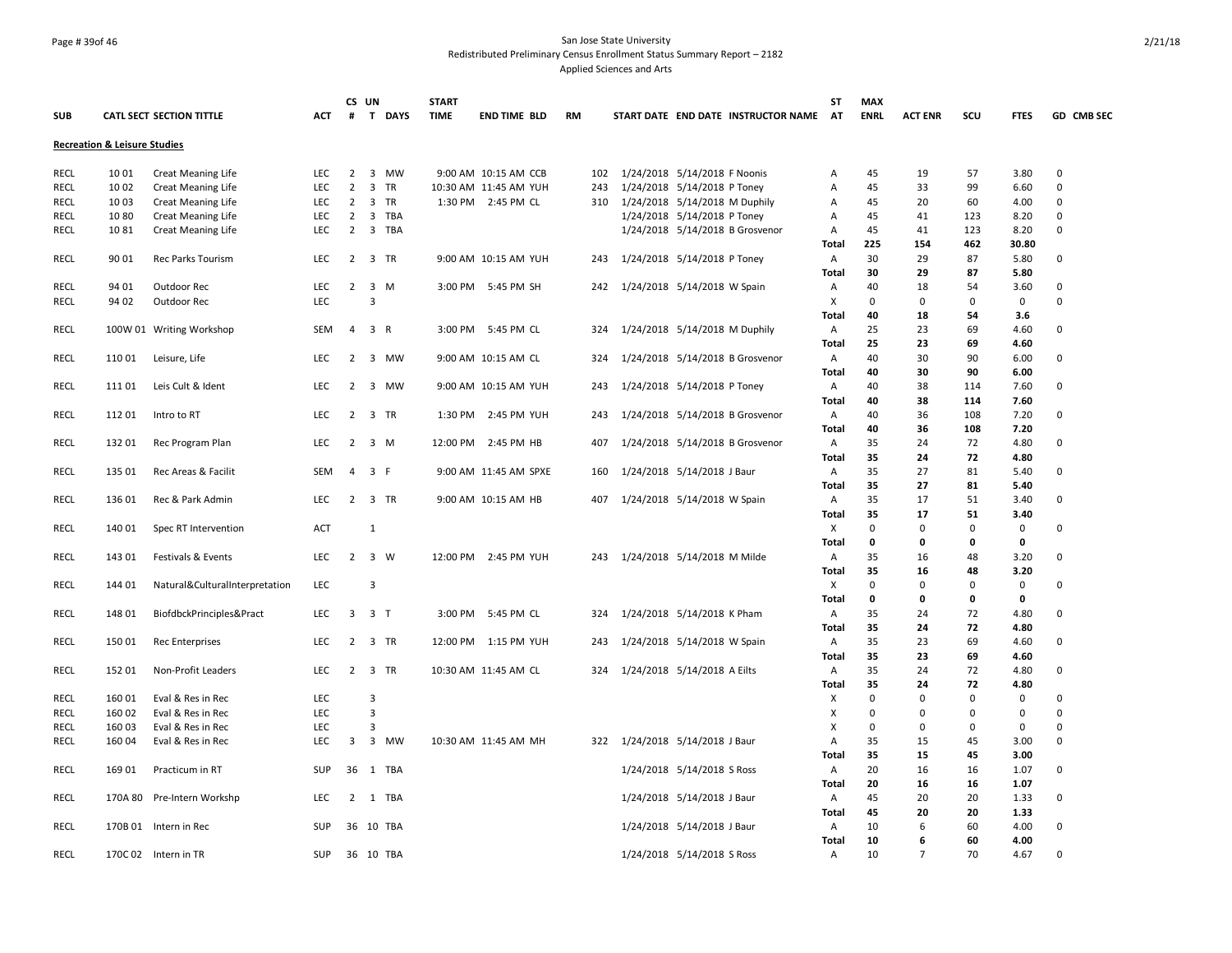## Page # 40of 46 San Jose State University Redistributed Preliminary Census Enrollment Status Summary Report – 2182 Applied Sciences and Arts

|             |        |                          |            | CS UN |                |             | <b>START</b> |                     |     |                            |                                               | <b>ST</b>    | <b>MAX</b>  |                |             |             |            |
|-------------|--------|--------------------------|------------|-------|----------------|-------------|--------------|---------------------|-----|----------------------------|-----------------------------------------------|--------------|-------------|----------------|-------------|-------------|------------|
| <b>SUB</b>  |        | CATL SECT SECTION TITTLE | <b>ACT</b> | #     |                | <b>DAYS</b> | <b>TIME</b>  | <b>END TIME BLD</b> | RM  |                            | START DATE END DATE INSTRUCTOR NAME           | AT           | <b>ENRL</b> | <b>ACT ENR</b> | scu         | <b>FTES</b> | GD CMB SEC |
|             |        |                          |            |       |                |             |              |                     |     |                            |                                               | Total        | 10          |                | 70          | 4.67        |            |
| <b>RECL</b> | 180 01 | Indiv Study              | <b>SUP</b> | 36    | 3              | <b>TBA</b>  |              |                     |     | 1/24/2018 5/14/2018 J Baur |                                               | A            | 7           | 6              | 18          | 1.20        | 0          |
| RECL        | 180 02 | Indiv Study              | <b>SUP</b> |       | 4              |             |              |                     |     |                            |                                               | X            | 0           | 0              | 0           | 0           | 0          |
| <b>RECL</b> | 180 03 | Indiv Study              | <b>SUP</b> |       | $\overline{4}$ |             |              |                     |     |                            |                                               | x            | 0           | 0              | 0           | 0           | 0          |
|             |        |                          |            |       |                |             |              |                     |     |                            |                                               | Total        |             | 6              | 18          | $1.2$       |            |
| <b>RECL</b> | 184 01 | Directed Reading         | <b>SUP</b> | 36    | 3              | <b>TBA</b>  |              |                     |     | 1/24/2018 5/14/2018        |                                               | А            | 7           | 0              | $\mathbf 0$ | 0           | 0          |
| <b>RECL</b> | 184 02 | Directed Reading         | <b>SUP</b> |       | $\overline{4}$ |             |              |                     |     |                            |                                               | X            | 0           | $\Omega$       | $\mathbf 0$ | 0           | 0          |
| RECL        | 184 03 | Directed Reading         | <b>SUP</b> |       | $\overline{4}$ |             |              |                     |     |                            |                                               | X            | 0           | 0              | 0           | 0           | 0          |
|             |        |                          |            |       |                |             |              |                     |     |                            |                                               | <b>Total</b> |             | 0              | 0           | 0           |            |
| <b>RECL</b> | 197 01 | RT in psychiatry         | <b>LEC</b> |       | 3              |             |              |                     |     |                            |                                               | X            | 0           | 0              | 0           | 0           | 0          |
| RECL        | 19702  | RT in psychiatry         | ACT        |       | $\mathbf 0$    |             |              |                     |     |                            |                                               | X            | 0           | 0              | 0           | 0           | 0          |
| <b>RECL</b> | 19703  | RT in psychiatry         | LEC        | 2     |                | 3 W         | 3:00 PM      | 4:15 PM SPXC        | 152 | 1/24/2018 5/14/2018 S Ross |                                               | A            | 25          | 24             | 48          | 4.80        | 0          |
| RECL        | 197 04 | RT in psychiatry         | <b>ACT</b> | 11    |                | 0 W         | 4:30 PM      | 5:45 PM SPXC        | 152 | 1/24/2018 5/14/2018 S Ross |                                               | А            | 25          | 24             | 24          | 0.00        | 0          |
|             |        |                          |            |       |                |             |              |                     |     |                            |                                               | Total        | 50          | 48             | 72          | 4.80        |            |
| <b>RECL</b> | 199 01 | Adv Prac in RT           | <b>LEC</b> |       |                | 3 M         | 3:00 PM      | 5:45 PM BBC         | 126 | 1/24/2018 5/14/2018 R Tymn |                                               | A            | 25          | 22             | 66          | 4.40        | 0          |
| <b>RECL</b> | 199 02 | Adv Prac in RT           | LEC        |       | 3              |             |              |                     |     |                            |                                               | x            | $\Omega$    | $\Omega$       | 0           | 0           | $\Omega$   |
|             |        |                          |            |       |                |             |              |                     |     |                            |                                               | Total        | 25          | 22             | 66          | 4.4         |            |
|             |        |                          |            |       |                |             |              |                     |     |                            | <b>Recreation &amp; Leisure Studies Total</b> |              | 894         | 623            | 1816        | 121.0667    |            |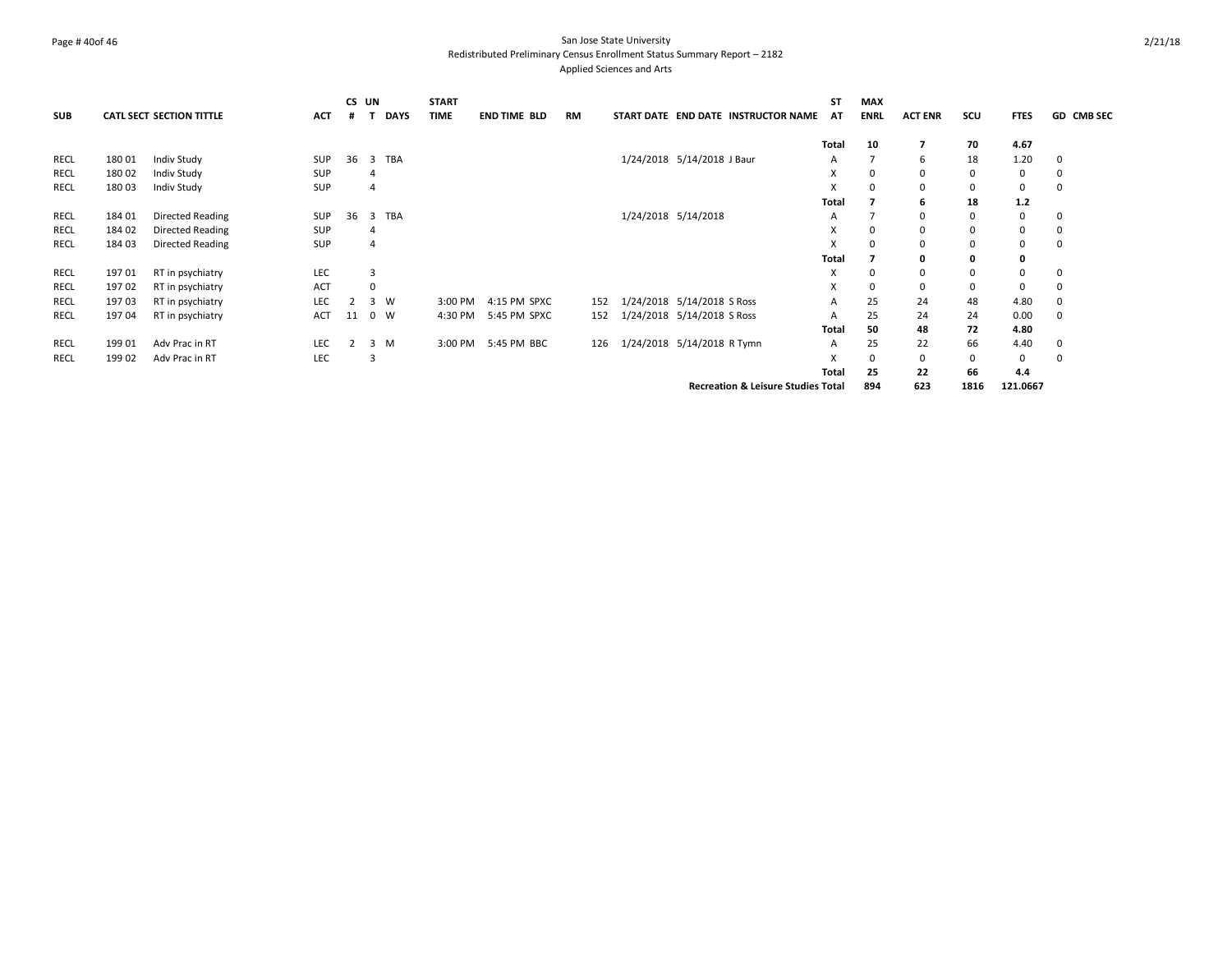## Page # 41of 46 San Jose State University Redistributed Preliminary Census Enrollment Status Summary Report – 2182 Applied Sciences and Arts

|             |                              |                                  |            |                | CS UN   | <b>START</b> |                     |    |                               |                                         | SΤ             | <b>MAX</b>  |                |             |             |                |
|-------------|------------------------------|----------------------------------|------------|----------------|---------|--------------|---------------------|----|-------------------------------|-----------------------------------------|----------------|-------------|----------------|-------------|-------------|----------------|
| <b>SUB</b>  |                              | CATL SECT SECTION TITTLE         | <b>ACT</b> | #              | T DAYS  | <b>TIME</b>  | <b>END TIME BLD</b> | RM |                               | START DATE END DATE INSTRUCTOR NAME AT  |                | <b>ENRL</b> | <b>ACT ENR</b> | scu         | <b>FTES</b> | GD CMB SEC     |
|             | <b>School of Information</b> |                                  |            |                |         |              |                     |    |                               |                                         |                |             |                |             |             |                |
| <b>INFO</b> | 200 01                       | Inf. Comm                        | SEM        | 5              | 3 TBA   |              |                     |    | 1/24/2018 5/14/2018 Z Liu     |                                         | Α              | 35          | 22             | 66          | 5.50        | 22             |
| <b>INFO</b> | 200 02                       | Inf. Comm                        | SEM        | 5              | 3 TBA   |              |                     |    | 1/24/2018 5/14/2018 S Tash    |                                         | Α              | 35          | 33             | 99          | 8.25        | 33             |
| <b>INFO</b> | 200 03                       | Inf. Comm                        | <b>SEM</b> | 5              | 3 TBA   |              |                     |    |                               | 1/24/2018 5/14/2018 K Bontenbal         | Α              | 35          | 35             | 105         | 8.75        | 35             |
| <b>INFO</b> | 200 04                       | Inf. Comm                        | <b>SEM</b> | 5              | 3 TBA   |              |                     |    |                               | 1/24/2018 5/14/2018 K Bontenbal         | Α              | 35          | 20             | 60          | 4.95        | 19             |
|             |                              |                                  |            |                |         |              |                     |    |                               |                                         | <b>Total</b>   | 140         | 110            | 330         | 27.45       |                |
| <b>INFO</b> | 202 01                       | Inf. Ret. Sys. Des               | SEM        | 5 <sup>5</sup> | 3 TBA   |              |                     |    | 1/24/2018 5/14/2018 H Chen    |                                         | Α              | 35          | 33             | 99          | 8.25        | 33             |
| <b>INFO</b> | 202 02                       | Inf. Ret. Sys. Des               | SEM        | 5              | 3 TBA   |              |                     |    |                               | 1/24/2018 5/14/2018 T San Nicolas-Rocca | A              | 35          | 23             | 69          | 5.75        | 23             |
| <b>INFO</b> | 202 03                       | Inf. Ret. Sys. Des               | SEM        | 5              | 3 TBA   |              |                     |    |                               | 1/24/2018 5/14/2018 T San Nicolas-Rocca | A              | 35          | 18             | 54          | 4.40        | 16             |
| <b>INFO</b> | 202 04                       | Inf. Ret. Sys. Des               | <b>SEM</b> | -5             | 3 TBA   |              |                     |    | 1/24/2018 5/14/2018 V Tucker  |                                         | $\overline{A}$ | 35          | 23             | 69          | 5.75        | 23             |
|             |                              |                                  |            |                |         |              |                     |    |                               |                                         | Total          | 140         | 97             | 291         | 24.15       |                |
| <b>INFO</b> | 203 01                       | Online Learning                  | <b>SEM</b> |                | 2 1 TBA |              |                     |    | 1/24/2018 5/14/2018 C Runnels |                                         | $\overline{A}$ | 25          | 24             | 24          | 2.00        | 24             |
| <b>INFO</b> | 203 02                       | Online Learning                  | <b>SEM</b> | $\overline{2}$ | 1 TBA   |              |                     |    | 1/24/2018 5/14/2018 C Runnels |                                         | Α              | 25          | 24             | 24          | 2.00        | 24             |
| <b>INFO</b> | 203 03                       | <b>Online Learning</b>           | SEM        |                | 2 1 TBA |              |                     |    | 1/24/2018 5/14/2018 C Runnels |                                         | Α              | 75          | 50             | 50          | 4.17        | 50             |
|             |                              |                                  |            |                |         |              |                     |    |                               |                                         | Total          | 125         | 98             | 98          | 8.17        |                |
| <b>INFO</b> | 204 01                       | Inf. Prof                        | SEM        | 5              | 3 TBA   |              |                     |    | 1/24/2018 5/14/2018 C Dee     |                                         | Α              | 35          | 23             | 69          | 5.75        | 23             |
| <b>INFO</b> | 204 02                       | Inf. Prof                        | <b>SEM</b> | 5              | 3 TBA   |              |                     |    | 1/24/2018 5/14/2018 C Sawyer  |                                         | Α              | 35          | 19             | 57          | 4.75        | 19             |
| <b>INFO</b> | 204 03                       | Inf. Prof                        | <b>SEM</b> | 5 <sup>5</sup> | 3 TBA   |              |                     |    | 1/24/2018 5/14/2018 S Gaffney |                                         | Α              | 35          | 34             | 102         | 8.50        | 34             |
| <b>INFO</b> | 204 04                       | Inf. Prof                        | <b>SEM</b> |                | 3       |              |                     |    |                               |                                         | X              | $\mathbf 0$ | $\mathbf 0$    | $\mathbf 0$ | 0           | $\mathbf 0$    |
|             |                              |                                  |            |                |         |              |                     |    |                               |                                         | Total          | 105         | 76             | 228         | 19          |                |
| <b>INFO</b> | 210 01                       | Reference Info Services          | SEM        | 5              | 3 TBA   |              |                     |    |                               | 1/24/2018 5/14/2018 M Otero-Boisvert    | Α              | 35          | 34             | 34          | 8.50        | 34             |
|             |                              |                                  |            |                |         |              |                     |    |                               |                                         | Total          | 35          | 34             | 34          | 8.50        |                |
| <b>INFO</b> | 220 01                       | Rsc & Info Prof & Disc           | <b>SEM</b> | 5              | 3 TBA   |              |                     |    | 1/24/2018 5/14/2018 J Bodart  |                                         | $\overline{A}$ | 35          | $\Omega$       | $\mathbf 0$ | 0           | $\Omega$       |
|             |                              |                                  |            |                |         |              |                     |    |                               |                                         | Total          | 35          | 0              | 0           | 0           |                |
| <b>INFO</b> | 230 01                       | Iss Acad Libs                    | SUP        | 36             | 3 TBA   |              |                     |    | 1/24/2018 5/14/2018 T Gilman  |                                         | A              | 35          | 14             | 42          | 3.50        | 14             |
|             |                              |                                  |            |                |         |              |                     |    |                               |                                         | Total          | 35          | 14             | 42          | 3.50        |                |
| <b>INFO</b> | 233 01                       | School Media Cent                | <b>SEM</b> |                | 5 3 TBA |              |                     |    | 1/24/2018 5/14/2018 M Harlan  |                                         | A              | 35          | 11             | 33          | 2.70        | 10             |
|             |                              |                                  |            |                |         |              |                     |    |                               |                                         | Total          | 35          | 11             | 33          | 2.70        |                |
| <b>INFO</b> | 240 01                       | Info Tech Tools & Aplc           | <b>SEM</b> | 5              | 3 TBA   |              |                     |    | 1/24/2018 5/14/2018 R Dean    |                                         | $\mathsf{A}$   | 35          | 34             | 102         | 8.50        | 34             |
|             |                              |                                  |            |                |         |              |                     |    |                               |                                         | Total          | 35          | 34             | 102         | 8.50        |                |
| <b>INFO</b> | 242 01                       | Database Mgmt                    | SEM        | 5              | 3 TBA   |              |                     |    | 1/24/2018 5/14/2018 G Liu     |                                         | A              | 35          | 13             | 39          | 3.25        | 13             |
|             |                              |                                  |            |                |         |              |                     |    |                               |                                         | Total          | 35          | 13             | 39          | 3.25        |                |
| <b>INFO</b> | 244 01                       | <b>Online Searching</b>          | SEM        | 5              | 3 TBA   |              |                     |    |                               | 1/24/2018 5/14/2018 N Friedland         | A              | 35          | 34             | 102         | 8.50        | 34             |
|             |                              |                                  |            |                |         |              |                     |    |                               |                                         | <b>Total</b>   | 35          | 34             | 102         | 8.50        |                |
| <b>INFO</b> | 248 01                       | Beg Cat & Class                  | <b>SEM</b> |                | 5 3 TBA |              |                     |    | 1/24/2018 5/14/2018 G Cotton  |                                         | Α              | 35          | 37             | 111         | 9.25        | 37             |
|             |                              |                                  |            |                |         |              |                     |    |                               |                                         | <b>Total</b>   | 35          | 37             | 111         | 9.25        |                |
| <b>INFO</b> | 250 01                       | Instr Dsgn Info Prof             | SEM        | 5              | 3 TBA   |              |                     |    | 1/24/2018 5/14/2018 D Kovacs  |                                         | Α              | 35          | 32             | 96          | 8.00        | 32             |
| <b>INFO</b> | 250 02                       | Instr Dsgn Info Prof             | <b>SEM</b> | 5              | 3 TBA   |              |                     |    |                               | 1/24/2018 5/14/2018 D Loertscher        | Α              | 35          | $\overline{7}$ | 21          | 1.75        | $\overline{7}$ |
|             |                              |                                  |            |                |         |              |                     |    |                               |                                         | Total          | 70          | 39             | 117         | 9.75        |                |
| <b>INFO</b> | 254 01                       | Inf. Lit. Learn                  | <b>SEM</b> |                | 5 3 TBA |              |                     |    | 1/24/2018 5/14/2018 B Becker  |                                         | A              | 35          | 35             | 105         | 8.75        | 35             |
|             |                              |                                  |            |                |         |              |                     |    |                               |                                         | Total          | 35          | 35             | 105         | 8.75        |                |
| <b>INFO</b> | 256 01                       | Archy & Mnscpt                   | SEM        | 5              | 3 TBA   |              |                     |    |                               | 1/24/2018 5/14/2018 D DeLorenzo         | Α              | 35          | 33             | 99          | 8.25        | 33             |
|             |                              |                                  |            |                |         |              |                     |    |                               |                                         | Total          | 35          | 33             | 99          | 8.25        |                |
| <b>INFO</b> | 259 01                       | Presrv Mgmt                      | <b>SEM</b> | 5              | 3 TBA   |              |                     |    | 1/24/2018 5/14/2018 E Holmes  |                                         | $\mathsf{A}$   | 35          | 21             | 63          | 5.25        | 21             |
|             |                              |                                  |            |                |         |              |                     |    |                               |                                         | Total          | 35          | 21             | 63          | 5.25        |                |
| <b>INFO</b> |                              | 260A 01 Prgrm and Srvcs for Chld | <b>LEC</b> | 2              | 3 TBA   |              |                     |    | 1/24/2018 5/14/2018 P Peck    |                                         | Α              | 35          | 29             | 87          | 7.25        | 29             |
|             |                              |                                  |            |                |         |              |                     |    |                               |                                         | Total          | 35          | 29             | 87          | 7.25        |                |
| <b>INFO</b> |                              | 261A 01 Prgrm and Srvcs for Yas  | <b>LEC</b> |                | 2 3 TBA |              |                     |    | 1/24/2018 5/14/2018 A Bernier |                                         | Α              | 35          | 12             | 36          | 3.00        | 12             |
|             |                              |                                  |            |                |         |              |                     |    |                               |                                         | Total          | 35          | 12             | 36          | 3.00        |                |
| <b>INFO</b> | 263 01                       | Matris For Chidrn                | LEC        |                | 2 3 TBA |              |                     |    | 1/24/2018 5/14/2018 P Peck    |                                         | Α              | 35          | 19             | 57          | 4.75        | 19             |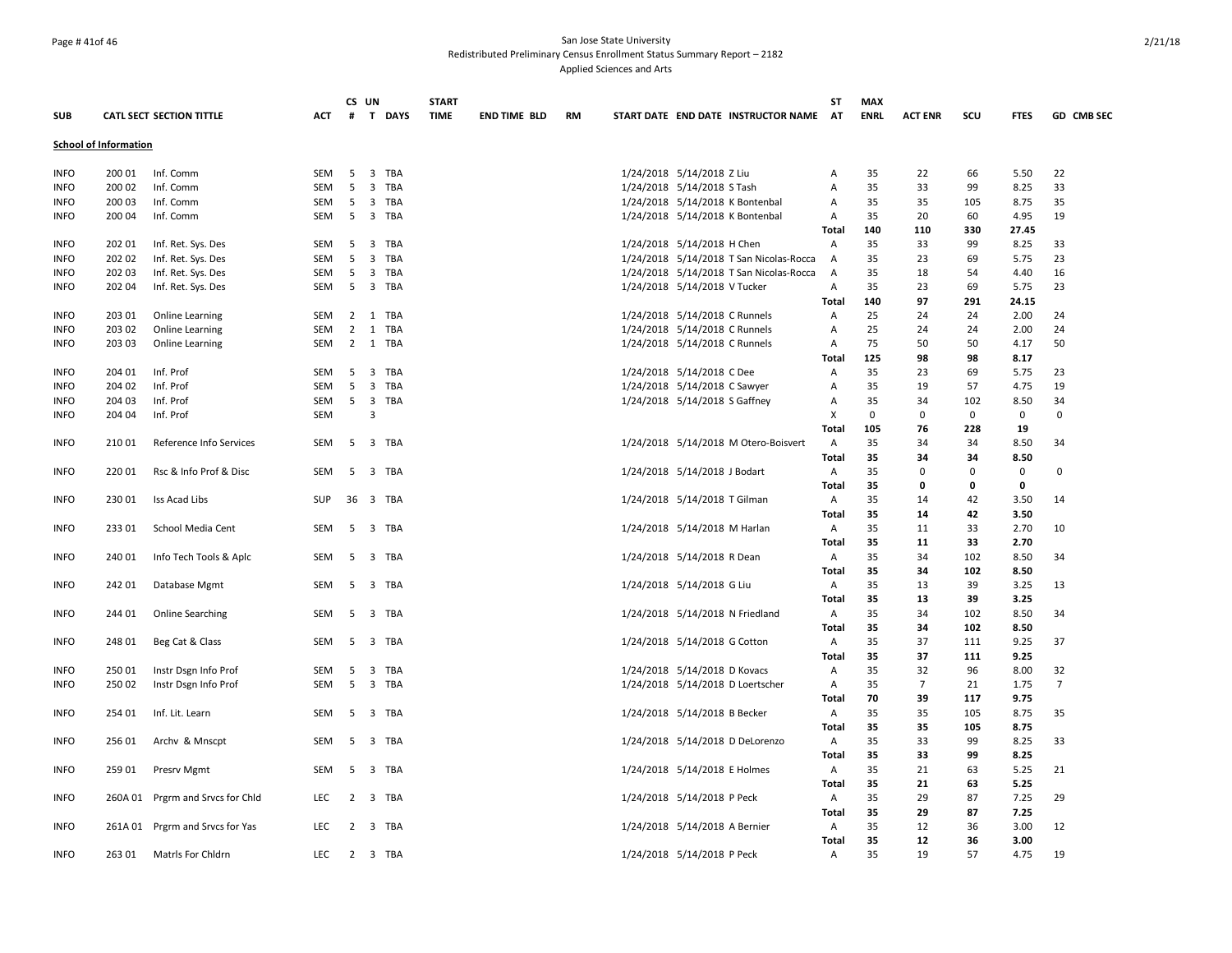## Page # 42of 46 San Jose State University Redistributed Preliminary Census Enrollment Status Summary Report – 2182 Applied Sciences and Arts

|             |        |                                 |            |    | CS UN                          | <b>START</b> |                     |           |                                     | <b>ST</b>    | <b>MAX</b>  |                |                |             |                |
|-------------|--------|---------------------------------|------------|----|--------------------------------|--------------|---------------------|-----------|-------------------------------------|--------------|-------------|----------------|----------------|-------------|----------------|
| <b>SUB</b>  |        | <b>CATL SECT SECTION TITTLE</b> | ACT        |    | # T DAYS                       | <b>TIME</b>  | <b>END TIME BLD</b> | <b>RM</b> | START DATE END DATE INSTRUCTOR NAME | AT           | <b>ENRL</b> | <b>ACT ENR</b> | SCU            | <b>FTES</b> | GD CMB SEC     |
|             |        |                                 |            |    |                                |              |                     |           |                                     | Total        | 35          | 19             | 57             | 4.75        |                |
| <b>INFO</b> | 266 01 | <b>Collection Mgmt</b>          | SEM        | 5  | 3 TBA                          |              |                     |           | 1/24/2018 5/14/2018 D Loertscher    | Α            | 35          | 22             | 66             | 5.50        | 22             |
|             |        |                                 |            |    |                                |              |                     |           |                                     | Total        | 35          | 22             | 66             | 5.50        |                |
| <b>INFO</b> | 275 01 | Libr Sev Div Comm               | SEM        | 5  | 3 TBA                          |              |                     |           | 1/24/2018 5/14/2018 K Rebmann       | Α            | 35          | 12             | 36             | 3.00        | 12             |
|             |        |                                 |            |    |                                |              |                     |           |                                     | <b>Total</b> | 35          | 12             | 36             | 3.00        |                |
| <b>INFO</b> | 280 01 | Hist of Bks & Lib               | SEM        | 5  | 3 TBA                          |              |                     |           | 1/24/2018 5/14/2018 L Main          | Α            | 35          | 22             | 66             | 5.50        | 22             |
|             |        |                                 |            |    |                                |              |                     |           |                                     | <b>Total</b> | 35          | 22             | 66             | 5.50        |                |
| <b>INFO</b> | 28101  | Colloq Contemp Iss              | SEM        | 5  | 3 TBA                          |              |                     |           | 1/24/2018 5/14/2018 D DeLorenzo     | Α            | 35          | 22             | 66             | 5.50        | 22             |
| <b>INFO</b> | 28102  | Collog Contemp Iss              | <b>SEM</b> |    | $\mathbf{1}$                   |              |                     |           |                                     | X            | $\mathbf 0$ | $\Omega$       | $\mathbf 0$    | $\mathbf 0$ | $\mathbf 0$    |
| <b>INFO</b> | 28103  | Collog Contemp Iss              | SEM        |    | 5 2 TBA                        |              |                     |           | 1/24/2018 5/14/2018 D Buenting      | Α            | 35          | 20             | 60             | 3.33        | 20             |
|             |        |                                 |            |    |                                |              |                     |           |                                     | <b>Total</b> | 70          | 42             | 126            | 8.83        |                |
| <b>INFO</b> | 282 01 | Sem in Libr Mgmt                | <b>SEM</b> | 5  | 1 TBA                          |              |                     |           | 1/24/2018 5/14/2018 J Jumba         | Α            | 35          | 10             | 10             | 0.83        | 10             |
| <b>INFO</b> | 282 02 | Sem in Libr Mgmt                | SEM        | 5  | 1 TBA                          |              |                     |           | 1/24/2018 5/14/2018 P Sweeney       | Α            | 35          | 16             | 16             | 1.33        | 16             |
| <b>INFO</b> | 282 03 | Sem in Libr Mgmt                | <b>SEM</b> |    | $\overline{2}$                 |              |                     |           |                                     | X            | $\mathbf 0$ | $\Omega$       | 0              | 0           | $\Omega$       |
|             |        |                                 |            |    |                                |              |                     |           |                                     | Total        | 70          | 26             | 26             | 2.166667    |                |
| <b>INFO</b> | 284 01 | Sem Archiv Rec Mgmt             | <b>SEM</b> | -5 | 2 TBA                          |              |                     |           | 1/24/2018 5/14/2018 P Franks        | A            | 35          | 9              | 9              | 1.50        | 9              |
|             |        |                                 |            |    |                                |              |                     |           |                                     | Total        | 35          | 9              | 9              | 1.50        |                |
| <b>INFO</b> | 285 01 | App. Res. Methods               | <b>SEM</b> | -5 | $\overline{3}$<br>TBA          |              |                     |           | 1/24/2018 5/14/2018 S Walter        | A            | 35          | 22             | 22             | 5.45        | 21             |
| <b>INFO</b> | 285 02 | App. Res. Methods               | SEM        | 5  | 3 TBA                          |              |                     |           | 1/24/2018 5/14/2018 C Hagar         | Α            | 35          | 20             | 20             | 5.00        | 20             |
| <b>INFO</b> | 285 03 | App. Res. Methods               | <b>SEM</b> | 5  | 3 TBA                          |              |                     |           | 1/24/2018 5/14/2018 L Luo           | Α            | 35          | $\overline{7}$ | $\overline{7}$ | 1.75        | $\overline{7}$ |
|             |        |                                 |            |    |                                |              |                     |           |                                     | Total        | 105         | 49             | 49             | 12.20       |                |
| <b>INFO</b> | 28701  | Sem Inf Sci                     | <b>SEM</b> | 5  | $\overline{\mathbf{3}}$<br>TBA |              |                     |           | 1/24/2018 5/14/2018 E Valenti       | Α            | 35          | 21             | 21             | 5.25        | 21             |
| <b>INFO</b> | 28702  | Sem Inf Sci                     | <b>SEM</b> |    | $\mathbf{1}$                   |              |                     |           |                                     | X            | 0           | 0              | $\mathbf 0$    | 0           | $\mathbf 0$    |
| <b>INFO</b> | 28703  | Sem Inf Sci                     | <b>SEM</b> |    | $\mathbf{1}$                   |              |                     |           |                                     | X            | 0           | 0              | 0              | 0           | $\Omega$       |
|             |        |                                 |            |    |                                |              |                     |           |                                     | Total        | 35          | 21             | 21             | 5.25        |                |
| <b>INFO</b> | 28901  | Adv Topics Libr & Info Sci      | <b>SUP</b> |    | 25 3 TBA                       |              |                     |           | 1/24/2018 5/14/2018 D Faires        | Α            | 80          | 30             | 90             | 7.50        | 30             |
|             |        |                                 |            |    |                                |              |                     |           |                                     | Total        | 80          | 30             | 90             | 7.50        |                |
| <b>INFO</b> | 294 02 | Prof Exp Intern                 | <b>SUP</b> |    | 25 2 TBA                       |              |                     |           | 1/24/2018 5/14/2018 W Fisher        | Α            | 25          | 0              | 0              | 0           | 0              |
| <b>INFO</b> | 294 03 | Prof Exp Intern                 | <b>SUP</b> |    | 25 3 TBA                       |              |                     |           | 1/24/2018 5/14/2018 W Fisher        | Α            | 35          | 3              | 9              | 0.75        | 3              |
| <b>INFO</b> | 294 04 | Prof Exp Intern                 | <b>SUP</b> | 25 | 4 TBA                          |              |                     |           | 1/24/2018 5/14/2018 W Fisher        | Α            | 25          | $\Omega$       | 0              | 0           | $\Omega$       |
| <b>INFO</b> | 294 05 | Prof Exp Intern                 | <b>SUP</b> |    | 25 2 TBA                       |              |                     |           | 1/24/2018 5/14/2018 L Main          | Α            | 25          | $\Omega$       | 0              | 0           | $\Omega$       |
| <b>INFO</b> | 294 06 | Prof Exp Intern                 | <b>SUP</b> | 25 | 3 TBA                          |              |                     |           | 1/24/2018 5/14/2018 L Main          | Α            | 35          | 3              | 9              | 0.75        | 3              |
| <b>INFO</b> | 294 07 | Prof Exp Intern                 | <b>SUP</b> |    | 25 4 TBA                       |              |                     |           | 1/24/2018 5/14/2018 L Main          | A            | 25          | $\Omega$       | $\mathbf 0$    | 0           | $\Omega$       |
|             |        |                                 |            |    |                                |              |                     |           |                                     | Total        | 170         | 6              | 18             | 1.5         |                |
| <b>INFO</b> | 295 01 | Sch Libr Fieldwork              | <b>SUP</b> |    | 25 3 TBA                       |              |                     |           | 1/24/2018 5/14/2018 M Harlan        | Α            | 25          | 8              | 24             | 1.90        | 6              |
|             |        |                                 |            |    |                                |              |                     |           |                                     | <b>Total</b> | 25          | 8              | 24             | 1.90        |                |
| <b>INFO</b> | 298 01 | Special Study                   | <b>SUP</b> |    | 25 1 TBA                       |              |                     |           | 1/24/2018 5/14/2018 D Faires        | Α            | 25          | $\mathbf{1}$   | $\mathbf{1}$   | 0.08        | $\mathbf{1}$   |
| <b>INFO</b> | 298 02 | Special Study                   | SUP        |    | 25 2 TBA                       |              |                     |           | 1/24/2018 5/14/2018 D Faires        | Α            | 25          | $\Omega$       | 0              | 0           | $\Omega$       |
| <b>INFO</b> | 298 03 | Special Study                   | <b>SUP</b> |    | 25 3 TBA                       |              |                     |           | 1/24/2018 5/14/2018 D Faires        | Α            | 25          | $\mathbf{1}$   | 3              | 0.25        | $\mathbf{1}$   |
| <b>INFO</b> | 298 04 | Special Study                   | <b>SUP</b> | 25 | 3 TBA                          |              |                     |           | 1/24/2018 5/14/2018 D Faires        | A            | 25          | $\mathbf{1}$   | 3              | 0.25        | $\mathbf{1}$   |
| <b>INFO</b> | 298 05 | Special Study                   | <b>SUP</b> | 25 | 3 TBA                          |              |                     |           | 1/24/2018 5/14/2018 D Faires        | Α            | 25          | $\overline{2}$ | 6              | 0.50        | $\overline{2}$ |
|             |        |                                 |            |    |                                |              |                     |           |                                     | Total        | 125         | 5              | 13             | 1.08        |                |
| <b>INFO</b> | 299 01 | MA Thesis/Project               | SEM        |    | 25 3 TBA                       |              |                     |           | 1/24/2018 5/14/2018 D Hansen        | Α            | 6           | $\Omega$       | $\mathbf 0$    | 0           | $\Omega$       |
|             |        |                                 |            |    |                                |              |                     |           |                                     | Total        | 6           | 0              | 0              | 0           |                |
|             |        |                                 |            |    |                                |              |                     |           | <b>School of Information Total</b>  |              | 1896        | 998            | 2518           | 225.9       |                |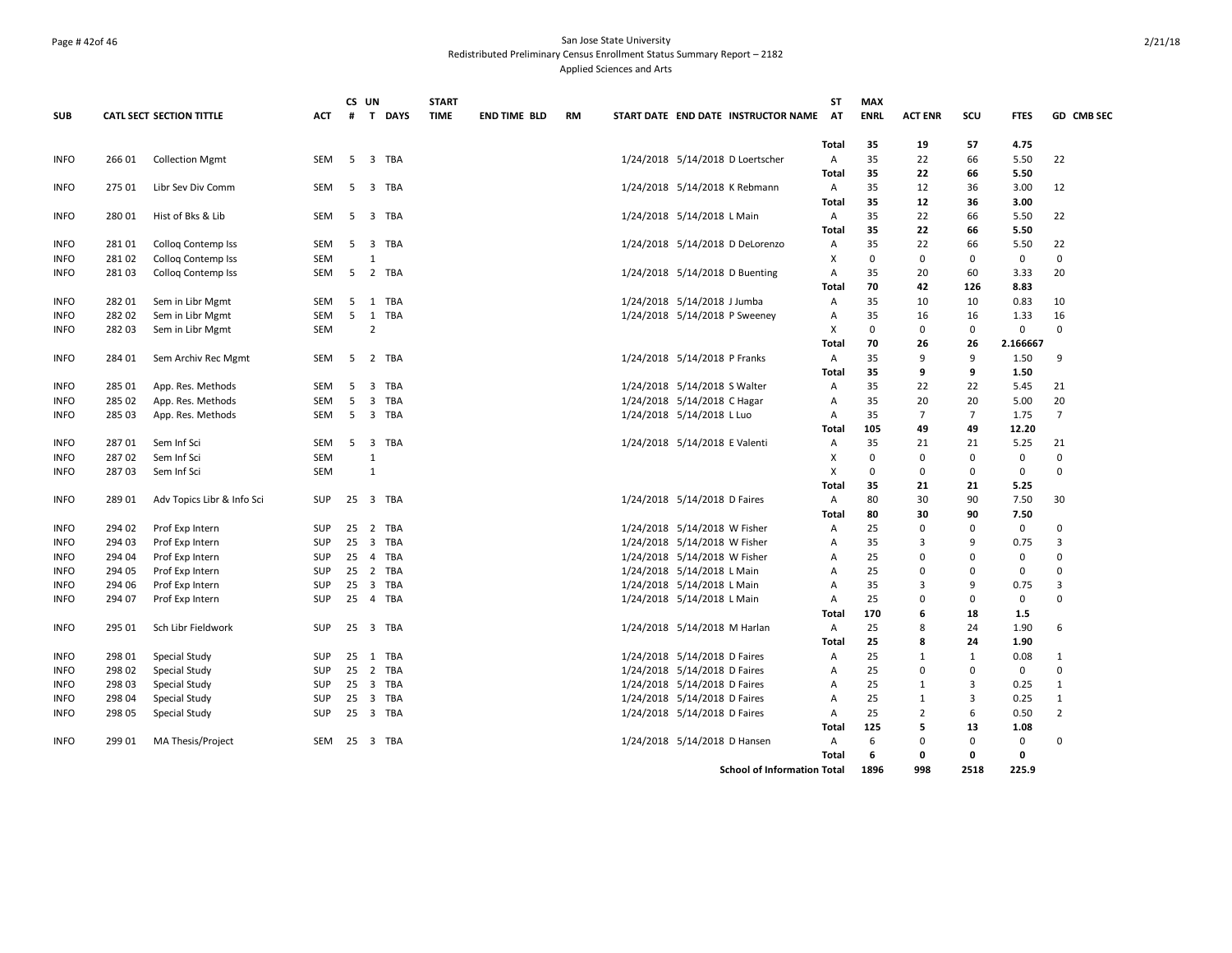## Page # 43of 46 San Jose State University Redistributed Preliminary Census Enrollment Status Summary Report – 2182 Applied Sciences and Arts

|                    |        |                                 |            | CS UN          |                                | <b>START</b> |                      |           |     |                                |                             |                                     | ST             | <b>MAX</b>  |                |              |             |             |                |        |
|--------------------|--------|---------------------------------|------------|----------------|--------------------------------|--------------|----------------------|-----------|-----|--------------------------------|-----------------------------|-------------------------------------|----------------|-------------|----------------|--------------|-------------|-------------|----------------|--------|
| <b>SUB</b>         |        | <b>CATL SECT SECTION TITTLE</b> | <b>ACT</b> | #              | T DAYS                         | <b>TIME</b>  | <b>END TIME BLD</b>  | <b>RM</b> |     |                                |                             | START DATE END DATE INSTRUCTOR NAME | AT             | <b>ENRL</b> | <b>ACT ENR</b> | scu          | <b>FTES</b> |             | GD CMB SEC     |        |
| <b>Social Work</b> |        |                                 |            |                |                                |              |                      |           |     |                                |                             |                                     |                |             |                |              |             |             |                |        |
| <b>GERO</b>        | 107 01 | Aging and Society               | <b>LEC</b> | $\overline{2}$ | 3 M                            |              | 6:00 PM 8:45 PM CL   |           | 308 | 1/24/2018 5/14/2018 V Silva    |                             |                                     | Α              | 30          | $\mathbf{0}$   | 0            | 0.00        |             | 0 <sup>o</sup> |        |
| HS                 | 107 01 | Aging and Society               | <b>LEC</b> | 2              | 3 M                            | 6:00 PM      | 8:45 PM CL           |           | 308 | 1/24/2018 5/14/2018 V Silva    |                             |                                     | Α              | $\Omega$    | $\Omega$       | $\Omega$     | 0.00        |             | 0 <sub>c</sub> |        |
| <b>GERO</b>        | 107 02 | Aging and Society               | LEC        | $\overline{2}$ | 3 <sub>T</sub>                 | 6:00 PM      | 8:45 PM BBC          |           | 223 | 1/24/2018 5/14/2018 V Silva    |                             |                                     | Α              | 30          | $\mathbf 0$    | $\mathbf 0$  | 0.00        |             | 0 <sup>o</sup> |        |
| НS                 | 107 02 | Aging and Society               | <b>LEC</b> | $\overline{2}$ | 3 T                            |              | 6:00 PM 8:45 PM BBC  |           | 223 | 1/24/2018 5/14/2018 V Silva    |                             |                                     | A              | 0           | $\Omega$       | $\Omega$     | 0.00        |             | 0 <sup>o</sup> | $\ast$ |
|                    |        |                                 |            |                |                                |              |                      |           |     |                                |                             |                                     | Total          | 60          | 0              | 0            | 0.00        |             |                |        |
| GERO               | 11701  | Soc Pol Serv Aging              | <b>LEC</b> |                | 3                              |              |                      |           |     |                                |                             |                                     | х              | $\Omega$    | <sup>0</sup>   | $\Omega$     | $\mathbf 0$ | $\Omega$    |                |        |
| HS                 | 11701  | Soc Pol Serv Aging              | LEC        |                | $\overline{3}$                 |              |                      |           |     |                                |                             |                                     | X              | 0           | $\Omega$       | 0            | 0           | $\Omega$    |                |        |
| <b>GERO</b>        | 11702  | Soc Pol Serv Aging              | <b>LEC</b> | $\overline{2}$ | 3 <sub>T</sub>                 |              | 3:00 PM 5:45 PM MH   |           | 322 | 1/24/2018 5/14/2018 J McCabe   |                             |                                     | Α              | 35          | 36             | 108          | 7.20        |             | 0 <sup>o</sup> |        |
|                    | 11702  |                                 | <b>LEC</b> | $\overline{2}$ | 3 <sub>T</sub>                 | 3:00 PM      | 5:45 PM MH           |           | 322 | 1/24/2018 5/14/2018 J McCabe   |                             |                                     | A              | 0           | $\mathbf{0}$   | $\mathbf{0}$ | 0.00        |             | 0 <sub>c</sub> |        |
| НS                 |        | Soc Pol Serv Aging              |            |                |                                |              |                      |           |     |                                |                             |                                     | <b>Total</b>   | 35          | 36             | 108          | 7.20        |             |                |        |
|                    |        |                                 |            |                |                                |              |                      |           |     |                                |                             |                                     |                |             |                |              |             |             |                |        |
| GERO               | 133 01 | Gero Field Work                 | SUP        |                | 36 3 TBA                       |              |                      |           |     | 1/24/2018 5/14/2018            |                             |                                     | A              | 36          | $\Omega$       | 0            | 0           | 0           |                |        |
|                    |        |                                 |            |                |                                |              |                      |           |     |                                |                             |                                     | Total          | 36          | 0              | 0            | 0           |             |                |        |
| <b>SCWK</b>        |        | 100W 01 Writing Workshop        | SEM        | 4              | 3 <sub>T</sub>                 |              | 6:00 PM 8:45 PM SH   |           | 312 | 1/24/2018 5/14/2018 J Hubbs    |                             |                                     | A              | 25          | 27             | 81           | 5.40        | 0           |                |        |
| <b>SCWK</b>        |        | 100W 02 Writing Workshop        | SEM        | $\overline{a}$ | 3 W                            | 6:00 PM      | 8:45 PM SH           |           | 312 | 1/24/2018 5/14/2018 J Hubbs    |                             |                                     | Α              | 25          | 25             | 75           | 5.00        | $\Omega$    |                |        |
|                    |        |                                 |            |                |                                |              |                      |           |     |                                |                             |                                     | Total          | 50          | 52             | 156          | 10.40       |             |                |        |
| <b>SCWK</b>        | 107 01 | Aging and Society               | <b>LEC</b> | 2              | 3 M                            | 6:00 PM      | 8:45 PM CL           |           | 308 | 1/24/2018 5/14/2018 V Silva    |                             |                                     | A              | 0           | 28             | 84           | 5.60        |             | 0 <sup>o</sup> |        |
| <b>SCWK</b>        | 10702  | Aging and Society               | <b>LEC</b> | 2              | 3 <sub>T</sub>                 | 6:00 PM      | 8:45 PM BBC          |           | 223 | 1/24/2018 5/14/2018 V Silva    |                             |                                     | $\overline{A}$ | 0           | 31             | 93           | 6.20        |             | $0\quad C$     |        |
|                    |        |                                 |            |                |                                |              |                      |           |     |                                |                             |                                     | <b>Total</b>   | 0           | 59             | 177          | 11.80       |             |                |        |
| <b>SCWK</b>        | 112 01 | Gen Practice II                 | LEC        | 2              | 3 M                            | 6:00 PM      | 8:45 PM SH           |           | 312 | 1/24/2018 5/14/2018 M Reyes    |                             |                                     | A              | 26          | 24             | 72           | 4.80        | 0           |                |        |
| <b>SCWK</b>        | 112 02 | Gen Practice II                 | LEC        | $\overline{2}$ | 3 W                            | 12:00 PM     | 2:45 PM SH           |           | 312 |                                |                             | 1/24/2018 5/14/2018 L Moore-Guerra  | A              | 26          | 27             | 81           | 5.40        | $\Omega$    |                |        |
| <b>SCWK</b>        | 11203  | Gen Practice II                 | <b>LEC</b> |                | $2 \quad 3 \quad W$            | 3:00 PM      | 5:45 PM SH           |           | 312 | 1/24/2018 5/14/2018 M Reyes    |                             |                                     | $\overline{A}$ | 26          | 26             | 78           | 5.20        | $\Omega$    |                |        |
|                    |        |                                 |            |                |                                |              |                      |           |     |                                |                             |                                     | <b>Total</b>   | 78          | 77             | 231          | 15.40       |             |                |        |
| <b>SCWK</b>        | 121 01 | Soc Wel Ins II                  | <b>LEC</b> | 2              | $\overline{\mathbf{3}}$<br>M   | 3:00 PM      | 5:45 PM SH           |           | 312 | 1/24/2018 5/14/2018 S House    |                             |                                     | Α              | 27          | 27             | 81           | 5.40        | 0           |                |        |
| <b>SCWK</b>        | 121 02 | Soc Wel Ins II                  | <b>LEC</b> | $\overline{2}$ | 3 <sub>T</sub>                 |              | 12:00 PM 2:45 PM SH  |           | 312 | 1/24/2018 5/14/2018 S House    |                             |                                     | Α              | 27          | 29             | 87           | 5.80        | $\Omega$    |                |        |
|                    |        |                                 |            |                |                                |              |                      |           |     |                                |                             |                                     | Total          | 54          | 56             | 168          | 11.20       |             |                |        |
| <b>SCWK</b>        | 131 01 | Hm Bhvr Soc Env II              | LEC        | $\overline{2}$ | 3 M                            | 6:00 PM      | 8:45 PM SH           |           | 345 | 1/24/2018 5/14/2018 Y Maxwell  |                             |                                     | Α              | 27          | 24             | 72           | 4.80        | 0           |                |        |
| <b>SCWK</b>        | 13102  | Hm Bhvr Soc Env II              | <b>LEC</b> | $\overline{2}$ | 3 <sub>T</sub>                 | 3:00 PM      | 5:45 PM SH           |           | 312 | 1/24/2018 5/14/2018 Y Maxwell  |                             |                                     | A              | 27          | 28             | 84           | 5.60        | $\Omega$    |                |        |
|                    |        |                                 |            |                |                                |              |                      |           |     |                                |                             |                                     | Total          | 54          | 52             | 156          | 10.40       |             |                |        |
| <b>SCWK</b>        | 142 01 | Field Practicum II              | <b>SUP</b> | 36             | 4 TBA                          |              |                      |           |     | 1/24/2018 5/14/2018 M Blandino |                             |                                     | Α              | 30          | 16             | 64           | 4.27        | $\Omega$    |                |        |
| <b>SCWK</b>        | 142 02 | Field Practicum II              | <b>SUP</b> | 36             | <b>TBA</b><br>$\overline{4}$   |              |                      |           |     | 1/24/2018 5/14/2018 M Curry    |                             |                                     | Α              | 30          | 16             | 64           | 4.27        | 0           |                |        |
| <b>SCWK</b>        | 142 03 | Field Practicum II              | <b>SUP</b> | 36             | $\overline{4}$<br>TBA          |              |                      |           |     | 1/24/2018 5/14/2018 L Chin     |                             |                                     | Α              | 30          | 16             | 64           | 4.27        | $\Omega$    |                |        |
|                    | 142 04 |                                 |            |                | $\overline{4}$<br>TBA          |              |                      |           |     |                                |                             |                                     |                | 30          | 15             | 60           |             | $\mathbf 0$ |                |        |
| <b>SCWK</b>        |        | Field Practicum II              | <b>SUP</b> | 36             |                                |              |                      |           |     | 1/24/2018 5/14/2018 R Bhader   |                             |                                     | Α              |             |                |              | 4.00        | $\Omega$    |                |        |
| <b>SCWK</b>        | 142 05 | Field Practicum II              | <b>SUP</b> | 36             | $\overline{4}$<br>TBA          |              |                      |           |     | 1/24/2018 5/14/2018 R Bhader   |                             |                                     | $\overline{A}$ | 30          | 14<br>77       | 56           | 3.73        |             |                |        |
|                    |        |                                 |            |                |                                |              |                      |           |     |                                |                             |                                     | Total          | 150         |                | 308          | 20.53       |             |                |        |
| <b>SCWK</b>        | 170 01 | Intro Res Methods               | SEM        | 4              | 3 M                            |              | 9:00 AM 11:45 AM SH  |           | 312 | 1/24/2018 5/14/2018 S Lee      |                             |                                     | Α              | 27          | 30             | 90           | 6.00        | 0           |                |        |
| <b>SCWK</b>        | 170 02 | Intro Res Methods               | <b>SEM</b> | $\overline{4}$ | 3 <sub>T</sub>                 |              | 9:00 AM 11:45 AM SH  |           | 312 | 1/24/2018 5/14/2018 S Lee      |                             |                                     | Α              | 27          | 26             | 78           | 5.20        | $\mathbf 0$ |                |        |
|                    |        |                                 |            |                |                                |              |                      |           |     |                                |                             |                                     | <b>Total</b>   | 54          | 56             | 168          | 11.20       |             |                |        |
| <b>SCWK</b>        | 175 01 | Senior Seminar                  | LEC        | 2              | 3 M                            | 12:00 PM     | 2:45 PM SH           |           | 312 | 1/24/2018 5/14/2018 S Diwan    |                             |                                     | A              | 26          | 23             | 69           | 4.60        | 0           |                |        |
| <b>SCWK</b>        | 175 02 | Senior Seminar                  | <b>LEC</b> | $\overline{2}$ | $\overline{\mathbf{3}}$<br>- W | 12:00 PM     | 2:45 PM SH           |           | 345 | 1/24/2018 5/14/2018 S Diwan    |                             |                                     | Α              | 26          | 27             | 81           | 5.40        | 0           |                |        |
| <b>SCWK</b>        | 175 03 | Senior Seminar                  | <b>LEC</b> | $\overline{2}$ | 3 W                            | 3:00 PM      | 5:45 PM SH           |           | 345 | 1/24/2018 5/14/2018 R Jacobsen |                             |                                     | Α              | 26          | 27             | 81           | 5.40        | $\Omega$    |                |        |
|                    |        |                                 |            |                |                                |              |                      |           |     |                                |                             |                                     | Total          | 78          | 77             | 231          | 15.40       |             |                |        |
| <b>SCWK</b>        | 204 01 | Soc Pol Analsis                 | SEM        | 5              | 3 F                            | 12:30 PM     | 3:15 PM SH           |           | 345 |                                | 1/24/2018 5/14/2018 J Torai |                                     | A              | 30          | 33             | 99           | 8.25        | 33          |                |        |
| <b>SCWK</b>        | 204 02 | Soc Pol Analsis                 | <b>SEM</b> | 5              | 3 F                            |              | 12:30 PM 3:15 PM DBH |           | 225 | 1/24/2018 5/14/2018 G Thomas   |                             |                                     | Α              | 30          | 28             | 84           | 7.00        | 28          |                |        |
| <b>SCWK</b>        | 204 03 | Soc Pol Analsis                 | SEM        | 5              | 3 F                            |              | 9:30 AM 12:15 PM SH  |           | 345 | 1/24/2018 5/14/2018 G Thomas   |                             |                                     | Α              | 30          | 28             | 84           | 7.00        | 28          |                |        |
| <b>SCWK</b>        | 204 04 | Soc Pol Analsis                 | SEM        | 5              | 3 W                            |              | 6:00 PM 8:45 PM SH   |           | 345 | 1/24/2018 5/14/2018 N Laperdon |                             |                                     | Α              | 30          | 30             | 90           | 7.50        | 30          |                |        |
|                    |        |                                 |            |                |                                |              |                      |           |     |                                |                             |                                     | Total          | 120         | 119            | 357          | 29.75       |             |                |        |
| <b>SCWK</b>        | 214 01 | Hum Be Soc Env II               | SEM        | 5              | 3 M                            |              | 9:00 AM 11:45 AM SH  |           | 345 | 1/24/2018 5/14/2018 L Drabble  |                             |                                     | Α              | 30          | 34             | 102          | 8.50        | 34          |                |        |
| <b>SCWK</b>        | 214 02 | Hum Be Soc Env II               | <b>SEM</b> | 5              | $3 \quad W$                    |              | 12:00 PM 2:45 PM HB  |           | 407 | 1/24/2018 5/14/2018 S Sen      |                             |                                     | $\overline{A}$ | 30          | 29             | 87           | 7.25        | 29          |                |        |
| <b>SCWK</b>        | 214 03 | Hum Be Soc Env II               | SEM        | 5 <sup>5</sup> | 3 W                            |              | 9:00 AM 11:45 AM SH  |           | 345 | 1/24/2018 5/14/2018 F Krebs    |                             |                                     | Α              | 30          | 26             | 78           | 6.50        | 26          |                |        |
|                    |        |                                 |            |                |                                |              |                      |           |     |                                |                             |                                     |                |             |                |              |             |             |                |        |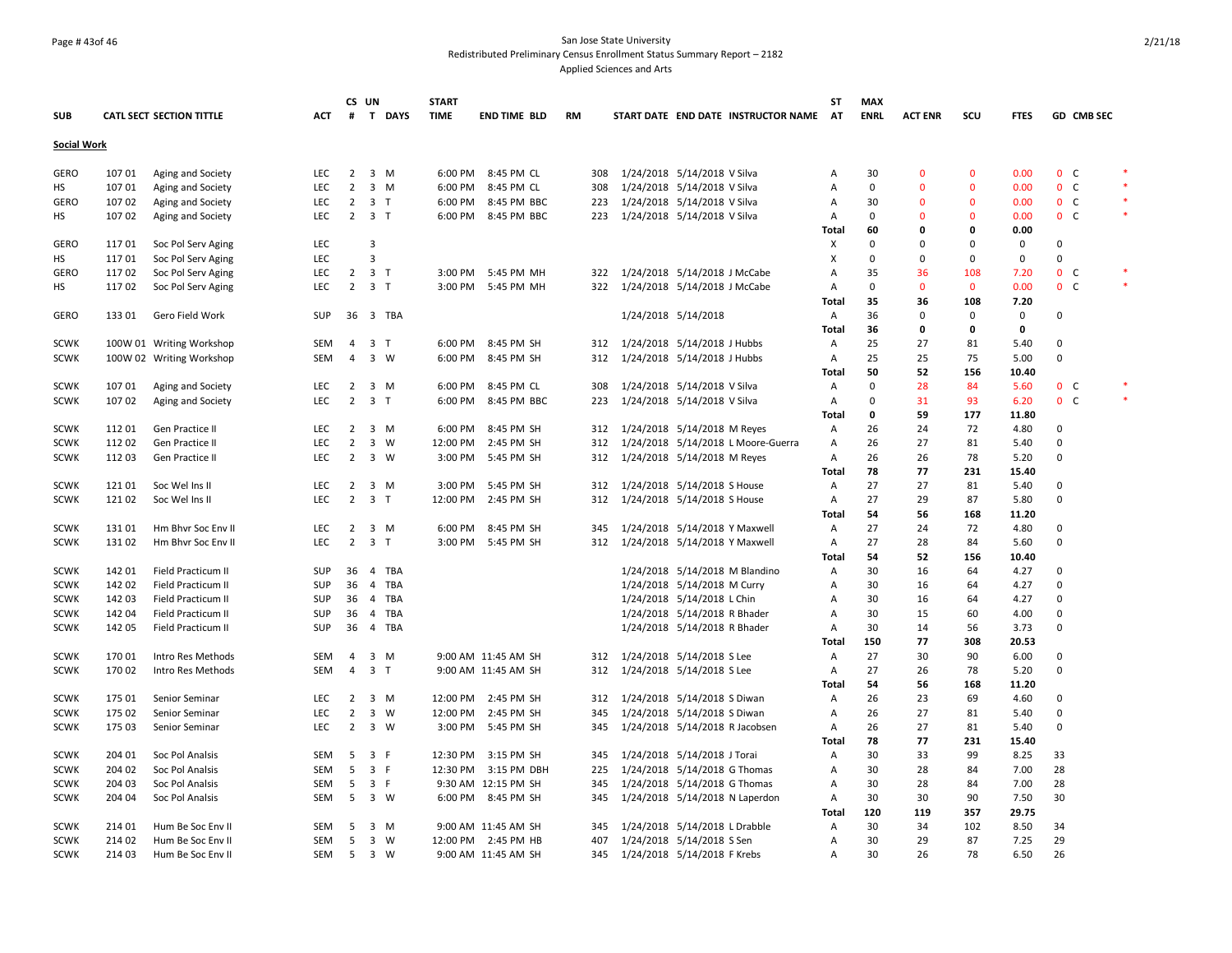## Page # 44of 46 San Jose State University Redistributed Preliminary Census Enrollment Status Summary Report – 2182 Applied Sciences and Arts

|                            |                |                                          |                          |    | CS UN               |                 | <b>START</b> |                     |           |     |                                                                        | ST                        | <b>MAX</b>  |                |             |              |                |
|----------------------------|----------------|------------------------------------------|--------------------------|----|---------------------|-----------------|--------------|---------------------|-----------|-----|------------------------------------------------------------------------|---------------------------|-------------|----------------|-------------|--------------|----------------|
| <b>SUB</b>                 |                | <b>CATL SECT SECTION TITTLE</b>          | <b>ACT</b>               | #  |                     | T DAYS          | <b>TIME</b>  | <b>END TIME BLD</b> | <b>RM</b> |     | START DATE END DATE INSTRUCTOR NAME                                    | AT                        | <b>ENRL</b> | <b>ACT ENR</b> | SCU         | <b>FTES</b>  | GD CMB SEC     |
| <b>SCWK</b>                | 21404          | Hum Be Soc Env II                        | <b>SEM</b>               | 5  |                     | 3 M             | 6:00 PM      | 8:45 PM YUH         |           | 243 | 1/24/2018 5/14/2018 F Krebs                                            | Α                         | 30          | 31             | 93          | 7.75         | 31             |
|                            |                |                                          |                          |    |                     |                 |              |                     |           |     |                                                                        | Total                     | 120         | 120            | 360         | 30.00        |                |
| <b>SCWK</b>                | 22101          | Trans Gen Prac II                        | <b>SEM</b>               | 5  |                     | 3 M             | 12:00 PM     | 2:45 PM SH          |           | 345 | 1/24/2018 5/14/2018 M Reyes                                            | A                         | 30          | 32             | 96          | 8.00         | 32             |
| <b>SCWK</b>                | 221 02         | Trans Gen Prac II                        | <b>SEM</b>               | 5  |                     | 3 W             |              | 9:00 AM 11:45 AM SH |           | 312 | 1/24/2018 5/14/2018 J Wall                                             | Α                         | 30          | 28             | 84          | 7.00         | 28             |
| <b>SCWK</b>                | 221 03         | Trans Gen Prac II                        | <b>SEM</b>               | 5  |                     | 3 W             | 12:00 PM     | 2:45 PM CL          |           | 226 | 1/24/2018 5/14/2018 M Reyes                                            | Α                         | 30          | 26             | 78          | 6.50         | 26             |
| <b>SCWK</b>                | 22104          | Trans Gen Prac II                        | SEM                      | 5  |                     | 3 M             | 6:00 PM      | 8:45 PM HB          |           | 408 | 1/24/2018 5/14/2018 N Dubus                                            | A                         | 30          | 23             | 69          | 5.75         | 23             |
|                            |                |                                          |                          |    |                     |                 |              |                     |           |     |                                                                        | Total                     | 120         | 109            | 327         | 27.25        |                |
| <b>SCWK</b>                | 23101<br>23102 | Soc W Pract II                           | <b>SUP</b><br><b>SUP</b> |    | $23 \quad 3$        | TBA<br>23 3 TBA |              |                     |           |     | 1/24/2018 5/14/2018 M Blandino                                         | $\mathsf{A}$<br>A         | 30<br>30    | 13             | 39<br>42    | 3.25         | 13<br>14       |
| <b>SCWK</b><br><b>SCWK</b> | 23103          | Soc W Pract II<br>Soc W Pract II         | <b>SUP</b>               | 23 |                     | 3 TBA           |              |                     |           |     | 1/24/2018 5/14/2018 B Tavera                                           | $\mathsf{A}$              | 30          | 14<br>16       | 48          | 3.50<br>4.00 | 16             |
| <b>SCWK</b>                | 23104          | Soc W Pract II                           | <b>SUP</b>               | 23 |                     | 3 TBA           |              |                     |           |     | 1/24/2018 5/14/2018 J Jackson<br>1/24/2018 5/14/2018 A Fimbres-Windley |                           | 30          | 15             | 45          | 3.75         | 15             |
| <b>SCWK</b>                | 23105          | Soc W Pract II                           | SUP                      | 23 |                     | 3 TBA           |              |                     |           |     | 1/24/2018 5/14/2018 V Smith                                            | A<br>A                    | 30          | 15             | 45          | 3.75         | 15             |
| <b>SCWK</b>                | 23106          | Soc W Pract II                           | <b>SUP</b>               | 23 |                     | 3 TBA           |              |                     |           |     | 1/24/2018 5/14/2018 J Rose                                             | Α                         | 30          | 9              | 27          | 2.25         | 9              |
| <b>SCWK</b>                | 23107          | Soc W Pract II                           | <b>SUP</b>               | 23 |                     | 3 TBA           |              |                     |           |     | 1/24/2018 5/14/2018 M Curry                                            | $\mathsf{A}$              | 30          | 14             | 42          | 3.50         | 14             |
| <b>SCWK</b>                | 23108          | Soc W Pract II                           | <b>SUP</b>               | 23 |                     | 3 TBA           |              |                     |           |     | 1/24/2018 5/14/2018 B Watkins                                          | Α                         | 30          | 12             | 36          | 3.00         | 12             |
|                            |                |                                          |                          |    |                     |                 |              |                     |           |     |                                                                        | <b>Total</b>              | 240         | 108            | 324         | 27.00        |                |
| <b>SCWK</b>                | 233 01         | Soc W Pract IV                           | <b>SUP</b>               | 23 | - 5                 | TBA             |              |                     |           |     | 1/24/2018 5/14/2018 L Chin                                             | Α                         | 30          | 13             | 65          | 5.42         | 13             |
| <b>SCWK</b>                | 233 02         | Soc W Pract IV                           | <b>SUP</b>               | 23 |                     | 5 TBA           |              |                     |           |     | 1/24/2018 5/14/2018 B Tavera                                           | Α                         | 30          | 12             | 60          | 5.00         | 12             |
| <b>SCWK</b>                | 23303          | Soc W Pract IV                           | <b>SUP</b>               | 23 | - 5                 | TBA             |              |                     |           |     | 1/24/2018 5/14/2018 J Jackson                                          | A                         | 30          | 12             | 60          | 5.00         | 12             |
| <b>SCWK</b>                | 233 04         | Soc W Pract IV                           | <b>SUP</b>               | 23 |                     | 5 TBA           |              |                     |           |     | 1/24/2018 5/14/2018 A Fimbres-Windley                                  | A                         | 30          | 9              | 45          | 3.75         | 9              |
| <b>SCWK</b>                | 23305          | Soc W Pract IV                           | <b>SUP</b>               | 23 |                     | 5 TBA           |              |                     |           |     | 1/24/2018 5/14/2018 B Watkins                                          | A                         | 30          | 11             | 55          | 4.58         | 11             |
| <b>SCWK</b>                | 233 06         | Soc W Pract IV                           | <b>SUP</b>               | 23 |                     | 5 TBA           |              |                     |           |     | 1/24/2018 5/14/2018 R Ghezzi                                           | A                         | 30          | 6              | 30          | 2.50         | 6              |
| <b>SCWK</b>                | 23307          | Soc W Pract IV                           | <b>SUP</b>               |    |                     | 23 5 TBA        |              |                     |           |     | 1/24/2018 5/14/2018 V Smith                                            | $\overline{A}$            | 30          | 11             | 55          | 4.58         | 11             |
| <b>SCWK</b>                | 233 08         | Soc W Pract IV                           | SUP                      | 23 | 5                   | TBA             |              |                     |           |     | 1/24/2018 5/14/2018 J Rose                                             | Α                         | 30          | 20             | 100         | 8.33         | 20             |
| <b>SCWK</b>                | 233 09         | Soc W Pract IV                           | <b>SUP</b>               | 23 |                     | 5 TBA           |              |                     |           |     | 1/24/2018 5/14/2018 R Ghezzi                                           | Α                         | 30          | $\overline{7}$ | 35          | 2.92         | $\overline{7}$ |
| <b>SCWK</b>                | 233 10         | Soc W Pract IV                           | <b>SUP</b>               | 23 | 5                   |                 |              |                     |           |     | 1/24/2018 5/14/2018                                                    | X                         | 0           | 0              | 0           | 0            | $\Omega$       |
| <b>SCWK</b>                | 233 11         | Soc W Pract IV                           | <b>SUP</b>               |    |                     | 23 3 TBA        |              |                     |           |     | 1/24/2018 5/14/2018 C Shaffar                                          | $\overline{A}$            | 10          | $\overline{4}$ | 12          | 1.00         | $\overline{a}$ |
|                            |                |                                          |                          |    |                     |                 |              |                     |           |     |                                                                        | <b>Total</b>              | 280         | 105            | 517         | 43.08        |                |
| <b>SCWK</b>                | 242 01         | Res Meth Data Eval                       | SEM                      | 5  | 3 F                 |                 |              | 9:30 AM 12:15 PM MH |           | 324 | 1/24/2018 5/14/2018 K Lemon Osterling                                  | Α                         | 30          | 33             | 99          | 8.25         | 33             |
| <b>SCWK</b>                | 24202          | Res Meth Data Eval                       | SEM                      | 5  | 3 F                 |                 |              | 9:30 AM 12:15 PM SH |           | 312 | 1/24/2018 5/14/2018 H Song                                             | Α                         | 30          | 28             | 84          | 7.00         | 28             |
| <b>SCWK</b>                | 242 03         | Res Meth Data Eval                       | SEM                      | 5  | 3 F                 |                 | 12:30 PM     | 3:15 PM SH          |           | 312 | 1/24/2018 5/14/2018 H Song                                             | Α                         | 30          | 26             | 78          | 6.50         | 26             |
| <b>SCWK</b>                | 24204          | Res Meth Data Eval                       | <b>SEM</b>               | 5  |                     | 3 W             | 6:00 PM      | 8:45 PM MH          |           | 224 | 1/24/2018 5/14/2018 K Lemon Osterling                                  | $\mathsf{A}$              | 30          | 23             | 69          | 5.75         | 23             |
|                            |                |                                          |                          |    |                     |                 |              |                     |           |     |                                                                        | Total                     | 120         | 110            | 330         | 27.50        |                |
| <b>SCWK</b>                | 250 01         | Policy Prac Aging                        | <b>SEM</b>               |    | $\overline{3}$      |                 |              |                     |           |     |                                                                        | X                         | 0           | $\Omega$       | $\mathbf 0$ | 0            | $\Omega$       |
|                            |                |                                          |                          |    |                     |                 |              |                     |           |     |                                                                        | <b>Total</b>              | 0           | 0              | 0           | 0            |                |
| <b>SCWK</b>                | 260 01         | Pol Prac Child Fam                       | SEM                      | 5  |                     | 3 M             | 6:00 PM      | 8:45 PM CL          |           | 324 | 1/24/2018 5/14/2018 E Bruce                                            | Α                         | 30          | 16             | 48          | 4.00         | 16             |
| <b>SCWK</b>                | 26002          | Pol Prac Child Fam                       | <b>SEM</b>               | 5  | 3 <sub>T</sub>      |                 | 12:00 PM     | 2:45 PM SH          |           | 345 | 1/24/2018 5/14/2018 E Bruce                                            | A                         | 30          | 33             | 99          | 8.25         | 33             |
|                            |                |                                          |                          |    |                     |                 |              |                     |           |     |                                                                        | <b>Total</b>              | 60          | 49             | 147         | 12.25        |                |
| <b>SCWK</b>                | 263 01         | SW and Law                               | <b>SEM</b>               | 5  |                     | 3 M             | 6:00 PM      | 8:45 PM CCB         |           | 101 | 1/24/2018 5/14/2018 L Salmon                                           | Α                         | 30          | 19             | 57          | 4.75         | 19             |
| <b>SCWK</b>                | 26302          | SW and Law                               | <b>SEM</b>               | 5  | 3 <sub>T</sub>      |                 | 6:00 PM      | 8:45 PM SH          |           | 345 | 1/24/2018 5/14/2018 L Salmon                                           | A                         | 30          | 36             | 108         | 9.00         | 36             |
|                            |                |                                          |                          |    |                     |                 |              |                     |           |     |                                                                        | <b>Total</b>              | 60          | 55             | 165         | 13.75        |                |
| <b>SCWK</b>                | 280 01         | Pol Prac Hlth/MH                         | SEM                      | 5  |                     | 3 M             | 12:00 PM     | 2:45 PM HB          |           | 408 | 1/24/2018 5/14/2018 M Conroy                                           | A                         | 30          | 26             | 78          | 6.50         | 26             |
| <b>SCWK</b>                | 28002          | Pol Prac Hith/MH                         | <b>SEM</b>               | 5  | 3 <sub>T</sub>      |                 | 12:00 PM     | 2:45 PM DBH         |           | 133 | 1/24/2018 5/14/2018 M Conroy                                           | A                         | 30          | 24             | 72          | 6.00         | 24             |
|                            |                |                                          |                          |    |                     |                 |              |                     |           |     |                                                                        | Total                     | 60          | 50             | 150         | 12.50        |                |
| <b>SCWK</b>                | 28301          | Pharmco for Scwkrs                       | <b>SEM</b>               |    | 3                   |                 |              |                     |           |     |                                                                        | $\mathsf{x}$              | $\Omega$    | 0              | 0           | 0            | $\Omega$       |
| <b>SCWK</b>                | 283 02         | Pharmco for Scwkrs                       | <b>SEM</b>               | 5  | 3<br>3 <sub>T</sub> |                 |              |                     |           |     |                                                                        | $\boldsymbol{\mathsf{x}}$ | 0           | 0              | $\Omega$    | 0            | $\Omega$       |
| <b>SCWK</b>                | 28303          | Pharmco for Scwkrs                       | <b>SEM</b>               |    |                     |                 |              | 6:00 PM 8:45 PM SH  |           | 314 | 1/24/2018 5/14/2018 M McNay-Beilmann                                   | $\overline{A}$<br>Total   | 35<br>35    | 32<br>32       | 96<br>96    | 8.00<br>8.00 | 32             |
|                            | 28701          |                                          |                          |    |                     |                 |              | 9:00 AM 11:45 AM HB |           | 408 |                                                                        |                           | 30          |                | 72          |              |                |
| <b>SCWK</b><br><b>SCWK</b> | 28702          | Gen Prac Sub Abuse<br>Gen Prac Sub Abuse | SEM<br><b>SEM</b>        | 5  | 3                   | 3 M             |              |                     |           |     | 1/24/2018 5/14/2018 L Arieta Hayes                                     | Α<br>$\mathsf{x}$         | $\Omega$    | 24<br>0        | 0           | 6.00<br>0    | 24<br>$\Omega$ |
|                            |                |                                          |                          |    |                     |                 |              |                     |           |     |                                                                        | <b>Total</b>              | 30          | 24             | 72          | 6            |                |
|                            |                |                                          |                          |    |                     |                 |              |                     |           |     |                                                                        |                           |             |                |             |              |                |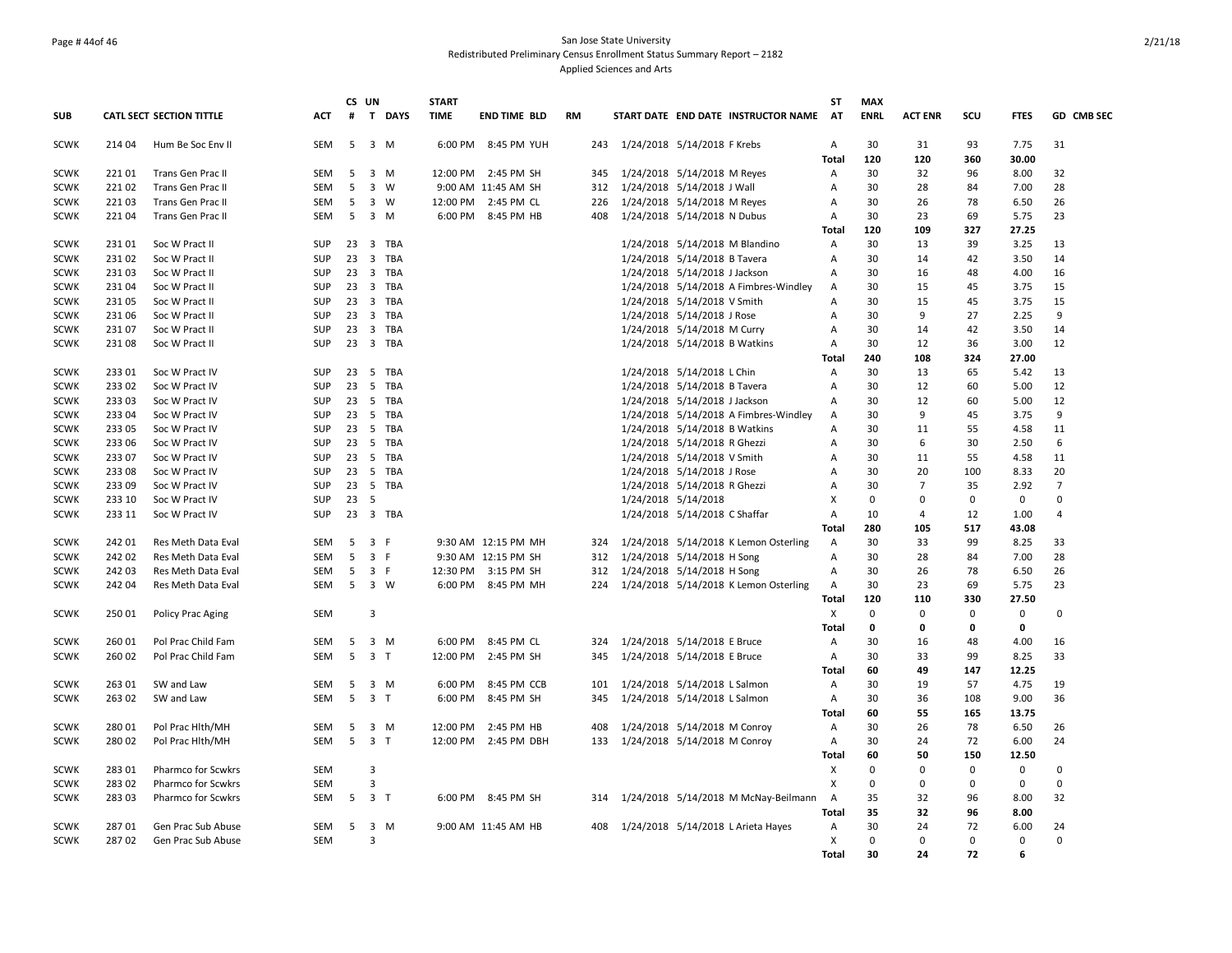## Page # 45of 46 San Jose State University Redistributed Preliminary Census Enrollment Status Summary Report – 2182 Applied Sciences and Arts

|             |        |                                 |            |        | CS UN  |             | <b>START</b> |                     |     |                                     |                          | SΤ | MAX         |                |      |             |                   |
|-------------|--------|---------------------------------|------------|--------|--------|-------------|--------------|---------------------|-----|-------------------------------------|--------------------------|----|-------------|----------------|------|-------------|-------------------|
| <b>SUB</b>  |        | <b>CATL SECT SECTION TITTLE</b> | <b>ACT</b> |        | # T    | <b>DAYS</b> | TIME         | <b>END TIME BLD</b> | RM  | START DATE END DATE INSTRUCTOR NAME |                          | AT | <b>ENRL</b> | <b>ACT ENR</b> | scu  | <b>FTES</b> | <b>GD CMB SEC</b> |
| SCWK        | 298 01 | Special Study                   | <b>SUP</b> |        | 25 3 M |             | $3:00$ PM    | 5:45 PM DBH         | 202 | 1/24/2018 5/14/2018 E Cohen         |                          | A  | 15          | 14             | 42   | 3.50        | 14                |
| <b>SCWK</b> | 298 02 | Special Study                   | SUP        | 25 3 M |        |             |              | 3:00 PM 5:45 PM CL  | 308 | 1/24/2018 5/14/2018 N Dubus         |                          |    | 15          | 14             | 42   | 3.50        | 14                |
| <b>SCWK</b> | 298 03 | Special Study                   | SUP        | 25 3 M |        |             |              | 3:00 PM 4:45 PM DMH | 167 | 1/24/2018 5/14/2018 S Diwan         |                          |    | 15          | 13             | 39   | 3.25        | - 13              |
| <b>SCWK</b> | 298 04 | Special Study                   | SUP        |        | 25 3 M |             |              | 3:00 PM 5:45 PM HB  | 408 | 1/24/2018 5/14/2018 S Lee           |                          |    | 15          | 11             | 33   | 2.75        | - 11              |
| <b>SCWK</b> | 298 05 | Special Study                   | <b>SUP</b> |        | 25 3 T |             | $3:00$ PM    | 5:45 PM DMH         | 347 | 1/24/2018 5/14/2018 S Diwan         |                          |    | 15          | 13             | 39   | 3.25        | 13                |
| <b>SCWK</b> | 298 06 | Special Study                   | <b>SUP</b> |        | 25 3 T |             |              | 3:00 PM 5:45 PM IS  | 215 | 1/24/2018 5/14/2018 E Bruce         |                          |    | 15          | 12             | 36   | 3.00        | 12                |
| <b>SCWK</b> | 298 07 | Special Study                   | <b>SUP</b> |        | 25 3 T |             |              | 3:00 PM 5:45 PM SH  | 414 | 1/24/2018 5/14/2018 E Bruce         |                          |    | 15          | 14             | 42   | 3.50        | 14                |
| <b>SCWK</b> | 298 08 | Special Study                   | <b>SUP</b> |        | 25 3 T |             | $3:00$ PM    | 5:45 PM BBC         | 126 | 1/24/2018 5/14/2018 S Sen           |                          | A  | 15          | 13             | 39   | 3.25        | - 13              |
|             |        |                                 |            |        |        |             |              |                     |     |                                     | Total                    |    | 120         | 104            | 312  | 26.00       |                   |
|             |        |                                 |            |        |        |             |              |                     |     |                                     | <b>Social Work Total</b> |    | 2014        | 1527           | 4860 | 376.62      |                   |